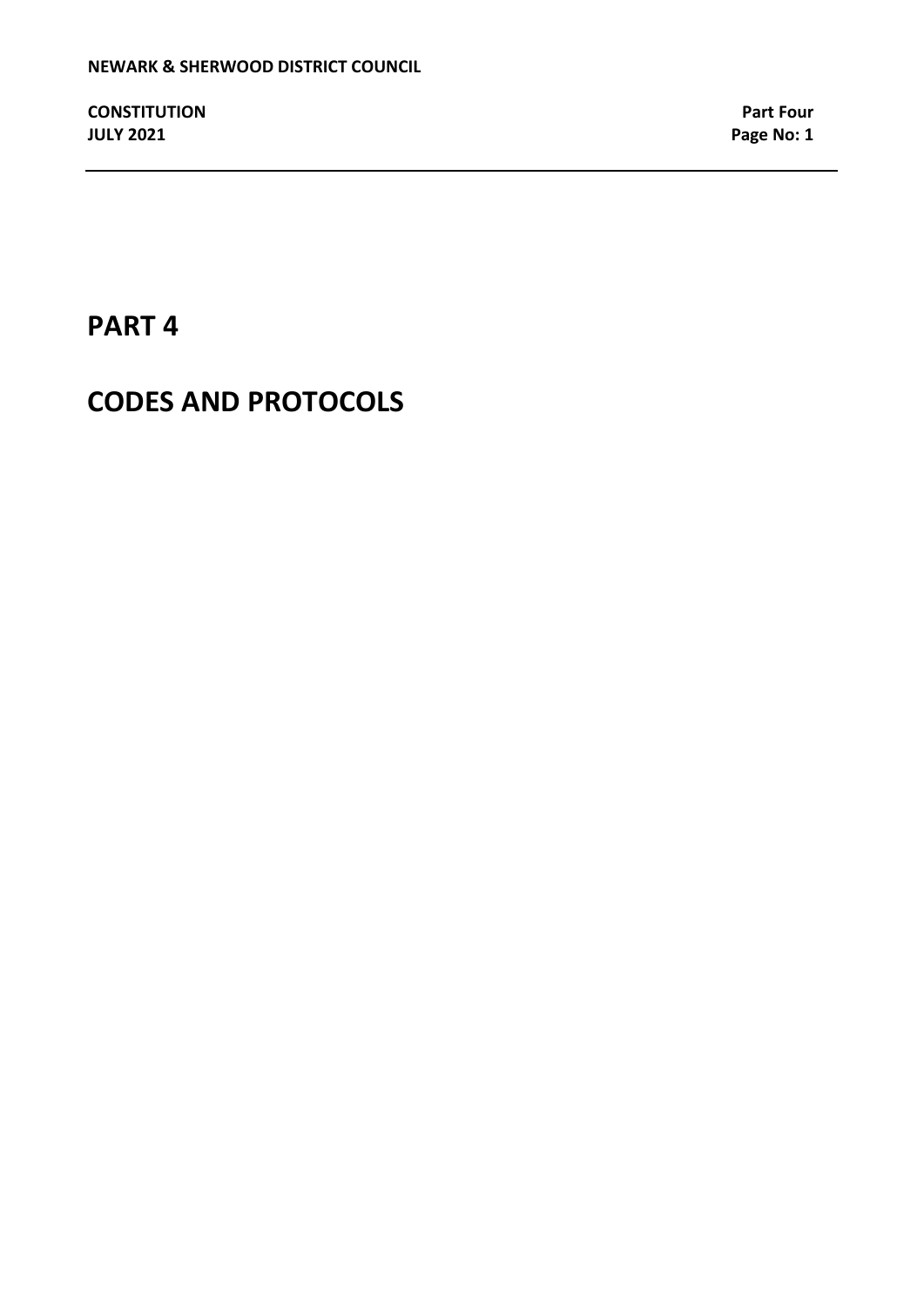# **NEWARK & SHERWOOD DISTRICT COUNCIL**

# **CONSTITUTION Part Four JULY 2021 Page No: 2**

| <b>CONTENTS</b>                                                                                      | <b>PAGES</b> |
|------------------------------------------------------------------------------------------------------|--------------|
| <b>Member Code of Conduct</b>                                                                        | 3            |
| Officers' Code of Conduct                                                                            | 16           |
| Protocol on Member/Officer Relations                                                                 | 22           |
| Protocol for Dealing with Ombudsman Matters                                                          | 27           |
| Protocol for Members on Hospitality and Gifts                                                        | 28           |
| Protocol for Members on Dealing with Planning Matters                                                | 32           |
| Protocol to Guide Officers on the Procedure to Follow when a Member (past or present)<br>Passes Away | 45           |
| <b>Whistleblowing Policy</b>                                                                         | 46           |
| The Budget Process                                                                                   | 54           |
| Scheme for the Appointment of Honorary Aldermen and Honorary Freemen and Freewomen                   | 61           |
| Scheme for the Admission of Honorary Freemen and Freewomen                                           | 63           |
| Guidelines on Appointments to Outside Bodies                                                         | 64           |
| Local Code of Corporate Governance                                                                   | 66           |
| Protocol Relating to the Independent Person                                                          | 78           |
| Protocol Relating to the use of Social Media for Members                                             | 81           |
| <b>Protocol Relating to Remote Meetings</b>                                                          | 86           |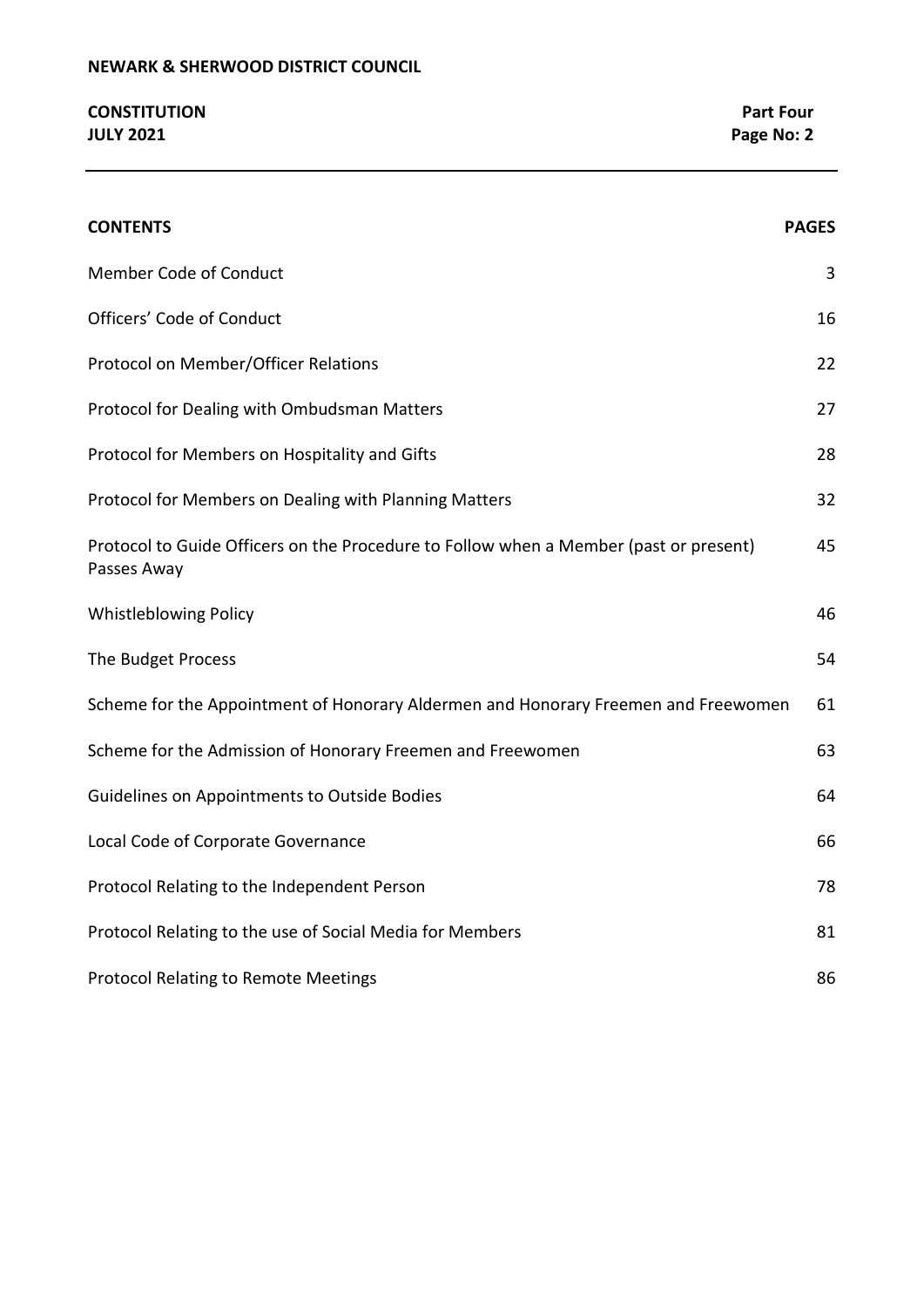#### **NEWARK & SHERWOOD DISTRICT COUNCIL**

#### **Code of Conduct for Members**

#### **Introduction**

All councils are required to have a local Councillor Code of Conduct. Newark & Sherwood District Council has adopted this Code of Conduct pursuant to Section 27 of the Localism Act 2011 to promote and maintain high standards of behaviour by its Members and Co-Opted Members whenever they conduct the business of the Council including the business of the office to which they were elected or appointed or when they claim to act or give the impression of acting as a representative of the Council.

The role of councillor across all tiers of local government is a vital part of our country's system of democracy. It is important that councillors can be held accountable and all adopt the behaviours and responsibilities associated with the role. Conduct of individual councillors affects the reputation of the Council as a whole.

Councillors represent local residents, work to develop better services and deliver local change. The public have high expectations of councillors to take decisions fairly, openly and transparently. Councillors have both an individual and collective responsibility to meet these expectations by maintaining high standards and demonstrating good conduct and by challenging behaviour which falls below expectations.

Importantly, councillors should be able to undertake their role without being intimidated, abused, bullied or threatened by anyone, including the general public.

This Code is designed to protect the democratic role of councillors, encourage good conduct and safeguard the public's trust in local government, it is based on the principles of selflessness, integrity, objectivity, accountability, openness, honesty and leadership ("The Nolan Principles").

#### **Definitions**

For the purposes of this Code of Conduct, a "councillor" means a member or co-opted member of the Authority. A "co-opted member" is defined in the Localism Act 2011 Section 27(4) as "a person who is not a member of the Authority but who:

- a) is a member of any committee or sub-committee of the Authority, or;
- b) is a member of, and represents the Authority on, any joint committee or joint subcommittee of theAuthority;

and who is entitled to vote on any question that falls to be decided at any meeting of that committee or sub-committee".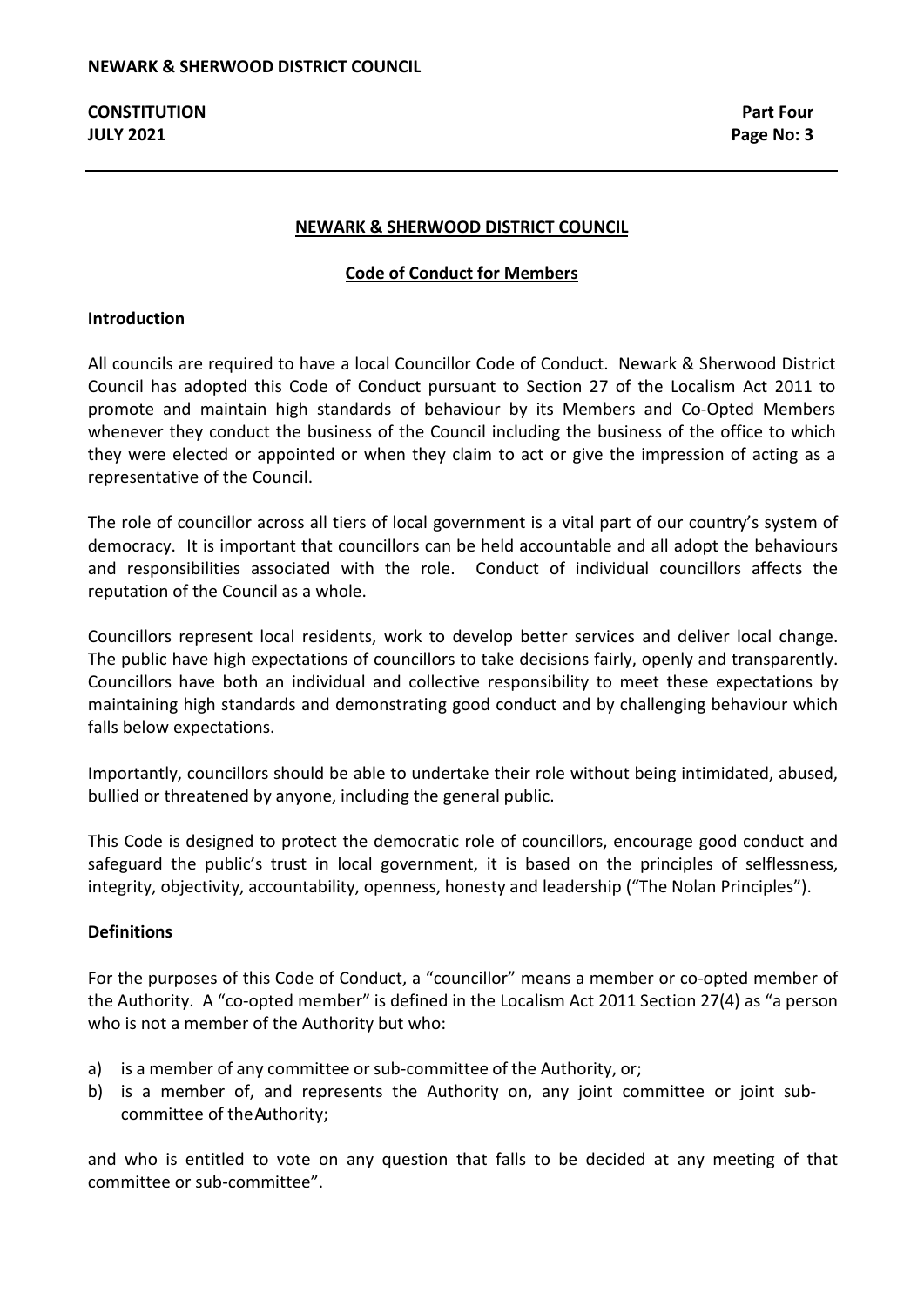# **Purpose of the Code of Conduct**

The purpose of this Code of Conduct is to assist you, as a councillor, in modelling the behaviour that is expected of you, to provide a personal check and balance and to set out the type of conduct that could lead to action being taken against you. It is also to protect you, the public, fellow councillors, local authority officers and the reputation of local government. It sets out general principles of conduct expected of all councillors and your specific obligations in relation to standards of conduct.

# **General Principles of Councillor Conduct**

Everyone in public office at all levels, all who serve the public or deliver public services, including ministers, civil servants, councillors and local authority officers, should uphold the [Seven Principles](https://www.gov.uk/government/publications/the-7-principles-of-public-life/the-7-principles-of-public-life--2)  [of Public Life,](https://www.gov.uk/government/publications/the-7-principles-of-public-life/the-7-principles-of-public-life--2) also known as the Nolan Principles.

Building on these principles, the following general principles have been developed specifically for the role of councillor.

In accordance with the public trust placed in you, on all occasions you MUST:

- $\checkmark$  act with integrity and honesty;
- $\checkmark$  act lawfully;
- $\checkmark$  treat all persons fairly and with respect: and
- $\checkmark$  lead by example and act in a way that secures public confidence in the role of councillor.

In undertaking your role you SHOULD:

- $\checkmark$  impartially exercise your responsibilities in the interests of the local community;
- $\checkmark$  exercise your independent judgement, taking decisions for good and substantial reasons;
- $\checkmark$  account for your actions, particularly by supporting the authority's scrutiny function;
- $\checkmark$  not improperly seek to confer an advantage, or disadvantage, on any person;
- $\checkmark$  avoid conflicts of interest;
- $\checkmark$  exercise reasonable care and diligence;
- $\checkmark$  ensure that public resources are used prudently in accordance with the Council's requirements and in the public interest; and
- $\checkmark$  ensure that the authority acts within the law.

# **Application of the Code of Conduct**

This Code of Conduct applies to you as soon as you sign your declaration of acceptance of the office of councillor or attend your first meeting as a co-opted member and continues to apply to you until you cease to be a councillor.

This Code of Conduct applies to you when you are acting in your capacity as a councillor which may include when: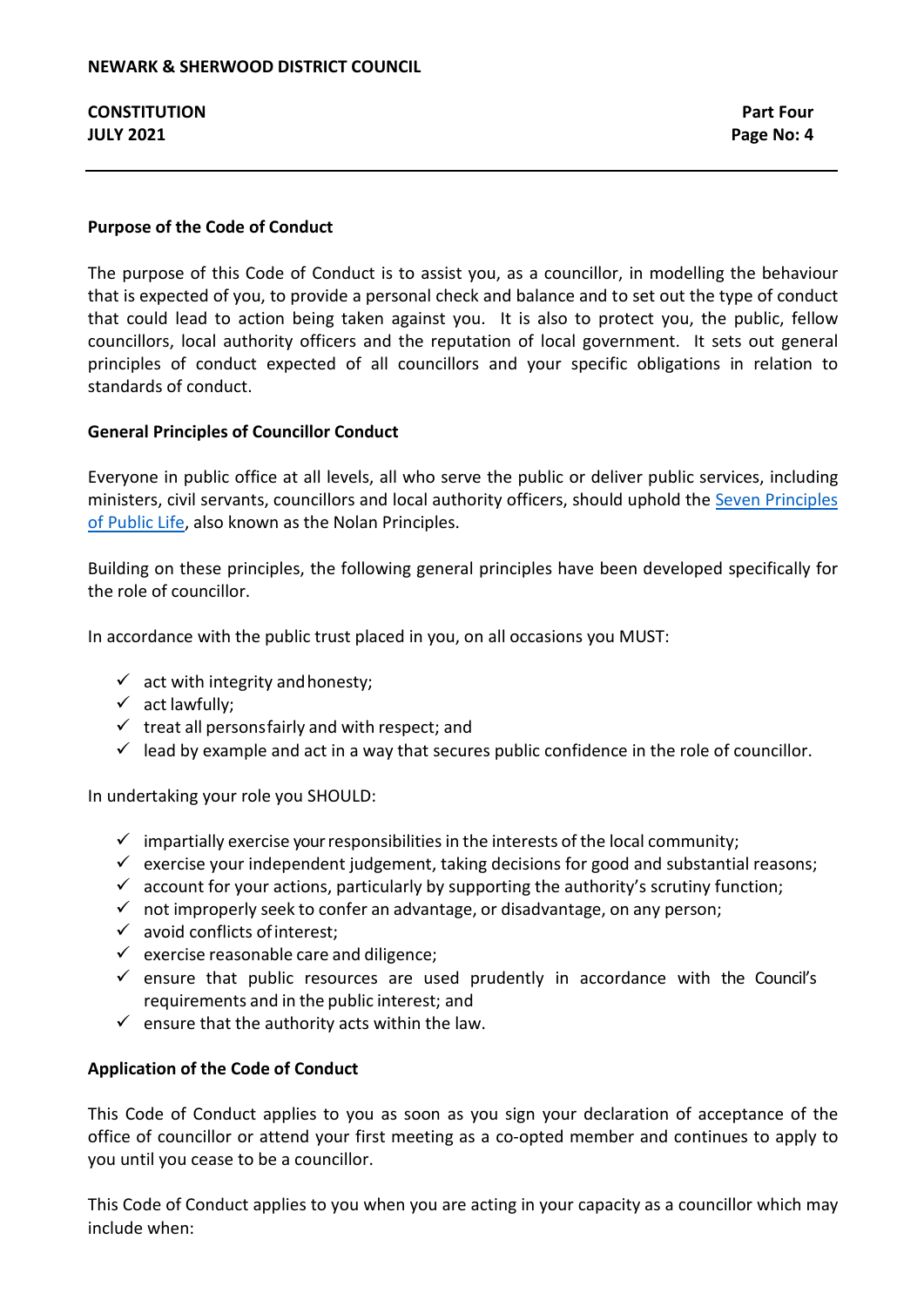- $\checkmark$  Your actions would give the impression to a reasonable member of the public with knowledge of all the facts that you are acting as a councillor.
- $\checkmark$

The Code applies to all forms of communication and interaction, including:

- $\checkmark$  at face-to-face meetings
- $\checkmark$  at online or telephone meetings

# **STANDARDS OF COUNCILLOR CONDUCT**

This section sets out your obligations, which are the minimum standards of conduct required of you as a councillor. Should your conduct fall short of these standards, a complaint may be made against you, which may result in action being taken.

Guidance is included to help explain the reasons for the obligations and how they should be followed.

# **General Conduct**

# **1. Respect**

As a Councillor you should:

- **1.1** treat other councillors and members of the public with respect.
- **1.2** treat local authority employees, employees and representatives of partner organisations and those volunteering for the local authority with respect and respect the role theyplay.

Respect means politeness and courtesy in behaviour, speech, and in the written word. Debate and having different views are all part of a healthy democracy. As a councillor, you can express, challenge, criticise and disagree with views, ideas, opinions and policies in a robust but civil manner. You should not, however, subject individuals, groups of people or organisations to personal attack.

In your contact with the public, you should treat them politely and courteously. Rude and offensive behaviour lowers the public's expectations and confidence in councillors.

In return, you have a right to expect respectful behaviour from the public. If members of the public are being abusive, intimidatory or threatening you are entitled to stop any conversation or interaction in person or online and report them to the local authority, the relevant social media provider or the police. This also applies to fellow councillors, where action could then be taken under the Councillor Code of Conduct, and local authority employees, where concerns should be raised in line with the Council's councillor- officer protocol.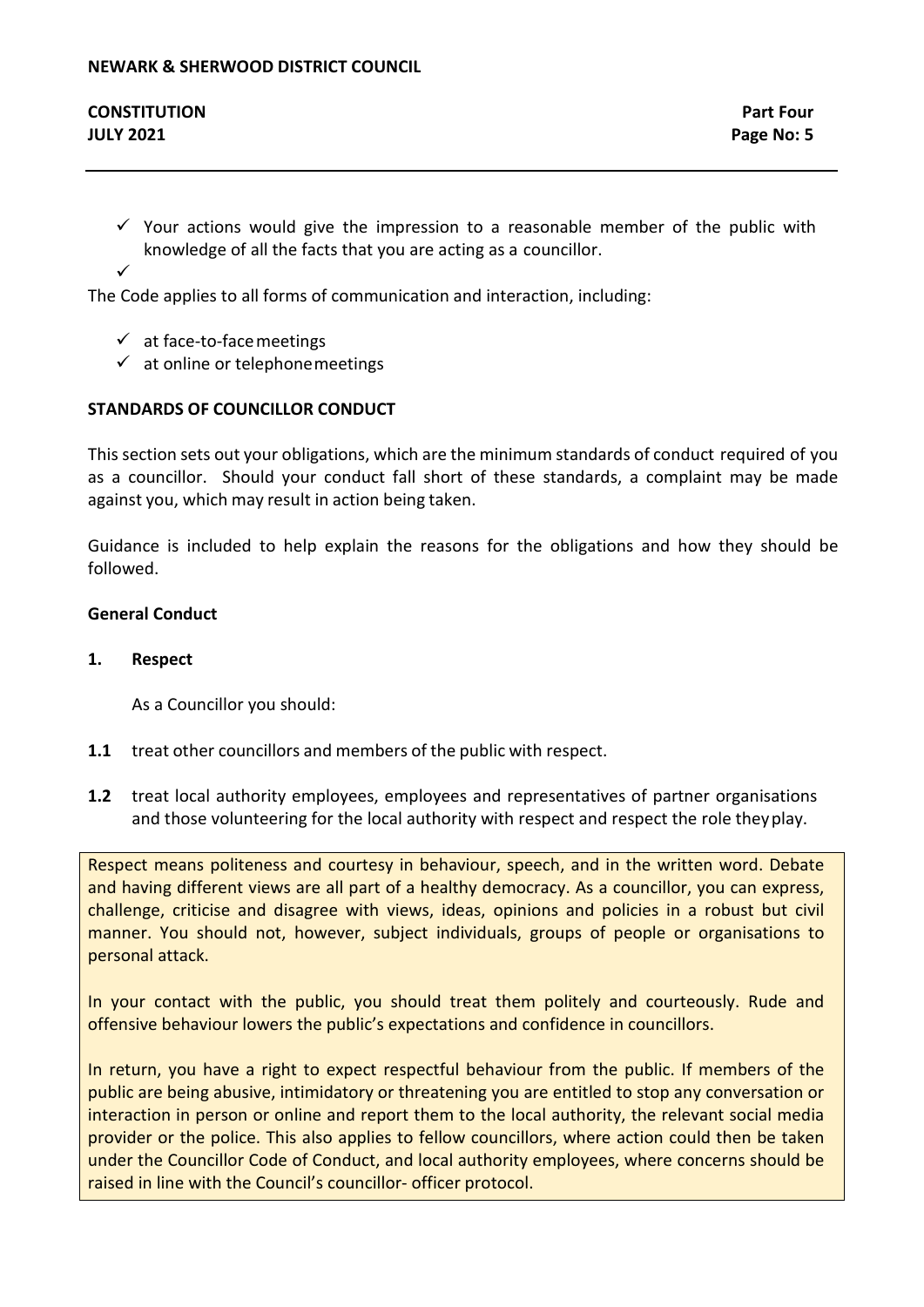# **2. Bullying, Harassment and Discrimination**

As a councillor you should:

- 2.1 not bully any person.
- 2.2 not harass anyperson.

The Advisory, Conciliation and Arbitration Service (ACAS) characterises bullying as offensive, intimidating, malicious or insulting behaviour, an abuse or misuse of power through means that undermine, humiliate, denigrate or injure the recipient. Bullying might be a regular pattern of behaviour or a one-off incident, happen face-to-face, on social media, in emails or phone calls, happen in the workplace or at work social events and may not always be obvious or noticed by others.

The Protection from Harassment Act 1997 defines harassment as conduct that causes alarm or distress or puts people in fear of violence and must involve such conduct on at least two occasions. It can include repeated attempts to impose unwanted communications and contact upon a person in a manner that could be expected to cause distress or fear in any reasonable person.

Unlawful discrimination is where someone is treated unfairly because of a protected characteristic. Protected characteristics are specific aspects of a person's identity defined by the Equality Act 2010. They are age, disability, gender reassignment, marriage and civil partnership, pregnancy and maternity, race, religion or belief, sex and sexual orientation.

The Equality Act 2010 places specific duties on local authorities. Councillors have a central role to play in ensuring that equality issues are integral to the local authority's performance and strategic aims, and that there is a strong vision and public commitment to equality across public services.

# **3. Impartiality of Officers of theCouncil**

As a councillor you should:

3.1 not compromise, or attempt to compromise, the impartiality of anyone who works for, or on behalf of, the localauthority.

Officers work for the local authority as a whole and must be politically neutral (unless they are political assistants). They should not be coerced or persuaded to act in a way that would undermine their neutrality. You can question officers in order to understand, for example, their reasons for proposing to act in a particular way, or the content of a report that they have written. However, you must not try and force them to act differently, change their advice, or alter the content of that report, if doing so would prejudice their professional integrity.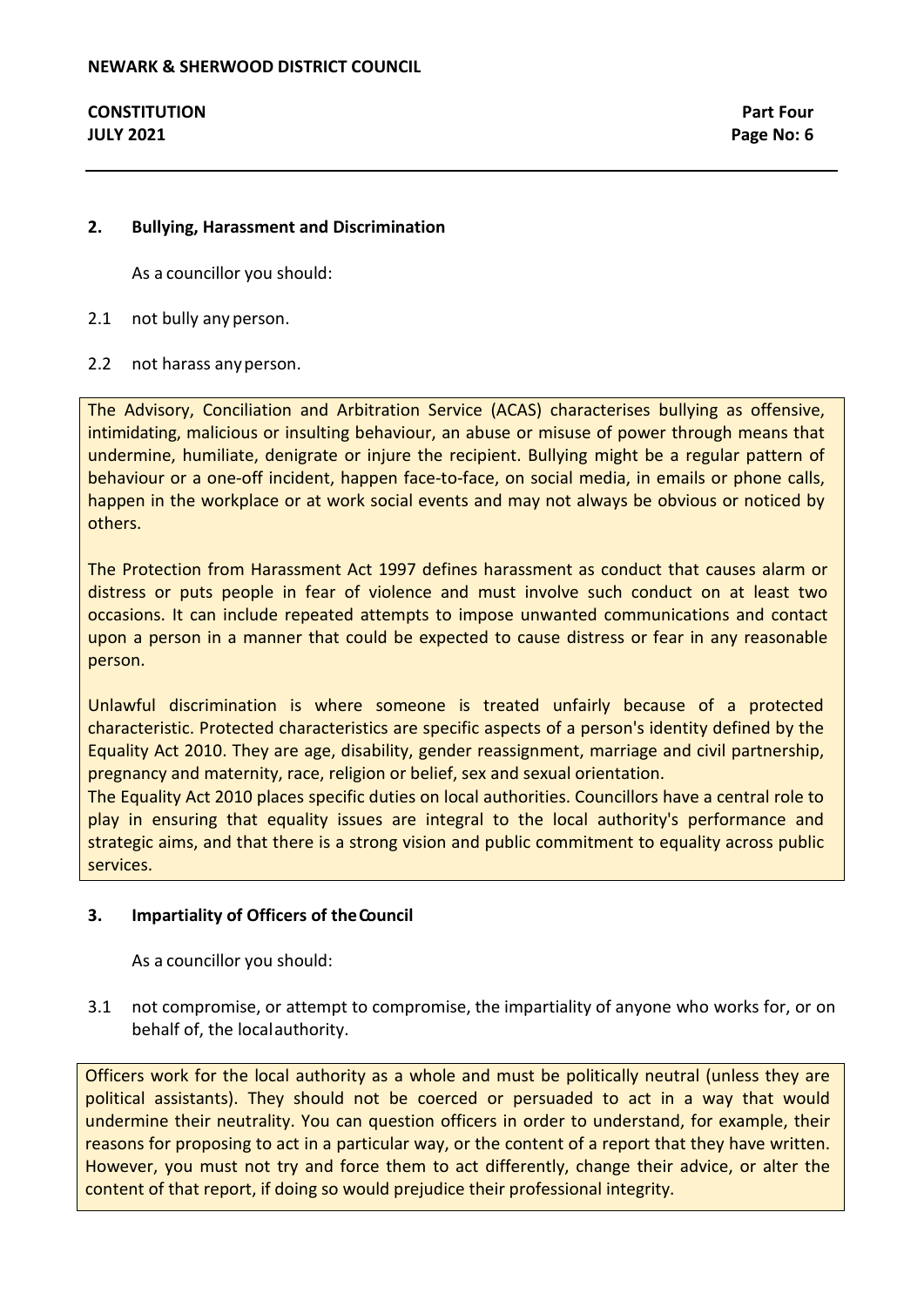### **4. Confidentiality and Access to Information**

As a councillor you should:

- 4.1 not discloseinformation:
	- a. given to you in confidence by anyone
	- b. acquired by you which you believe, or ought reasonably to be aware, is of a confidential nature,unless
		- i. you have received the consent of a person authorised to give it;
		- ii. you are required by law to do so;
		- iii. the disclosure is made to a third party for the purpose of obtaining professional legal advice provided that the third party agrees not to disclose the information to any other person; or
		- iv. the disclosure is:
			- 1. reasonable and in the public interest;and
			- 2. made in good faith and in compliance with the reasonable requirements of the local authority; and
			- 3. you have consulted the Monitoring Officer prior toits release.
- 4.2 not improperly use knowledge gained solely as a result of your role as a councillor for the advancement of yourself, your friends, your family members, your employer or your businessinterests.
- 4.3 not prevent anyone from getting information that they are entitled to by law.

Local authorities must work openly and transparently, and their proceedings and printed materials are open to the public, except in certain legally defined circumstances. You should work on this basis, but there will be times when it is required by law that discussions, documents and other information relating to or held by the local authority must be treated in a confidential manner. Examples include personal data relating to individuals or information relating to ongoing negotiations.

#### **5. Disrepute**

As a councillor you should:

#### 5.1 not bring your role or the local authority into disrepute.

As a Councillor, you are trusted to make decisions on behalf of your community and your actions and behaviour are subject to greater scrutiny than that of ordinary members of the public. You should be aware that your actions might have an adverse impact on you, other councillors and/or your local authority and may lower the public's confidence in your or your local authority's ability to discharge your/its functions. For example, behaviour that is considered dishonest and/or deceitful can bring your local authority into disrepute.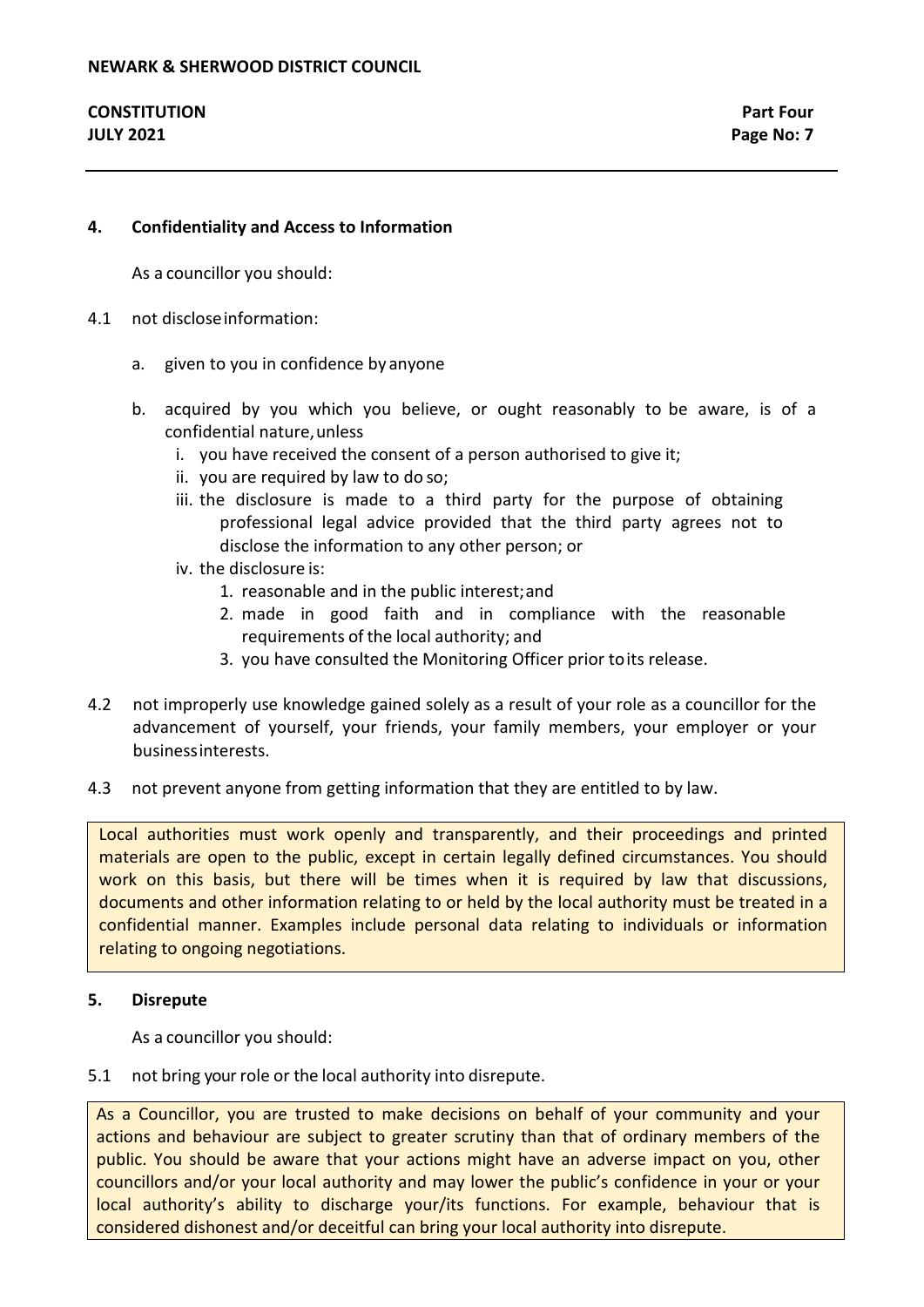You are able to hold the local authority and fellow councillors to account and are able to constructively challenge and express concern about decisions and processes undertaken by the council whilst continuing to adhere to other aspects of this Code of Conduct.

# **6. Use of Position**

As a councillor you should:

6.1 not use, or attempt to use, your position improperly to the advantage or disadvantage of yourself or anyoneelse.

Your position as a member of the local authority provides you with certain opportunities, responsibilities and privileges, and you make choices all the time that will impact others. However, you should not take advantage of these opportunities to further your own or others' private interests or to disadvantage anyone unfairly.

# **7. Use of Local Authority Resources and Facilities**

As a Councillor you should:

- 7.1 not misuse councilresources.
- 7.2 when using the resources of the local or authorising their use by others:
	- a. act in accordance with the local authority's requirements; and
	- b. ensure that such resources are not used for political purposes unless that use could reasonably be regarded as likely to facilitate, or be conducive to, the discharge of the functions of the local authority or of the office to which you have been elected or appointed.

You may be provided with resources and facilities by the local authority to assist you in carrying out your duties as a councillor.

Examples include:

- office support
- stationery
- equipment such as phones, and computers
- transport
- access and use of local authority buildings and rooms

These are given to you to help you carry out your role as a councillor more effectively and are not to be used for business or personal gain. They should be used in accordance with the purpose for which they have been provided and the Council's policies regarding their use.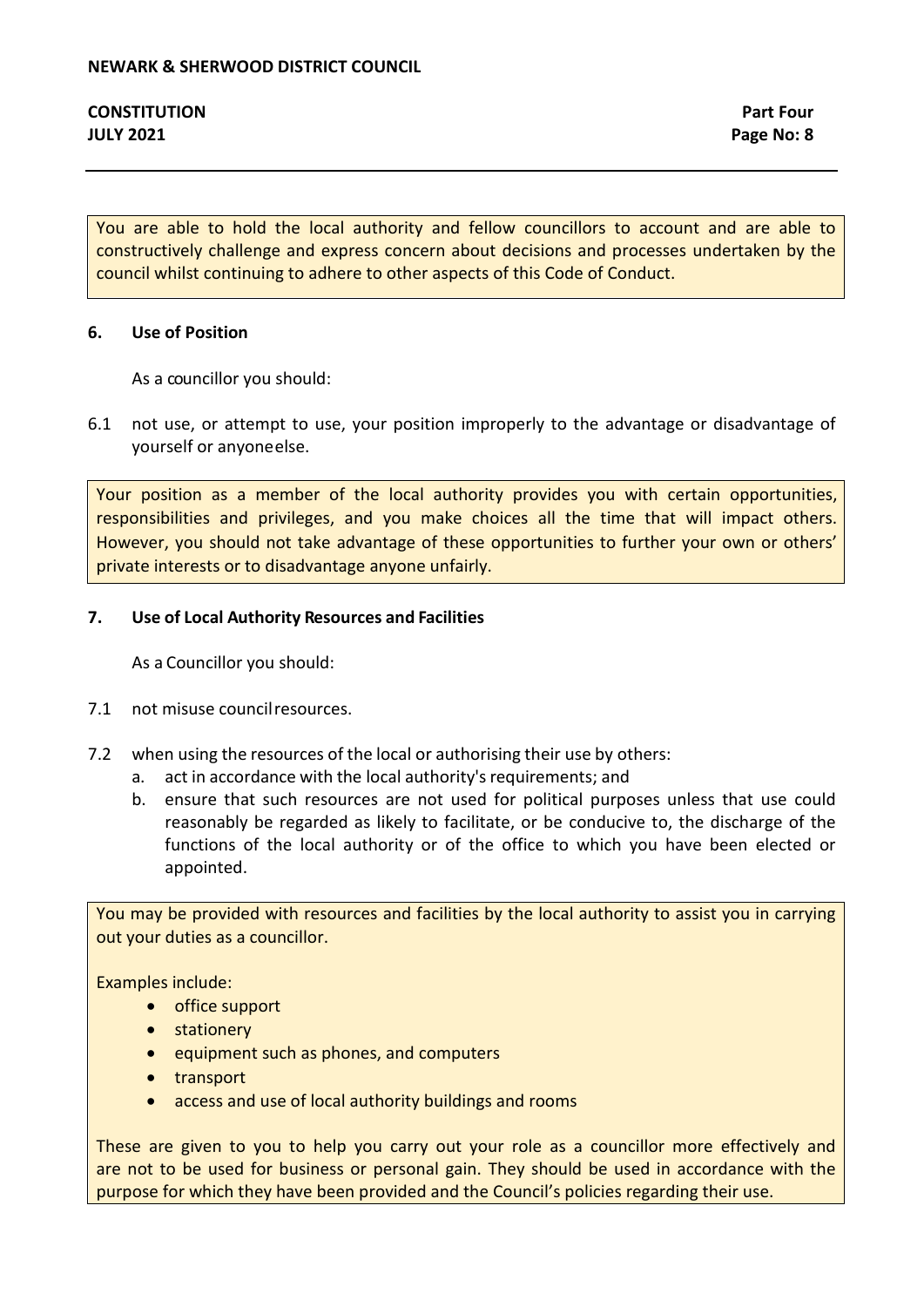# **8. Complying with the Code of Conduct**

As a councillor you should:

- 8.1 undertake Code of Conduct training provided by the Council.
- 8.2 cooperate with any Code of Conduct investigationand/or determination.
- 8.3 not intimidate or attempt to intimidate any person who is likely to be involved with the administration of any investigation or proceedings.
- 8.4 comply with any sanction imposed on you following a finding that you have breached the Code of Conduct.

Protecting your reputation and the reputation of the local authority

It is extremely important for you as a councillor to demonstrate high standards, for you to have your actions open to scrutiny and for you not to undermine public trust in the local authority or its governance. If you do not understand or are concerned about the Council's processes in handling a complaint you should raise this with the Monitoring Officer.

#### **9. Interests**

As a councillor you should:

#### **9.1** register and disclose your interests.

Section 29 of the Localism Act 2011 requires the Monitoring Officer to establish and maintain a register of interests of members of the Council.

You need to register your interests so that the public, local authority employees and fellow councillors know which of your interests might give rise to a conflict of interest. The register is a public document that can be consulted when (or before) an issue arises. The register also protects you by allowing you to demonstrate openness and a willingness to be held accountable. You are personally responsible for deciding whether or not you should disclose an interest in a meeting, but it can be helpful for you to know early on if others think that a potential conflict might arise. It is also important that the public know about any interest that might have to be disclosed by you or other councillors when making or taking part in decisions, so that decision making is seen by the public as open and honest. This helps to ensure that public confidence in the integrity of local governance is maintained.

You should note that failure to register or disclose a disclosable pecuniary interest as set out in Table 1, is a criminal offence under the Localism Act 2011.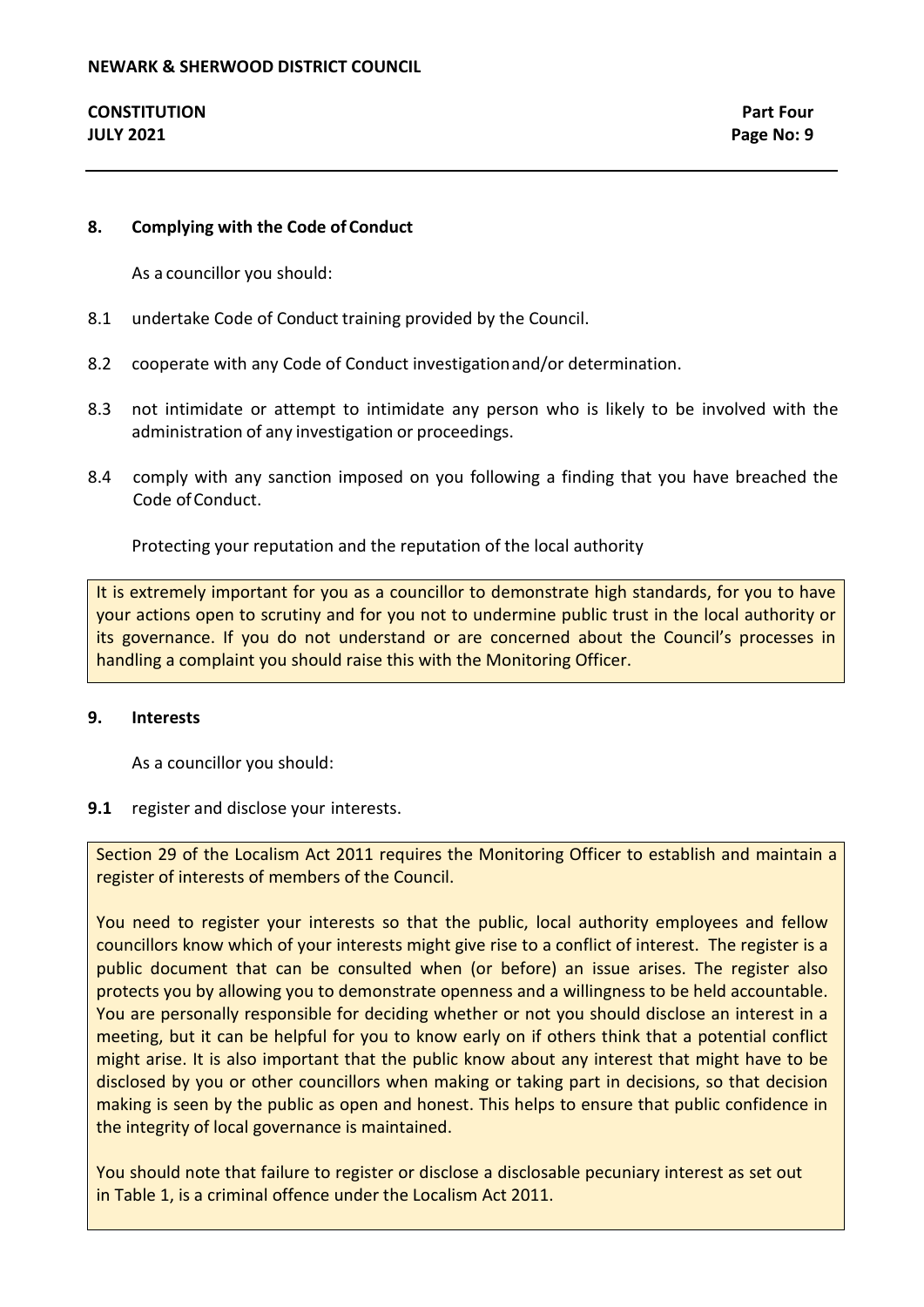Appendix B sets out the detailed provisions on registering and disclosing interests. If in doubt, you should always seek advice from the Monitoring Officer.

#### **10. Gifts andHospitality**

As a councillor you should:

- 10.1 not accept gifts or hospitality, irrespective of estimated value, which could give rise to real or substantive personal gain or a reasonable suspicion of influence on your part to show favour from persons seeking to acquire, develop or do business with the local authority or from persons who may apply to the local authority for any permission, licence or other significant advantage.
- 10.2 register with the Monitoring Officer any gift or hospitality with an estimated value of at least £50 within 28 days of its receipt.
- 10.3 register with the Monitoring Officer any significant gift or hospitality that you have been offered but have refused to accept.

In order to protect your position and the reputation of the local authority, you should exercise caution in accepting any gifts or hospitality which are (or which you reasonably believe to be) offered to you because you are a councillor. The presumption should always be not to accept significant gifts or hospitality. However, there may be times when such a refusal may be difficult if it is seen as rudeness in which case you could accept it but must ensure it is publicly registered. However, you do not need to register gifts and hospitality which are not related to your role as a councillor, such as Christmas gifts from your friends and family. It is also important to note that it is appropriate to accept normal expenses and hospitality associated with your duties as a councillor. If you are unsure, do contact the Monitoring Officer for guidance.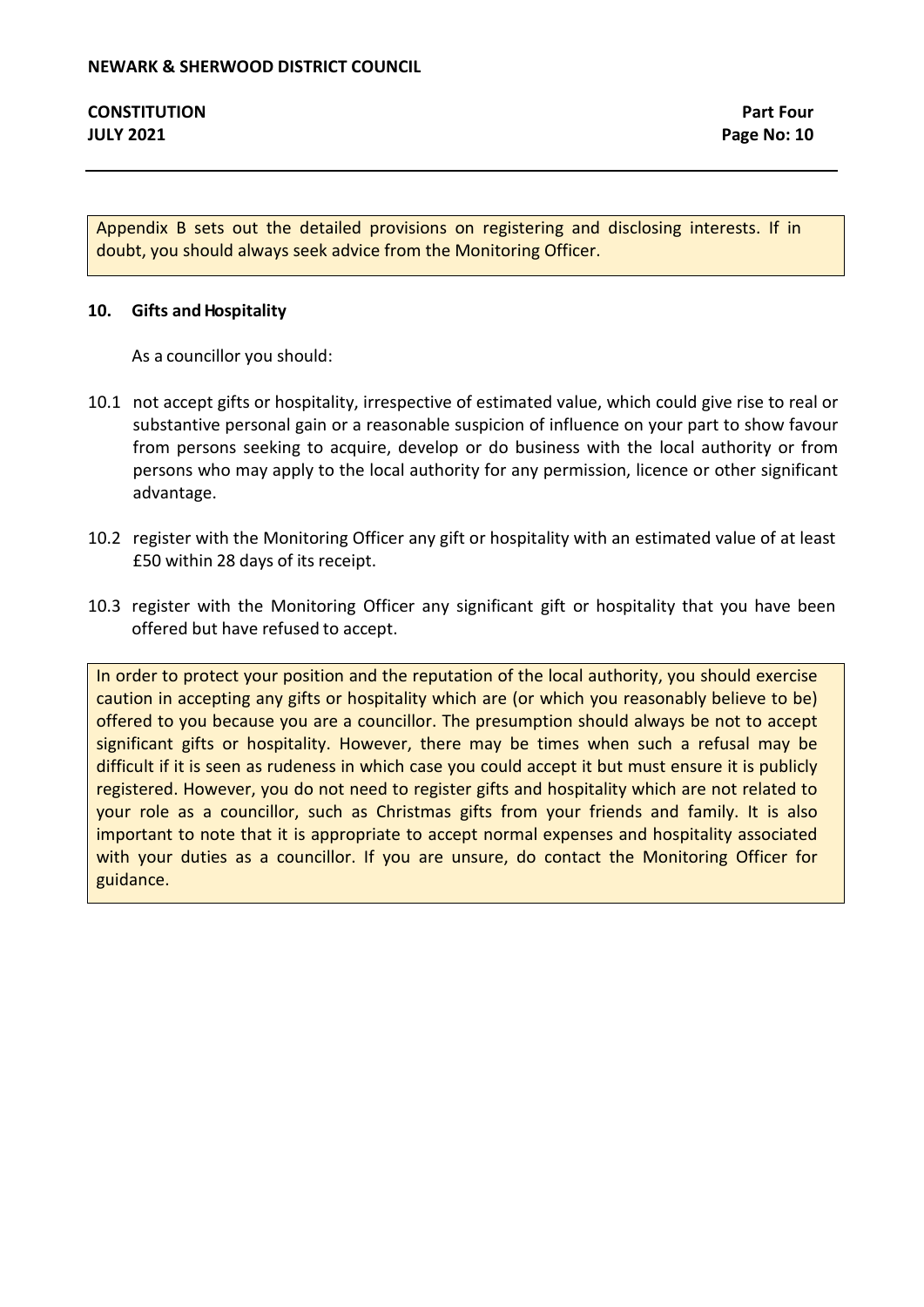# **APPENDICES**

# **Appendix A – The Seven Principles of Public Life**

The principles are:

# **Selflessness**

Holders of public office should act solely in terms of the public interest.

# **Integrity**

Holders of public office must avoid placing themselves under any obligation to people or organisations that might try inappropriately to influence them in their work. They should not act or take decisions in order to gain financial or other material benefits for themselves, their family, or their friends. They must disclose and resolve any interests and relationships.

# **Objectivity**

Holders of public office must act and take decisions impartially, fairly and on merit, using the best evidence and without discrimination or bias.

# **Accountability**

Holders of public office are accountable to the public for their decisions and actions and must submit themselves to the scrutiny necessary to ensure this.

# **Openness**

Holders of public office should act and take decisions in an open and transparent manner. Information should not be withheld from the public unless there are clear and lawful reasons for so doing.

# **Honesty**

Holders of public office should be truthful.

# **Leadership**

Holders of public office should exhibit these principles in their own behaviour. They should actively promote and robustly support the principles and be willing to challenge poor behaviour wherever it occurs.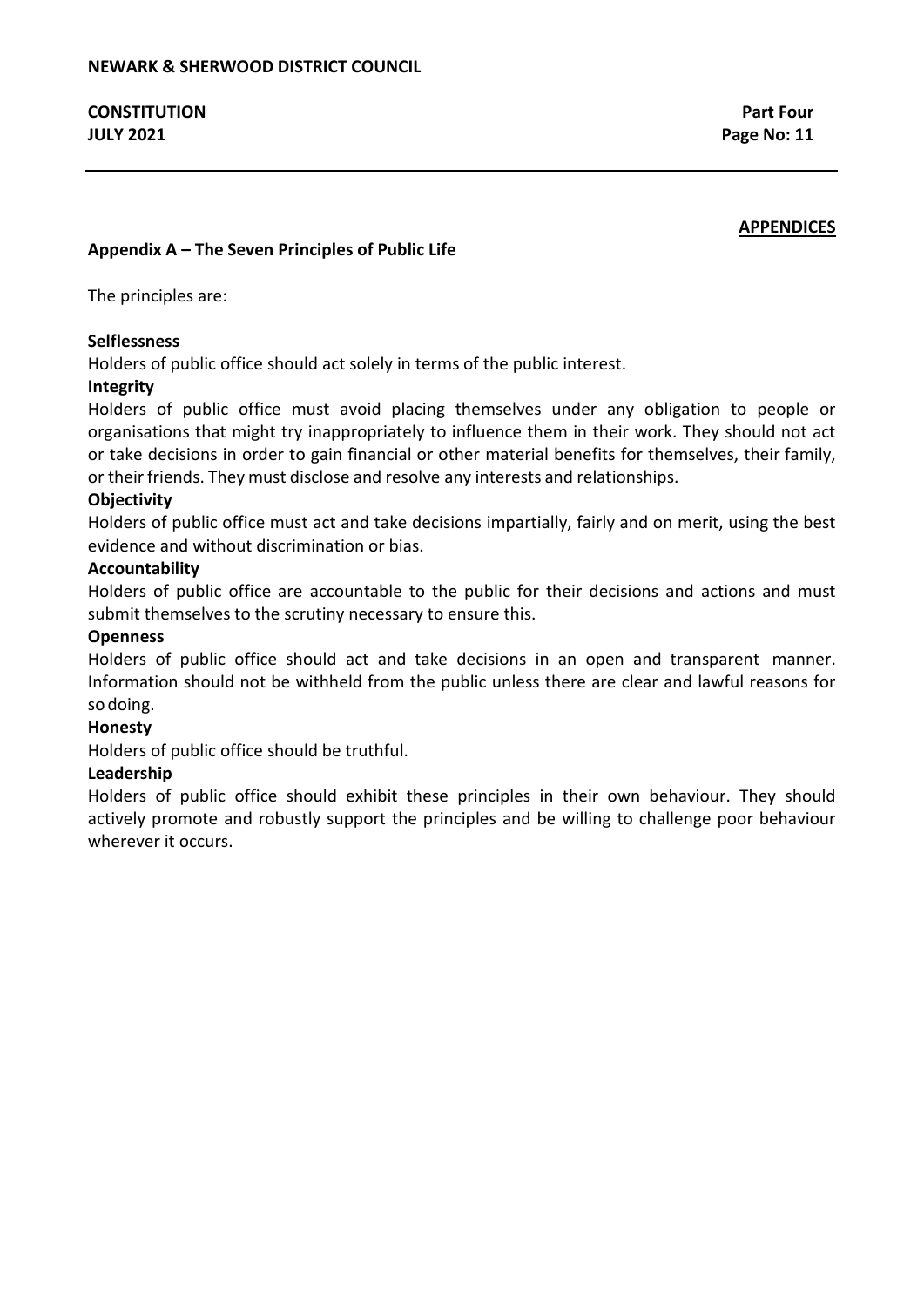# **Appendix B - Registering Interests**

Within 28 days of becoming a member or your re-election or re-appointment to office you must register with the Monitoring Officer the interests which fall within the categories set out in **Table 1 (Disclosable Pecuniary Interests)** which are as described in "The Relevant Authorities (Disclosable Pecuniary Interests) Regulations 2012". You should also register details of your other personal interests which fall within the categories set out in **Table 2 (Other Registerable Interests).**

**"Disclosable pecuniary interest"** means an interest of yourself, or of your partner if you are aware of your partner's interest, within the descriptions set out in Table 1 below.

**"Partner"** means a spouse or civil partner, or a person with whom you are living as husband or wife, or a person with whom you are living as if you are civil partners.

- 1. You must ensure that your register of interests is kept up-to-date and within 28 days of becoming aware of any new interest, or of any change to a registered interest, notify the Monitoring Officer.
- 2. A 'sensitive interest' is as an interest which, if disclosed, could lead to the councillor, or a person connected with the councillor, being subject to violence or intimidation.
- 3. Where you have a 'sensitive interest' you must notify the Monitoring Officer with the reasons why you believe it is a sensitive interest. If the Monitoring Officer agrees they will withhold the interest from the public register.

# **Non participation in case of disclosable pecuniary interest**

4. Where a matter arises at a meeting which directly relates to one of your Disclosable Pecuniary Interests as set out in **Table 1**, you must make a verbal declaration of the existence and nature of the interest at or before the consideration of the item of business. You must not participate in any discussion or vote on the matter and must not remain in the room unless you have been granted a dispensation. If it is a 'sensitive interest', you do not have to disclose the nature of the interest, just that you have an interest. Dispensation may be granted in limited circumstances, to enable you to participate and vote on a matter in which you have a disclosable pecuniary interest.

# **Disclosure of Other Registerable Interests (***Personal Interests)*

5. Where a matter arises at a meeting which *directly relates* to one of your Other Registerable Interests (as set out in Table 2), you must make verbal declaration of the existence and nature of that interest at or before the consideration of the item of business or as soon as the interest becomes apparent. If it is a 'sensitive interest', you do not have to disclose the nature of the interest.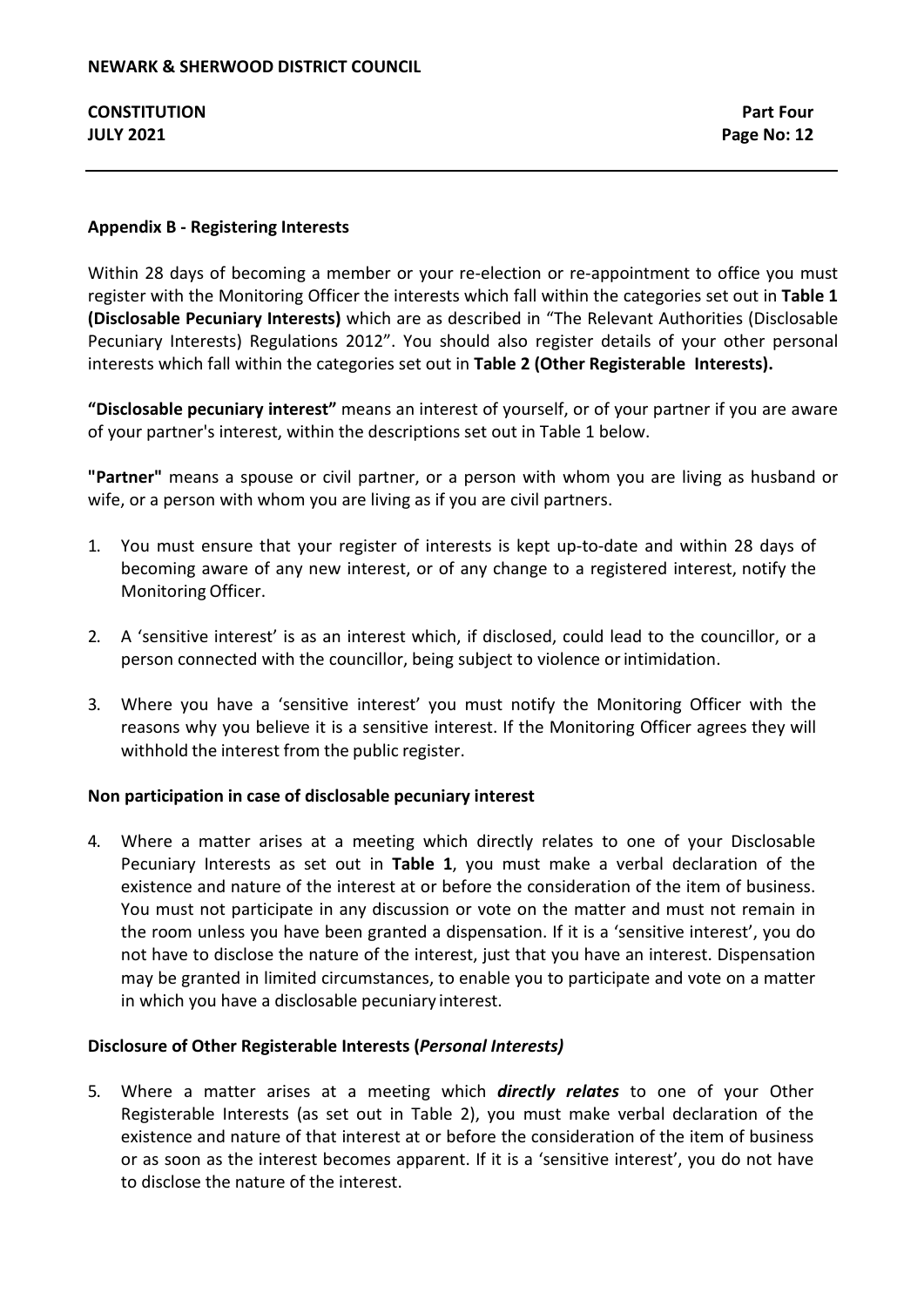# **Disclosure of Non-Registerable Interests**

- 6. Where a matter arises at a meeting which *directly relates* to your financial interest or wellbeing (and is not a Disclosable Pecuniary Interest set out in Table 1) or a financial interest or well-being of a relative or close associate, you must make verbal declaration of the existence and nature of that interest at or before the consideration of the item of business as soon as the interest becomes apparent. If it is a 'sensitive interest', you do not have to disclose the nature of the interest.
- 7. Where a matter arises at a meeting which *affects*:
	- a. your own financial interest or well-being;
	- b. a financial interest or well-being of a friend, relative, close associate; or
	- **c.** a body included in those you need to disclose under Disclosable Pecuniary Interests as set out in **Table 1**

you must disclose the interest. In order to determine whether you can remain in the meeting after disclosing your interest the following test should be applied.

- 8. Where a matter *affects* your financial interest orwell-being:
	- a. to a greater extent than it affects the financial interests of the majority of inhabitants of the ward affected by the decision and;
	- b. a reasonable member of the public knowing all the facts would believe that it would affect your view of the wider publicinterest

You may speak on the matter only if members of the public are also allowed to speak at the meeting but otherwise must not take part in any discussion or vote on the matter and must not remain in the room unless you have been granted a dispensation.

If it is a 'sensitive interest', you do not have to disclose the nature of the interest.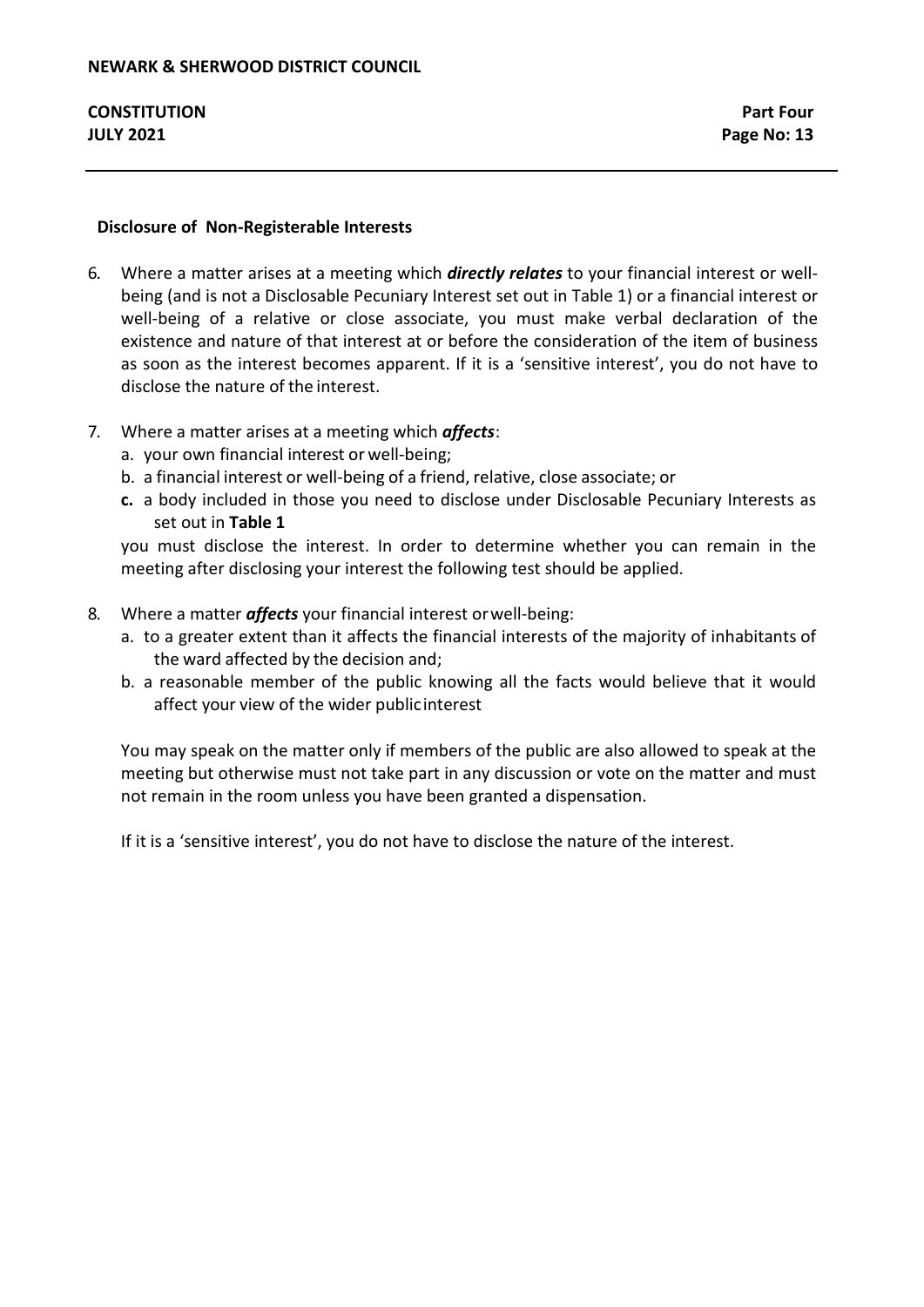# **Table 1: Disclosable Pecuniary Interests**

# **This table sets out the explanation of Disclosable Pecuniary Interests as set out in the [Relevant](https://www.legislation.gov.uk/uksi/2012/1464/made)  [Authorities \(Disclosable Pecuniary Interests\) Regulations 2012.](https://www.legislation.gov.uk/uksi/2012/1464/made)**

| <b>Subject</b>             | <b>Description</b>                                                                                                                                                                                                                                                                                                                                                                                                                                  |
|----------------------------|-----------------------------------------------------------------------------------------------------------------------------------------------------------------------------------------------------------------------------------------------------------------------------------------------------------------------------------------------------------------------------------------------------------------------------------------------------|
| Employment, office, trade, | Any employment, office, trade, profession or vocation                                                                                                                                                                                                                                                                                                                                                                                               |
| profession or vocation     | carried on for profit or gain.                                                                                                                                                                                                                                                                                                                                                                                                                      |
|                            | [Any unpaid directorship.]                                                                                                                                                                                                                                                                                                                                                                                                                          |
| Sponsorship                | Any payment or provision of any other financial benefit<br>(other than from the council) made to the councillor<br>during the previous 12-month period for expenses<br>incurred by him/her in carrying out his/her duties as a<br>councillor, or towards his/her election expenses.<br>This includes any payment or financial benefit from a<br>trade union within the meaning of the Trade Union and<br>Labour Relations (Consolidation) Act 1992. |
|                            |                                                                                                                                                                                                                                                                                                                                                                                                                                                     |
| <b>Contracts</b>           | Any contract made between the councillor or his/her<br>spouse or civil partner or the person with whom the<br>councillor is living as if they were spouses/civil partners<br>(or a firm in which such person is a partner, or an<br>incorporated body of which such person is a director*<br>or a body that such person has a beneficial interest in<br>the securities of*) and the council                                                         |
|                            | under which goods or services are to be provided<br>(a)<br>or works are to be executed; and<br>(b) which has not been fully discharged.                                                                                                                                                                                                                                                                                                             |
| <b>Land and Property</b>   | Any beneficial interest in land which is within the area<br>of the council.                                                                                                                                                                                                                                                                                                                                                                         |
|                            | 'Land' excludes an easement, servitude, interest or<br>right in or over land which does not give the councillor<br>or his/her spouse or civil partner or the person with<br>whom the councillor is living as if they were spouses/<br>civil partners (alone or jointly with another) a right to<br>occupy or to receive income.                                                                                                                     |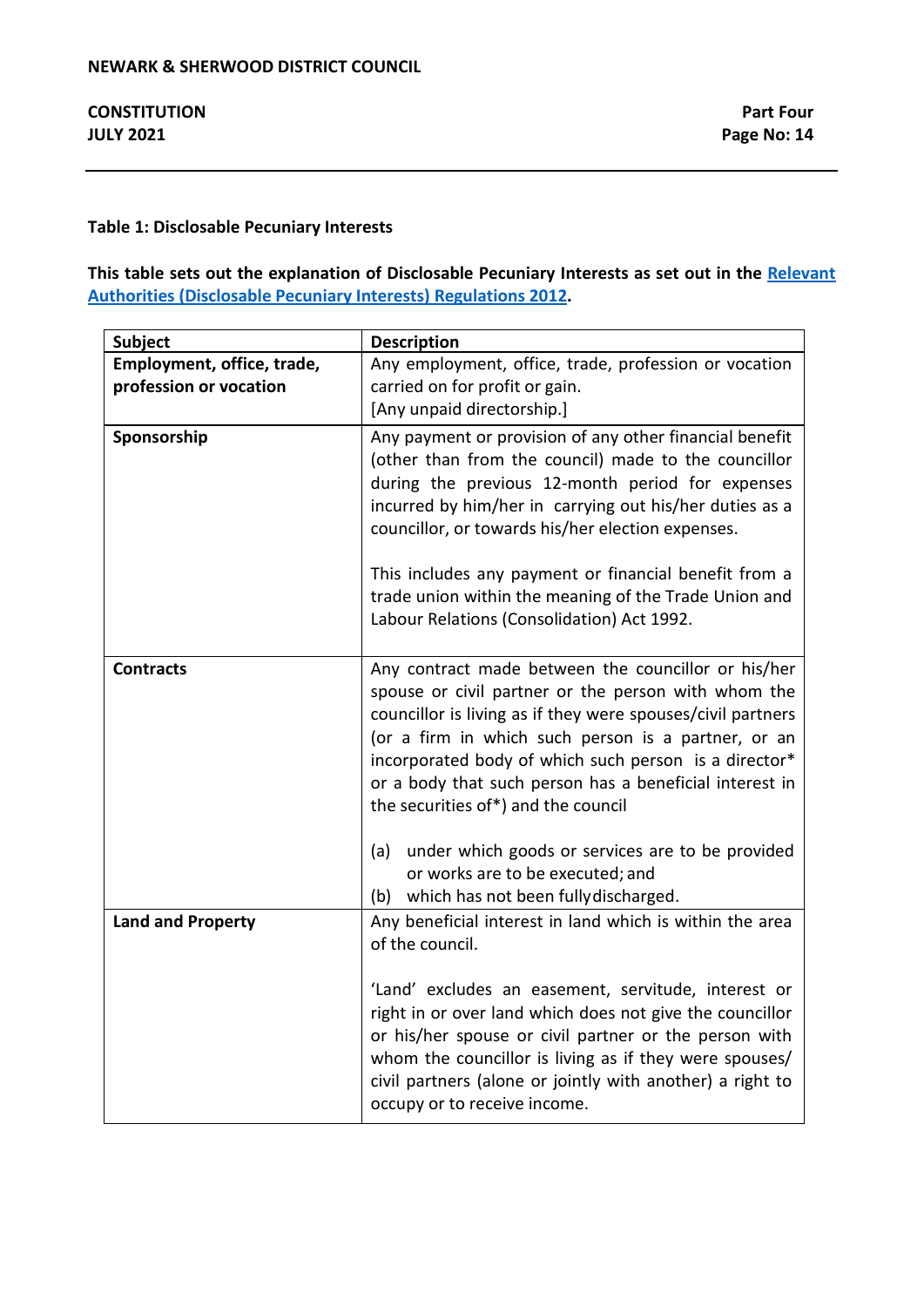| <b>Licenses</b>            | Any licence (alone or jointly with others) to occupy land    |  |  |
|----------------------------|--------------------------------------------------------------|--|--|
|                            | in the area of the council for a month or longer.            |  |  |
| <b>Corporate tenancies</b> | Any tenancy where (to the councillor's knowledge):           |  |  |
|                            | (a) the landlord is the council; and                         |  |  |
|                            | the tenant is a body that the councillor, or his/her<br>(b)  |  |  |
|                            | spouse or civil partner or the person with whom the          |  |  |
|                            | councillor is living as if they were spouses/ civil          |  |  |
|                            | partners is a partner of or a director* of or has a          |  |  |
|                            | beneficial interest in the securities* of.                   |  |  |
| <b>Securities</b>          | Any beneficial interest in securities* of a body where:      |  |  |
|                            | that body (to the councillor's knowledge) has a place<br>(a) |  |  |
|                            | of business or land in the area of the council; and          |  |  |
|                            | either:<br>(b)                                               |  |  |
|                            | the total nominal value of the securities*<br>(i)            |  |  |
|                            | exceeds £25,000 or one hundredth of the total                |  |  |
|                            | issued share capital of that body; or                        |  |  |
|                            | if the share capital of that body is of more<br>(ii)         |  |  |
|                            | than one class, the total nominal value of the               |  |  |
|                            | shares of any one class in which the councillor,             |  |  |
|                            | or his/ her spouse or civil partner or the                   |  |  |
|                            | person with whom the councillor is living as if              |  |  |
|                            | they were spouses/civil partners has a                       |  |  |
|                            | beneficial interest exceeds one hundredth of                 |  |  |
|                            | the total issued share capital of that class.                |  |  |
|                            |                                                              |  |  |

\* 'director' includes a member of the committee of management of an industrial and provident society.

\* 'securities' means shares, debentures, debenture stock, loan stock, bonds, units of a collective investment scheme within the meaning of the Financial Services and Markets Act 2000 and other securities of any description, other than money deposited with a building society.

# **Table 2: Other Registerable Interest**

# **You must register as an Other Registrable Interest:**

- a) any unpaid directorships;
- b) any body of which you are a member or are in a position of general control or management and to which you are nominated or appointed by your authority
- c) any body
	- (i) exercising functions of a public nature
	- (ii) any body directed to charitable purposes or
	- (iii) one of whose principal purposes includes the influence of public opinion or policy (including any political party or trade union)

of which you are a member or in a position of general control or management.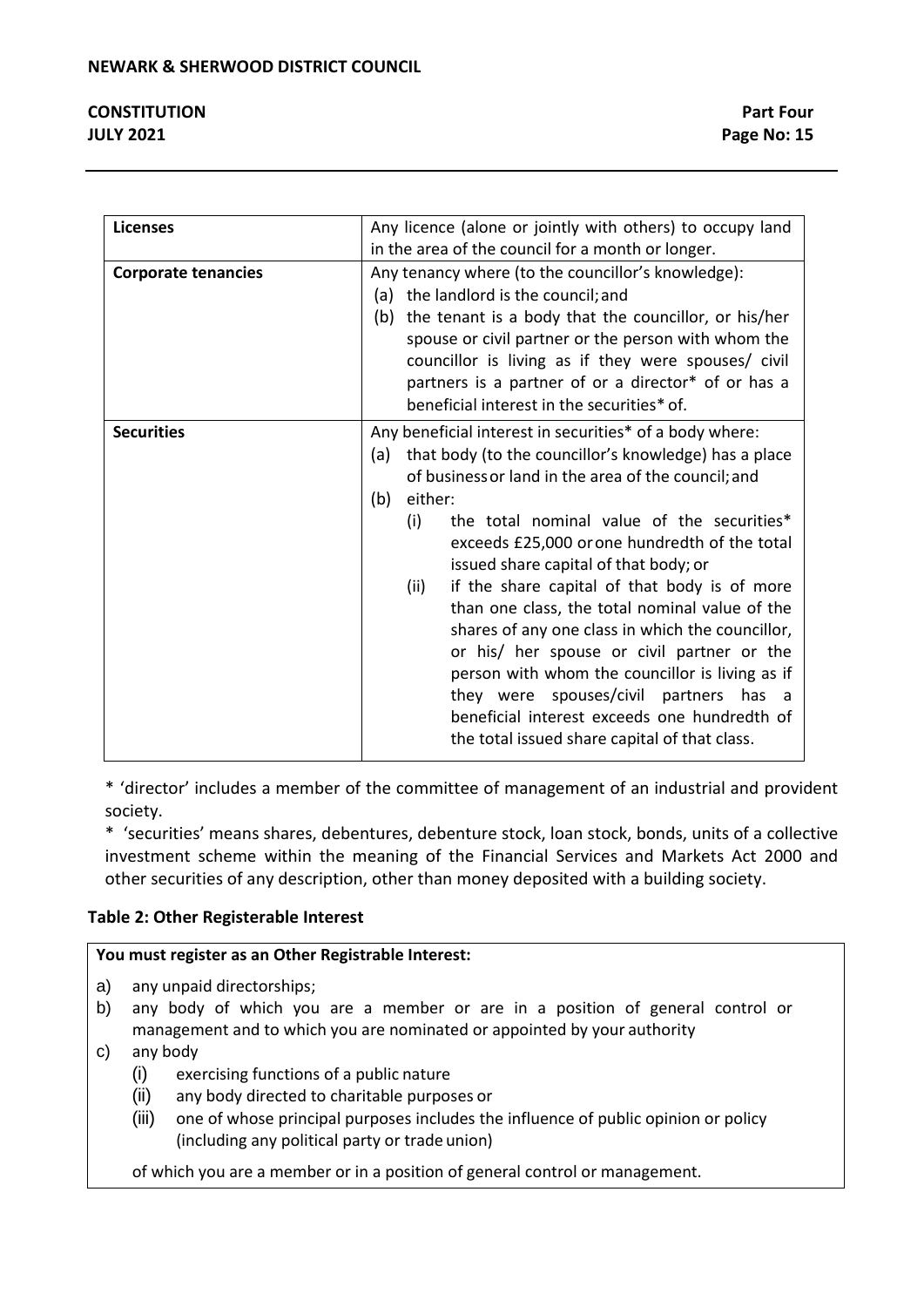# **EMPLOYEE CODE OF CONDUCT**

# **1. Introduction**

- 1.1 Local Government employees are expected to give the highest possible standard of service to the public and, where it is part of their duties, to provide appropriate advice to Councillors and fellow employees with impartiality.
- 1.2 This Code sets out the standards of behaviour expected from you as an employee of Newark & Sherwood District Council. The Code applies to all employees of the Council.
- 1.3 This Code should be read in conjunction with other policies, procedures and codes of practice adopted by the Council. The Council has also produced further guidance on the detailed interpretation of this Code.
- 1.4 This Code forms part of your Terms and Conditions of Employment. Any breach of the Code may be treated as a disciplinary offence including gross misconduct, which could lead to disciplinary action including dismissal in appropriate cases. For the avoidance of doubt, you should seek advice from your Business Manager or relevant Director on any queries or refer to the detailed guidance produced by the Council on the interpretation of this Code.
- 1.5 If you are aware of any breaches of this Code of Conduct, you should raise these with your Business Manager or Director. Please also refer to the section of this Code on Public Concern and Whistleblowing.

# **2. Public Funds**

- 2.1 You must follow the Contract Procedure Rules and Financial Regulations in any financial transactions and other dealings on behalf of the Council.
- 2.2 It is a serious criminal offence for you to receive or give in a corrupt manner any gift, loan, fee, reward or advantage from or to another person to do, or not to do anything or show favour or disfavour. If an allegation is made, you must be able to prove that any such rewards have not been corruptly obtained.

# **3. Customers**

3.1 The Council is a public body and you have a responsibility to the community you serve. You should provide courteous, efficient and impartial service delivery to all groups and individuals within the community as defined by the policies of the Council.

# **4. Equalities**

4.1 You should at all times recognise the diverse needs of individuals and groups within the community and you should ensure that the Council policies relating to equalities and equal opportunities are complied with in addition to your legal obligations. You should recognise that all members of the local community, customers and other employees have a right to be treated with dignity, fairness and equity.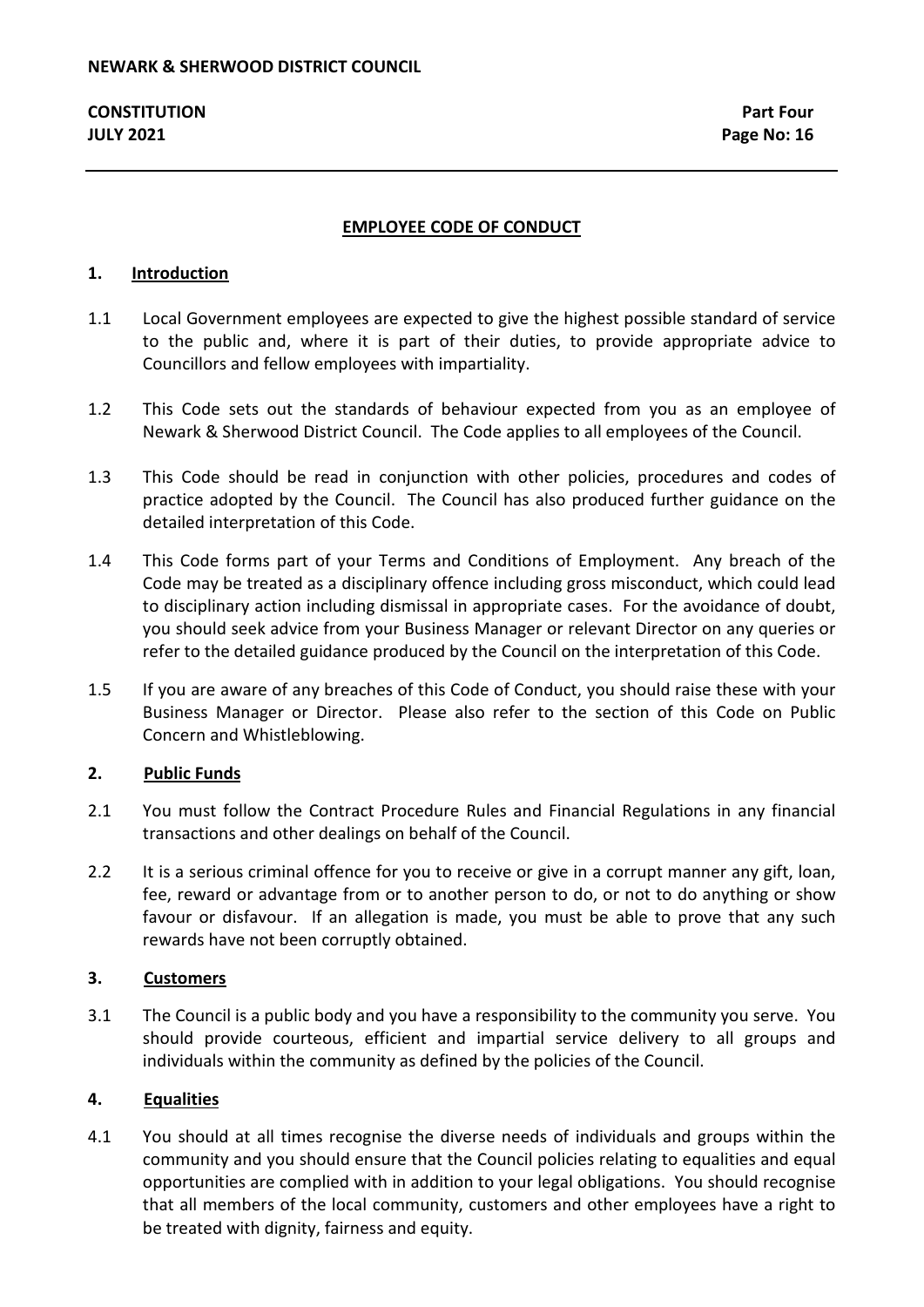### **5. Health and Safety**

5.2 You must adhere to the Council's Health and Safety Policies.

#### **6. Standards of Dress and Appearance**

6.1 You must ensure that your standard of dress, the type and style of clothes and personal ornamentation worn are appropriate to the nature of the duties and responsibilities you undertake.

#### **7. Alcohol and Drugs**

- 7.1 You are expected to attend work without being under the influence of alcohol or drugs or in a condition where your work performance may be adversely impaired by alcohol or drugs.
- 7.2 Where you are involved with illegal drugs or excessive consumption of alcohol outside normal working hours the Council will consider the impact this may have on your employment, including any impact on its reputation and/or public confidence. Disciplinary action up to and including summary dismissal may be taken against you.

#### **8. Conflicts of Interest**

- 8.1 You should not subordinate your public duty to your private interests or put yourself in a position where your public duty and your private interests conflict.
- 8.2 If you are involved in the determination of regulatory matters (e.g. planning, licensing, council tax and housing benefit) you must take no part, either directly or indirectly, in considering any application made by yourself, a relative, a friend, a close associate or a neighbour.
- 8.3 You should disclose any personal interest that could conflict with the Authority's interests. Membership of a secret society must be disclosed in confidence to your Director.

#### **9. Declaration of Financial and Other Interests**

9.1 You are required by Section 117 of the Local Government Act 1972 to declare any financial interest, whether direct or indirect, in any existing or proposed contract. The declaration should be made, in writing, to your Director who will inform the Council's Section 151 Officer of the contents of the declaration.

#### **10. Secondary Employment**

- 10.1 If you hold the position of Business Manager or are a member of the Senior Leadership Team, you shall devote your whole time service to the work of the Council and shall not engage in any other business or take up any other additional appointment without express consent. You will not normally be given permission to undertake private work within the District.
- 10.2 Subject to 10.1 above, the Council recognises that you may undertake secondary employment including voluntary as well as paid employment.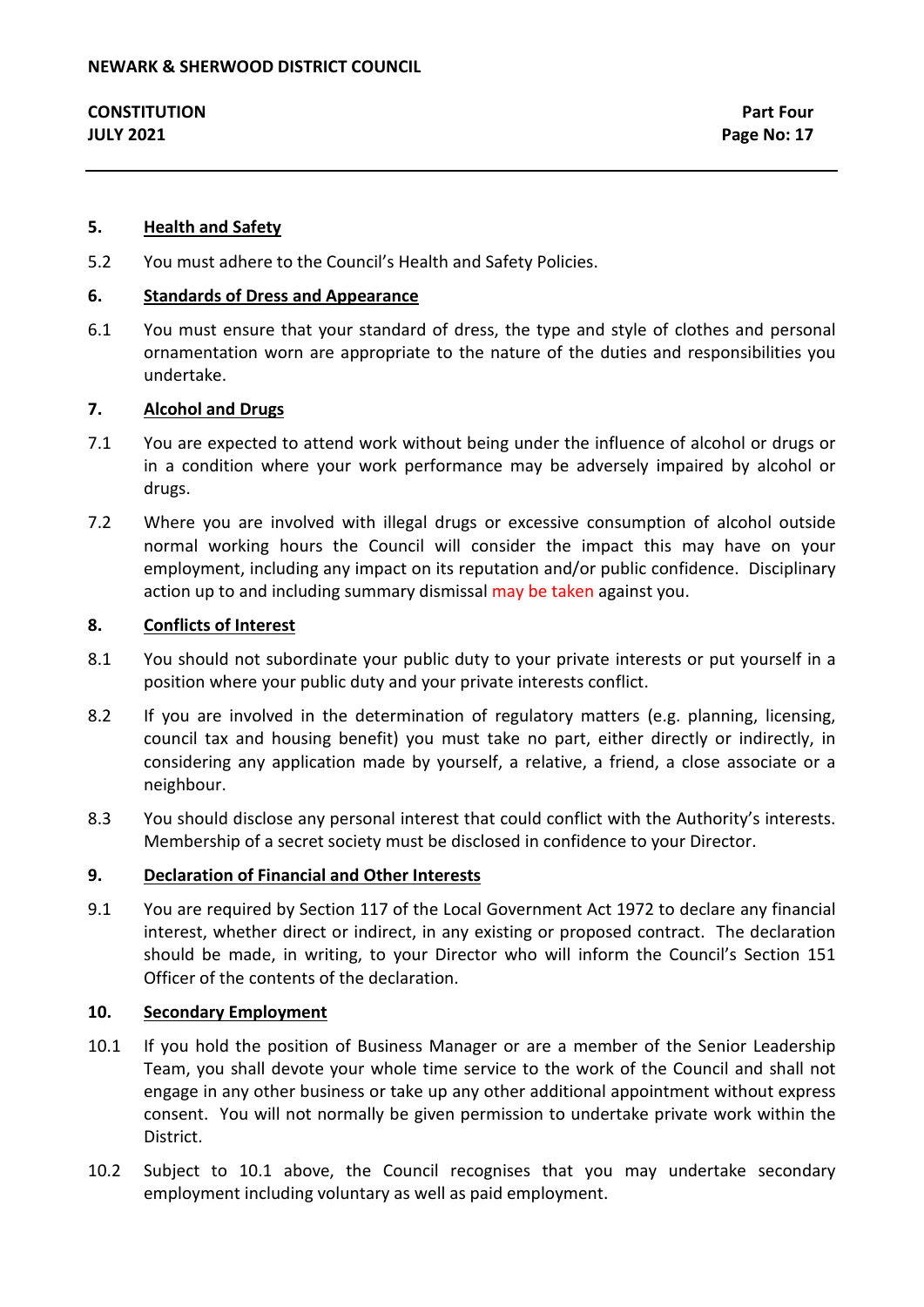- 10.3 If you undertake secondary employment, you should ensure that your total working time does not exceed an average of 48 hours per week in total. The Council may require you to disclose your total working hours and commitments from time to time.
- 10.4 If you do undertake secondary employment, it should not conflict with the Council's interests, nor bring it into disrepute. It must be undertaken outside your normal working hours. You should not undertake any private work on Council premises or use Council property or equipment without the express consent of your Business Manager which will only be given in exceptional circumstances.
- 10.5 You should notify your Business Manager of any secondary employment undertaken. This notification does not remove the right of the Council to take action against you where the secondary employment is deemed to be detrimental to the interests or reputation of the Council or where it may affect your work performance for the Council.

# **11. Probity of Records and Other Documents**

11.1 You should not deliberately falsify any records or other documents for financial advantage or otherwise. Such action will be regarded as gross misconduct and may lead to dismissal as well as criminal sanctions.

# **12. Financial Inducements, Gifts and Hospitality**

12.1 It is an offence under Section 117 of the Local Government Act 1972 for any employee to accept any fee or reward other than his or her proper remuneration in the course of his/her duties. It is important that you are able to recognise what is and what is not acceptable. You should have regard to the Council's policy on gifts and hospitality {hyperlink} and, where necessary, seek advice and guidance from your Business Manager or Director.

# **13. Contracts**

- 13.1 If you engage or supervise contractors and you have previously had or currently have a relationship with an existing or potential contractor in a private or domestic capacity, you should declare that relationship to your Business Manager or Director.
- 13.2 You must ensure that no special favour is shown to current or former partners, close relatives or associates in awarding contacts to businesses run by them or employing them in a senior capacity.
- 13.3 If you are involved in the tendering process and dealing with contractors, you should be clear on the separation of client and contractor roles within the Council. Senior employees who have both a client and contractor responsibility must be aware of the need for accountability and openness. Employees in contractor or client units must exercise fairness and impartiality when dealing with all customers, suppliers, other contractors and sub-contractors.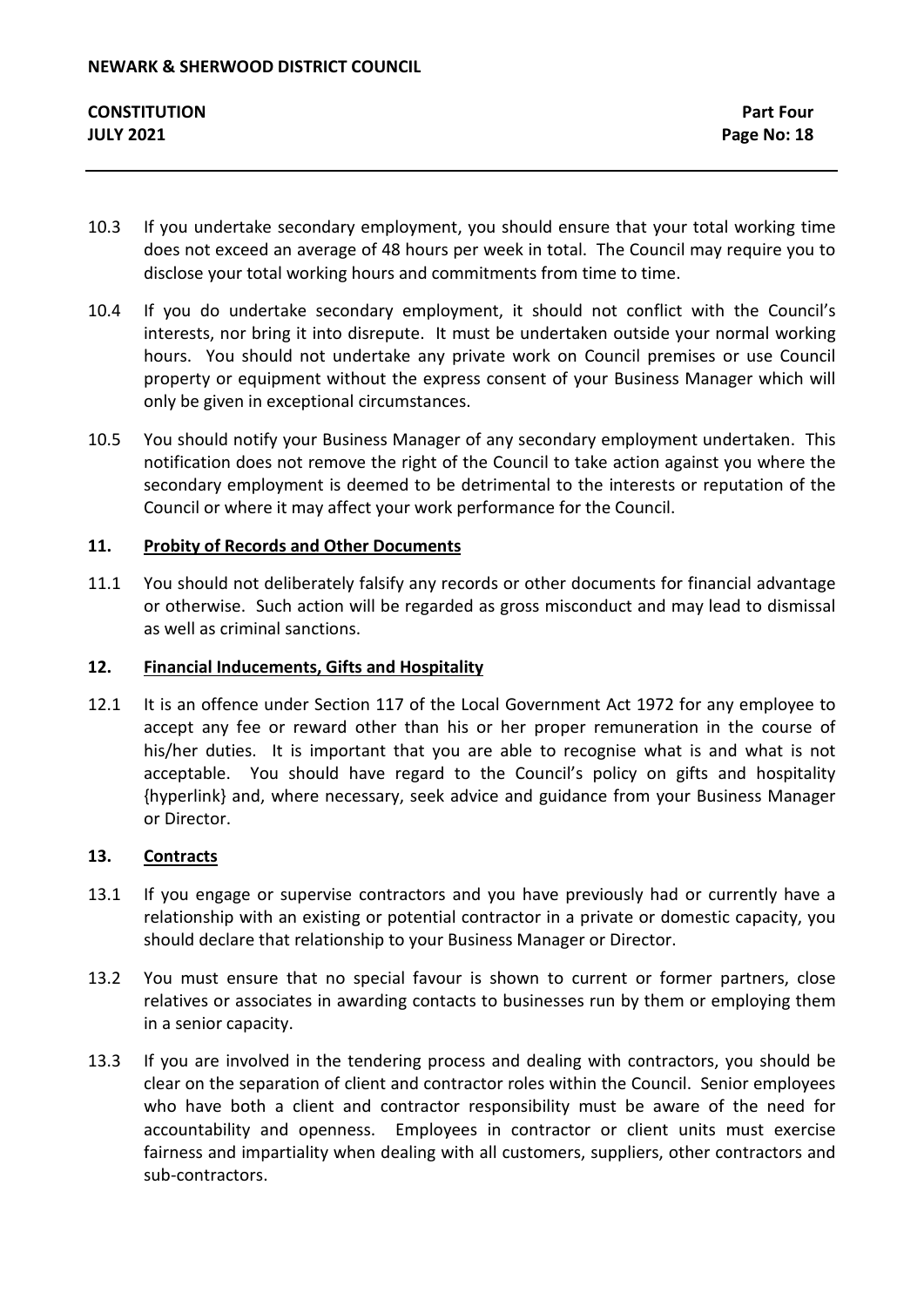- 13.4 If you have access to confidential information on tenders or costs for either internal or external contracts, you should not disclose that information to any party or organisation without express authority.
- 13.5 In the event of a possible management buy-out you should, as soon as you have formed a definite intent, inform the appropriate Director and withdraw from the contract awarding process.

# **14. Sponsorship**

- 14.1 Where the Council sponsors an event or service, you, your partner, spouse, friend or relative should not benefit from that sponsorship.
- 14.2 Where the Council gives support in the community through sponsorship, financial or other means you should ensure that impartial advice is given and there is no conflict of interest.

# **15. Political Neutrality**

- 15.1 You must serve the Council as a whole, serving all elected members and not just those of the controlling group. You should give advice which does not compromise your political neutrality.
- 15.2 You must follow the lawfully expressed policies of the Council and not allow your personal or political opinions to interfere with your work.
- 15.3 Where you are required to advise any political group, you should ensure that you have notified your Business Manager or Director and you should ensure that there are adequate safeguards to ensure your political neutrality. You should have regard to the protocol on Member / Officer Relations.
- 15.4 If you hold a politically restricted post under the Local Government and Housing Act 1989 you must comply with the requirements of the Act.

# **16. Relationships with Members**

- 16.1 You should not place yourself in a position where close familiarity with a Member prejudices your work. You should have regard to the Council's protocol on Member / Officer Relations. Close familiarity should be avoided.
- 16.2 You should declare any relationship with a Councillor where the relationship could cause, or be perceived to cause, a conflict of interest.

# **17. The Media**

17.1 You should not communicate with the media on matters relating to the activities of the Council without the prior approval of your Business Manager or Director. You should direct any media enquiries to your Business Manager or Customer Services and External Communications, or, in their absence, to your Director.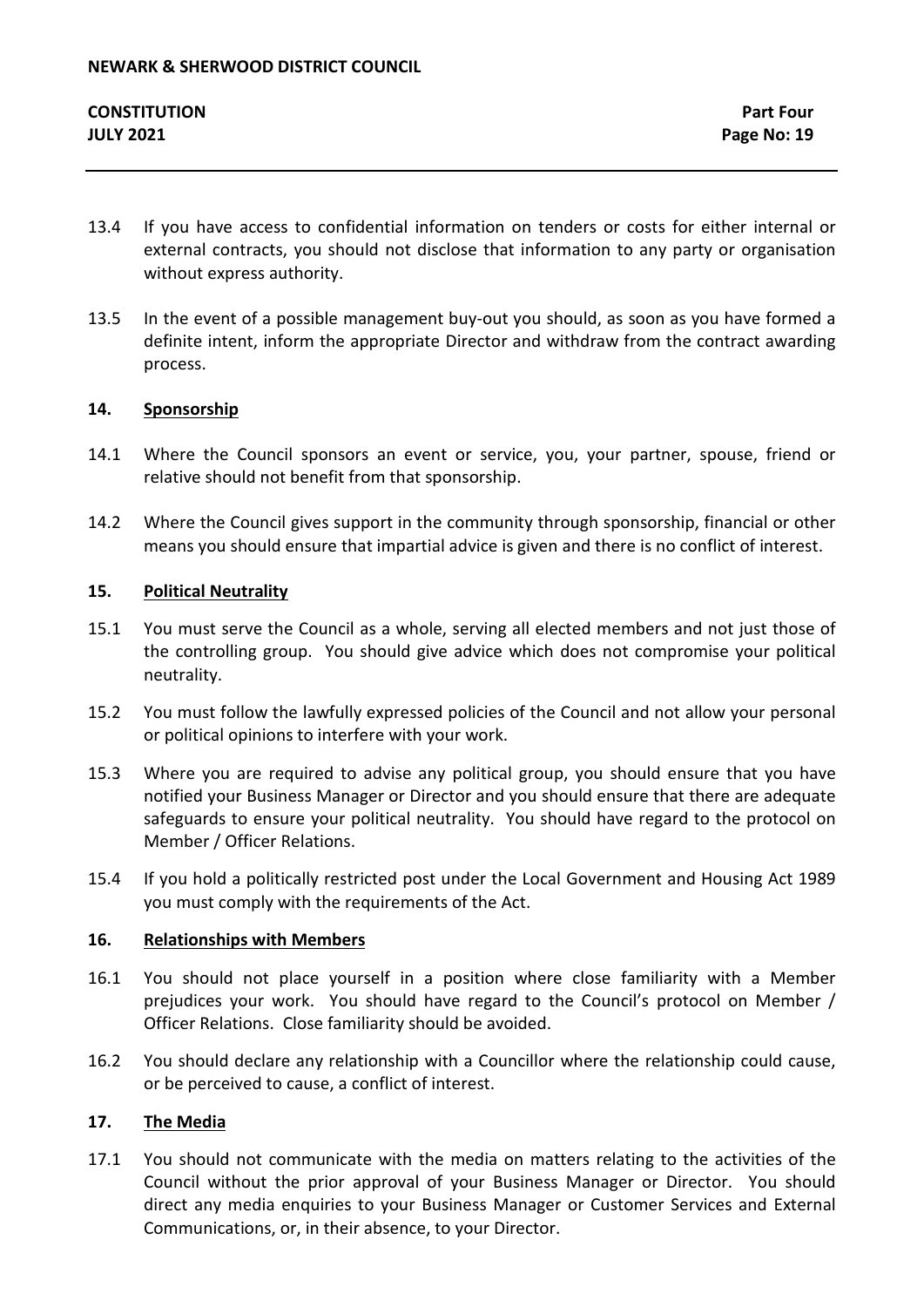### **18. Relationships with Other Employees or Partner Organisations**

- 18.1 You must declare any personal relationship with another Council employee or partner organisation where the relationship could cause, or be perceived to cause, a conflict of interest.
- 18.2 You should treat all colleagues and partners with courtesy and respect.

#### **19. Appointments and Other Employment Decisions**

- 19.1 Where you are involved in appointments you should ensure that these are made on merit. You should not be involved in an appointment, either on an Appointment Panel or as a referee, where you are related to the applicant or have a close personal relationship with them.
- 19.2 You should not be involved in decisions relating to discipline or other sanction or in decisions relating to pay where you are related to or have a close personal relationship with the employee who is subject to that decision.
- 19.3 You must not directly or indirectly seek the support of any Councillor for any appointment with the Council for yourself or for others.
- 19.4 You will be disqualified from appointment if you lobby Councillors indirectly or directly for appointment to a new post within the Council and such action may also constitute a disciplinary offence.

#### **20. Use of Council Property, Facilities and Equipment**

- 20.1 You should use Council property, facilities and equipment for Council purposes only. Limited personal use of telephones, etc, may be allowed with the express consent of your Business Manager or Director in exceptional circumstances only.
- 20.2 When using the Council's communication systems you should have regard to the Council's ICT policies, procedures and protocols.

#### **21. Social Networking Sites**

21.1 If you use social networking sites either in your work or private life, you should have regard to the Council's social media guidelines. Unless you have received written approval from your Business Manager or Director to do so in work, you should set up any personal web forums or blogs outside of work and should not use Council equipment to do so.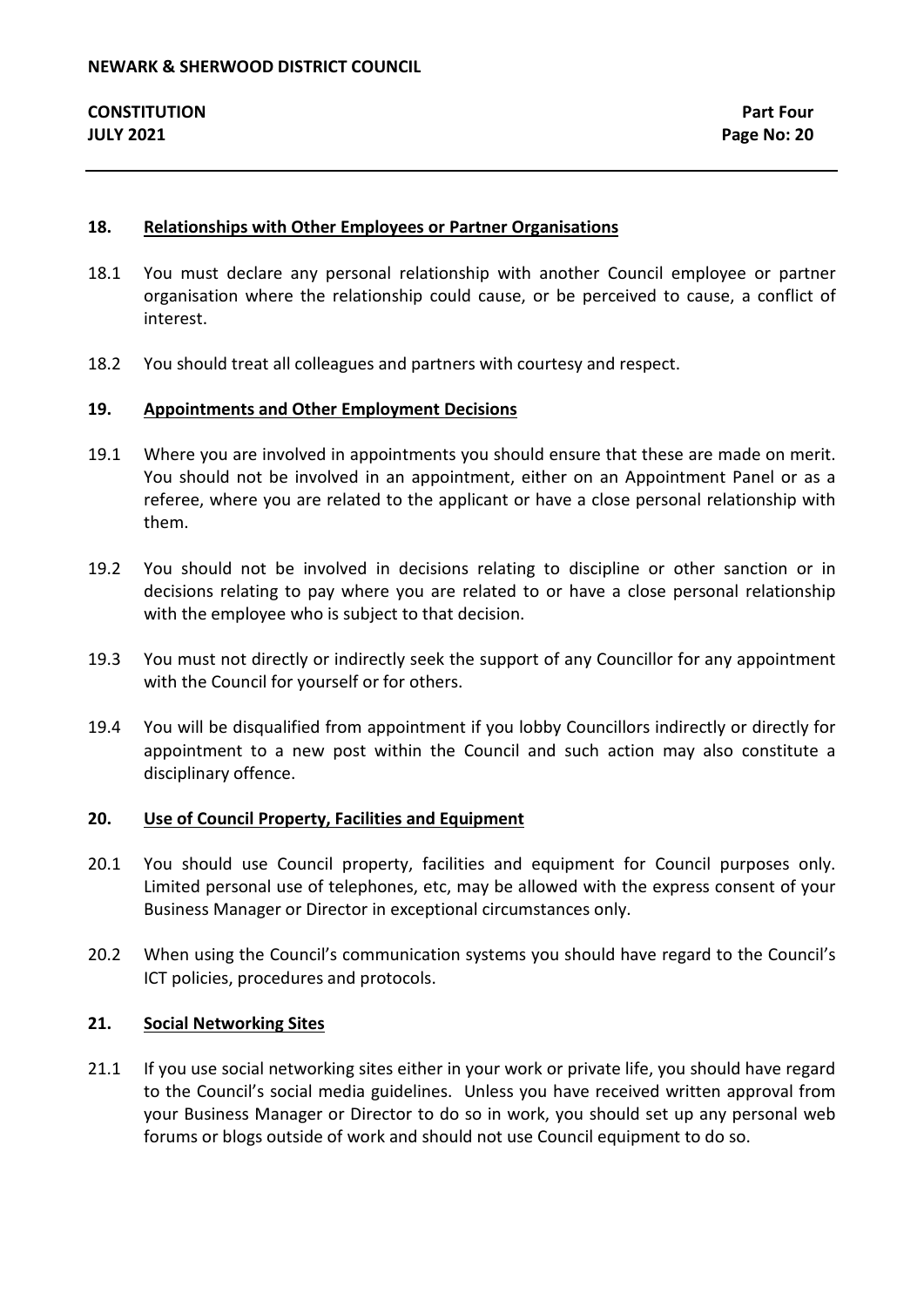# **22. Disclosure of Information**

- 22.1 The Council is committed to open Government. The law requires that certain types of information must be available to Members, auditors, Government Departments, service users and the public. The Council itself may decide to be open about other types of information. You should not communicate to the public the proceedings of any Committee meeting or the contents of any document relating to the Council or information relating to any individual where that information is confidential or exempt unless expressly authorised to so.
- 22.2 You have a duty of confidentiality to your employer. You should not use any information obtained in the course of your employment for personal gain or benefit, nor should you pass it on to others who might use it in such a way.
- 22.3 Intellectual property (the generic term that includes inventions, creative writings, software and drawings) arising in the course of your employment is the property of the Council and you should not use that intellectual property for personal benefit.

# **23. Public Concern and Whistle Blowing**

- 23.1 The Council does not tolerate any form of malpractice. As an employee of the Council you have an important part to play in reporting any concerns and you will be expected to cooperate with investigations. The Council recognises that it may be difficult for you to report legitimate concerns through fear of victimisation or reprisal. In such circumstances you should follow the Council's Whistle Blowing procedure.
- NB A full copy of the Code of Conduct Guidance Notes can be found on the Council's Intranet Pages.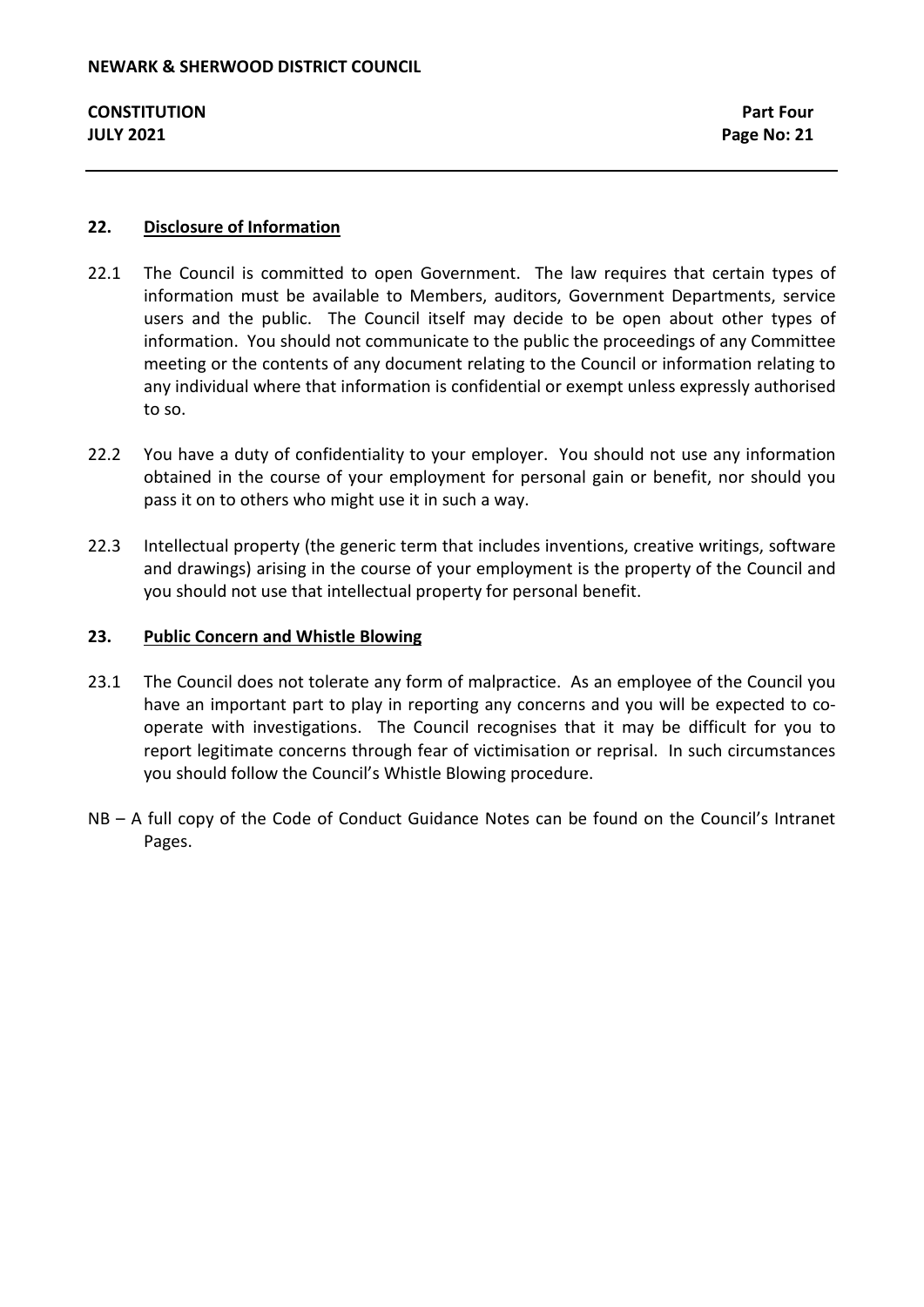#### **PROTOCOL ON MEMBER/OFFICER RELATIONS**

#### **1.0 Introduction**

- 1.1 The purpose of this protocol is to guide Councillors and officers of the Council in their relationships with one another. The third report on the Committee on "Standards in Public Life", chaired by Lord Nolan, recommended that "*Every local authority should have its own written statement or protocol governing relations between members and officers*" (Rec 20).
- 1.2 Given the variety and complexity of such relations, this protocol does not seek to be either prescriptive or comprehensive. It seeks simply to offer guidance on some of the issues which can arise. In some instances the protocol may not refer to particular situations or be sufficient to resolve a particular situation and this should be dealt with under Section 7.0 "Unresolved Issues". However, it is hoped that the general approach detailed in the protocol will serve as a guide to dealing with those issues**.** It is hoped however that the approach which it adopts to these issues will serve as a guide dealing with any issues not specifically referred to.
- 1.3 This protocol is to a large extent no more than a written down statement of current practice and convention. In some respects however, it seeks to promote greater clarity and certainty. If the advice is followed it should also ensure that Councillors receive objective and impartial advice and that Councillors and Officers are protected from accusations of bias and any undue influence.
- 1.4 This protocol also seeks to reflect the principles underlying the respective Codes of Conduct which apply to Councillors and Officers. The shared object of these Codes is to enhance and maintain the integrity (real and perceived) of local government and they therefore demand very high standards of personal conduct.
- 1.5 Councillors and Officers have distinct roles with the Council. Councillors are responsible to the electorate and serve only so long as their term of office lasts, Officers are responsible to the Council. Their job is to give advice to Councillors and the Council and to carry out the Council's work under the direction and control of the Council and its Committees. Mutual respect between Councillors and Officers, both personally and for the roles which each perform is essential to good local government. It is important that in all dealings between Councillors and Officers that both should observe reasonable and consistent standards of courtesy and that neither party should seek to take advantage of their position.
- 1.6 In the Code of Conduct for Members adopted by the Council it is provided that Members have a general obligation "to treat others with respect and not to do anything which compromises or which is likely to compromise the impartiality of those who work for, or on behalf, the authority".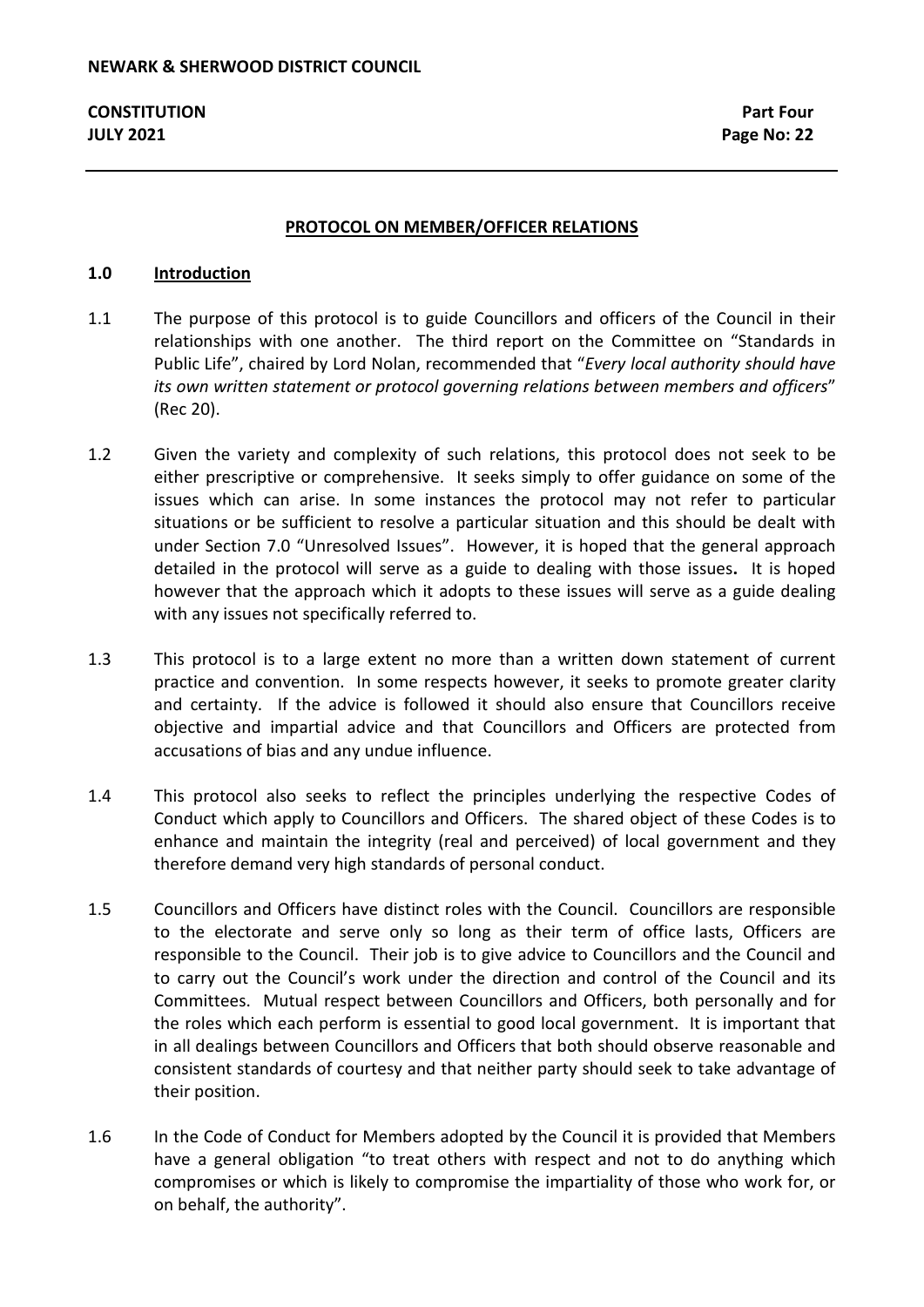- 1.7 A breach of this protocol by a Councillor may constitute a code of conduct breach.
- 1.8 A breach of this protocol by an Officer may constitute a disciplinary offence and could result in dismissal.

# **2.0 Officer Advice to Party Groups**

- 2.1 There is now statutory recognition for party groups and it is common practice for such groups to give preliminary consideration to matters of Council business in advance of such matters being considered by the relevant Council decision making body. Senior Officers may properly be called upon to support and contribute to such deliberations by party groups.
- 2.2 The support provided by such Officers can take many forms, ranging from a briefing meeting with a chairman or spokesman prior to a committee meeting, to a presentation to a full party group meeting. Whilst in practice such Officer support is likely to be in most demand from whichever party group (if any) is for the time being in control of the Council, such support is available to all party groups.
- 2.3 Certain points must however be clearly understood by all those participating in this type of process, Councillors and Officers alike. In particular:-
	- (a) Officer support in these circumstances must not extend beyond providing information and objective advice in relation to matters of *Council* business. Officers must not be involved in advising on matters of party business. Officers are not expected to be present at meetings, or parts of meetings, when matters of party business are to be discussed.
	- (b) party group meetings, whilst they form part of the preliminaries to Council decision making, are not empowered to make decisions on behalf of the Council. Conclusions reached at such meetings do not therefore rank as Council decisions and it is essential that they are not interpreted or acted upon as such; and
	- (c) similarly, where Officers provide information and advice to a party group meeting in relation to a matter of Council business, this cannot act as a substitute for providing all necessary information and advice to the relevant Council decision making body when the matter in questions is considered.
- 2.4 Special care needs to be exercised whenever Officers are involved in providing information and advice to a party group meeting which includes persons who are not Councillors of the Council. Such persons will not be bound by the Code of Conduct for Members adopted by the Council (in particular, the provisions concerning the declaration of interests and confidentiality) and for this and other reasons Officers may not be able to provide the same level of information and advice as they would to a Councillors only meeting. The Senior Council Member at the Group meeting should inform the Officer(s) if any non-members of the Council are present.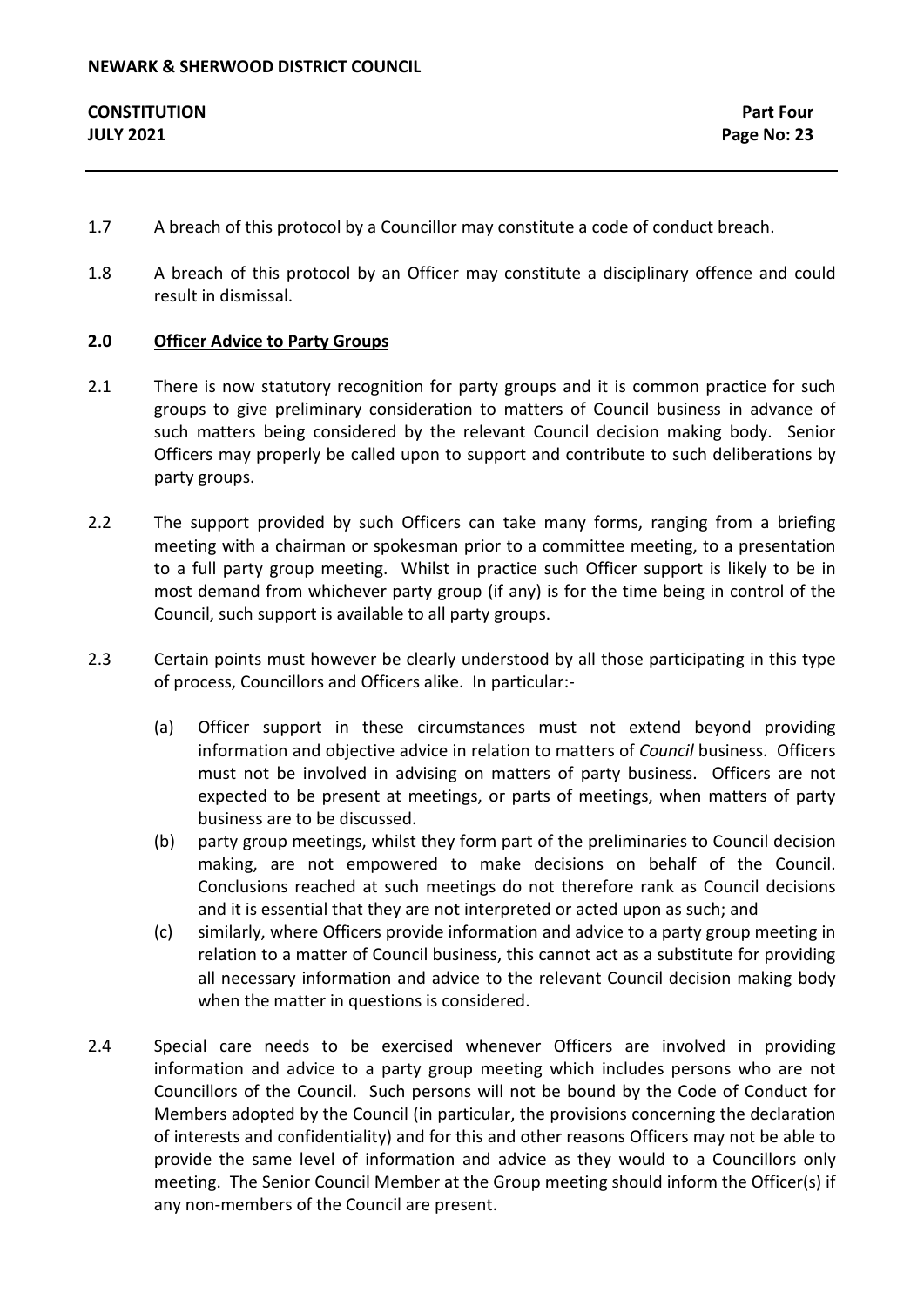- 2.5 Officers must respect the confidentiality of any party group discussions at which they are present in the sense that they should not relay the content of any such discussion to another party group without consent.
- 2.6 Officers providing advice to party groups shall notify the Chief Executive who shall maintain a register of such occurrences including the date the advice was provided, to which Group, the Officer involved and its general subject matter.
- 2.7 Any particular cases of difficulty or uncertainty in this area of Officer advice to party groups should be raised with the Chief Executive who will discuss them with the relevant group leader(s).

# **3.0 Officer/Councillor Relationships**

- 3.1 It is important that there should be close working relationships between Councillors and Officers in certain instances, for example between the chairman of a committee or subcommittee and the relevant Director, Business Managers or statutory officer. It is clearly undesirable, however, that such relationships should be allowed to become so close or appear to be so close as to bring into question the Officer's ability to deal impartially with other Councillors and other parties.
- 3.2 Close personal familiarity between Officers and individual Councillors can damage the relationship and prove embarrassing to other Councillors and Officers. It is not enough to avoid actual impropriety. Councillors and Officers should at all times avoid occasion for suspicion and any appearance of improper conduct.
- 3.3 Whilst paragraphs 3.1 and 3.2 state or infer that close personal familiarity between individual Councillors and Officers should be avoided this is not an absolute bar an Officers having a close personal relationship with Councillors. "Relationship" for these purposes include any family business or close personal relationships. The Council recognises that there may be social or personal relationships between Councillors and Officers which commenced before or after a Councillor is elected to the Council or before or after an Officer became appointed by the Council. Irrespective of when the relationship commenced the effect on the operation of the Council of such relationships will of course depend upon the roles and responsibilities of the Member and Officer involved.
- 3.4 Where however a close personal relationship exists the Councillor concerned should disclose this to his/her group leader and the Chief Executive and the Officer to the Chief Executive. Where it is considered that such relationships are capable of causing a conflict of interest the Chief Executive will arrange for such relationships to be entered as declarations in the Register of Member and Officer Interests respectively. In order to maintain the integrity of the individuals concerned and the Council such relationships should never be hidden. To do so can lead to suspicion and mistrust.
- 3.5 Where a close personal relationship is disclosed and registered then:-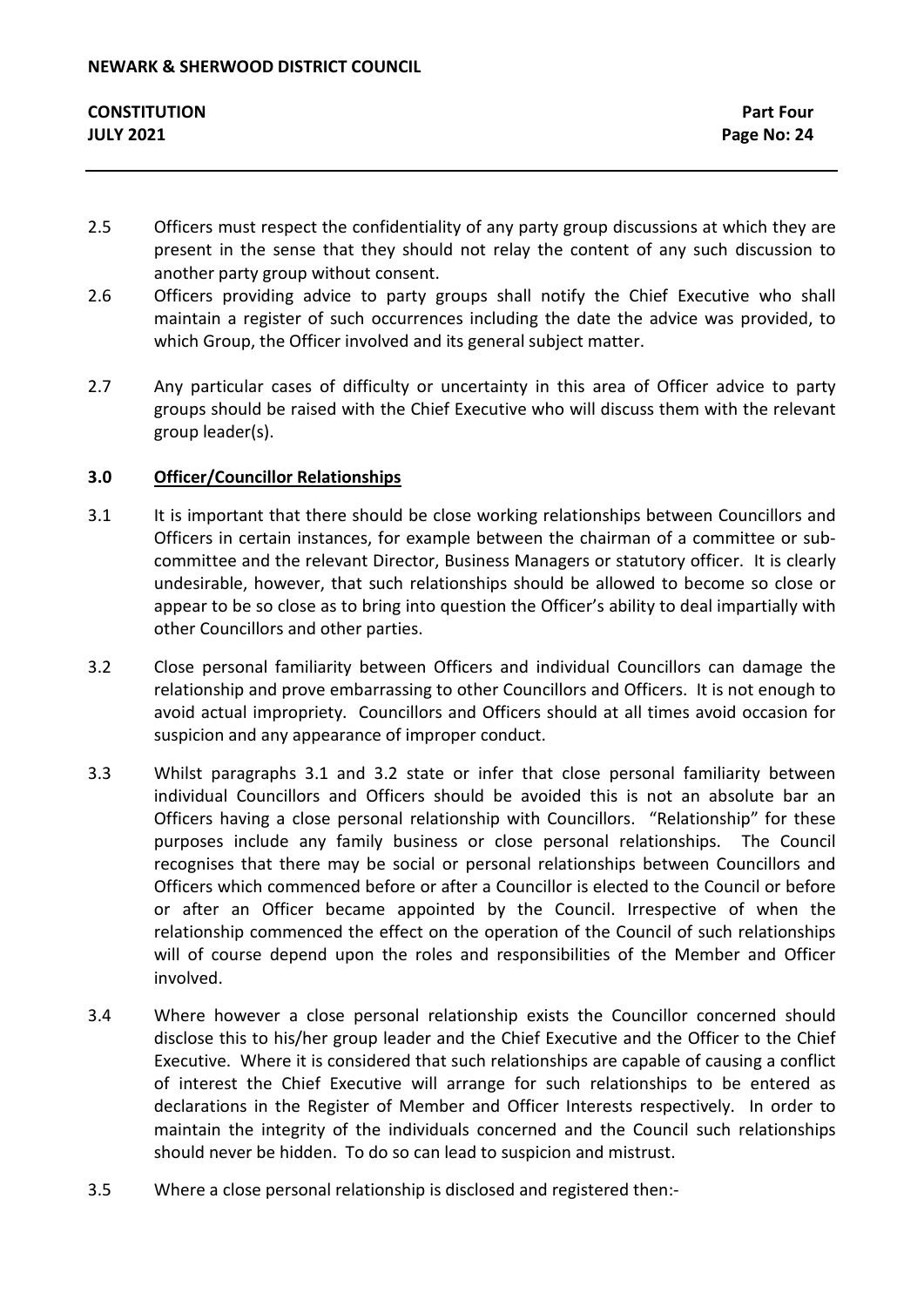- (a) group leaders and Chief Officers will endeavour so far as possible to ensure that neither the Councillor nor the Officer are placed in a position where such relationships between Councillor and Officer could be seen to conflict with other provisions of this protocol;
- (b) the Councillor and the Officer will also endeavour so far as possible to ensure that they do not place themselves in a position where their relationship could be seen to conflict with other provisions of this protocol; and
- (c) specifically Councillors must not sit on or participate in decisions by any Council committee or other body which directly affects an Officer with whom they have such a relationship.

# **4.0 Undue Pressure**

- 4.1 In their dealings with Chief Officers and Officers (especially junior officers) Councillors need to be aware that it is easy for Officers to be overawed and feel at a disadvantage. Such feelings can be intensified where Councillors hold official and/or political office.
- 4.2 A Councillor should not apply undue pressure on an Officer either to do anything that he/she is not empowered to do or to undertake work outside normal duties or normal hours or to allow or aid the Councillor to do something which the Councillor is not authorised to do. Particular care needs to be taken in connection with the use of Council property and services.
- 4.3 Similarly, an Officer must neither seek to use undue influence on an individual Councillor to make a decision in their favour nor raise personal matters to do with their job nor make claims or allegations about other staff. Newark & Sherwood District Council has formal procedures for consultation whistleblowing grievance and discipline. As an exception to this provision an employee may raise issues (other than those relating to the employee's employment with the Council) relating to Council business where the Councillor is the local ward Councillor of the employee concerned.
- 4.4 Whilst the chairman of a committee or sub committee will routinely be consulted as part of the process for drawing up the agenda for a forthcoming meeting it must be recognised that in many situations an Officer will be under a duty to submit a report on a particular matter. Similarly, an Officer will always be fully responsible for the contents of any reports submitted in his or her name. Any issues which cannot be resolved as the result of discussion/negotiation between the Chairman and an Officer in this area should be referred to the Chief Executive for resolution. Where individual Councillors wish to place an item on an agenda they should notify the appropriate meeting Chairman or Chief Executive and comply with the timetable set out in the Council's Rules.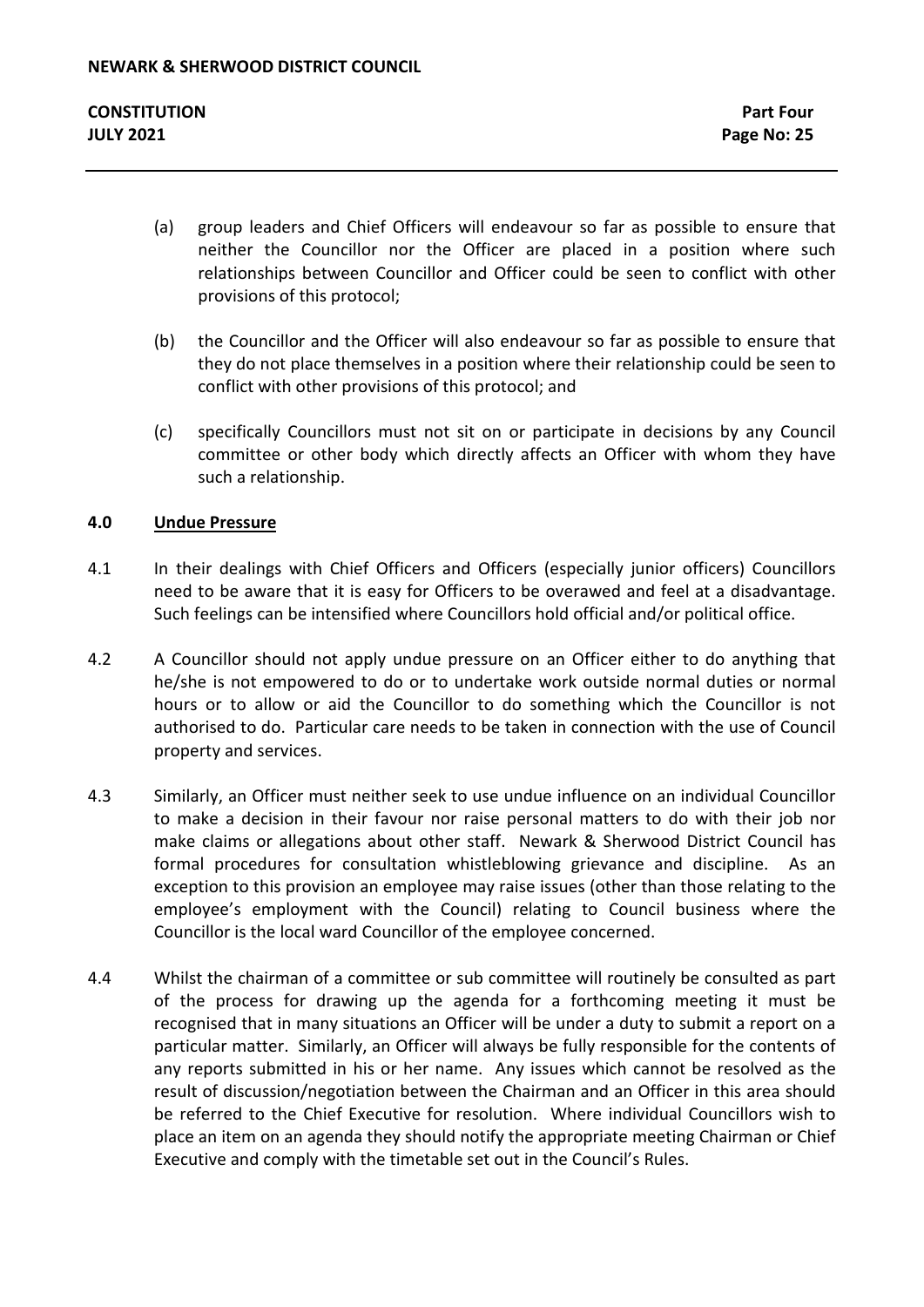### **5.0 Correspondence**

- 5.1 Correspondence between an individual Councillor and an Officer should not normally be copied by the Officer to any other Councillor. Where it is necessary to copy the correspondence to another Councillor this should be made clear to the original Councillor.
- 5.2 Official letters or electronic communications on behalf of the Council should normally be sent out in the name of the appropriate Officer rather than in the name of a Councillor. It may be appropriate in certain circumstances (for example representations to a Government Minister) for a letter or electronic communication to appear in the name of a Councillor but this should be the exception rather than the norm. Letters which for example create obligations or give instructions on behalf of the Council should never be sent out in the name of a Councillor.

# **6.0 Venue of Meetings**

- 6.1 Normally, meetings between Officers and Elected Members whilst acting in their official capacity should not take place in the home or business premises of the Elected Member or in a venue that the Officer otherwise considers to be inappropriate.
- 6.2 Where such a meeting does take place in the home or business premises of the Elected Member, the Officer shall notify the Chief Executive or the relevant Chief Officer of the date and time of the meeting and shall provide a summary of the issues discussed.

# **7.0 Unresolved Issues**

7.1 Any breaches of this protocol or any issues remaining unresolved after consideration of the application of the protocol or any issues arising in respect of its interpretation shall be referred to the Leader of the Council and Chief Executive for resolution who, if they consider further action is required, shall refer the matter to the Council's Standards Committee for determination. In the case of an Officer, the Chief Executive or a Chief Officer, may institute disciplinary proceedings for breach of the protocol where he/she considers it appropriate to do so.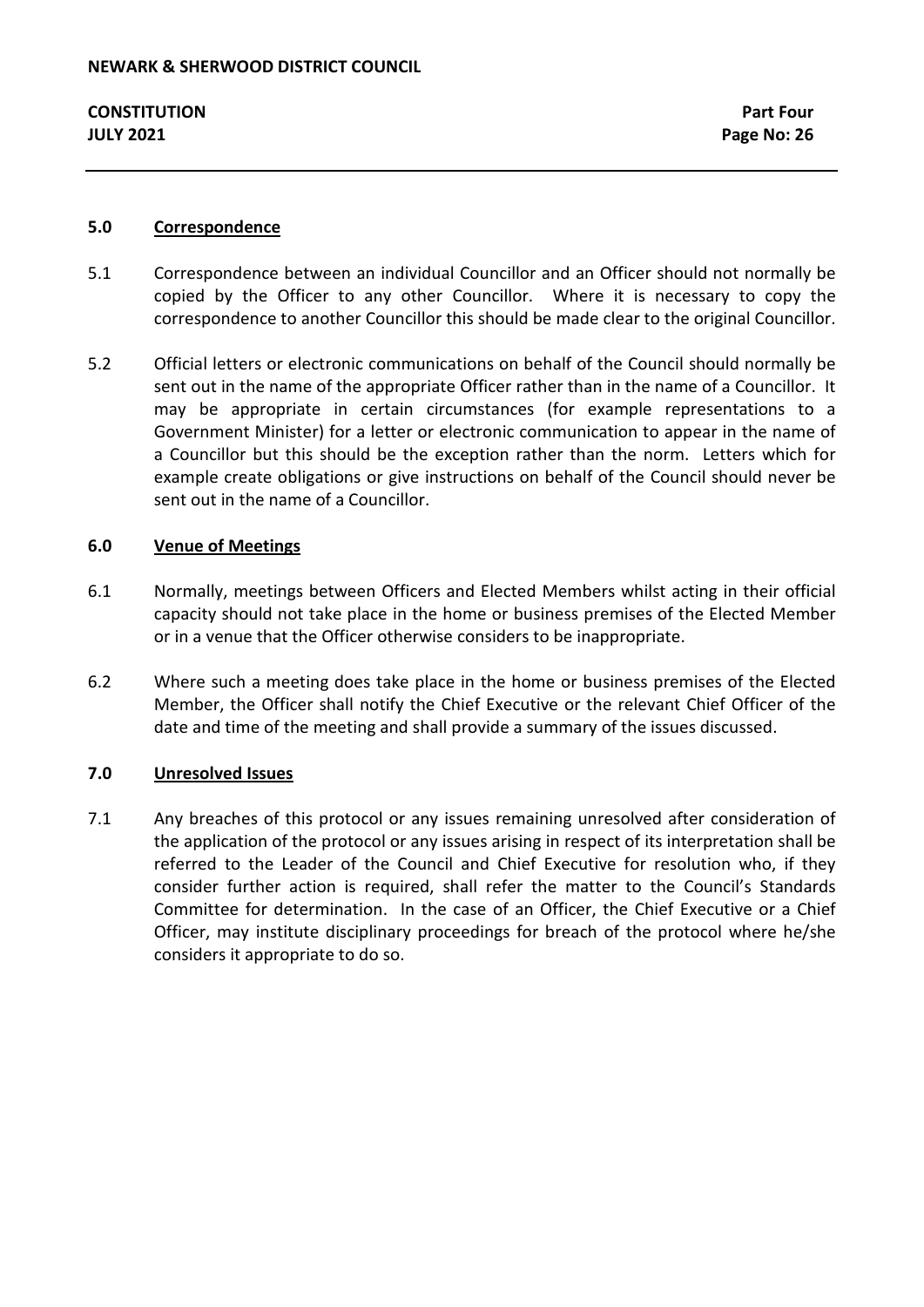#### **PROTOCOL FOR DEALING WITH OMBUDSMAN MATTERS**

- 1. On receipt of an initial letter from the Ombudsman advising that a complaint has been received, the Chairman and the Vice-Chairman of the Planning Committee in the case of complaints relating to planning matters and the Chairman and the Vice-Chairman of the Policy & Finance Committee in respect of all other matters, excluding complaints relating to Standards issues will be informed, together (where appropriate) with the Leader of the Council and the local Members.
- 2. In respect of complaints relating to Standards issues, the Chairman and Vice-Chairman of the Standards Committee will be informed together with the Leader of the Council where appropriate. The Monitoring Officer will also be advised of the complaint and will inform the Independent Persons appointed by the Council and the member the subject of the complaint.
- 3. If after an initial investigation, the Ombudsman resolves not to pursue the matter, the Members specified above will be informed.
- 4. If the Ombudsman resolves to carry out further investigations, the Members specified above will be kept informed. Other Members who appear to have a particular interest in the matter may also be informed.
- 5. On receipt of the final draft report from the Ombudsman, the Members specified above will be informed, together with any other Member who had a personal involvement in the investigation.
- 6. Any formal reports issued by the Ombudsman will initially be considered by the Planning Committee in the case of Planning matters, the Standards Committee in respect of standards issues or the Policy & Finance Committee in respect of all other matters, with a recommendation to the Council as to whether or not to accept the Ombudsman's recommendation where maladministration is found causing injustice.
- 7. Local settlements will be considered by the Planning Committee, Standards Committee or Policy & Finance Committee, as appropriate. However, there are cases which relate to relatively minor matters or where it is in the interests of the Council to resolve the matter quickly. In such cases the appropriate Chief Officer has delegated authority to agree local settlements, in consultation with the Members specified at 1 or 2 above as appropriate, where he or she deems it in the interests of the Council to do so.
- 8. Complaints to the Ombudsman may be reviewed annually by the Policy & Finance Committee.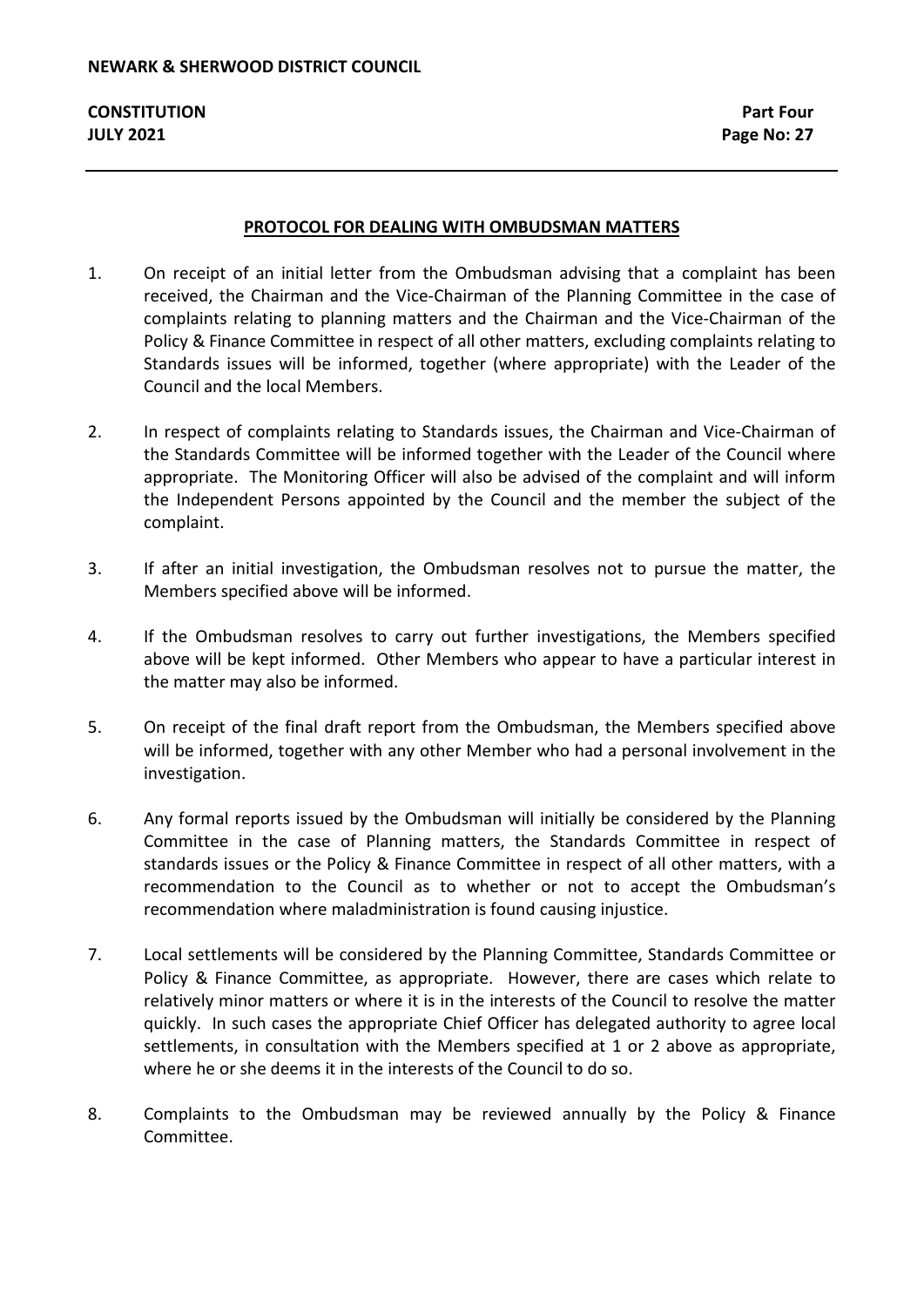#### **PROTOCOL FOR MEMBERS ON HOSPITALITY AND GIFTS**

#### **1.0 Introduction**

1.1 This guidance is supplementary to the requirements of the Code of Conduct. The Code governs the ethical standards required of members. Specifically, it seeks to ensure that the public role of members is not prejudiced by inappropriate behaviour or association. Members may be offered gifts or hospitality and it is important that such offers are considered critically. This guidance is intended to assist in determining how to respond to such offers.

### **2.0 Principles**

- 2.1 People or bodies may have ongoing contractual relationships with the Council. Equally, people or bodies may need planning permission or other consent from the Council to conduct their affairs. They could seek to secure a sympathetic response from Council Members by the making of gifts. Equally whether or not the intention to secure an advantage is present, an outsider might suspect that an improper advantage is being sought from a member. It is essential that members should give critical consideration to the offer of gifts or hospitality in that light.
- 2.2 There are few hard and fast rules governing the acceptance of gifts and hospitality. Clearly if the offer is corrupt, there are criminal implications. Moreover, the Code of Conduct requires any member receiving any gift or hospitality over the value of £100 in his or her capacity as a Member to notify the Monitoring Officer of the existence and nature of that gift or hospitality within twenty-eight days of receiving it. Details are entered in a register maintained by the Monitoring Officer, which is open to public inspection.
- 2.3 Members are personally responsible for all decisions connected with the acceptance of gifts or hospitality and for avoiding the risk of damage to public confidence in the authority.
- 2.4 Members should therefore treat all offers of gifts or hospitality with caution, with a view to not only avoiding impropriety but also any suggestion of impropriety. Members should give the same consideration to offers made to members of their family or friends, which could be viewed as securing an indirect benefit to themselves.
- 2.5 Although all offers should be treated with caution, there will be occasions where not to accept reasonable gifts or hospitality would prejudice the regular conduct of the Council's business or give offence to persons or bodies of significance to the Council. This is most obviously seen in the context of overseas civic twinning arrangements and similar events where courtesies demand the exchange of reasonable gifts and hospitality and where special arrangements (detailed later) are in place. Equally, it is reasonable to expect business meetings to be accompanied by modest refreshment should the nature and duration of the meeting demand it. An example would be the provision of a working lunch.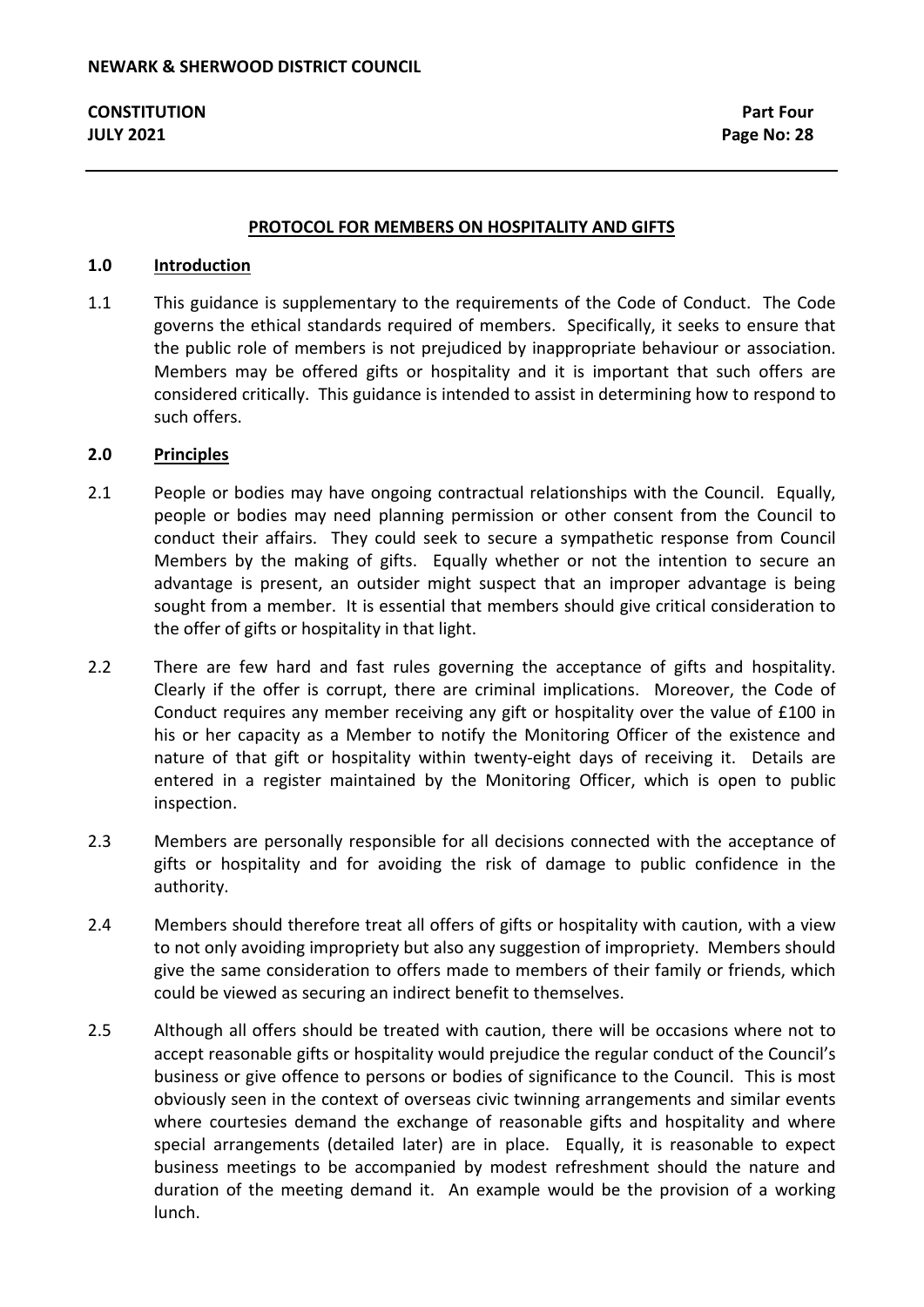2.6 It is important that the offer and receipt of gifts and hospitality takes place in an open manner. Such openness will serve to remove suspicion and provide accountability. It will also deter the making of inappropriate offers.

# **3.0 General Guidance**

- 3.1 Whether to accept the offer of a gift or hospitality should be considered in the light of the above principles and the guidance issued pursuant to the Bribery Act 2010.
- 3.2 Members should never accept a gift or hospitality as an inducement or reward for taking any particular action or for refraining from taking any particular course of action.
- 3.3 Members should never accept a gift or hospitality if acceptance may be open to misinterpretation.
- 3.4 Members should never solicit a gift or hospitality in an individual capacity (however this shall not prevent them from seeking grants, sponsorship or other benefits on behalf of the district or the community of their ward area).
- 3.5 Receiving civic hospitality provided by another public authority is acceptable.
- 3.6 Receiving tickets for sporting, cultural and entertainment events sponsored by the authority would normally be acceptable but will be dependent on the precise nature of the event and the value of the ticket.
- 3.7 Members should declare the receipt of all significant offers of gifts and hospitality to the Monitoring Officer whether or not the offer has been accepted (for the avoidance of doubt, this does not require the declaration of modest gifts of no significant value such as a diary or calendar or modest refreshments such as tea, coffee and biscuits or a working lunch) but will include offers of gifts and hospitality such as bottles of wine, even where the value is substantially below the £100 limit set out in the Code. The Monitoring Officer will keep a separate register of the receipt of gifts and hospitality as required by the formal Code i.e. over £100.
- 3.8 Members should be particularly alert to any relationship that the person making the offer has to the Council, i.e. whether they have a contractual relationship with the Council or whether they are likely to require a favourable decision from the Council, e.g. a planning permission, a contract or a licence.
- 3.9 It is acceptable to receive modest gifts on significant occasions, e.g. at Christmas where not to do so would show a lack of courtesy. An example of such a gift might be a diary or a calendar. Receipt of gifts such as a bottle of wine etc would not normally be acceptable but may, in exceptional circumstances, be dealt with under paragraph 5 "Special Arrangements". Acceptance of a gift or hospitality is more likely to be acceptable where that offer either has been or is likely to be reciprocated by the Council.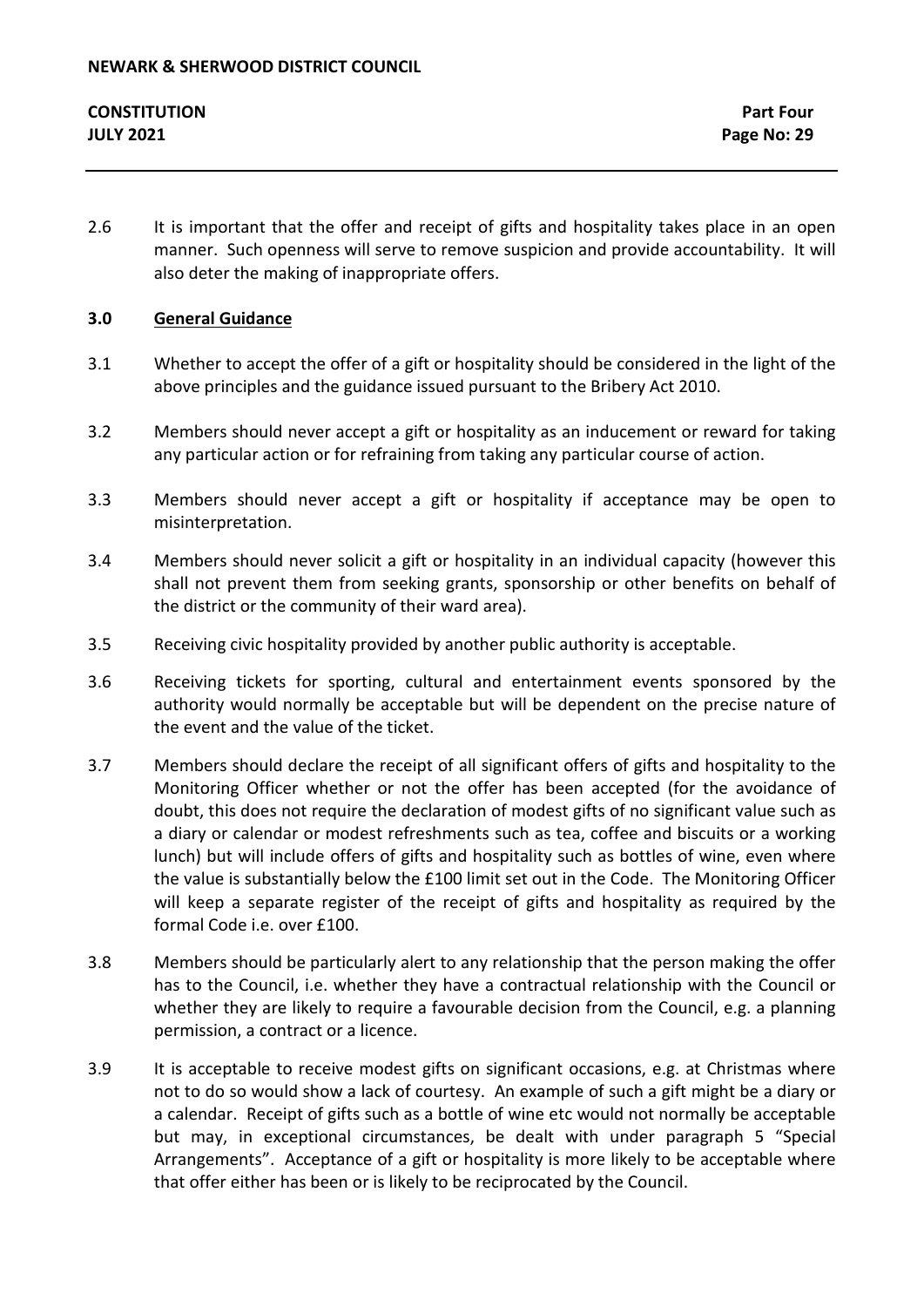- 3.10 Accepting modest refreshment such as a working lunch, or hospitality provided as part of an official opening ceremony or similar event would be acceptable.
- 3.11 It is the responsibility of each individual member to decide whether to accept offers of gifts and hospitality. If in doubt, advice should be sought from the Monitoring Officer or Head of Paid Service. In exercising their judgement Members should have regard both to the particular circumstances and as to whether a member of the public, with knowledge of the relevant facts, would reasonably consider its acceptance to be appropriate.
- 3.12 An important criterion in exercising judgement as to what is acceptable is what interpretation those in the community or the press might reasonably put upon acceptance having full knowledge of the relevant facts.
- 3.13 Repeated offers of gifts or hospitality from one person, firm or organisation may render unacceptable what would otherwise have been acceptable.
- 3.14 Particular care should be taken where a member has any involvement in making a decision for placement of a contract or for any decision carrying value for the person or organisation offering the gift or hospitality (for example, the granting of planning permission).

# **4.0 Civic Gifts and Hospitality**

- 4.1 It is the responsibility of the Chief Executive to ensure that hospitality for civic events is proportionate to the occasion. A guiding principle in accepting or offering hospitality is whether it is reasonable to expect the hospitality to be reciprocated at a similar level.
- 4.2 The presumption is that any gifts given to the Chairman or Vice-Chairman are gifts to the office of the Chairman and so belong to the Council. The Chief Executive is the final arbiter of whether such gifts belong to the Council or to the individual occupying the office of Chairman. In exercising such judgement, the Chief Executive shall have particular regard as to whether the gifts were given to the office holder in a personal or in an official capacity and the value of such gifts.
- 4.3 The Chief Executive will maintain a record of all gifts to the office of Chairman. All gifts in excess of a value of £100 will be declared to the Monitoring Officer for entry in the register.
- 4.4 For the avoidance of doubt, the above provisions shall not apply to any gifts donated for the purpose of any raffle or similar fund-raising events organised by the Chairman for the purposes of the Chairman's charity.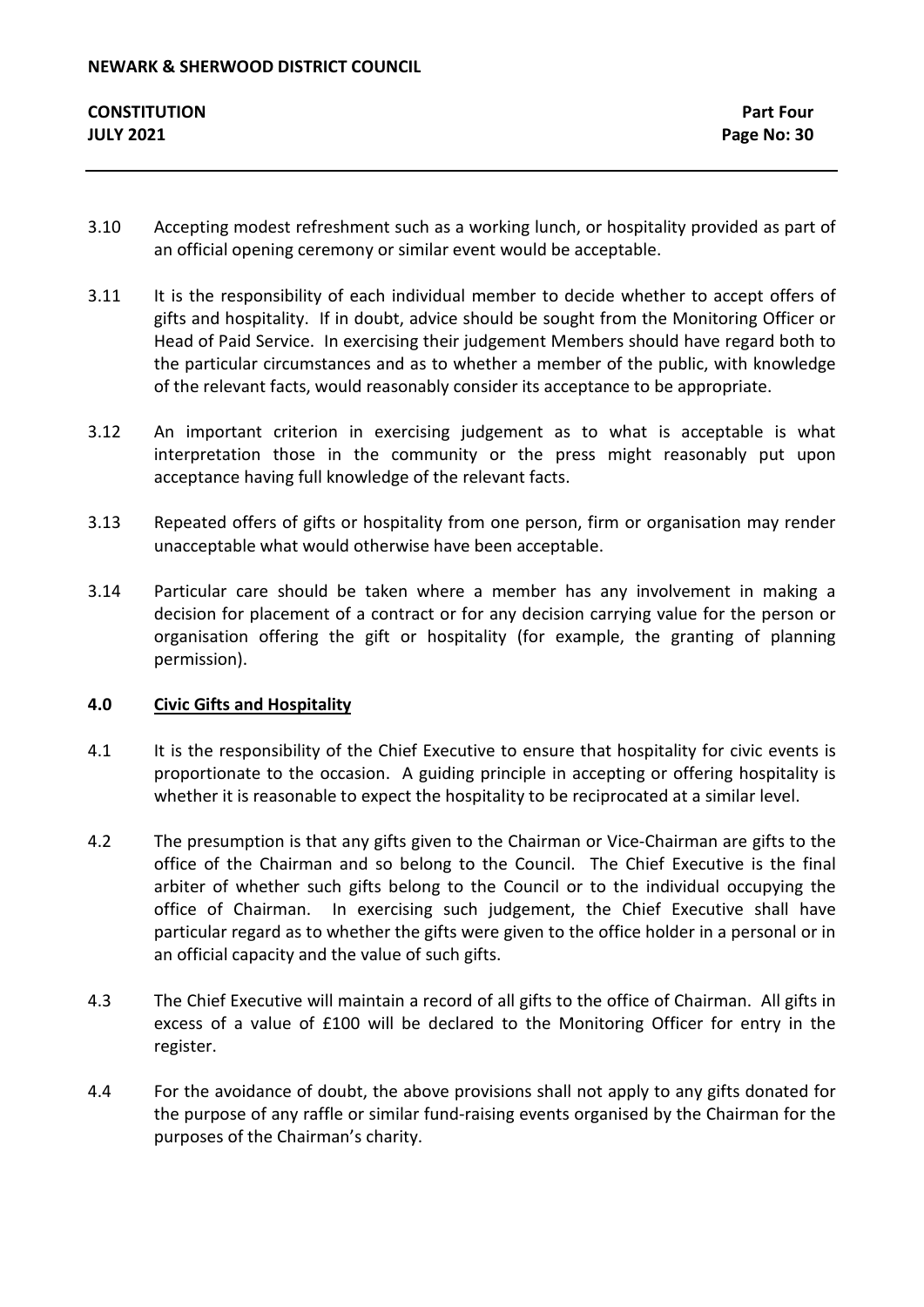# **5.0 Special Arrangements**

- 5.1 If a Member receives a gift where the donor is unknown, where it is impracticable to return the gift to the person or organisation making the gift, or where the Member reasonably considers that to return it would cause undue offence, in circumstances where it would otherwise be inappropriate to accept the gift, the Member should deal with the gift in accordance with the procedure set out below.
- 5.2 The Member must, as soon as practicable after receipt of the gift pass it to the Chief Executive or Monitoring Officer to be donated to the Chairman's Charity. The Chief Executive or Monitoring Officer shall write to the person or organisation making the gift, if known, thanking them on behalf of the Member for the gift and informing them that it has been donated to the Chairman's Charity Fund.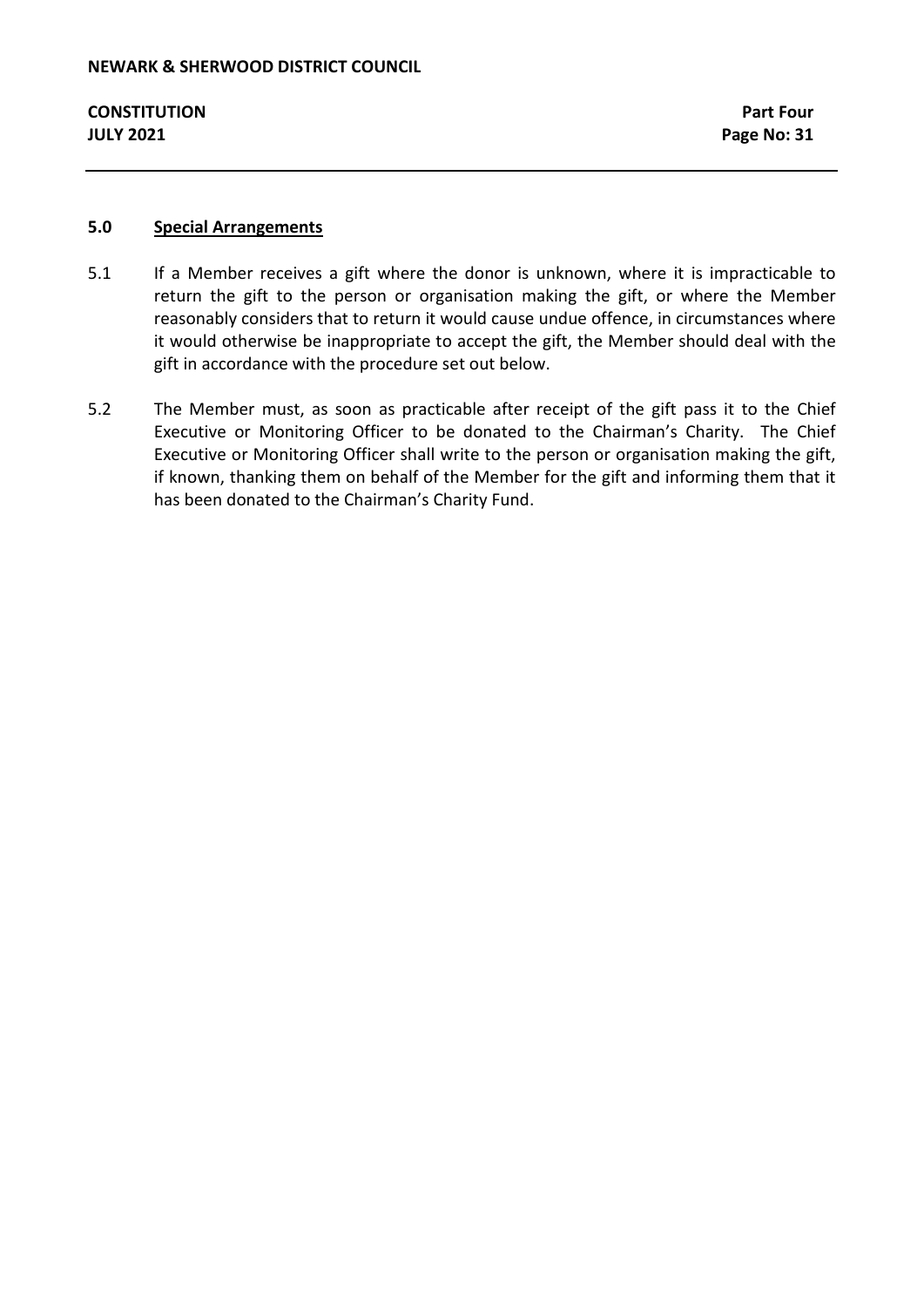### **PROTOCOL FOR MEMBERS ON DEALING WITH PLANNING MATTERS**

#### **1.0 Introduction**

- 1.1 One of the key purposes of the planning system is to regulate the development and use of land in the public interest.
- 1.2 Planning decisions are based on balancing competing interests and making an informed judgement against a local and national policy framework. Planning necessarily affects land and property interests and as a consequence decisions can often be highly contentious.
- 1.3 The risk of controversy and conflict are heightened by the openness of a system which invites public opinion before taking decisions and the legal nature of the development plan and decision notices. Nevertheless it is important that the decision making process is open and transparent.
- 1.4 The aim of this protocol is to ensure that in the planning process there are no grounds for suggesting that a decision has been biased, partial or not well founded in any way.
- 1.5 This protocol applies at all times when Members are involved in the planning process. This includes meetings of the Planning Committee, meetings of the Council when exercising the functions of the Planning Authority and less formal occasions, such as meetings with officers or the public and consultative meetings. It applies to planning enforcement matters, to site specific policy issues and to the making of compulsory purchase orders on planning grounds.

IF YOU HAVE ANY QUERIES OR CONCERNS ABOUT THE APPLICATION OF THIS PROTOCOL TO YOUR OWN CIRCUMSTANCES YOU SHOULD SEEK ADVICE EARLY FROM THE MONITORING OFFICER OR DEPUTY MONITORING OFFICER AND PREFERABLY WELL BEFORE ANY MEETING TAKES PLACE

#### **2.0 Relationship to the Members Code of Conduct**

- 2.1 The Council has adopted a local code of conduct which reflects the principles of selflessness, integrity, objectivity, accountability, openness, honesty and leadership.
- 2.2 This protocol is intended to supplement the Members Code of Conduct where members are involved in the planning process.
- 2.3 The rules set out in the Members Code of Conduct must be applied first and must always be complied with.
- 2.4 Where a member does not abide by the Members Code of Conduct and/or this protocol when involved in the planning process it may put the Council at risk of challenge on the legality of any decision made or at risk of a finding of maladministration.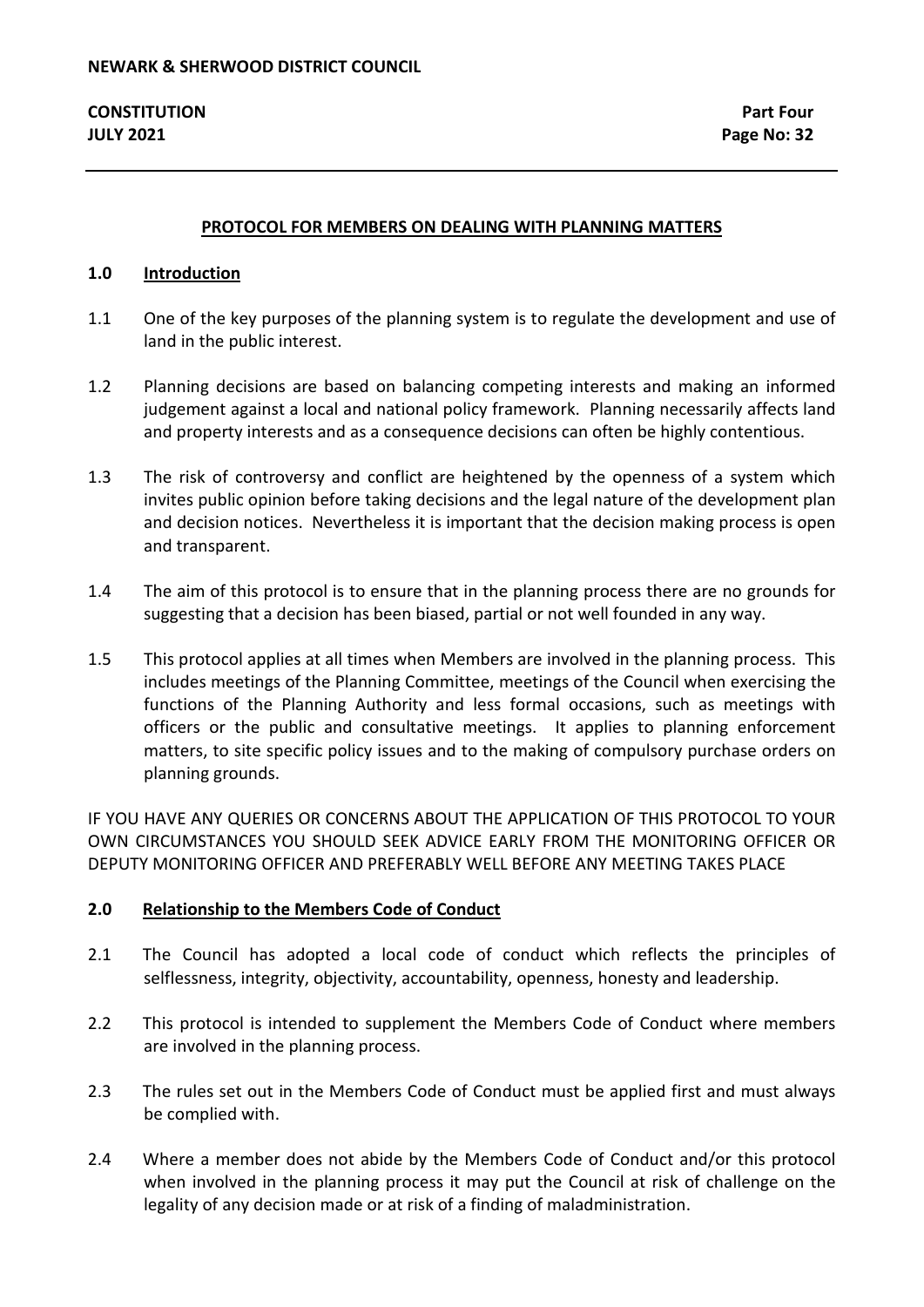| <b>CONSTITUTION</b> | <b>Part Four</b> |
|---------------------|------------------|
| <b>JULY 2021</b>    | Page No: 33      |

2.5 The failure is also likely to be a breach of the Members Code of Conduct and may be the subject of a complaint to the Standards Committee.

MEMBERS SHOULD APPLY COMMON SENSE IN THE INTERPRETATION OF THIS PROTOCOL.

# **3.0 The General Role and Conduct of Councillors and Officers**

- 3.1 Councillors and officers have different but complementary roles. Both serve the public but councillors are responsible to the electorate whilst officers are responsible to the Council as a whole. Officers advise councillors and the Council and carry out the Council's work. They are employed by the Council, not by individual councillors. A successful relationship between councillors and officers will be based upon mutual trust, understanding and respect of each other's position. The Council has adopted a protocol giving guidance on relationships between officers and members.
- 3.2 Both councillors and officers are guided by codes of conduct. The Members Code of Conduct and its relationship to this protocol are set out in section 2 above.
- 3.3 Planning Officers who are chartered town planners are subject to the Royal Town Planning Institute (RTPI) Code of Professional Conduct breaches of which may be subject to disciplinary action by the Institute. In addition the Council has adopted a Code of Conduct for employees.
- 3.4 In addition to these codes, the Council's Procedure Rules set down rules which govern the conduct of Council business.
- 3.5 Councillors and officers should view with extreme caution any offer of gifts or hospitality. The Council has adopted separate protocols for officers and for members giving guidance on gifts and hospitality.
- 3.6 Serving councillors who act as agents for people pursuing planning matters within their authority should not be members of the Planning Committee.
- 3.7 Councillors and particularly those serving on the Planning Committee should receive training on planning when first appointed to the Planning Committee and regularly thereafter.

# **4.0 Registration and Disclosure of Interests**

4.1 The Member Code of Conduct sets out detailed requirements for the registration and disclosure of disclosable pecuniary interests. Members should not participate in any decision and should leave the meeting where they have a disclosable pecuniary interest unless they have first obtained a dispensation.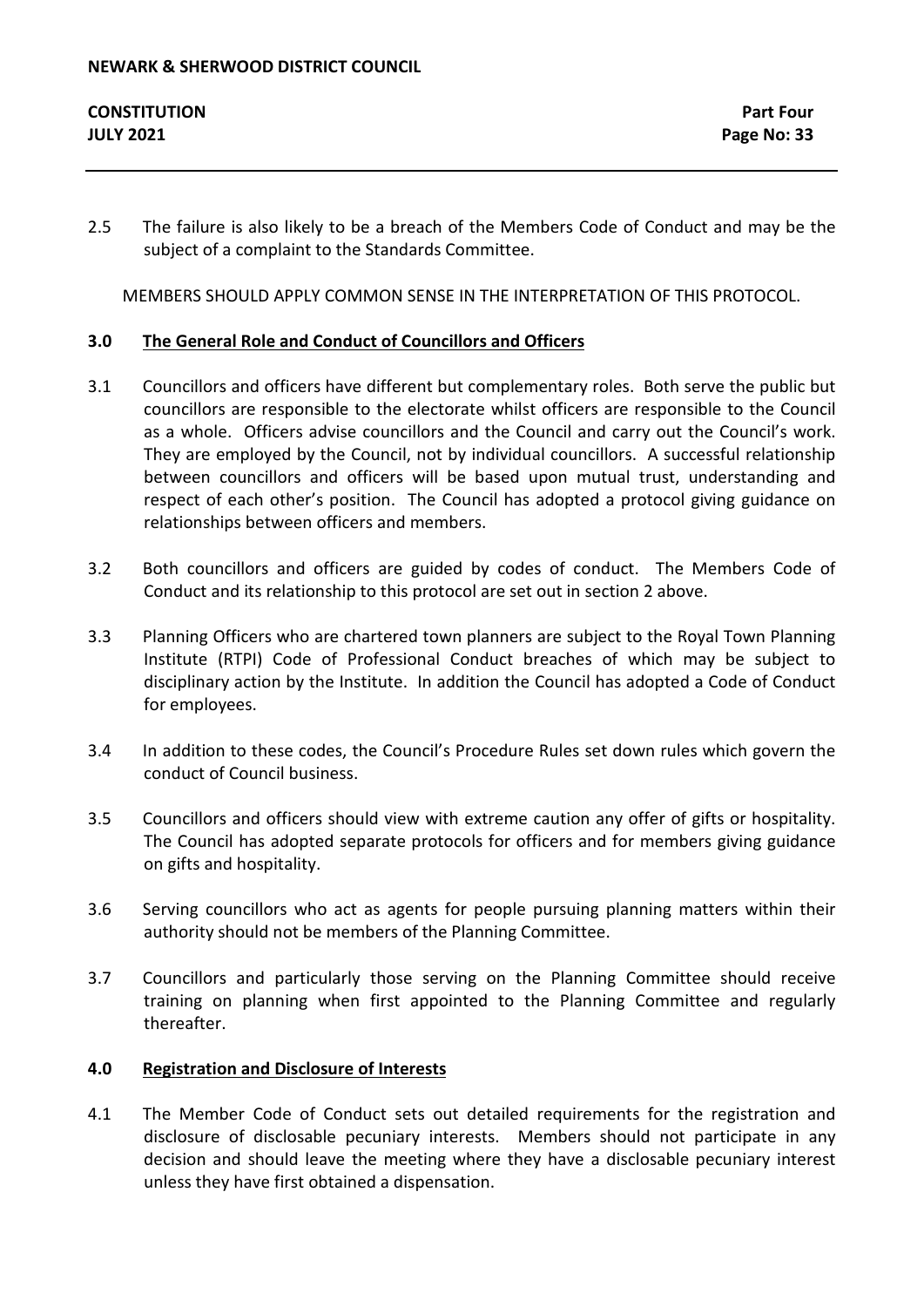In addition, unless they have obtained a dispensation they should:-

- **NOT** participate or give the appearance of trying to participate in the making of any decision on the matter by the Council
- **NOT** get involved in the processing of the application
- **NOT** use their position to discuss the proposal with officers or members when other members of the public would not have the opportunity to do so or in any other way seek or accept any preferential treatment or give the appearance of so doing.
- 4.2 In addition, the Code requires members to consider whether they have a non disclosable interest or personal interest in any item. Such an interest will arise where the matter may reasonably be regarded as affecting the wellbeing or financial standing of the member concerned, a member of their family or a person with whom they have a close association to a greater extent than the majority of people in their ward. Such an interest will also arise where it would be a disclosable pecuniary interest but relates to a member of the councillor's family or to a close associate rather than to the member themselves or to their spouse or partner.
- 4.3 In the event that a member considers that they have a non disclosable pecuniary interest or personal interest in any matter they should disclose the existence and nature of the interest at or before the consideration of that item of business or as soon as the interest becomes apparent.
- 4.4 The member then needs to consider very carefully whether it would be appropriate to participate in discussion and voting on the matter. They should think about how a reasonable member of the public, with full knowledge of all the relevant facts would view the matter when considering whether their participation would be appropriate.

# **5.0 Predisposition, Predetermination or Bias**

5.1 To protect the rights of planning applicants and to preserve the integrity of committee decisions, it is vital that members do not make up their minds before they have all relevant materials and arguments before them at the Planning Committee meeting. Members must retain an open mind at the time the decision is made and not make up their minds or appear to have made up their minds until they have heard the officer's presentation and evidence at the Planning Committee when the matter is considered. This is particularly important if a member is contacted by an external interest or lobby group. If a member has made up their mind prior to the meeting and is not able to reconsider their previously held view, they will not be able to participate in the determination of the matter by the Authority because if they did take part in the discussion or vote it would put the Authority at risk in a number of ways. Firstly, it would probably, in the view of the Local Government Ombudsman, constitute maladministration. Secondly, the Authority could be at risk of legal proceedings on a number of possible grounds:-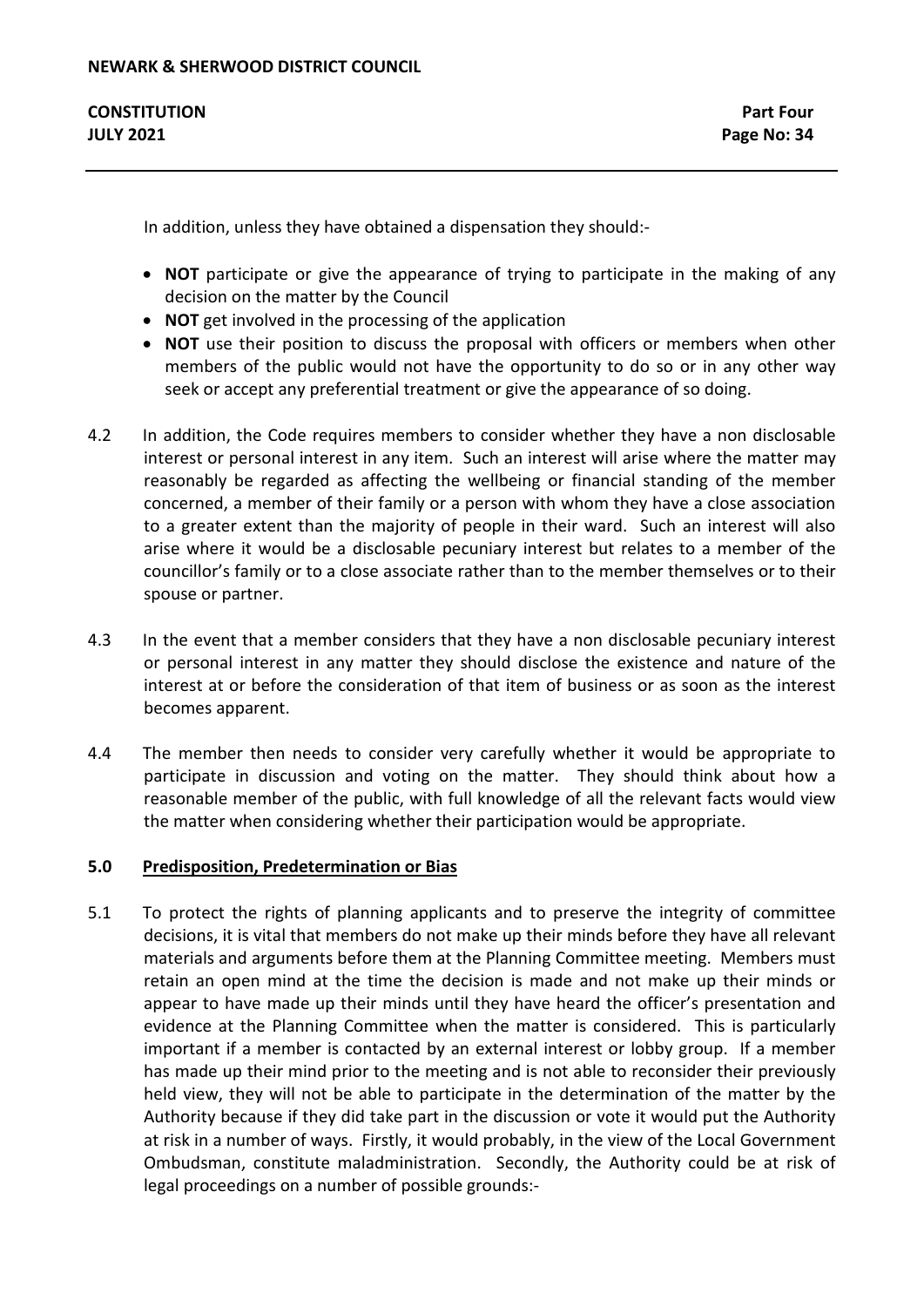- That there was a danger of bias on the part of the member; and/or
- Predetermination; and/or
- A failure to take into account all of the factors which would enable the proposal to be considered on its merits
- 5.2 Members are entitled to feel predisposed towards a particular decision but must still be able to consider and weigh relevant factors before reaching their final decision. Predetermination arises when members' minds are closed, or reasonably perceived to be closed, to the consideration and evaluation of the relevant factors. This risks making the whole decision vulnerable to legal challenge. Section 25 of the Localism Act 2011 provides that a councillor should not be regarded as having a closed mind simply because they previously did or said something that, directly or indirectly, indicated what view they might take in relation to any particular matter. For example, a councillor who states "wind farms are blots on the landscape and I will oppose each and every wind farm application that comes before committee" has a closed mind. A councillor who states "many people find wind farms ugly and noisy and I will need a lot of persuading that any more wind farms should be allowed in our area" does not have a closed mind although they are predisposed towards opposing such applications.
- 5.3 Members may take part in the debate on a proposal when acting as part of a consultee body (ie where they are also a member of the county or parish council as well as being a member of the Authority) provided that:-
	- They make clear during discussion at the consultee body that:-
		- (i) Their views are expressed on the limited information before them only; and
		- (ii) They will reserve judgement and the independence to make up their own mind on each separate proposal when it comes before the District Council's Planning Committee and they have heard all the relevant information and
		- (iii) They will not in any way commit themselves as to how they or others may vote when the proposal comes before the District Council's Planning Committee.

In the interests of transparency, the member should, in such circumstances, disclose the personal interest regarding their membership of the consultee body when the District Council's Planning Committee comes to consider the proposal.

- 5.4 Where a member has already made up their mind ("fettered their discretion") and therefore declines to speak or vote on a proposal, they do not also have to withdraw (unless they have a disclosable pecuniary interest and have not obtained a dispensation) but they may prefer to do so for the sake of appearances.
- 5.5 If a member decides to stay in the meeting they should explain that they do not intend to speak and vote because they have (or could reasonable be perceived as having) judged the matter elsewhere, so that this may be recorded in the minutes.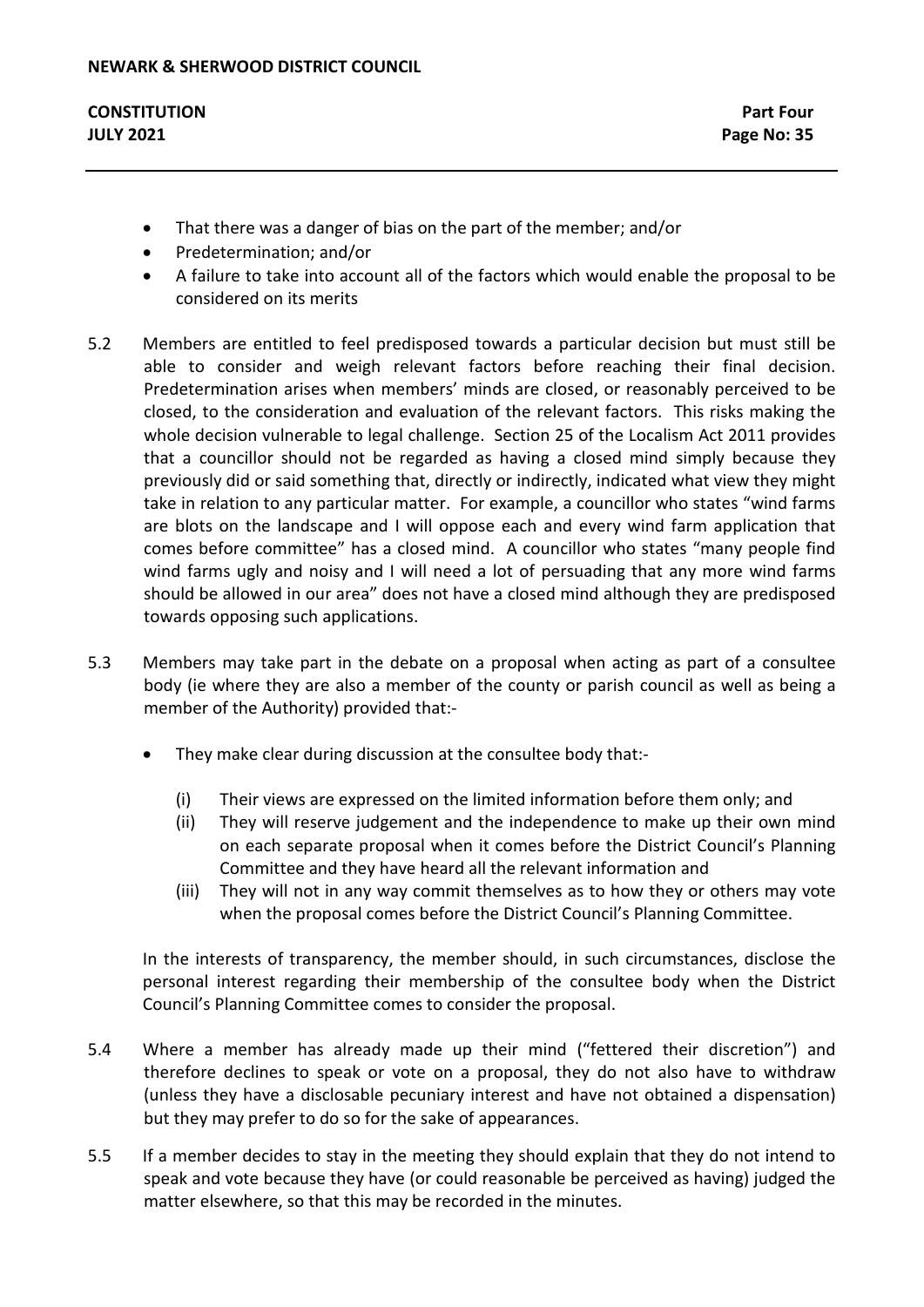5.6 Members who have participated in the development of planning policies and proposals need not and should not normally exclude themselves from decision making on individual applications for that reason.

# **6.0 Development Proposals Submitted by Councillors and Officers and Council Development**

- 6.1 Proposals submitted by serving and former councillors, officers and their close associates and relatives can easily give rise to suspicions of impropriety. Proposals could be planning applications or local plan proposals.
- 6.2 Such proposals must be handled in a way that gives no grounds for accusations of favouritism. In particular:-
	- If a member or officer submits their own proposal to the Authority, they should play no part in its consideration
	- The Council's Monitoring Officer should be informed of any proposal submitted by any member or any officer employed by the Authority on the grade of Business Manager or above or any officer who would otherwise have been involved in processing or determining the application
	- Such proposals should be reported to the Planning Committee and not dealt with by officers under delegated powers
- 6.3 A member will have a disclosable pecuniary interest in their own application and should not participate in its consideration. They have the same rights as any applicant in seeking to explain their proposal to an officer but the councillor, as applicant, should also not seek to improperly influence the decision.
- 6.4 Proposals for the Council's own development should be treated with the same transparency and impartiality as those of private developers.

# **7.0 Lobbying of and by Councillors**

- 7.1 Lobbying is a normal part of the planning process. Those who may be affected by a planning decision, whether through an application, a site allocation in a development plan or an emerging policy, will often seek to influence it through an approach to their ward member or to a member of the Planning Committee. The Nolan Committee's 1997 report stated: "it is essential for the proper operation of the planning system that local concerns are adequately ventilated. The most effective and suitable way that this can be done is through the local elected representatives, the councillors themselves".
- 7.2 Lobbying can, however, lead to the impartiality and integrity of a councillor being called into question, unless care and common sense is exercised by all the parties involved.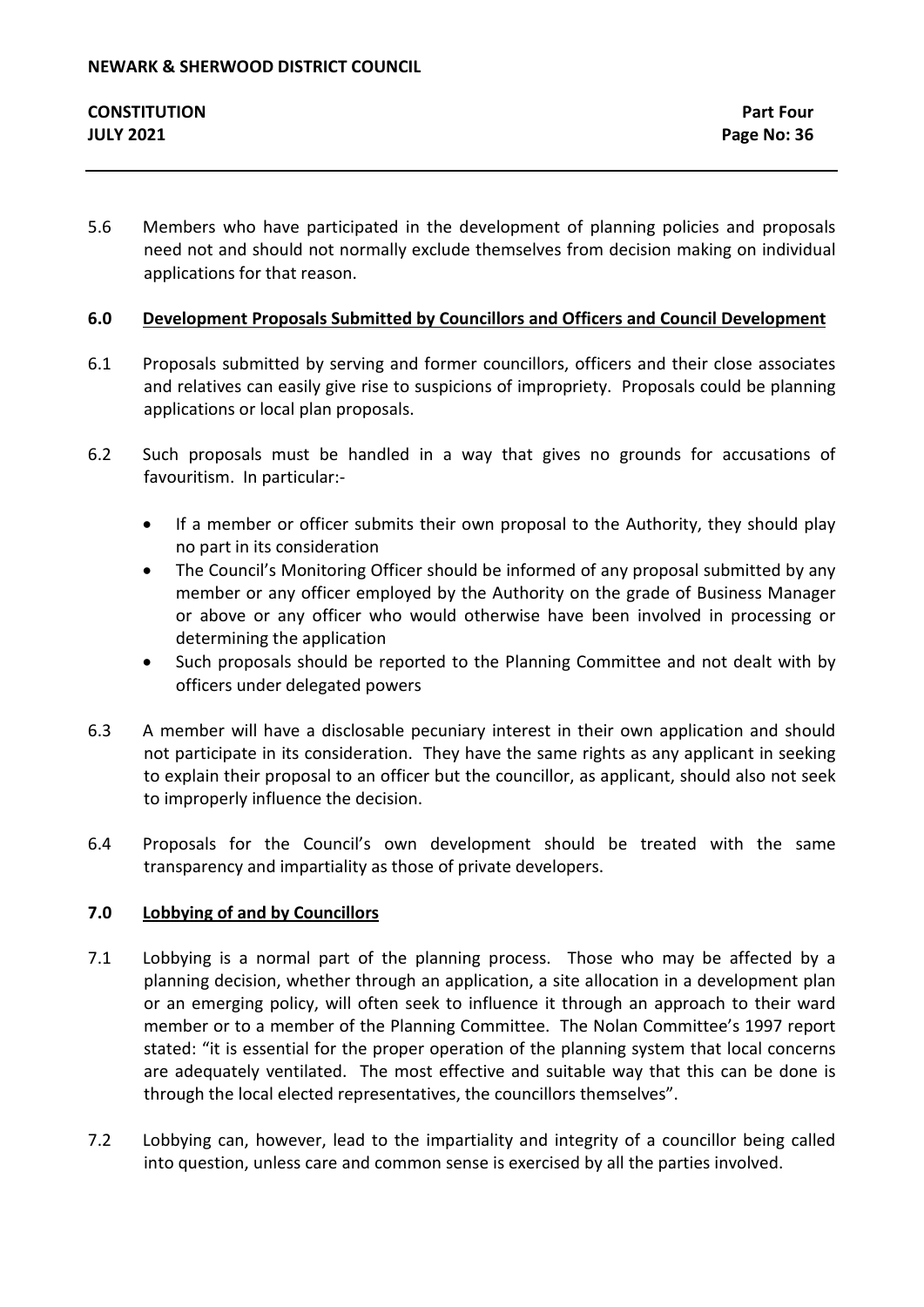- 7.3 When being lobbied, councillors and members of the Planning Committee in particular, should take care about expressing an opinion that may be taken as indicating that they have already made up their mind on the issue before they have been exposed to all the evidence and arguments.
- 7.4 In such circumstances, members should consider restricting themselves to giving advice about the process and what can and cannot be taken into account.
- 7.5 Members can raise issues which have been raised by their constituents with officers.
- 7.6 If a member does express an opinion to objectors or supporters, it is good practice to make it clear that they will only be in a position to make a final decision after having heard all the relevant arguments and having taken into account all relevant material and planning considerations at committee.
- 7.7 If any councillor, whether or not a committee member, speaks on behalf of a lobby group at the Planning Committee, they should withdraw from the meeting once the opportunity to make representations has been completed in order to counter any suggestions that members of the Committee may have been influenced by their continuing presence.
- 7.8 In no circumstances should planning decisions be made on a party political basis in response to lobbying. The use of political whips to seek to influence the outcome of a planning application is likely to be regarded as maladministration.
- 7.9 Planning Committee members and members of the Local Development Framework Task and Finish Group should in general avoid organising support for or against a planning application and should not lobby other councillors.
- 7.10 Members should not put pressure on officers for a particular recommendation or decision and should not do anything which compromises, or is likely to compromise, the officer's impartiality or professional integrity.
- 7.11 Members should pass any lobbying correspondence received by them to the Business Manager – Development Control at the earliest opportunity.
- 7.12 Any offers made of planning gain or restraint of development, through a proposed S106 Agreement or otherwise should be referred to the Business Manager – Development Control.
- 7.13 Members should not accept gifts or hospitality from any person involved in or affected by a planning proposal.
- 7.14 Members should inform the Monitoring Officer where they feel that they have been exposed to undue or excessive lobbying or approaches, including inappropriate offers of gifts or hospitality, who will in turn advise the appropriate officers to follow the matter up.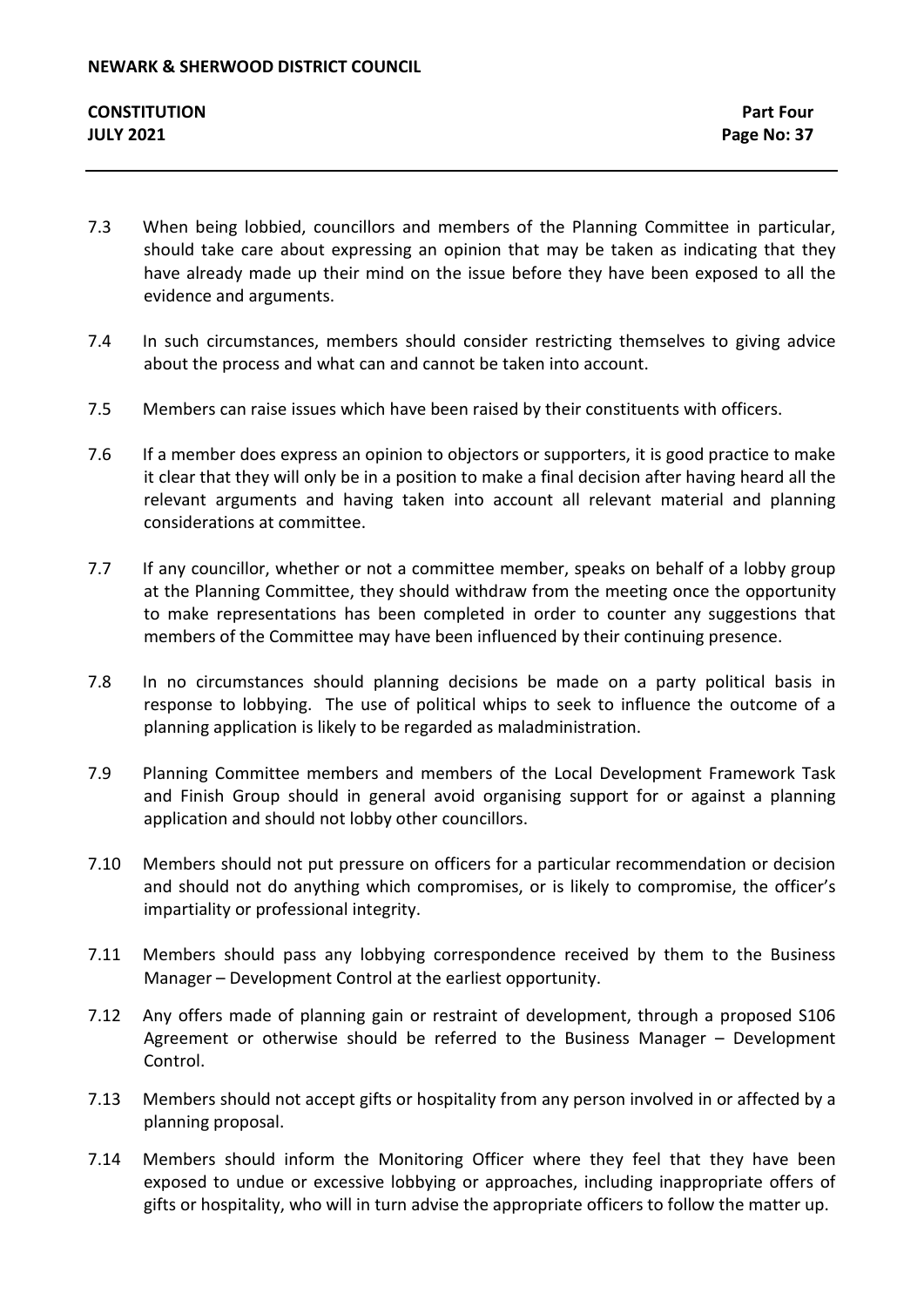#### **8.0 Requests to Refer Items to Committee**

8.1 If a member requests that a matter be referred to committee for determination, where it would otherwise be dealt with by officers acting under delegated powers, they should give written reasons for that request and those reasons should relate solely to matters of material planning concern. The member should also observe any additional rules and requirements set out in the Council's Constitution.

## **9.0 Pre-Application Discussions**

- 9.1 Pre-application discussions between a potential applicant and the Council can benefit both parties and are therefore encouraged. However, it would be easy for such discussions to become, or be seen by objectors to become, part of a lobbying process on the part of the applicant.
- 9.2 Councillors have an important role to play in pre-application discussions, bringing their local knowledge and expertise, along with an understanding of community views. Involving councillors can help identify issues early on, helps councillors to lead on community issues and helps to ensure that issues do not come to light for the first time at committee. Officers should therefore consider involving the local ward Member(s) particularly in relation to major applications. However, in order to avoid perceptions that councillors might have fettered their discretions, such discussions should take place in accordance with the following guidelines:-
	- (i) It should be made clear at the outset that the discussions will not bind the Council to making a particular decision and that any views expressed are personal and provisional. By the very nature of such meetings not all relevant information may be at hand, nor will formal consultations with interested parties have taken place.
	- (ii) It should be acknowledged that consistent advice should be given by officers based upon the development plan and material planning considerations.
	- (iii) Officers should be present with councillors in pre-application meetings. Councillors should avoid giving separate advice on the development plan or material considerations as they may not be aware of all the issues at an early stage.
	- (iv) Members should not become drawn into any negotiations which should be done by officers (keeping interested members up to date) to ensure that the Authority's position is co-ordinated.
	- (v) A written note should be made of all meetings. An officer should make the arrangements for such meetings, attend and write notes. A note should also be taken of any phone conversations, and relevant emails recorded for the file. Notes should record issues raised and advice given. The note(s) should be placed on the file as a public record. If there is a legitimate reason for confidentiality regarding a proposal, a note of the non-confidential issues raised or advice given can still normally be placed on the file to reassure others who are not party to the discussion.
	- (vi) Care should be taken to ensure that advice is impartial, otherwise the subsequent report or recommendation to Committee could appear to be advocacy.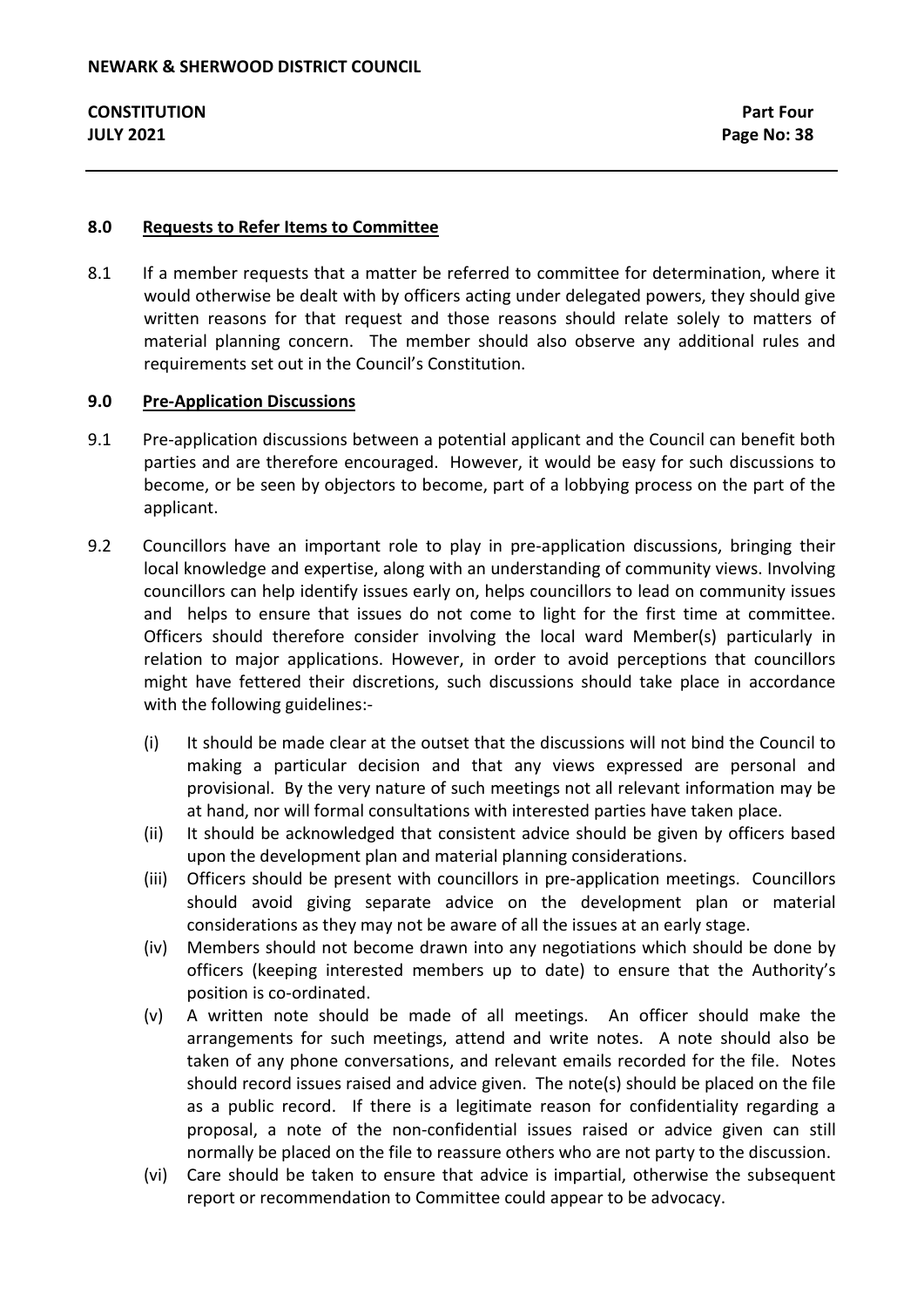- 9.3 Although the term "pre-application discussions" has been used, the same consideration should apply to any discussions which occur before a decision is taken.
- 9.4 Common sense should be used by members in determining the scale of the proposals to which the guidelines set out in 8.2 ante will apply. Councillors talk regularly to constituents to gauge their views on matters of local concern. Keeping a register of such conversations would be neither practical nor necessary. If for example a member is approached by an applicant or an objector in respect of what could reasonably be considered to be a minor application it would be more appropriate for the member concerned to give advice on process only and what can and cannot be taken into account (see paragraph 7.4 ante) and to refer the constituent to a planning officer if they need planning or technical advice.

# **10.0 Officer Reports to Committee**

- 10.1 Officer reports to Committee should be comprehensive and should include the substance of any objections and other responses received to the consultation. Relevant information should include a clear assessment against the relevant development plan policies, relevant parts of the National Planning Policy Framework (NPPF), any local finance considerations and any other material planning considerations.
- 10.2 Reports should have a written recommendation for a decision to be made.
- 10.3 Reports should contain technical appraisals which clearly justify the recommendation.
- 10.4 If the reports recommendation is contrary to the provisions of the development plan, the material considerations which justify the departure must be clearly stated. This is not only good practice, but also failure to do so may constitute maladministration or give rise to a Judicial Review challenge on the grounds that the decision was not taken in accordance with the provisions of the development plan and the Council's statutory duty under S38A of the Planning and Compensation Act 2004 and S70 of the Town and Country Planning Act 1990.
- 10.5 Any oral updates or changes to the report should be recorded.

## **11.0 Public Speaking at Planning Committees**

- 11.1 Members of the public, including any applicant or objector, are not entitled to speak at meetings of the Planning Committee and should accordingly submit any representations in writing.
- 11.2 All representations received will be reported to committee. Where they are received late, and after publication of the agenda for the Planning Committee they will be reported to the Committee by means of a late paper summarising any late representations received in respect of items on the agenda for the Committee.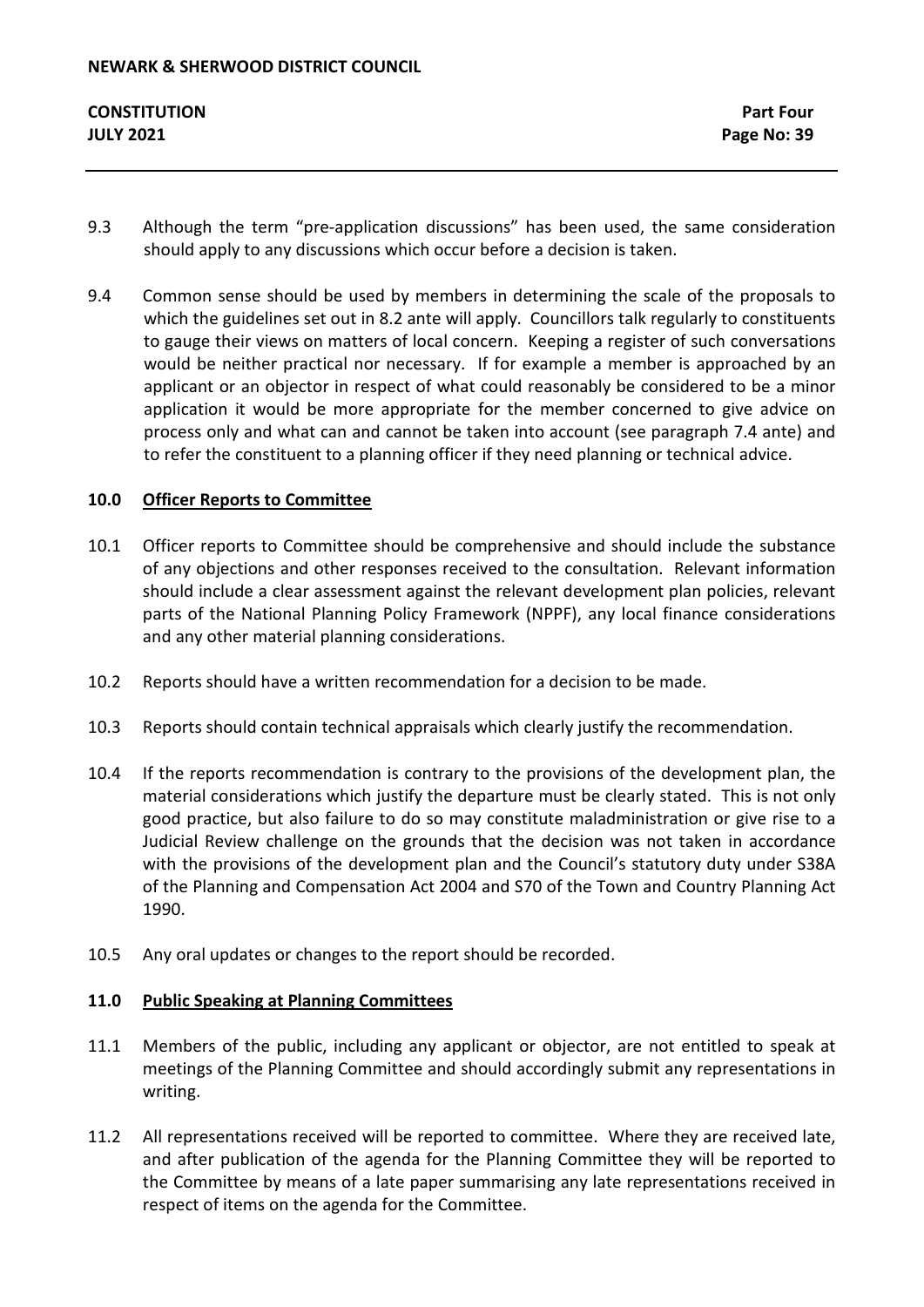- 11.3 References to Parish Councils shall include Town Councils. Parish Councils may appoint a representative to make representations on behalf of the Parish Council in respect of any planning application submitted within the area of the relevant parish, or where it can clearly be demonstrated to the satisfaction of the relevant Director in consultation with the Chairman and Vice Chairman of the Planning Committee that the application will have a material impact on the whole or part of the Parish Council's area.
- 11.4 The Parish Council should notify the Council's Democratic Services Team, in advance of the meeting, that they wish to make representations and the name of their nominated representative.
- 11.5 Such nominated representative should be the clerk or other officer or a member of the Parish Council. Any professional agent or other third party appointed by the Parish Council shall have no right to speak at Committee.
- 11.6 The nominated representative shall put forward views or representations which reflect the views of the Parish Council which they are representing. They shall not be entitled to put forward personal views or opinions or views which differ from those of the Parish Council which they represent.
- 11.7 A Parish Meeting shall have the same rights to appoint a representative to speak on their behalf as a Parish Council provided that they are able to evidence that they are reflecting the views of the Parish Meeting (for example as recorded in the minutes of the Parish Meeting) rather than their personal views.
- 11.8 The local ward member for the area in respect of which the planning application is situated shall have the right to make representations to the Committee. A member shall also have the right to make representations for applications outside their ward area in circumstances where it can clearly be demonstrated to the satisfaction of the relevant director in consultation with the Chairman and Vice-Chairman of the Planning Committee that the application will have a material impact on the whole or part of their ward area. Any member wishing to exercise their right to speak under this provision shall be required to first notify the Council's Democratic Services team in advance of the meeting that they wish to make representations and, if the application is outside their ward area, the reasons why they consider that the application will have a material impact on the whole or part of their ward area.
- 11.9 A member from a neighbouring district/borough council shall have the right to make representations on behalf of that council and reflecting the views of that council to the Planning Committee in circumstances where it can clearly be demonstrated to the satisfaction of the relevant director in consultation with the Chairman and Vice-Chairman of the Planning Committee that the application will have a material impact on the whole or part of their Council area. A member wishing to exercise their rights under this paragraph shall be required to first notify the Council's Democratic Services team in advance of the meeting that they wish to make representations on behalf of their Council and shall also provide evidence that these representations will reflect the views of that Council and evidence that the application will have a material impact on the whole or part of their Council area.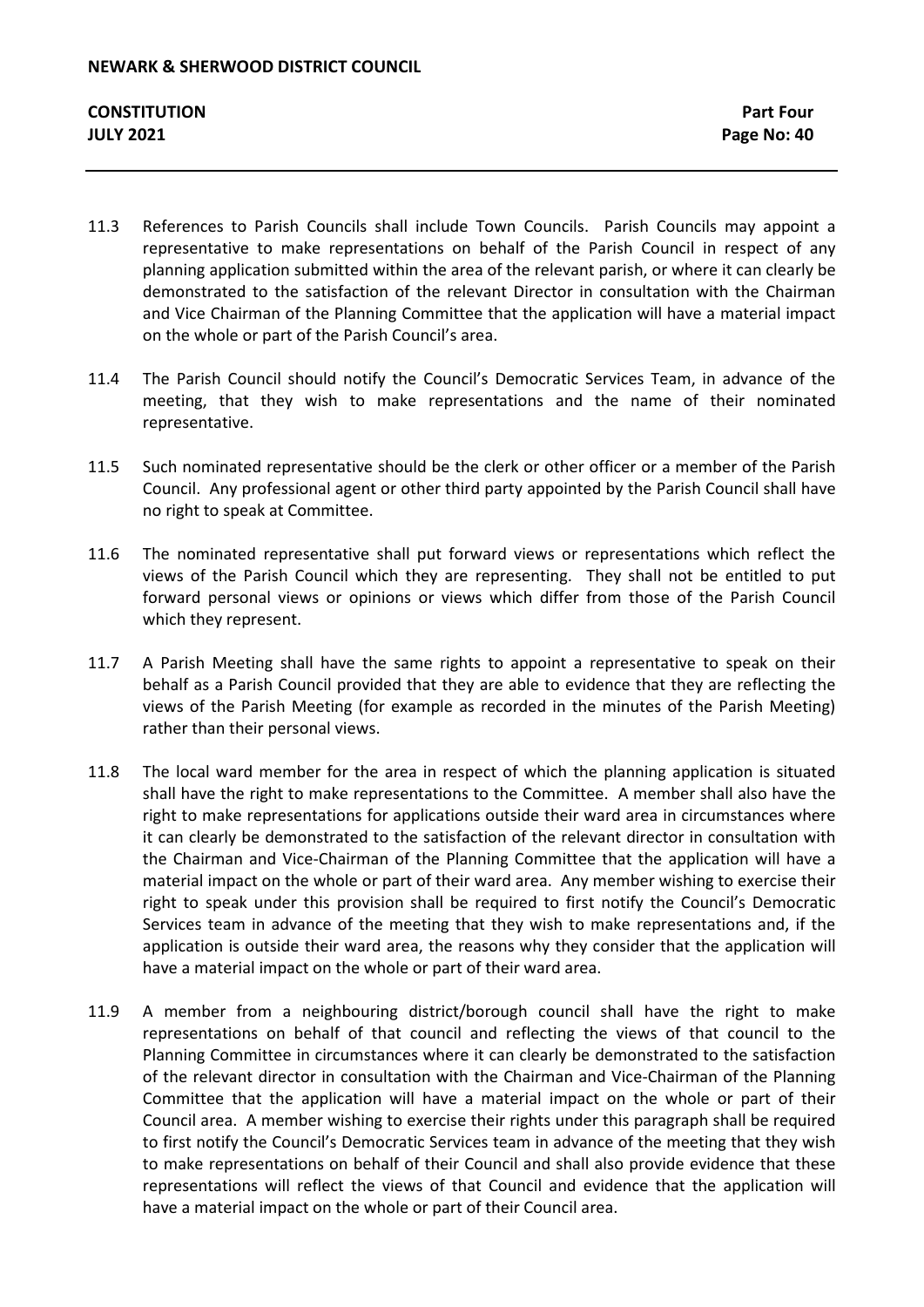- 11.10 The right to make representations as set out in 11.3, 11.7, 11.8 and 11.9 ante, shall be limited to a maximum 5 minutes duration.
- 11.11 New documents should not be circulated to the Committee. Councillors may not be able to give proper consideration to the new information and officers may not be able to check for accuracy or provide considered advice on any material considerations arising. This should be made clear to those who intend to speak. If, in exceptional circumstances and at the Chairman's discretion, new documents are accepted, the meeting may be adjourned for them to be properly considered.
- 11.12 Messages should never be passed to individual committee members, either from other councillors or from the public. This could be seen as seeking to influence that member improperly and will create a perception of bias that will be difficult to overcome.

# **12.0 Decisions Which Differ From an Officer Recommendation**

- 12.1 The law requires that decisions should be taken in accordance with the development plan, unless material considerations (which specifically include the NPPF) indicate otherwise (S38A Planning and Compensation Act 2004 and S70 of the Town and Country Planning Act 1990).
- 12.2 This applies to all planning decisions. Any reasons for refusal must be justified against the development plan and other material considerations.
- 12.3 The courts have expressed the view that the Committee's reasons should be clear and convincing. The personal circumstances of an applicant or any other material or nonmaterial planning considerations which might cause local controversy will rarely satisfy the relevant tests.
- 12.4 Planning Committees can, and often do, make a decision which is different from the officer recommendation. Sometimes this will relate to conditions or terms of a S106 obligation. Sometimes it will change the outcome from an approval to a refusal or vice versa. This will usually reflect a difference in the assessment of how a policy has been complied with, or different weight ascribed to material considerations.
- 12.5 The Planning Committee should take the following steps before taking a decision which differs from an officer recommendation:-
	- (i) Record the detailed reasons as part of the mover's motion
	- (ii) If necessary, adjourn for a few minutes for those reasons to be discussed and then agreed by the Committee
	- (iii) Where there is concern about the validity of reasons and/or officer concern about a potential award of costs on appeal, consider deferring to another meeting to have the putative reasons tested and discussed.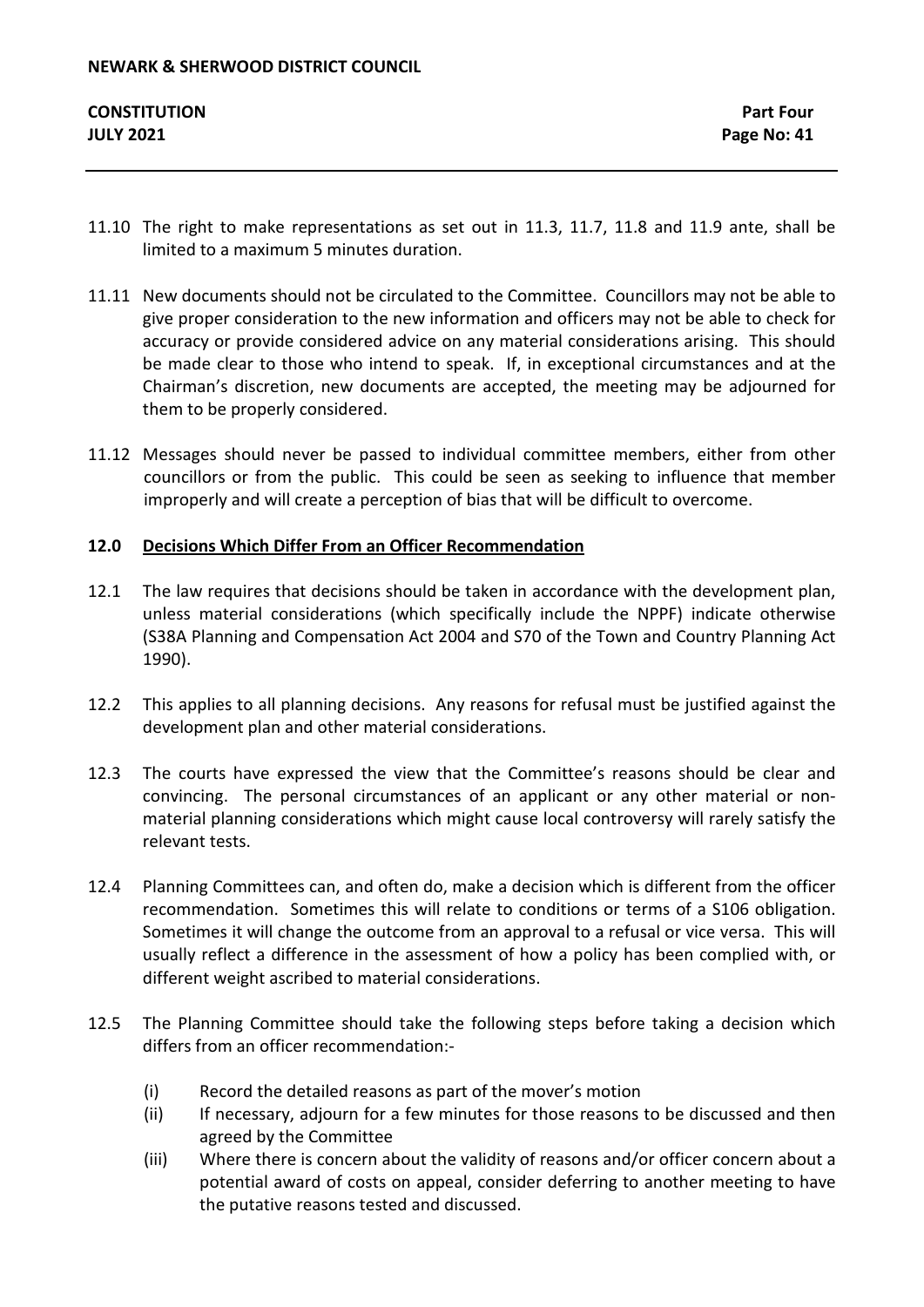- (iv) Ensure that a recorded vote is taken, recording the individual names of those voting for and voting against the motion and the names of those abstaining.
- 12.6 If the Planning Committee makes a decision contrary to the officer's recommendation (whether for approval or refusal or changes to conditions or S106 obligations), a detailed minute of the Committee's reasons should be made and a copy placed on the application file. Councillors should be prepared to explain in full their planning reasons for not agreeing with the officer's recommendation. Pressure should never be put on officers to "go away and sort out the planning reasons".
- 12.7 The officer(s) should also be given an opportunity to explain the implications of the contrary decision should one be made.
- 12.8 All applications that are clearly contrary to the development plan and constitute notifiable departures must be advertised as such, and are known as "departure" applications. If it is intended to approve such an application, the material considerations leading to this conclusion must be clearly identified, and how these considerations justify overriding the development plan must be clearly demonstrated.
- 12.9 The application may then have to be referred to the relevant Secretary of State, depending upon the type and scale of the development proposed (S77 of the Town and Country Planning Act 1990). If the officer's report recommends approval of such a departure, the justification for this should be included, in full, in that report.

# **13.0 Committee Site Visits**

- 13.1 Committee site visits do not constitute formal meetings of the Council but rather their purpose is to enable members to observe the site and to gain a better understanding of the issues. Accordingly attendance by members at Committee site visits is not essential and non-attendance will not preclude a member from discussing and voting on the relevant matter at the Planning Committee meeting. Notwithstanding this, members should make every effort to attend where it is considered that a site visit is necessary and appropriate. In addition, any relevant information which members have gained from the site visit will be reported back to the Committee so that all members have the same information.
- 13.2 Site visits should only be conducted where the benefit is clear and substantial. Officers will have visited the site and assessed the scheme against policies and material considerations already. A site visit should not take place unless:
	- (i) There are particular site factors which are significant in terms of the weight attached to them relative to other factors if they would be difficult to assess in the absence of a site inspection; or
	- (ii) There are specific site factors and/or significant policy or precedent implications that need to be carefully addressed; or
	- (iii) The impact of the proposed development is difficult to visualise; or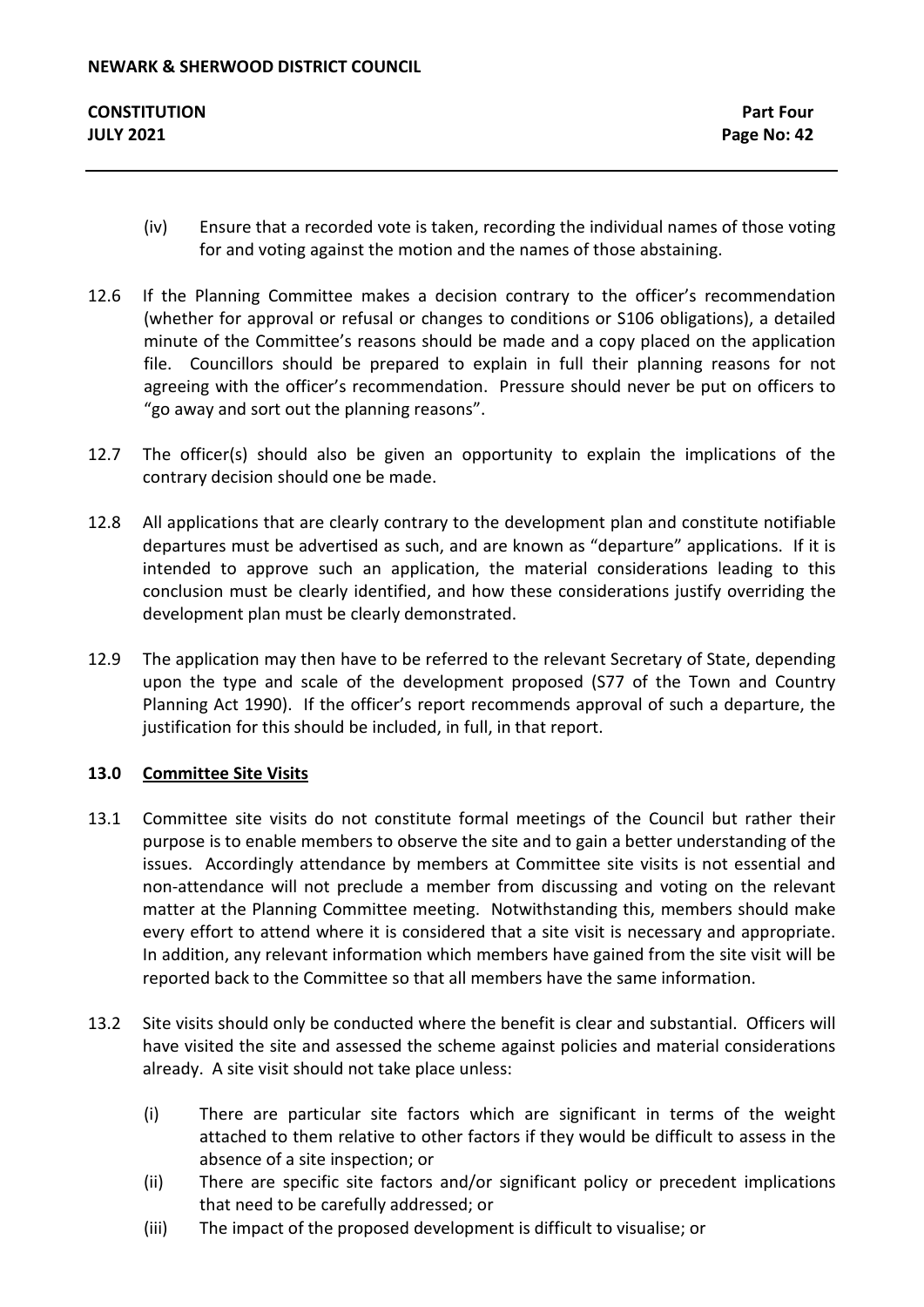| <b>CONSTITUTION</b> | <b>Part Four</b> |
|---------------------|------------------|
| <b>JULY 2021</b>    | Page No: 43      |

- (iv) The comments of the applicant and/or objectors cannot be expressed adequately in writing; or
- (v) The proposal is particularly contentious
- 13.3 A record should be kept of the reasons why a site visit is called. It is important that the Council adopts a clear and consistent approach on when and why to hold a site visit and how to conduct it to avoid accusations that visits are arbitrary, unfair or a covert lobbying device.
- 13.4 Only members of the Planning Committee, the local ward member(s) and officers should participate in site meetings. A member who is not the local ward member but is able to demonstrate to the satisfaction of the Business Manager Development Control in consultation with the Chairman of the Planning Committee prior to the site meeting taking place that the application will have a significant impact on their ward may be permitted to attend the site meeting.
- 13.5 The applicant may be present on site but should be kept a discreet distance away from the Planning Committee members and officers so that they cannot be a party to any comments or questions raised. Upon the refusal of the applicant to respect this requirement, the Committee shall leave the site immediately.
- 13.6 Members should not express opinions or views at the site meeting but may ask officers present questions or seek clarification from them on matters which are relevant to the site investigation.
- 13.7 Under no circumstances should the site visit members hear representations from any party other than the local ward member. Observations of the ward member(s) should be confined to site factors and site issues. If any member present at a site visit is approached by the applicant or a third party, they should advise them that they should make representations in writing to the Authority and should direct them to or inform the officer present.
- 13.8 Once a councillor becomes aware of a proposal they may be tempted to visit the site alone. In such a situation, a councillor is only entitled to view the site from public vantage points and they have no individual rights to enter private property.

# **14.0 Voting at Committee**

14.1 Any member who is not present throughout the whole of the presentation and debate on any item shall not be entitled to vote on the matter.

## **15.0 Deferral**

15.1 Members should not seek to defer consideration of any item put before the Planning Committee unless there are clear and demonstrable reasons for doing so such as a relevant planning issue arising for the first time not having been previously considered and needing further investigation.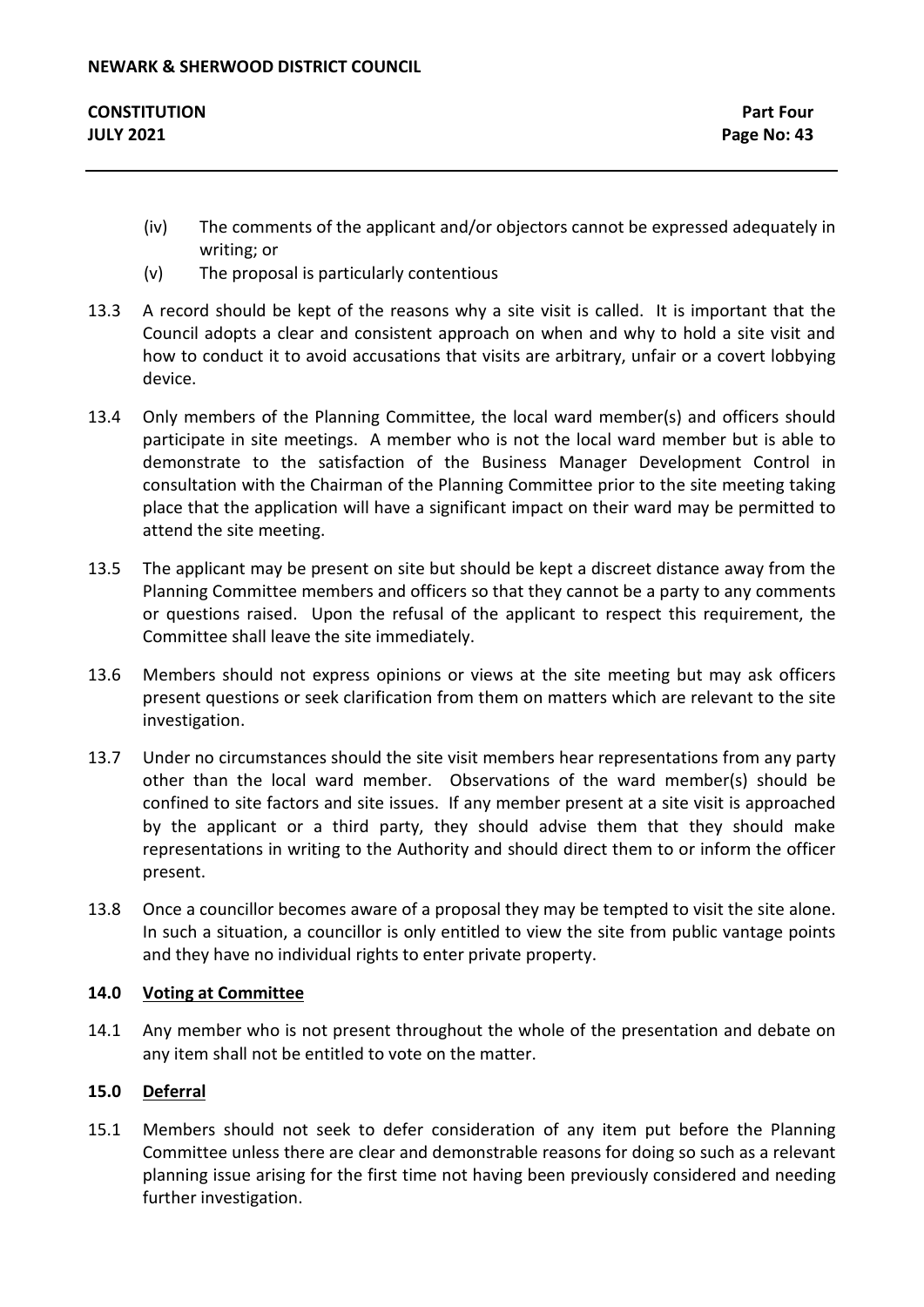15.2 Where a Member might otherwise be minded to seek deferral of an item by reason that they wish to seek clarification on a particular issue, consider that further material information is required on a particular matter or for any other substantial reason, they should seek to obtain such clarification or additional information from the relevant Business Manager or the relevant Case Officer at least two hours prior to the commencement of the Planning Committee meeting.

## **16.0 Annual Review of Decisions**

- 16.1 It is good practice for councillors to visit a sample of implemented planning permissions to assess the quality of the decisions and the development. This should improve the quality and consistency of decision making, strengthen public confidence in the planning system, and can help with reviews of planning policy.
- 16.2 Reviews should include visits to a range of developments such as major and minor schemes; upheld appeals; listed building works and enforcement cases. Briefing notes should be prepared on each case. The Planning Committee should formally consider the review and decide whether it gives rise to the need to reconsider any policies or practices.

#### **17.0 Complaints**

- 17.1 Complaints relating to planning matters will be dealt with in accordance with the Council's complaints procedures.
- 17.2 So that complaints may be fully investigated and as general good practice, record keeping should be complete and accurate. Every planning application file should contain an accurate account of events throughout its life. It should be possible for someone not involved in that application to understand what the decision was, and why and how it had been reached. This applies to decisions taken by Committee and under delegated powers, and to applications, enforcement and development plan matters.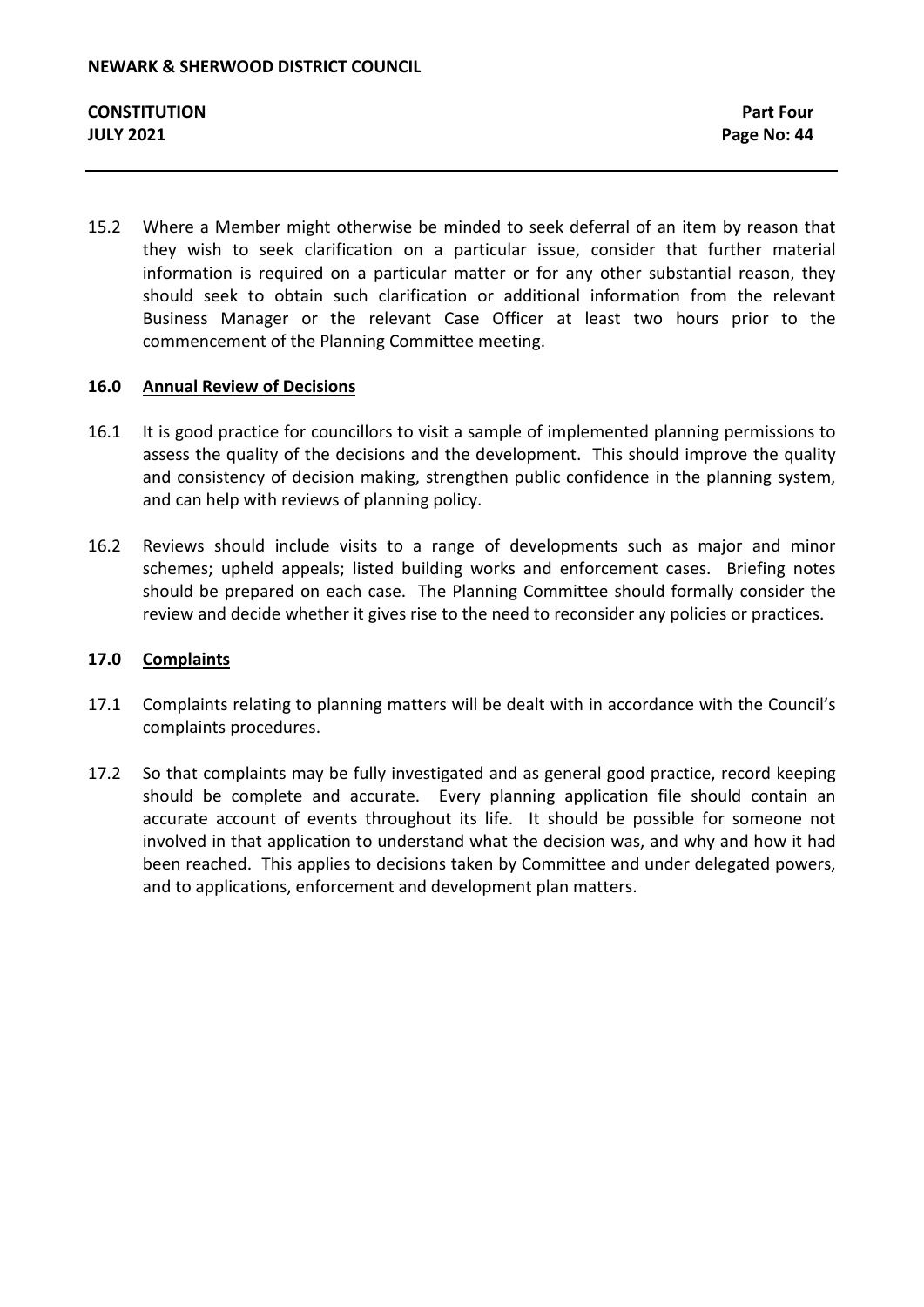# **PROTOCOL TO GUIDE OFFICERS ON THE PROCEDURE TO FOLLOW WHEN A MEMBER (PAST OR PRESENT) OR A SERVING OFFICER PASSES AWAY**

## **1.0 Introduction**

1.1 The purpose of this protocol is to give guidance to council staff when they are advised that either a past or present Member of the Council has passed away or a serving officer of the Council who dies whilst in service.

#### **2.0 Current/Ex-Council Members and Serving Officers**

- 2.1 When notification is received advising that a Member or serving officer has died, after taking as many details as available, both the Chief Executive and the Chairman should be advised through their respective offices.
- 2.2 The Chief Executive's office will arrange for the flag to be lowered to half mast until the funeral takes place and will liaise with Building Services to this effect. The Chief Executive will also arrange for a letter of condolence to be sent to the Member's or Officer's family and ask to be notified of any funeral arrangements. (Subject to, in the case of serving officers, to respecting the wishes of the family if they wish to have a private service and do not wish the details to be notified).
- 2.3 In the case of Members, the Chairman's office will advise all Members of the Council with a further notification to all Members once the funeral arrangements are known. In the cases of serving officers any notification will be subject to the wishes of the officer's family.
- 2.4 The Chief Executive and Chairman will arrange for a one minute silence to be held at the meeting of Full Council following the date of death.
- 2.5 The protocol **only** applies to serving Members and past Chairmen of the Council and to serving officers of the Council and does not extend to their spouses/partners or families. The protocol does not apply to Officers who have retired or are no longer serving officers of the Council.

#### **3.0 Spouse/Partners of Serving Members**

- 3.1 If the Council are advised that a spouse/partner of a Member has passed away a letter to this effect will be forwarded to Members of the Council with funeral details, if they are known, to enable colleagues/friends to attend if they so wish.
- 3.2 A letter of condolence will be sent to the relevant Member by the Chief Executive. A one minute silence will not be held at any meetings of Full Council.
- 3.3 This part of the protocol does not apply to spouse or partners of Council officers.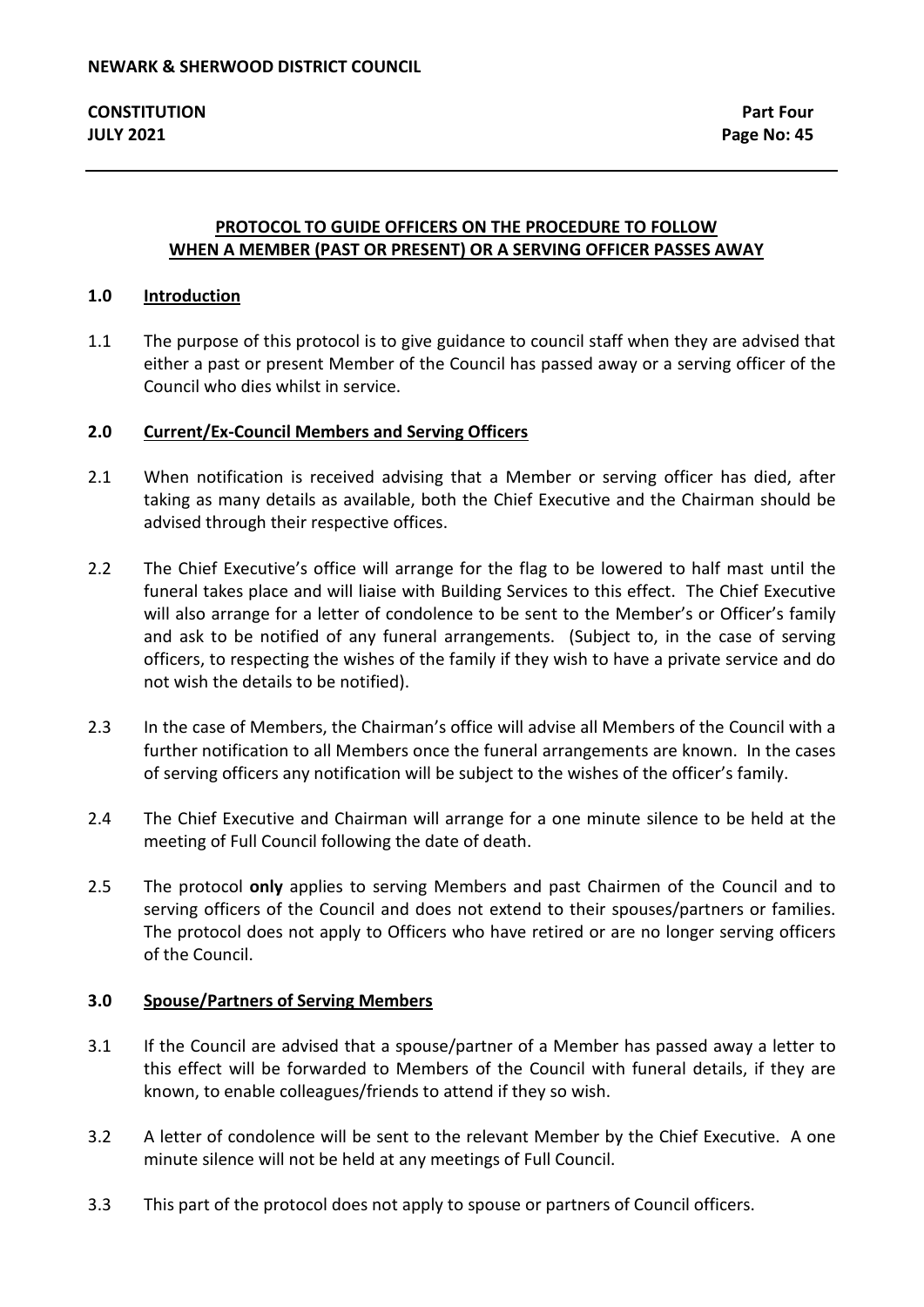# **NEWARK & SHERWOOD DISTRICT COUNCIL WHISTLEBLOWING POLICY**

### **1.0 Introduction**

- 1.1 The Public Interest Disclosure Act became law in July, 1999 (PIDA amended by the Enterprise and Regulatory Reform Act 2013). This Act, introduced for the protection of whistleblowers, removed the limit of financial liability to which an organisation could be exposed should a whistleblower receive unfair treatment. This policy document sets out the Council's response to the requirements of the Act.
- 1.2 A whistleblower is generally a person who works in or for an organisation and raises an honest and reasonable concern about a possible fraud, crime, danger or other serious risk that could threaten colleagues, service users, customers, members of the public or the success and reputation of the organisation. In doing so they are acting in the wider public interest, usually because it threatens others or impacts on public funds.

#### **2.0 Detail**

- 2.1 All of us at one time or another may have concerns about what is happening at work. Usually these concerns are easily resolved, however, when they are about unlawful conduct, financial malpractice or dangers to the public or the environment (see Section 4.2 for particular types of concerns), it can be difficult to know what to do.
- 2.2 You may be worried about raising such issues or may want to keep the concerns to yourself, perhaps feeling either that it's none of your business, or that it's only a suspicion. You may feel that raising the matter would be disloyal to colleagues, managers or the organisation. You may decide to say something but find that you have spoken to the wrong person or raised the issue in the wrong way and are not sure what to do next.
- 2.3 The Council is committed to the highest possible standards of openness, probity and accountability. In line with that commitment it is expected that you, the Members and the employees of the Council, and others with whom the Council deals who have serious concerns about any aspect of the Council's work, which they consider to be wrong-doing and is in the public interest, will come forward and voice those concerns. It is recognised that most cases will be undertaken on a confidential basis.
- 2.4 Newark and Sherwood District Council has introduced this procedure to enable you, as a Member or an employee, to raise your concerns about such malpractice at an early stage and in the right way. The Council would rather that you raised the matter when it is just a concern rather than waiting for proof. The policy is based on the Local Government Management Board Model Confidential Reporting Policy and on, the Public Concern at Work Whistleblowing Policy and Code of Practice. Any amendments to this policy will be notified to Members and employees through the usual channels.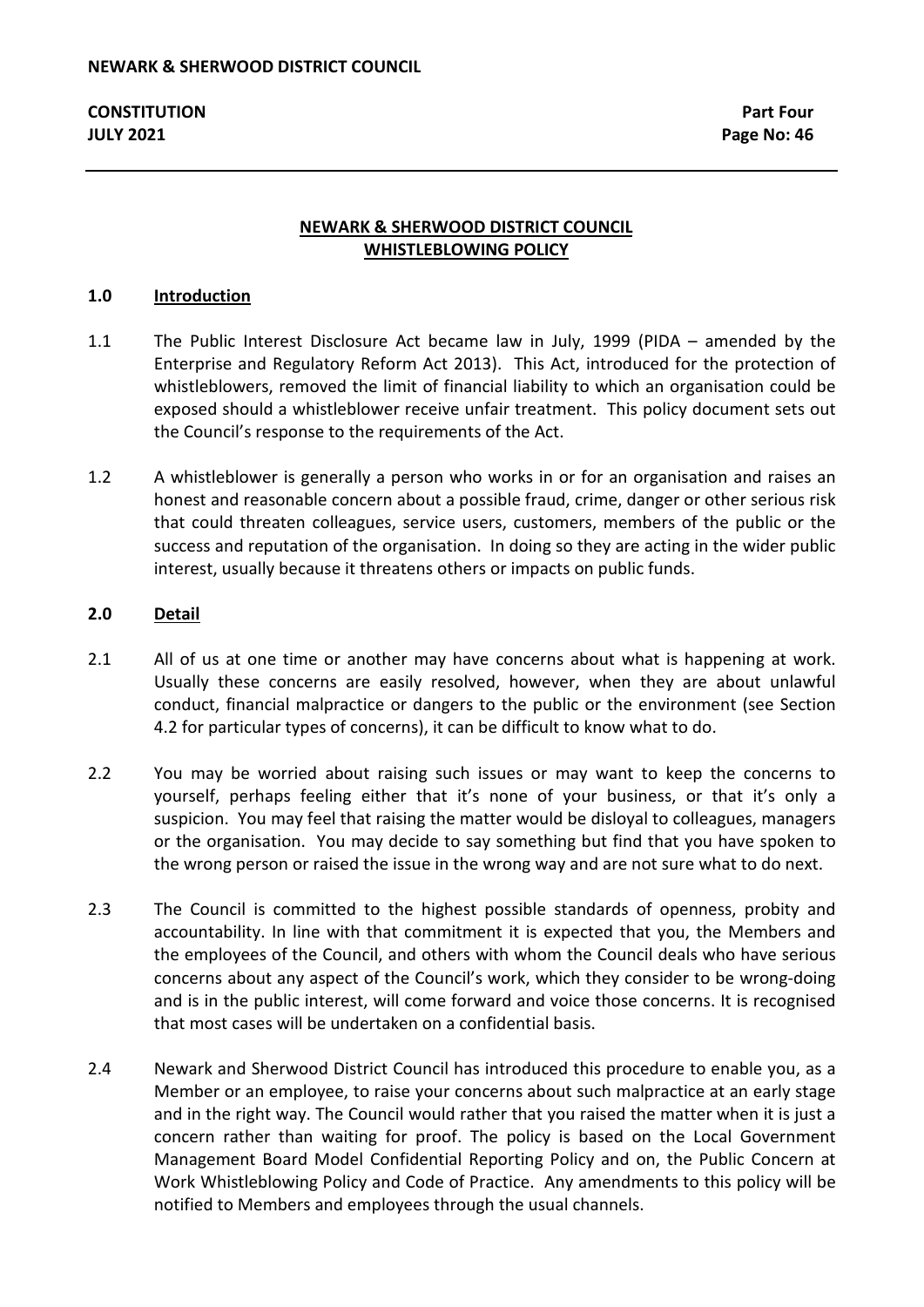- 2.5 If something is troubling you, which you think should be known about or looked into, please use this procedure. If, however, you are aggrieved about your personal position, please use the Grievance Procedure (which can be obtained from the intranet, your immediate manager or the Business Manager - Human Resources, Organisational Development and Legal [HR, OD & Legal]). This Whistleblowing Procedure is primarily for concerns where the interests of others or of the organisation itself are at risk and you have a reasonable belief that raising the concern is in the public interest.
- 2.6 These procedures do not replace the following policies:
	- Children and Adults Safeguarding Policy
	- The Council's Complaints Procedures including:
		- $\triangleright$  Disciplinary and Dismissal Procedure
		- **►** Grievance Procedure
		- $\triangleright$  Dignity at Work Policy
- 2.7 This policy applies to:
	- (i) All Members of the Council;
	- (ii) All employees of the Council;
	- (iii) Contractors working for the Council on Council premises (for example agency workers);
	- (iv) Suppliers and those providing services under a contract with the Council;
	- (v) People working in partnership with the Council, and its employees and Members (e.g. volunteers, trustees etc).

If you are in any doubt as to whether the policy applies to you, please contact the Business Manager - HR, OD and Legal, for clarification.

## 2.8 **If in doubt - raise it!**

## **3.0 The Council's Assurances to You**

3.1 Your Safety

The Members, the Management Team and Director of Resources (who is the Responsible Officer - see Section 9) are committed to this policy. You will not be at risk of losing your job or suffering any form of retribution or detriment as a result of raising your concerns, provided that you reasonably believe that you are acting in good faith and making the disclosure in the public interest. It does not matter if you are mistaken, so long as you reasonably believe there is a problem.

3.2 **Of course, the Council does not extend this assurance to someone who maliciously raises a matter that they know is untrue or makes an allegation for personal gain. This could be construed as Gross Misconduct and disciplinary action may be taken.**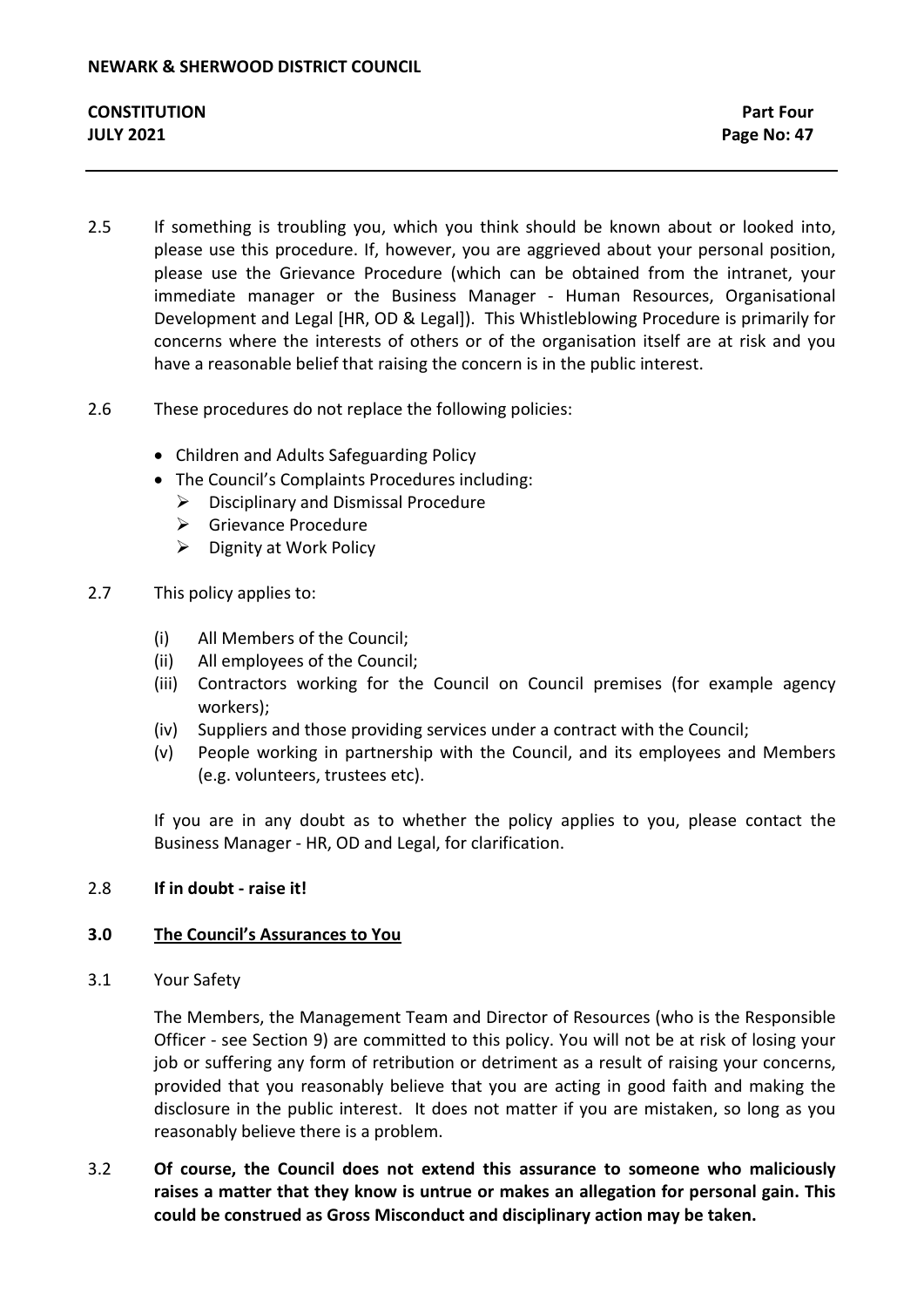### 3.3 Your Confidence

The Council will not tolerate the harassment or victimisation of anyone raising a genuine concern. However, it is recognised that you may nonetheless want to raise a concern in confidence under this policy. If you ask that your identity is protected by keeping your confidence, it will not be disclosed without your consent. If the situation arises where the Council is not able to resolve the concern without revealing your identity (for instance because your evidence is needed in court, or relates to child protection or adult safeguarding), it will be discussed with you to determine whether and how the matter can be progressed.

- 3.4 Remember that if you do not tell the Council who you are, it will be much more difficult to look into the matter, or to protect your position, or to give you feedback. Accordingly, while anonymous reports will be considered, this policy is not appropriate for concerns raised anonymously - concerns raised anonymously are much less powerful, but may be considered at the discretion of the Council. This discretion will be based on the:
	- seriousness of the issues raised;
	- credibility of the concern;
	- likelihood of confirming the allegation from an attributable source;
	- evidence base.
- 3.5 Any investigation into allegations of potential malpractice will not influence or be influenced by any disciplinary or redundancy procedures that may already affect you.

## **4.0 Aims and Scope of the Policy**

- 4.1 This policy aims to:
	- (i) Encourage you to feel confident in raising serious concerns and to question and to act upon concerns about Council practice.
	- (ii) Provide avenues for you to raise those concerns and receive feedback on any action taken.
	- (iii) Ensure that you receive a response to your concerns and that you are aware of how to pursue them if you are not satisfied.
	- (iv) Reassure you that you will be protected from any possible reprisals and victimisation if you have a reasonable belief that you have made the disclosure in the public interest.
- 4.2 There are already existing procedures in place within the Authority for disclosing certain concerns. These are:
	- (i) The Authority's Grievance Procedure, which enables you to lodge a grievance/ complaint relating to your own employment.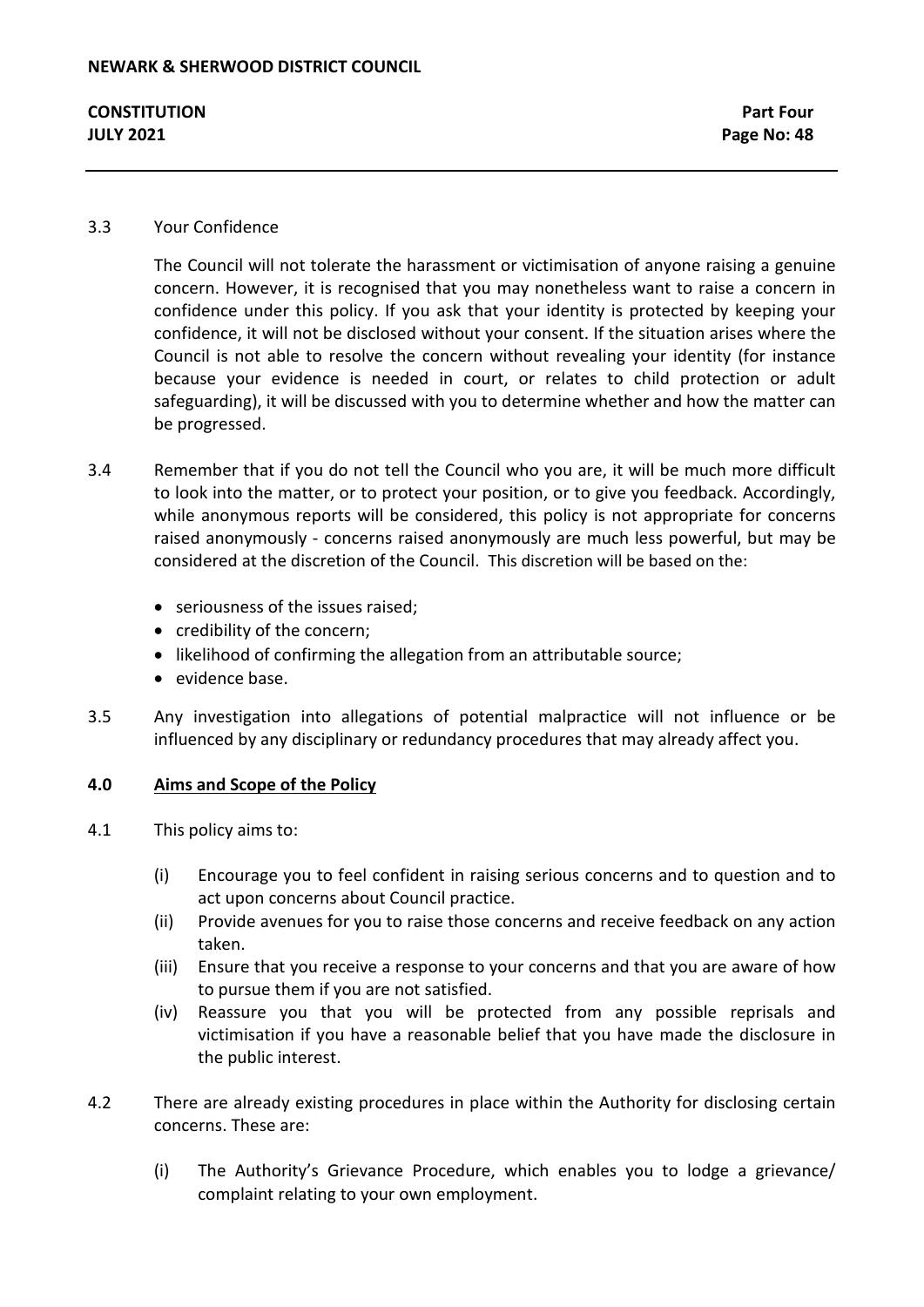| <b>CONSTITUTION</b> | <b>Part Four</b> |
|---------------------|------------------|
| <b>JULY 2021</b>    | Page No: 49      |

- (ii) The Authority's Anti-Fraud Strategy, which outlines how you can disclose potential fraud, corruption or theft.
- (iii) The Authority's Dignity at Work Policy, which enables you to disclose cases of potential harassment.
- (iv) The Authority's Children and Adult Safeguarding Policy, which outlines the procedure for reporting safeguarding concerns.

This policy is intended to cover major concerns that may fall outside the scope of other procedures. These include:

- The unauthorised use of public funds.
- Possible fraud or corruption.
- Sexual or physical abuse of both employees and clients.
- Health and Safety risks (including risks to the public as well as other employees).
- Conduct which is an offence or breach of law.
- Failure to comply with a legal or regulatory duty or obligation.
- **Disclosures related to miscarriages of justice (ie where the Council has acted** improperly or unfairly).
- Damage to the environment.
- Other unethical conduct including improper use of authority
- Concealment of any of the above.

N.B. This is not an exhaustive list

- 4.3 It is clear that any serious concerns that you may have about any aspect of service provision, or the conduct of officers or Members of the Council, or others acting on behalf of the Council, can be reported under this policy. This may be something that:
	- makes you feel uncomfortable,
	- is against any of the Council's existing Codes and policies, such as Standing Orders etc,
	- is contrary to established standards of practice,
	- amounts to improper conduct or
	- involves child abuse

# **5.0 How to Raise a Concern**

5.1 STEP 1

If you have a concern about malpractice and you have a reasonable belief that disclosing the information is in the public interest, it is hoped that you will be able to raise it first with your immediate manager or supervisor. This will obviously depend upon the seriousness and sensitivity of the issues involved and who is suspected of the malpractice. For example, if you believe that a member of management is involved you should approach the officers identified in Step 2 below. We advise that you make it clear that you are raising your concerns under the Council's whistleblowing arrangements – this will help managers respond in line with this policy. You may, at any stage, feel the necessity to take independent advice (See Section 5.4).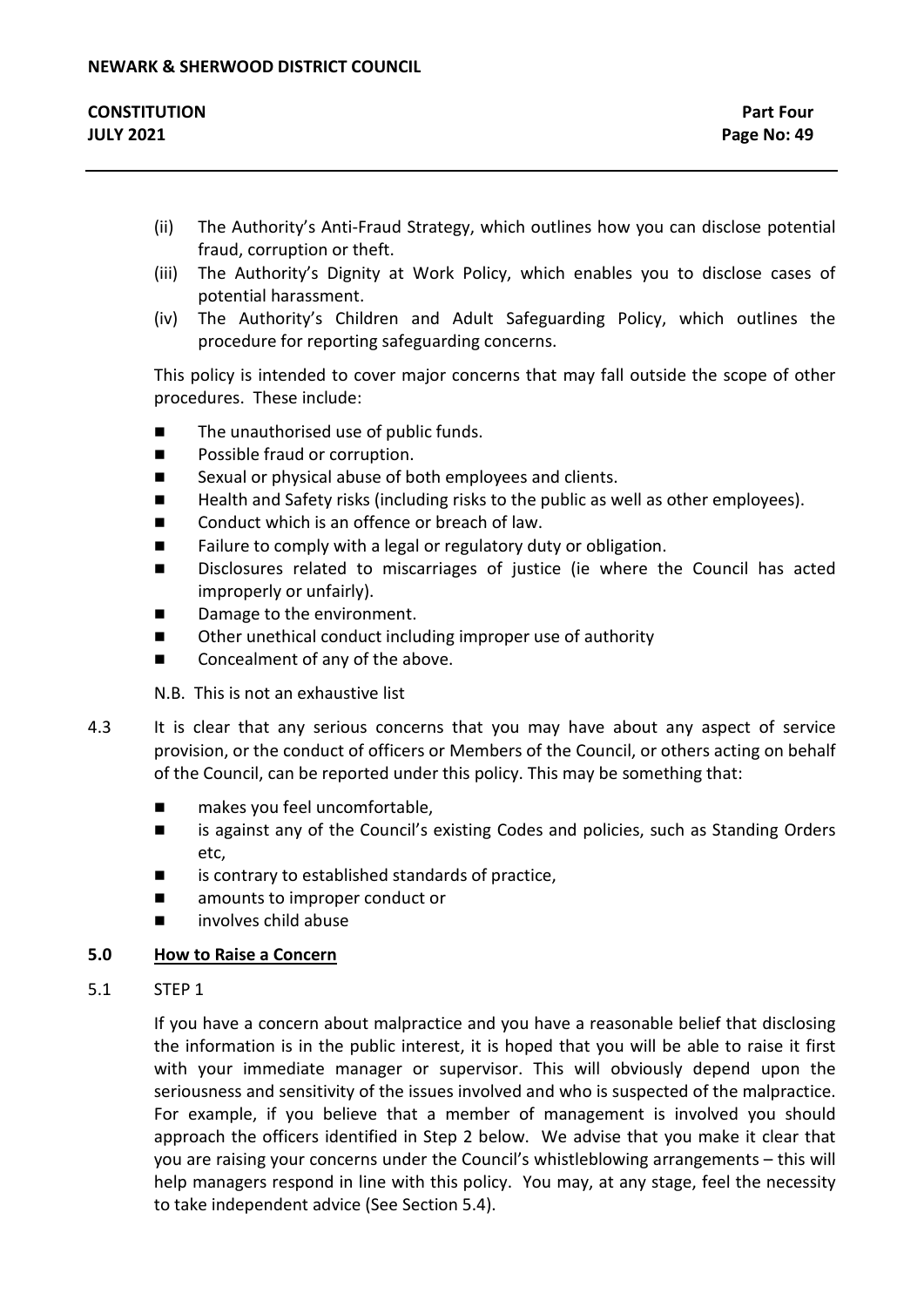| <b>CONSTITUTION</b> | <b>Part Four</b> |
|---------------------|------------------|
| <b>JULY 2021</b>    | Page No: 50      |

## 5.2 STEP 2

If you feel unable to raise the matter with your manager, for whatever reason, you can raise the matter with:

| Name:<br><b>Contact Details:</b><br>Tel: | <b>Business Manager - Financial Services</b><br>Castle House, Great North Road, Newark, Notts, NG24 1BY<br>01636 655317 |
|------------------------------------------|-------------------------------------------------------------------------------------------------------------------------|
| <b>OR</b>                                |                                                                                                                         |
| Name:<br><b>Contact Details:</b><br>Tel: | Business Manager - HR, OD and Legal<br>Castle House, Great North Road, Newark, Notts, NG24 1BY<br>01636 655219          |
| <b>OR</b>                                |                                                                                                                         |
| Name:                                    | Karen White - Director Safety and Senior Named Manager for<br>Safeguarding                                              |
| <b>Contact Details:</b>                  | Castle House, Great North Road, Newark, Notts, NG24 1BY                                                                 |

Tel: 01636 655240

#### 5.3 STEP 3

If one, or all, of these channels have been followed, and you still have concerns, or if you feel that the matter is so serious that you cannot discuss it with any of the above, you may wish to contact the Director Resources:

Name: The Director Resources and Responsible Officer - See Section 9 Contact Details: Castle House, Great North Road, Newark, Notts, NG24 1BY Tel: 01636 655303

#### 5.4 INDEPENDENT ADVICE

If you are unsure whether in principle to use this procedure or you want independent advice at any stage, you may contact:

- The Business Manager Human Resources, OD and Legal See Step 2 above;
- **v** your Union (if you are a member);
- The Council's External Auditors: or
- The independent charity Public Concern at Work on 0207 404 6609. Their lawyers can give you free confidential advice at any stage about how to raise a concern about serious malpractice at work.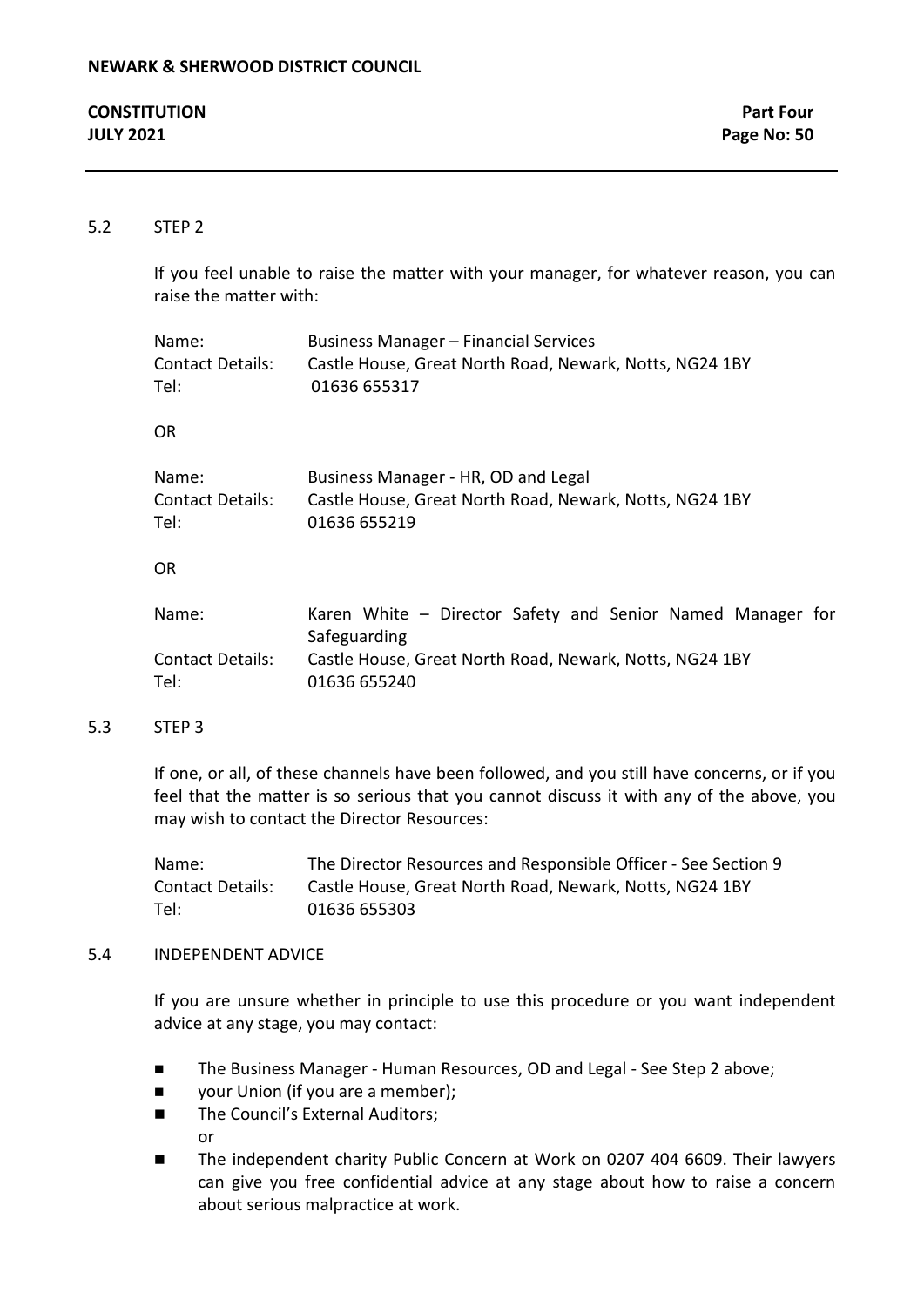### 5.5 EXTERNAL CONTACTS

While it is hoped that this policy gives you the reassurance you need to raise such matters internally, it is recognised that there may be circumstances where you can properly report matters to outside bodies, such as the prescribed regulators, some of which are outlined below, or the police (Prescribed regulators, who will be appointed by the Government, are external bodies able to take and consider your concerns). Public Concern at Work, or if applicable your own union, will be able to advise you on such an option and on the circumstances in which you may be able to contact an outside body safely.

Relevant Prescribed Regulators are as follows:

| 1.<br>2. | Health and Safety risks<br>Environmental issues | Health and Safety Executive.<br>The Environment Agency.                                                       |
|----------|-------------------------------------------------|---------------------------------------------------------------------------------------------------------------|
| 3.       | <b>Financial Services</b>                       | Financial Services Authority (and, pending its<br>full operation, its predecessor bodies) and<br>HM Treasury. |
| 4.       | Fraud and Fiscal Irregularities                 | Serious Fraud Office, Inland Revenue and<br>Customs and Excise.                                               |
| 5.       | <b>Public Sector Finance</b>                    | National Audit Office and Audit Commission.                                                                   |
| 6.       | Competition & Consumer Law                      | Office of Fair Trading                                                                                        |
| 7.       | <b>Others</b>                                   | Certification Officer (Trade Unions), Charity<br>Commission, Data Protection Registrar.                       |

There are additional regulators other than those outlined above. It is strongly recommended that if you consider taking this route, advice is taken as previously outlined.

- 5.6 You may wish to consider discussing your concern with a colleague first, and you may find it easier to raise the matter if there are two (or more) of you who have had the same experience or concerns.
- 5.7 You may invite your Union representative or a friend to be present during any meetings or interviews in connection with the concerns you have raised.

#### 6.0 **Information needed to raise a concern**

- 6.1 When raising a concern under the procedure you should try to provide the following information:
	- The background and reason behind the concern;
	- Whether you have already raised a concern with anyone and the response; and
	- Any relevant dates when actions relating to the concern took place.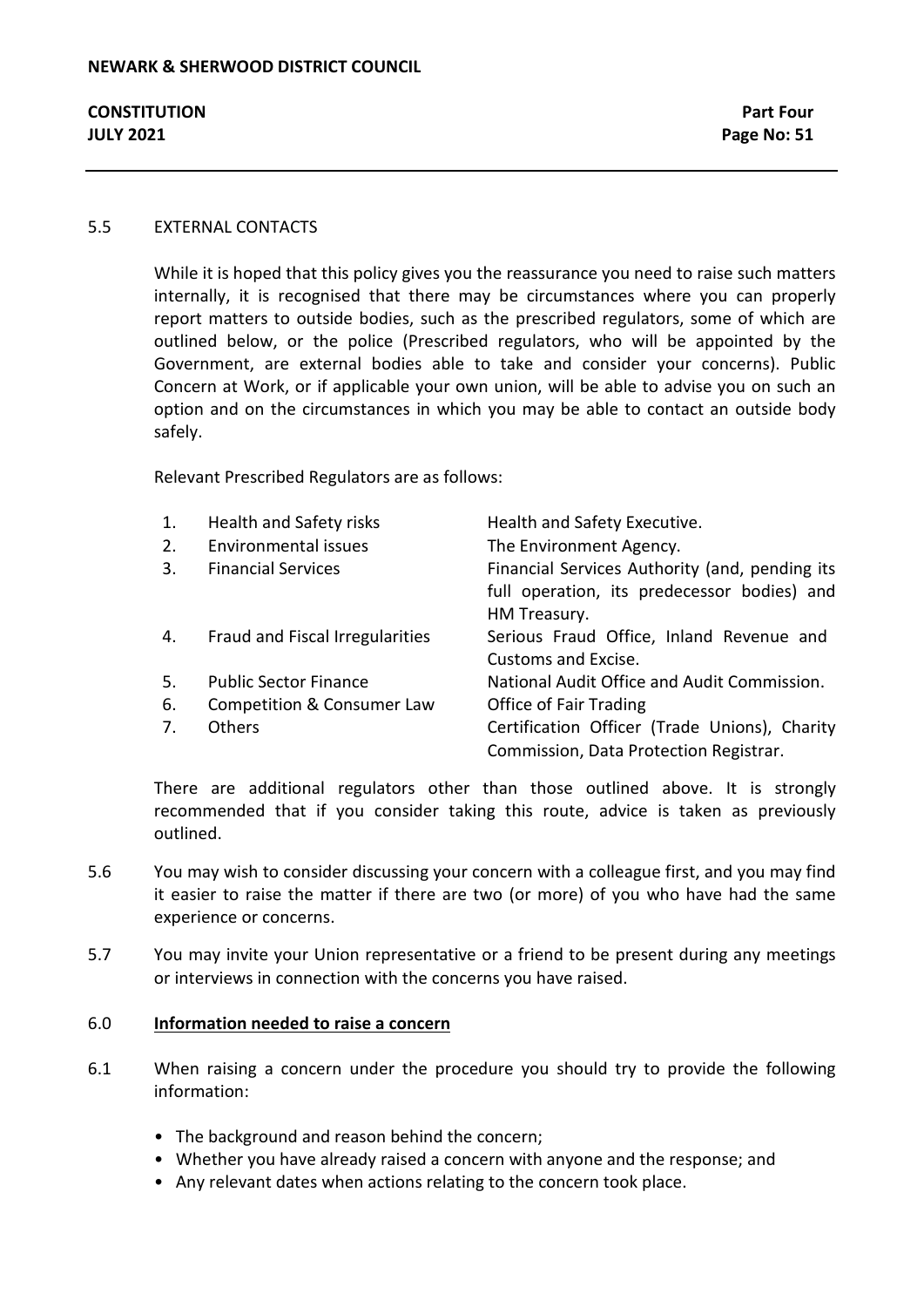This information should demonstrate that there are reasonable grounds for the concern to be acted upon. It is important that you do not attempt to investigate the concerns yourself.

## **7.0 How the Matter Will Be Handled**

7.1 Any concerns raised will always receive a response. Once you have notified the Council of your concern, in order to protect individuals and those accused of possible malpractice, initial enquiries will be made in order to identify whether an investigation is appropriate and, if it is, what form it should take.

This may involve an internal enquiry or a more formal investigation by management or Internal Audit, following which, matters may be referred to an external agency (such as External Audit or the police).

The overriding principle here is the public interest.

- 7.2 When you raise the concern you may be asked how you think the matter might best be resolved. If you have any personal interest in the matter, it is vital that this is mentioned at the outset. If your concern more properly falls within another Council Policy, such as the Grievance Procedure or Dignity at Work Policy, you will be notified.
- 7.3 Before a final decision is taken on how to proceed, or as part of the investigation, you may be asked to meet with those investigating the concern.
- 7.4 If a meeting is arranged, you may wish to be accompanied by a trade union representative or work place colleague. The person who accompanies you should not be involved or have a direct interest in the area of work to which the concern relates. The meeting can be conducted over the telephone rather than face to face.
- 7.5 You will be notified who is handling the matter, how you can contact them, and whether your further assistance may be needed.
- 7.6 Within ten working days of a concern being raised, the Responsible Officer will write to you:
	- (i) acknowledging that the concern has been received.
	- (ii) indicating how it is proposed to deal with the matter.
	- (iii) giving an estimate of how long it will take to complete investigations.
	- (iv) advised of the investigating officer (where appropriate).
	- (v) telling you whether any initial enquiries have been made.
	- (vi) telling you whether further investigation will be made, and if not, why not.
	- (vi) supplying you with information on how the Council will support you if you think this is necessary, whilst the matter is under consideration.
	- (vii) advise you of how we will inform you of progress.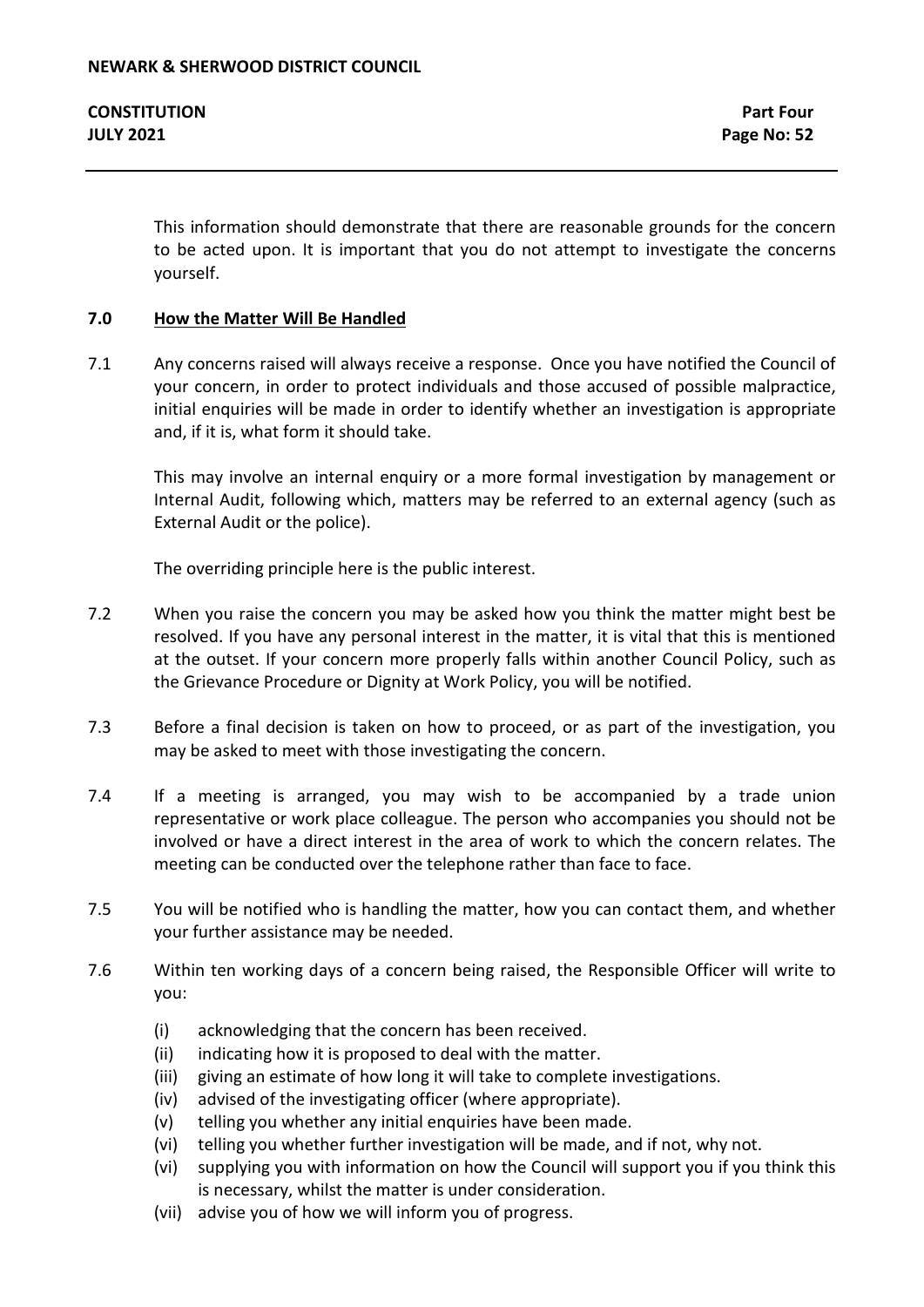- 7.7 The amount of contact between you and the officers considering the matter will depend on both the nature of the matters raised, the potential difficulties involved and the clarity of the information provided. If necessary, further information will be sought from you.
- 7.8 You will be notified when the matter is concluded and, if appropriate, the outcome of the investigation, maintaining security and confidentiality for all parties as far as possible.
- 7.9 Throughout any investigation, you will still be expected to continue your duties/role as normal unless deemed inappropriate.
- 7.10 While the purpose of this policy is to investigate possible malpractice and take appropriate steps to deal with it, you will be given as much feedback as appropriate.
- 7.11 Rarely, a case might arise where it is the employee that has participated (or even continues to participate) in the action causing concern. In such a case it is in the employee's interest to come into the open as soon as possible. The Policy cannot undertake not to act against such an employee, but by virtue of coming forward there is a mitigating factor to be taken into account.
- 7.12 Steps will be taken to minimise any difficulties which you may experience as a result of raising a concern. For instance, if you are required to give evidence in criminal or disciplinary proceedings, arrangements will be made for you to receive advice about the procedure. The Council will take all reasonable steps to ensure that you do not suffer a detriment by a colleague because you have made a protected disclosure and if you believe that you have suffered a detriment for having raised a concern you should report this.

## **8.0 If You Are Dissatisfied**

- 8.1 If you feel that the Council has not responded correctly at any stage, remember you can go to the other levels and bodies mentioned in Section 5.5. While it cannot be guaranteed that all matters will be addressed in the way that you might wish, it will always be the Council's intention to handle the matter fairly and properly. By using this policy, you will help achieve this.
- 8.2 If you do take the matter outside the Council, you must ensure that you do not disclose confidential information.

## **9.0 The Responsible Officer**

9.1 The Director - Resources has overall responsibility for the maintenance and operation of this policy, and will maintain a record of concerns raised and the results of any investigations made (in a form that will not compromise your confidentiality).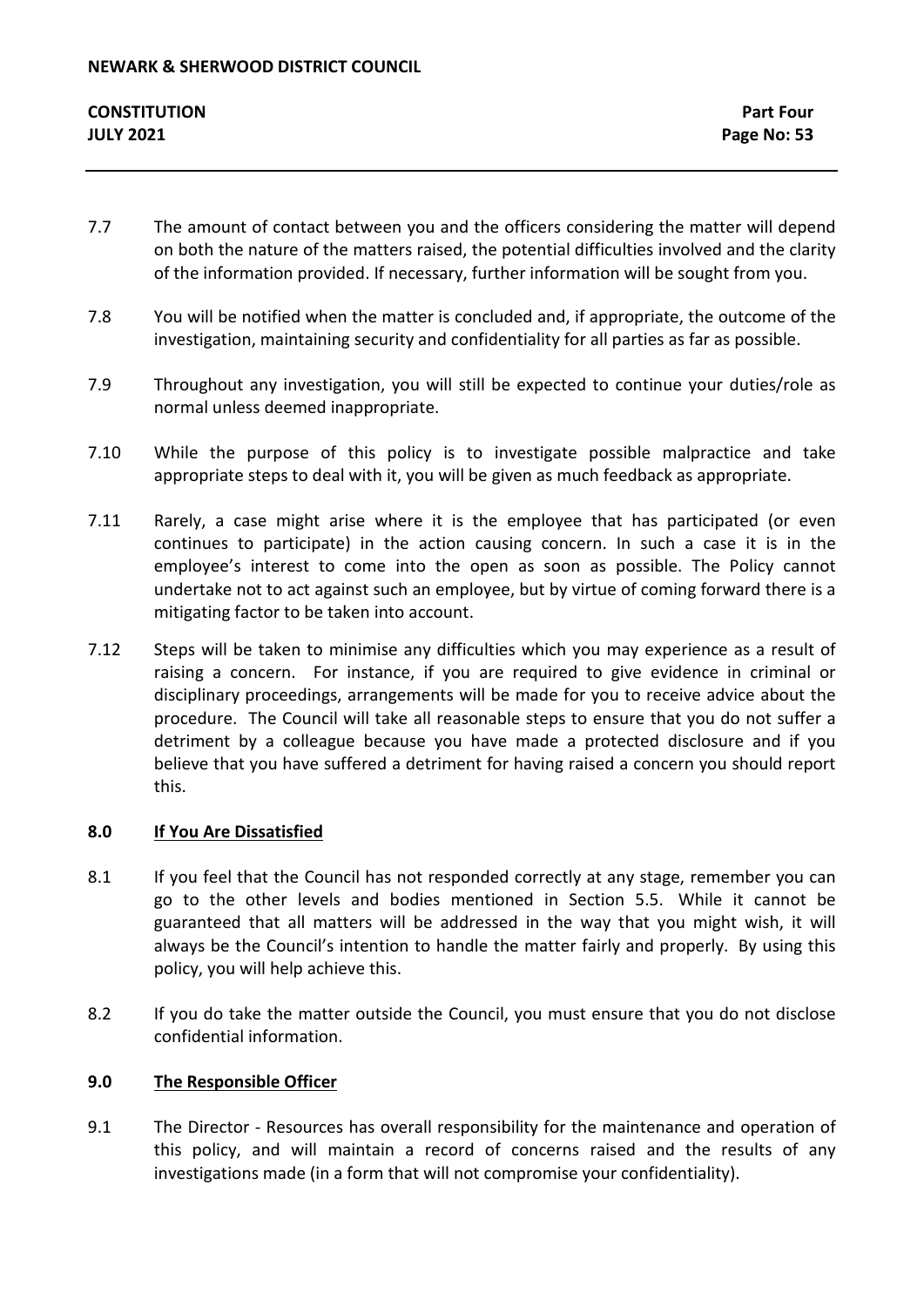### **THE BUDGET PROCESS**

The role of setting the budget strategy and co-ordinating the budget process is undertaken by the Policy & Finance Committee.

The budget will be developed in accordance with the processes set out in section 2 herewith.

Monitoring and management of the budget during the financial year will be in accordance with section 3 herewith.

#### **1.0 Introduction**

- 1.1 This section sets out the process for development of the Council's annual budget and management of the budget once it has been set.
- 1.2 The Council's overall revenue budget and capital programme are approved by full Council and these lead to the setting of the Council Tax, which is required to be set by 11th March in each year.

#### **2.0 Developing the Budget**

- 2.1 The Policy & Finance Committee will determine the Council's budget strategy and coordinate the preparation of the budget.
- 2.2 The Council's budget strategy will be set in September each year. This gives sufficient time for the budget to be developed and agreed in time for the Council Tax to be set in March each year. The budget strategy needs to take account of the Council's objectives and the resources available to the Council, as far as these can be estimated at this stage. The budget strategy may change each year, and will include the following:
	- An assessment of the overall resources available to the Council;
	- Parameters to be used in developing the budget;
	- The methodology for setting budget targets;
	- Budget targets for each functional Committee and for Policy & Finance Committee budgets;
	- Priorities to be considered when developing the budget; and
	- Guidance on whether there is any scope for growth in the budget and/or setting out the savings requirement.
- 2.3 Policy & Finance Committee will consider progress on the budget at its meeting in December. This will incorporate consideration of any proposals made by Committees. Committees therefore will need to consider their budget and make any proposals between September and December. The December meeting of Policy & Finance Committee will also assess the budget proposals against the resources available, taking into account the local government finance settlement if that is available, and assess proposals against the Council's priorities. Policy & Finance Committee may refer items back to functional Committees and give further guidance if it appropriate.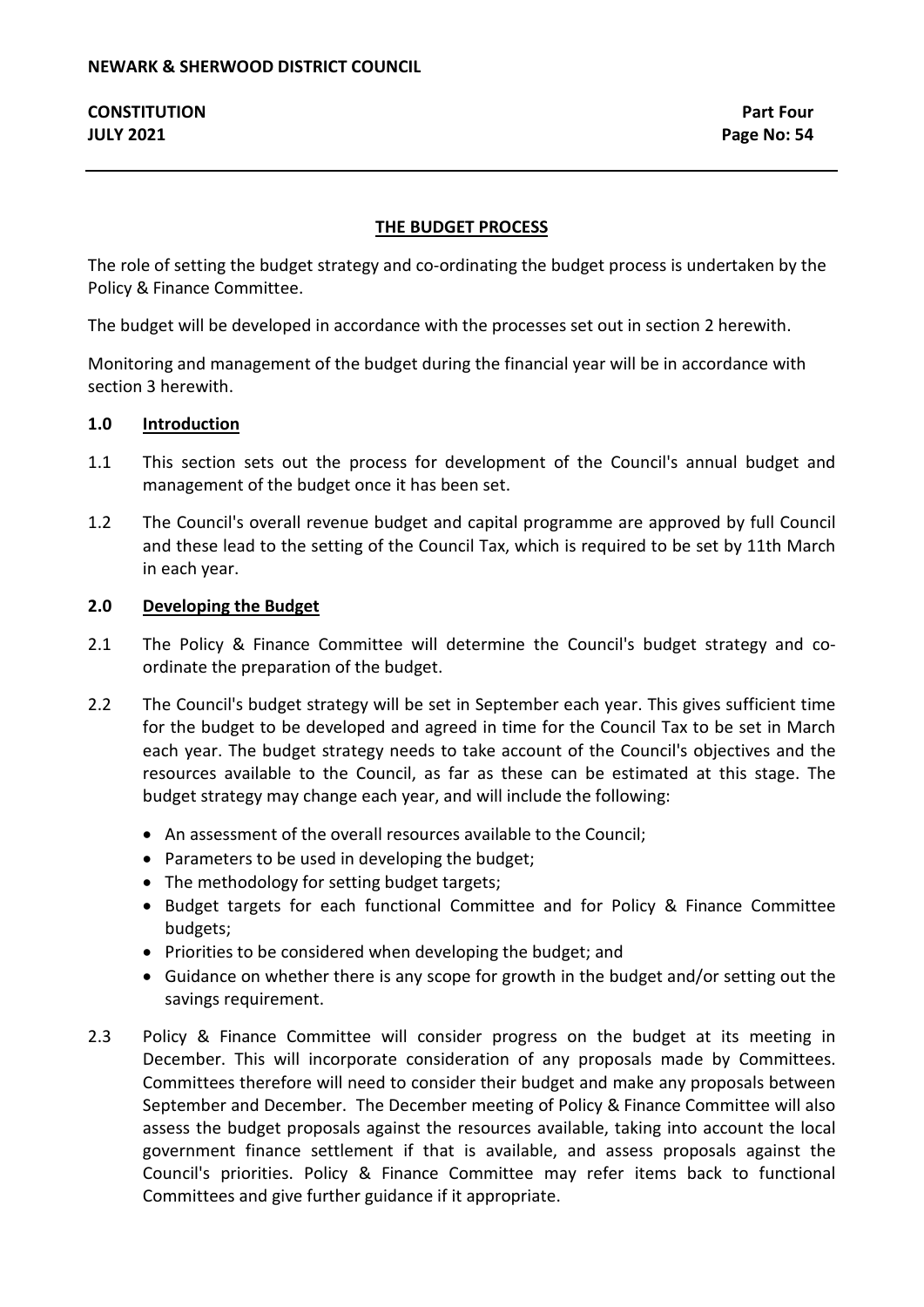- 2.4 The Policy & Finance Committee will consider the overall budget at its meeting in February and make a recommendation to Council on the final budget and proposed level of Council Tax. Functional Committees will be able to forward final budget proposals to the meeting of Policy & Finance Committee in February.
- 2.5 As part of developing the budget, it may to be necessary to review aspects of the budget during the year. This will normally be initiated by Policy & Finance Committee as reviews are likely to be cross cutting. Examples could include areas such as Fees and Charges or Renewal and Repairs Funds. Whilst such reviews could be carried out at any time of year, it is anticipated that they will normally be initiated between April and September so that the results can be incorporated into the budget strategy.
- 2.6 It is important that the Council's budget strategy includes a co-ordinated approach to Fees and Charges. Guidance relating to fees and charges will be set out in the budget strategy and are ultimately set by full Council as part of the approval of the Council's overall budget. In order to ensure a strategic approach, the Policy & Finance Committee will make recommendations to Council about the levels of fees and charges and the process of developing fees and charges will therefore follow the process set out above.
- 2.7 The process set out above is applicable to the revenue budget. The process for the Capital Programme is set out below
- 2.7.1 A capital strategy will be considered by the Policy & Finance Committee in September of each year and will include the following:
	- An assessment of the overall capital resources available to the Council
	- Consideration of existing commitments in the approved capital programme
	- Consideration of the capital requirements to deliver the Council's strategic objectives
	- Whether to invite proposals from Committees, if available resources allow
	- Approval of the methodology to evaluate capital proposals
- 2.7.2 If it is agreed that new capital bids can be considered, the timetable will follow that set out for the revenue budget, above.
- 2.8 The Policy & Finance Committee will have budgets relating to its own functions and so will need to be considered as a functional Committee when developing its proposals with regard to its own budgets.
- 2.9 The process for developing the budget set out in the above paragraphs is shown in table form in Appendix A.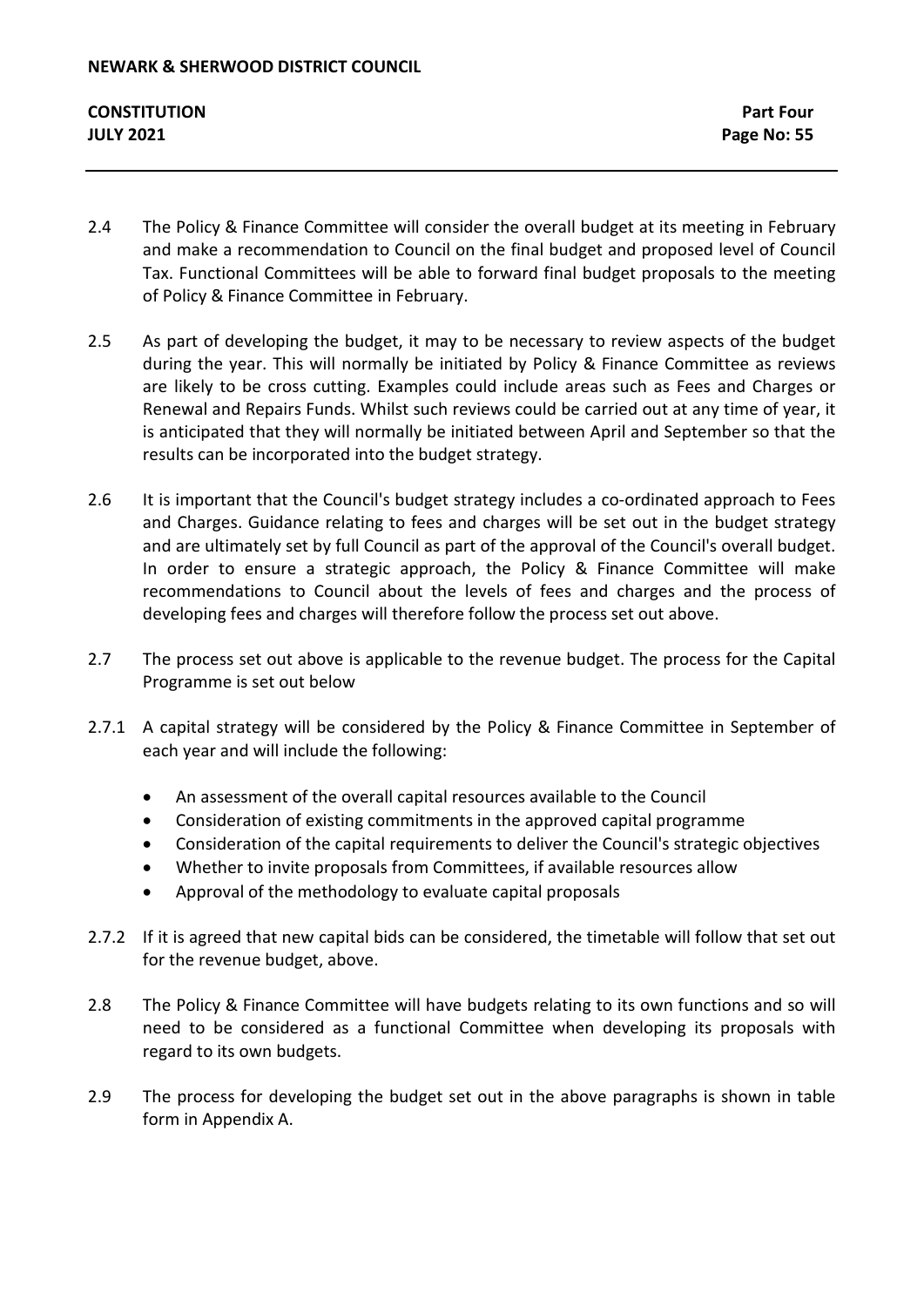#### **3.0 Managing the Budget**

- 3.1 Once the budget has been set, and the financial year has commenced, the budget will be monitored and managed during the financial year.
- 3.2 Each Committee, including Policy & Finance Committee will receive budget monitoring reports on a regular basis covering the services and budgets within the remit of the Committee. In addition, the Policy & Finance Committee will receive budget monitoring reports on performance against the Council's overall budget.
- 3.3 Whilst the purpose of the budget is to deliver the Council's objectives and policies, it may be appropriate during the year to transfer budget from one budget to another. This is termed budget "virement". It must be emphasised that this is the transfer of budget from one heading to another and this does not increase (or decrease) the overall budget. Virements are often minor in nature and are delegated to officers through the Council's financial regulations. Virements in excess of £25,000, will require the approval of & Finance Committee. Policy & Finance Committee will take recommendations from functional Committees where appropriate. In addition, any proposed virement involving a change in policy, such as service closure or withdrawal, requires the approval of Policy & Finance Committee.
- 3.4 As set out above, the level of fees and charges is set as part of the budget process. Fees and charges should not normally be varied during the financial year as this can impact on the achievement of the budget and could also affect the budget for future years (the Medium Term Financial Plan). Only Policy & Finance Committee can vary the level of fees and charges during the financial year. This includes consideration of any changes to the level of VAT, as it is necessary to have a consistent approach across the Council. Any statutorily prescribed charges, however, can be implemented in accordance with the relevant regulations without requiring Committee approval.
- 3.5 Long term commitments (longer than 1 year in this context) through contracts with external bodies can impact on the Council's Medium Term Financial Plan and so must be entered into through a strategic process. Where any long term commitment is considered that is not included in the approved budget, it will be necessary for approval to be given by Policy & Finance Committee to ensure that the impact on the Medium Term Financial Plan has been considered.
- 3.6 On occasion, there may be budget under-spends. It will be necessary for these to be considered as part of the budget process for future years. Functional committees will be able to spend savings in the year that they occur, provided that the saving is certain to be achieved, but will not be able to commit savings beyond the end of the financial year. This does not apply to the Capital Programme where all savings must be notified to Policy & Finance Committee for consideration as part of the Council's overall capital resources.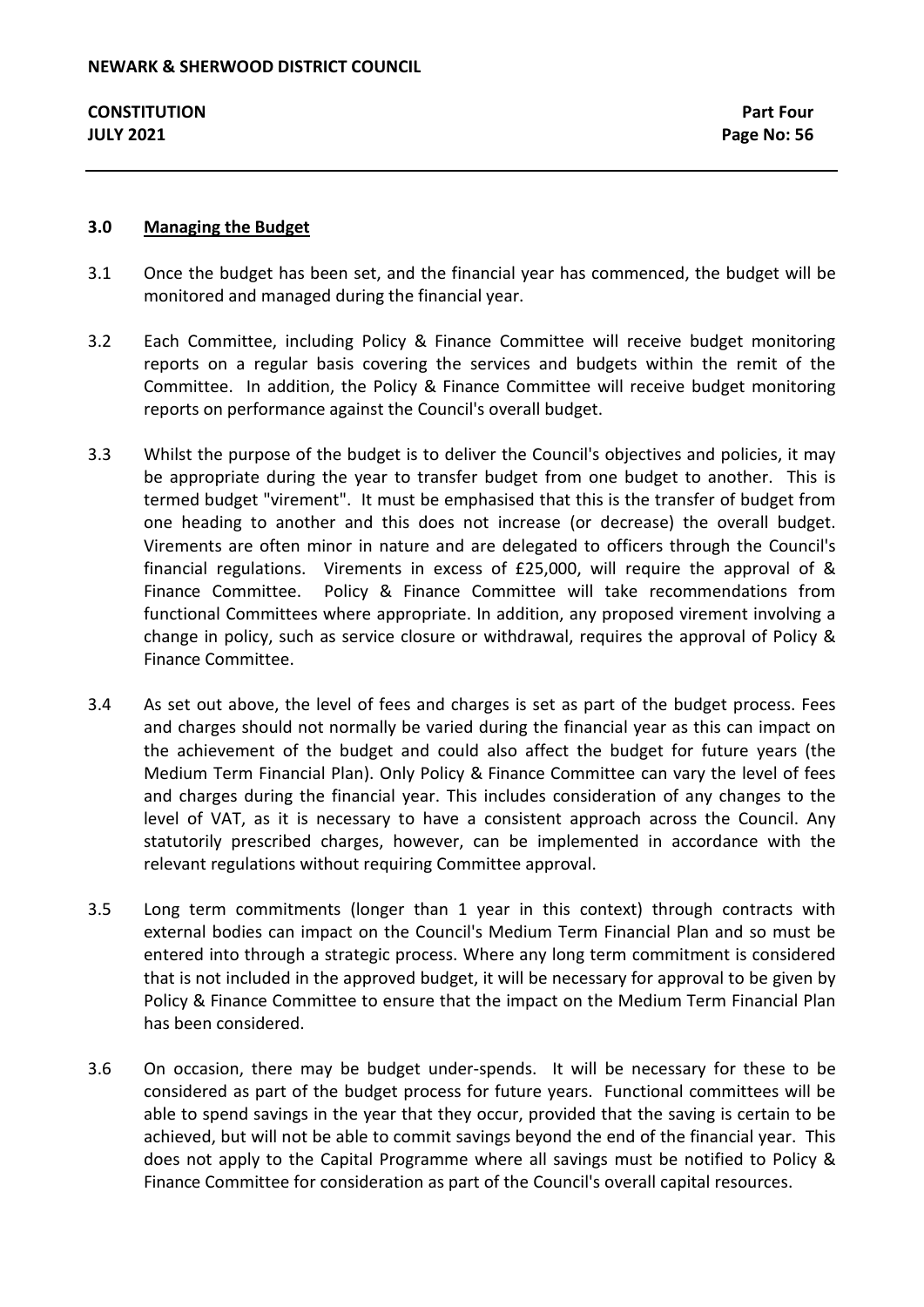3.7 Management of the capital programme is set out in sections 6.2.3 and 6.2.4 of Financial Regulations which are set out as Appendix B.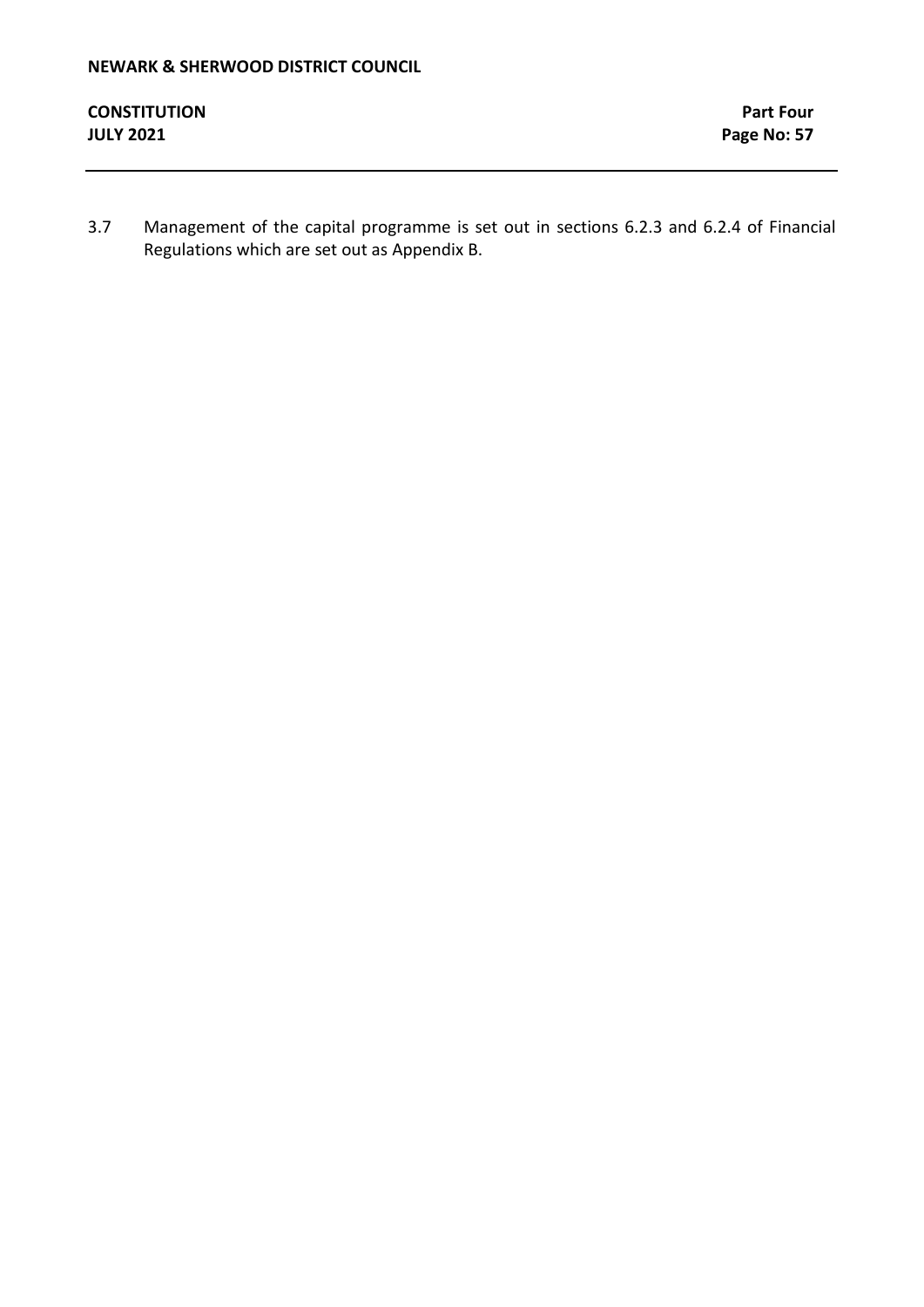# **APPENDIX A**

| April to August      | Policy & Finance Committee initiate reviews of specific areas of the |
|----------------------|----------------------------------------------------------------------|
|                      | budget.                                                              |
| September            | Policy & Finance Committee consider budget strategy and financial    |
|                      | policies, set budget targets, and invite proposals from Committees.  |
| September - December | Committees consider their budgets in the light of the proposals of   |
|                      | the Policy & Finance Committee and submit proposals to Policy &      |
|                      | Finance Committee.                                                   |
| December             | Policy & Finance Committee considers the proposals of functional     |
|                      | committees and collates these into a draft budget.                   |
|                      | Policy & Finance Committee considers the local government finance    |
|                      | settlement, if available.                                            |
|                      | Committees may be asked to consider their budget proposals           |
|                      | further.                                                             |
| January - February   | Committees may give further consideration to the budget and make     |
|                      | further proposals to Policy & Finance Committee.                     |
| February             | Policy & Finance Committee considers the overall budget for the      |
|                      | Council and makes recommendations to Council on the budget and       |
|                      | Council Tax.                                                         |
| March                | Budget, Capital Programme and Council Tax set by Council.            |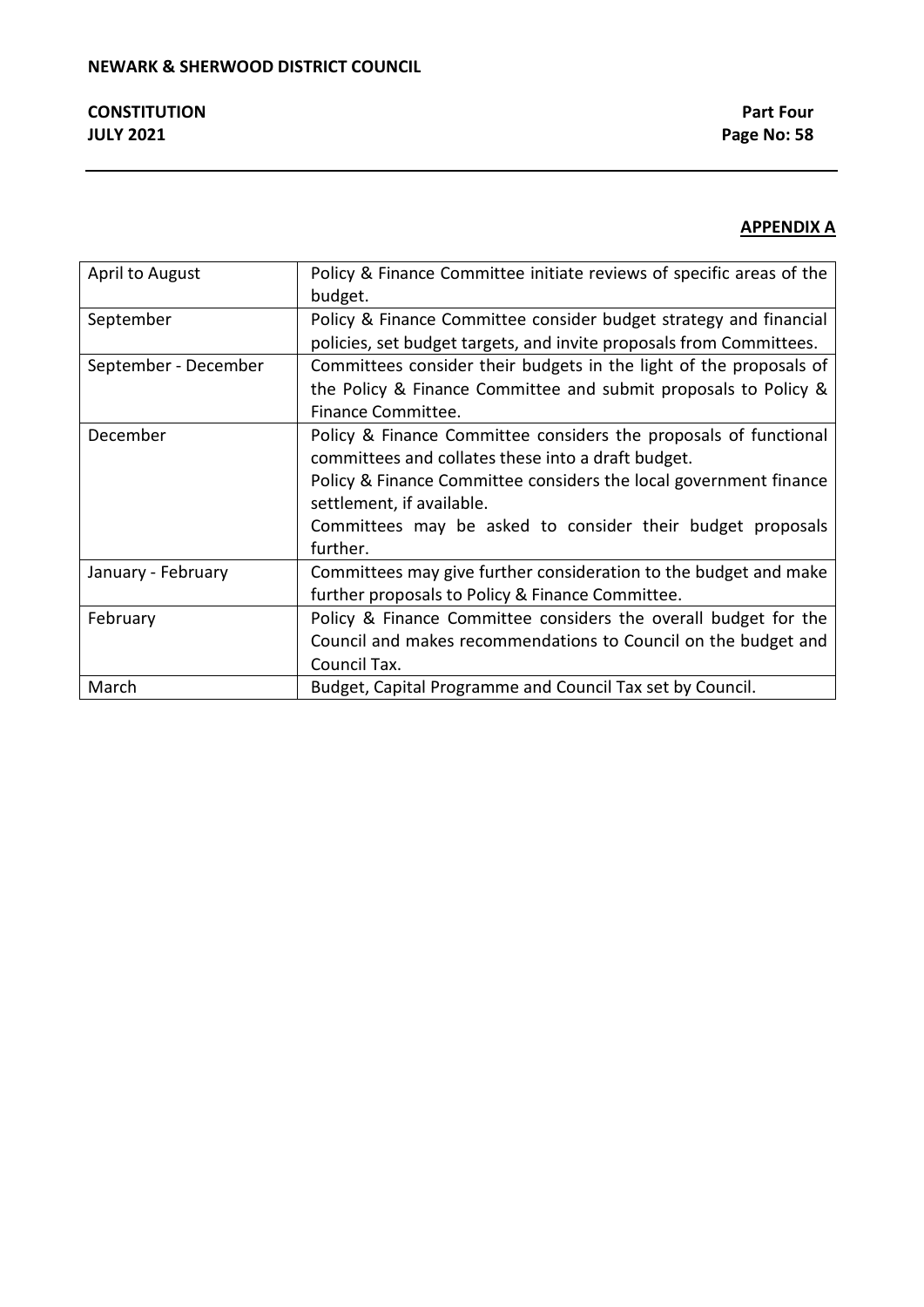## **APPENDIX B**

## **Extract from Financial Regulations**

#### 6.2.3 **Capital Estimates**

- (i) New schemes must be accompanied by the appropriate Appraisal forms, and will normally be added to the uncommitted scheme list before proceeding to the committed Capital Programme.
- (ii) Each Committee may recommend capital schemes to Policy & Finance Committee for inclusion within the Council's Capital Programme.
- (iii) Prior to February of each year the Policy & Finance Committee shall consider the comprehensive capital estimates together with capital financing proposals and shall consult as appropriate with other Committees in accordance with the Council's Constitution.
- (iv) The Policy & Finance Committee shall consider any recommendations arising from consultation with members and will submit recommendations to the Council for the approved Capital Programme for the following five years, or such other period as the Section 151 Officer advises.
- (v) The Council shall in March of each year, by simple majority, determine the Council's Capital Programme, having considered the proposals of the Policy & Finance Committee.
- (vi) Following approval of the Council's committed Capital Programme the appropriate Chief Officers are authorised to incur expenditure in respect of all schemes included in the committed Capital Programme unless otherwise directed by the Policy & Finance Committee or Section 151 Officer.
- (vii) The Section 151 Officer is authorised to arrange the financing of the Capital Programme so as to maximise the resources available to the Council, having regard to the provisions of the Local Government and Housing Act 1989 or subsequent relevant legislation.
- (viii) The Section 151 Officer is authorised to make any necessary adjustments to the capital programme that arise at year-end due to slippage and report these retrospectively to the Policy & Finance Committee.
- (ix) Any underspending identified within the approved committed Capital Programme revert to the centre and must be reported to the Policy & Finance Committee for consideration.
- (x) Any scheme involving matched funding that does not proceed will have any funding which has already been released, returned to the central pot and must be reported to the Policy & Finance Committee for consideration.
- (xi) The Section 151 Officer will report periodically to the Policy & Finance Committee on any variations to the Capital Programme which have been identified.
- (xii) The Section 151 Officer is required to take all necessary steps to implement the committed capital programme and is authorised, in the event of slippage, to bring forward schemes from the following year provided that this does not increase the total commitment and that such changes are reported to the Policy & Finance Committee.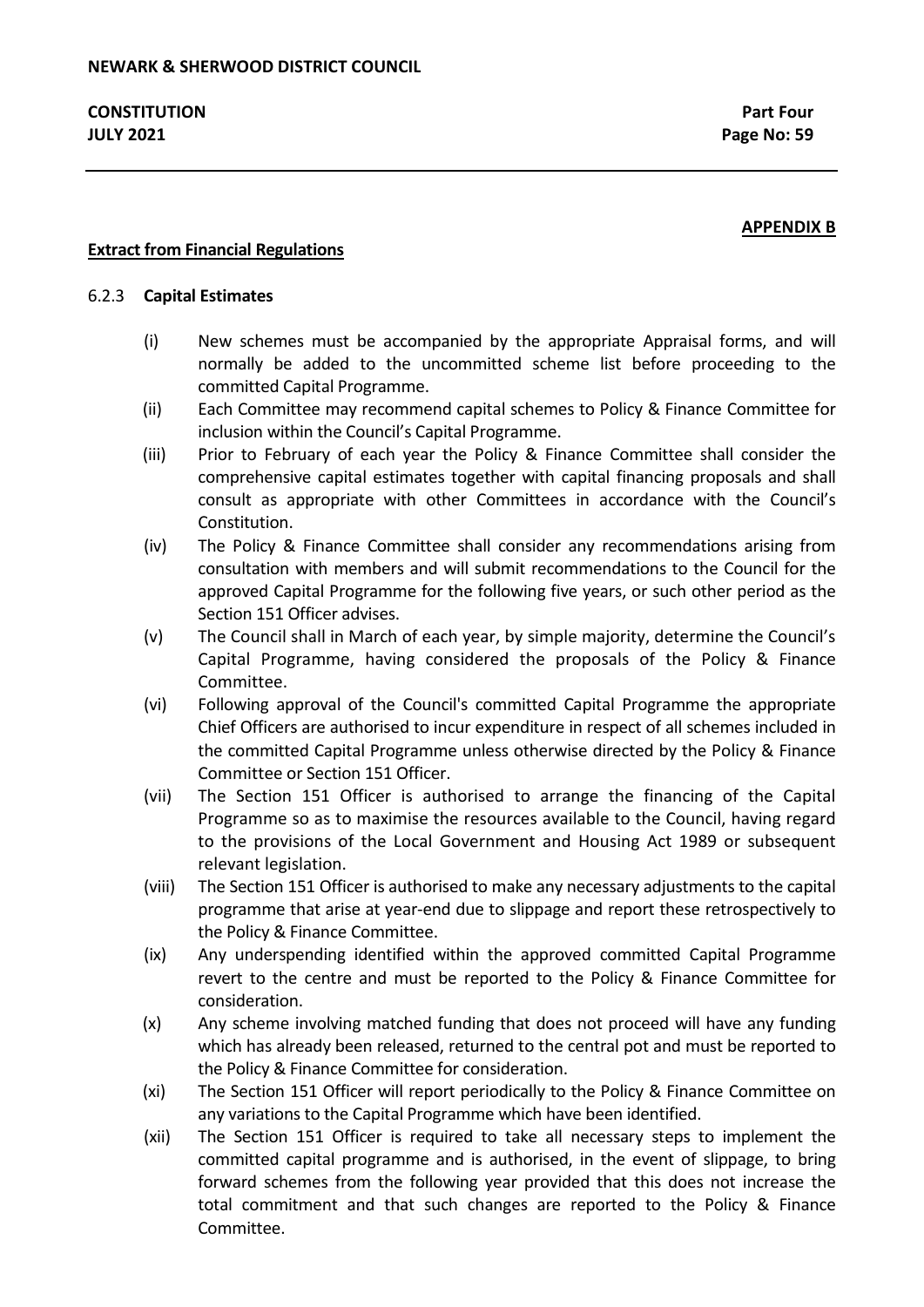- (xiii) In the event of the Section 151 Officer or the Deputy Section 151 Officer not being available, the Chief Executive will determine how the delegated authority to bring schemes forward will be exercised.
- (xiv) No third party funding or grant aid may be accepted where matched funding is required until the source of the matched funding has been identified and approved by the Policy & Finance Committee.

# 6.2.4 **Capital Programme Monitoring**

- 6.2.4.1 The Policy & Finance Committee shall consider details of proposed Capital Expenditure.
- 6.2.4.2 The monitoring of the overall Capital Programme, with regard to the monitoring of funding, progress, variations, amendments etc is the responsibility of the Section 151 Officer who can delegate to an appropriate working group.
- 6.2.4.3 A quarterly report is to be made to the Policy & Finance Committee on the overall progress of the capital programme.
- 6.2.4.4 It is the individual Chief Officers responsibility to exercise control over any capital schemes within their remit and to report any possible significant variations, which may arise, to the Section 151 Officer.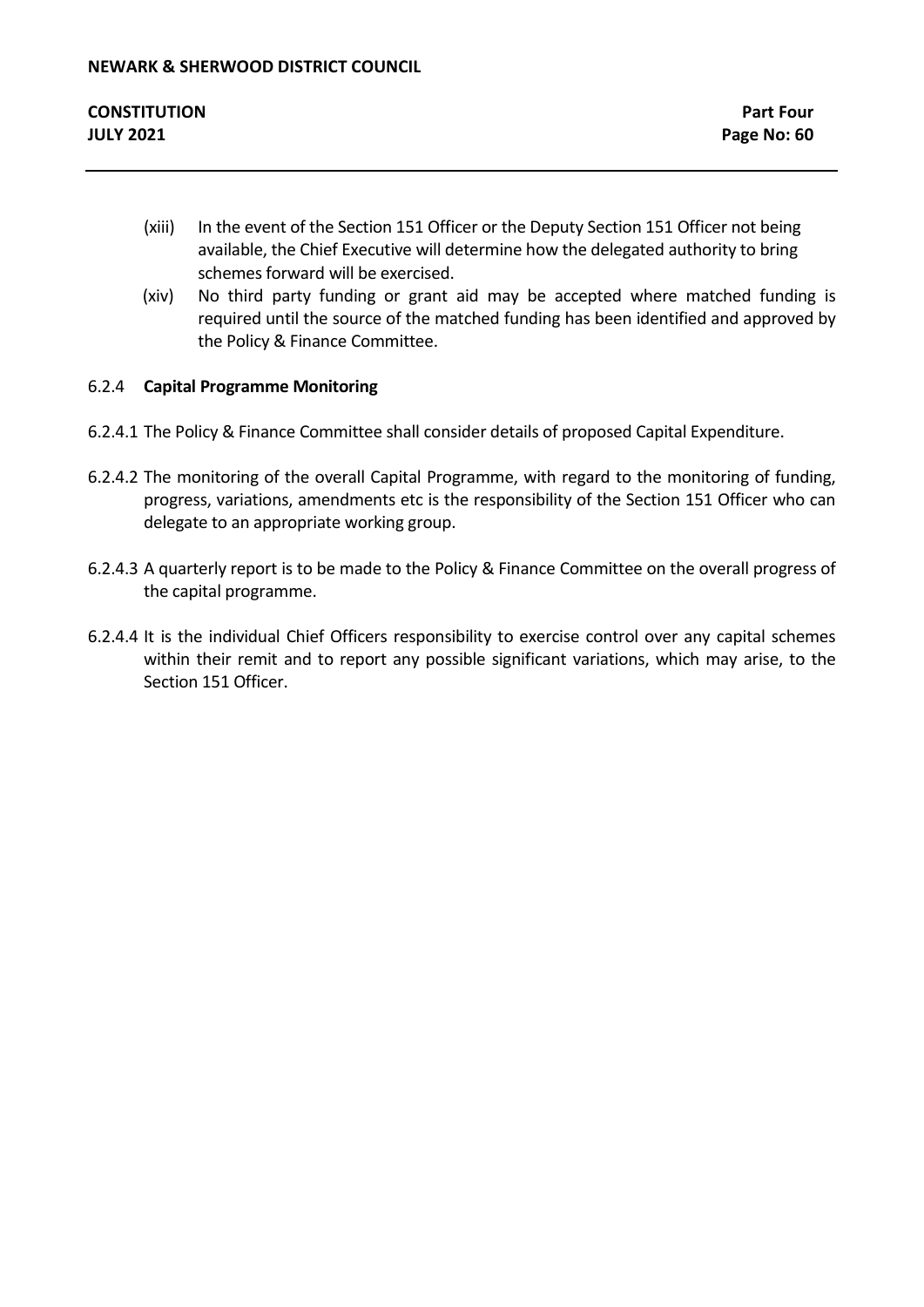## **SCHEME FOR THE APPOINTMENT OF HONORARY ALDERMEN, HONORARY FREEMEN AND FREEWOMEN**

#### **SCHEME FOR THE CONFERRING THE TITLE OF HONORARY ALDERMEN**

#### **1.0 Procedure for Nominations**

- 1.1 Nominations for conferring the title of Honorary Aldermen may be submitted by any Member of the Council to the Chief Executive. Normally nominations will only be considered in the year of ordinary district elections but may be considered at other times in exceptional circumstances. Nominations should be submitted not later than  $1<sup>st</sup>$  May in any year.
- 1.2 Nominations will be considered by a meeting of the Councillors Commission (or such other body succeeding it whose remit shall include the consideration of such nominations). Where there is agreement to support the nomination, the person nominated will be asked if he/she is willing to accept their name going forward.
- 1.3 A meeting of the Council will be specifically convened for the purpose of considering any recommendations from the Councillors Commission. The same meeting may consider nominations for the admission of Honorary Freemen/Women.
- 1.4 The resolution to confer the title Honorary Aldermen must be passed by not less than two thirds of the Members voting on the said resolution.
- 1.5 The resolution will normally be put to a special meeting of the Council convened as close as practicable to the date of the meeting immediately after the Annual Meeting following ordinary district elections.

#### **2.0 Criteria**

- 2.1 A nomination will not normally be considered unless the person being nominated has served at least 3 terms as a District Councillor at Newark & Sherwood District Council [or a predecessor authority].
- 2.2 Notwithstanding 2.1 above, nominations may be considered in exceptional circumstances in respect of persons not satisfying the above criteria where it can be demonstrated that they have rendered eminent service to the Council.
- 2.3 Nominations may be considered where the person so nominated is a serving Member at the time of the nomination provided that they are not a serving Member at the time the appropriate resolution is passed to confer the title.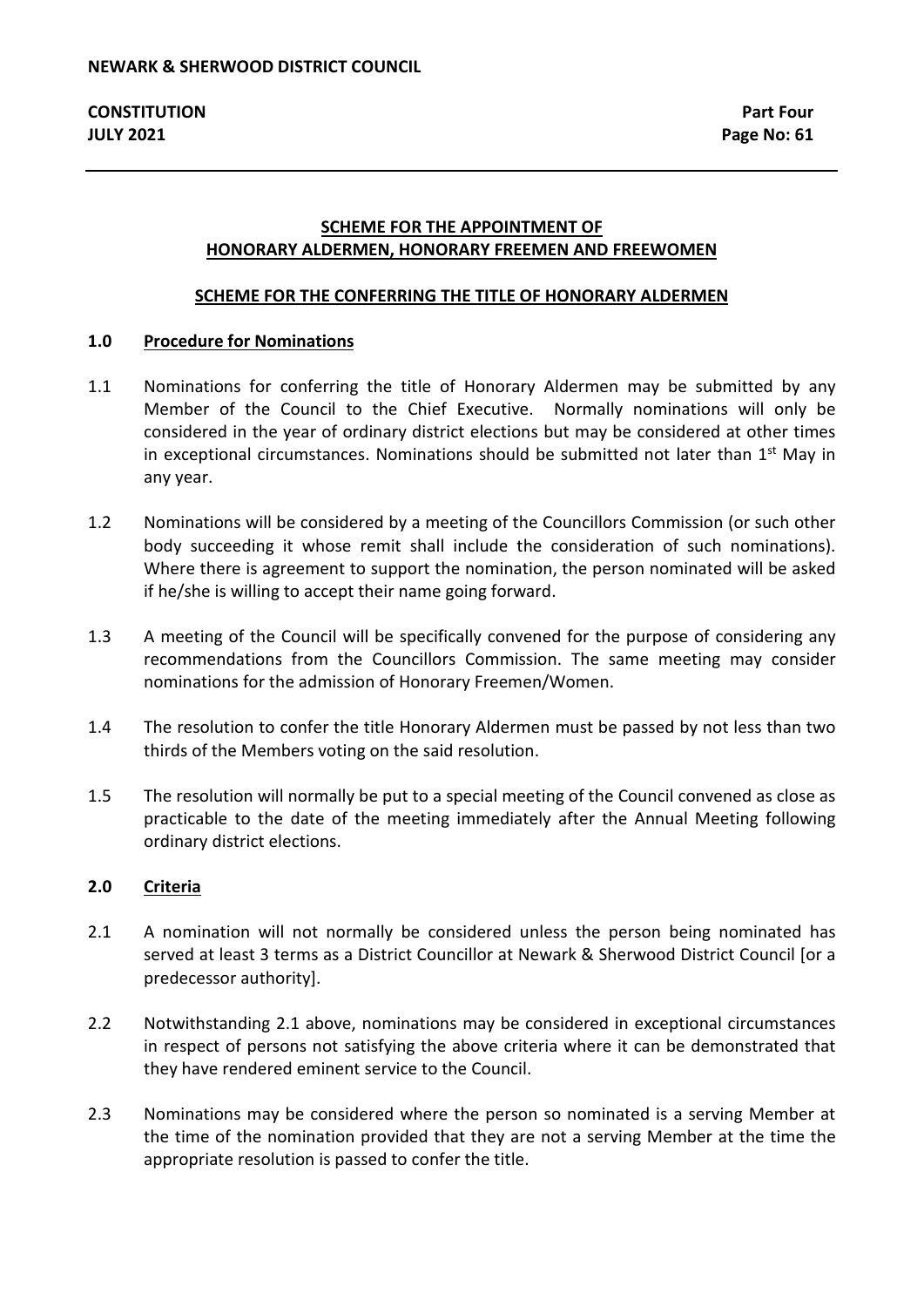### **3.0 Privileges**

- 3.1 Honorary Aldermen shall be entitled to the following rights and privileges:-
	- to enjoy the courtesy title of Aldermen and to be so addressed;
	- to receive invitations to all civic events to which Members of the Council are invited.

#### **4.0 Suspension of Title**

4.1 In the event of the Honorary Aldermen resuming membership of the Council, he/she will cease to hold the position of Honorary Aldermen and will cease to hold the privileges attaching to that position for such time as he/she is a serving Member of the Council.

#### **5.0 Withdrawal of the Title**

5.1 The Council may, in any case, withdraw the title of Honorary Aldermen and the attached rights and privileges. Such withdrawal of the title shall be by resolution of the Council passed by not less than two thirds of the Members voting thereon at a meeting of the Council, the summons to which contains special notice that such withdrawal is proposed.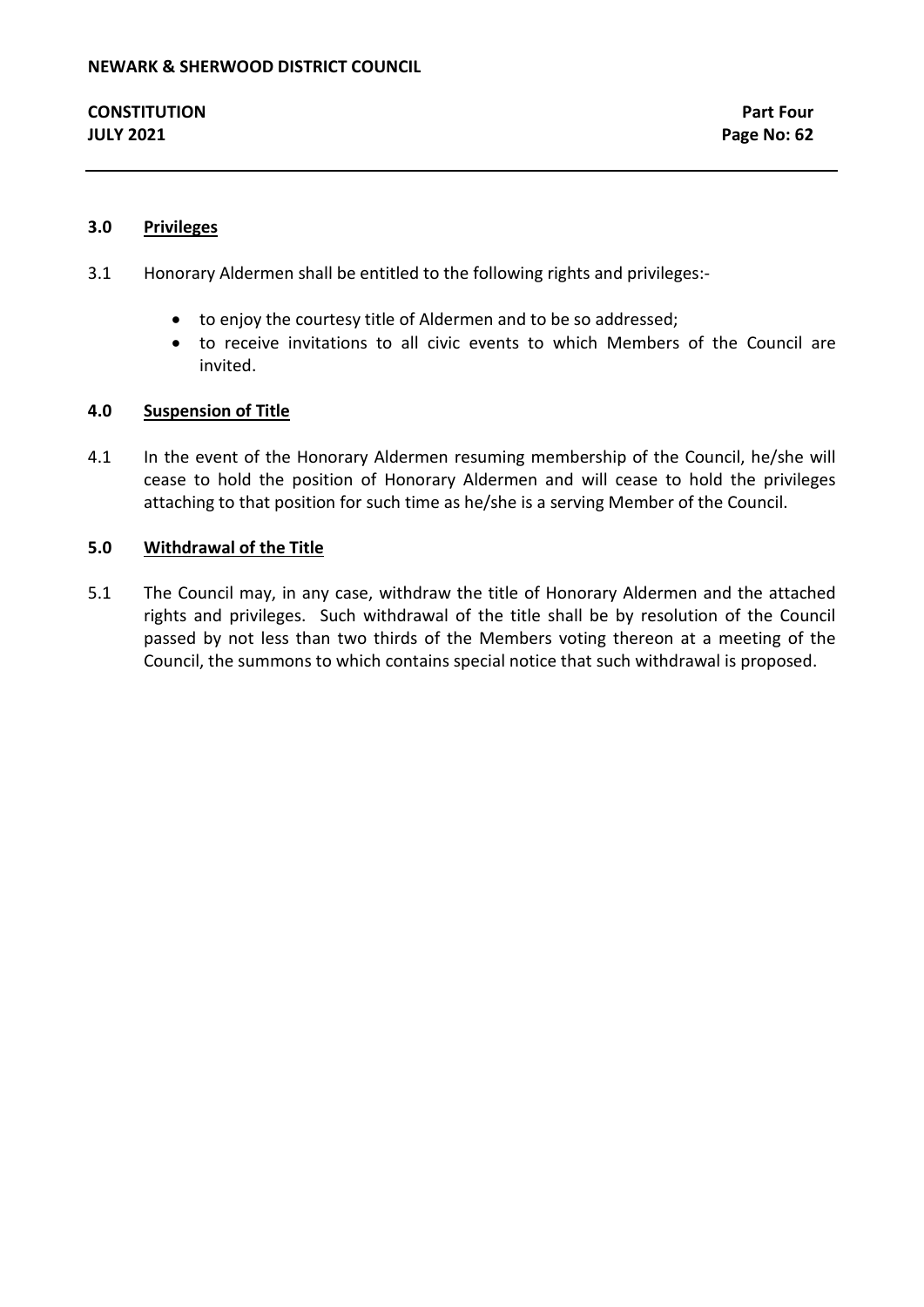#### **SCHEME FOR THE ADMISSION OF HONORARY FREEMEN AND FREEWOMEN**

#### **1.0 Purpose**

1.1 The purpose of this Scheme is to recognise individuals who have contributed significantly to the District and its communities.

#### **2.0 Procedure for Nominations**

- 2.1 Nominations for the admission of Honorary Freemen and Freewomen may be submitted by any Member of the Council to the Chief Executive.
- 2.2 Nominations will be considered by a meeting of the Councillors Commission (or such other body succeeding it whose remit shall include the consideration of such nominations) formally convened for that purpose. Where there is agreement to support the nomination, the person nominated will be asked if he/she is willing to accept their name going forward.
- 2.3 Nominations will be considered on an annual basis with nominations being received not later than  $1<sup>st</sup>$  May in any calendar year.
- 2.4 A meeting of the Council will be specifically convened for the purpose of considering any recommendations from the Councillors Commission. The same meeting may consider nominations for conferring the title of Honorary Aldermen.
- 2.5 The resolution to admit any person as an Honorary Freeman/Freewomen must be passed by not less than two thirds of the Members voting on the said resolution.
- 2.6 The resolution will normally be put to a special meeting of the Council convened as close as practicable to the date of the meeting immediately after the Annual Meeting of the Council.

#### **3.0 Criteria for Admission**

- 3.1 Persons shall not be admitted as Honorary Freemen/Women unless the Council is satisfied that they are a person of distinction and a person who has, in the opinion of the Authority, rendered eminent service to the District.
- 3.2 In submitting a nomination, the person putting forward that nomination shall be required to demonstrate how the above criteria have been met.

#### **4.0 Privileges**

4.1 Persons admitted as Honorary Freemen/Women will be invited as distinguished guests to the Council's civic and ceremonial events.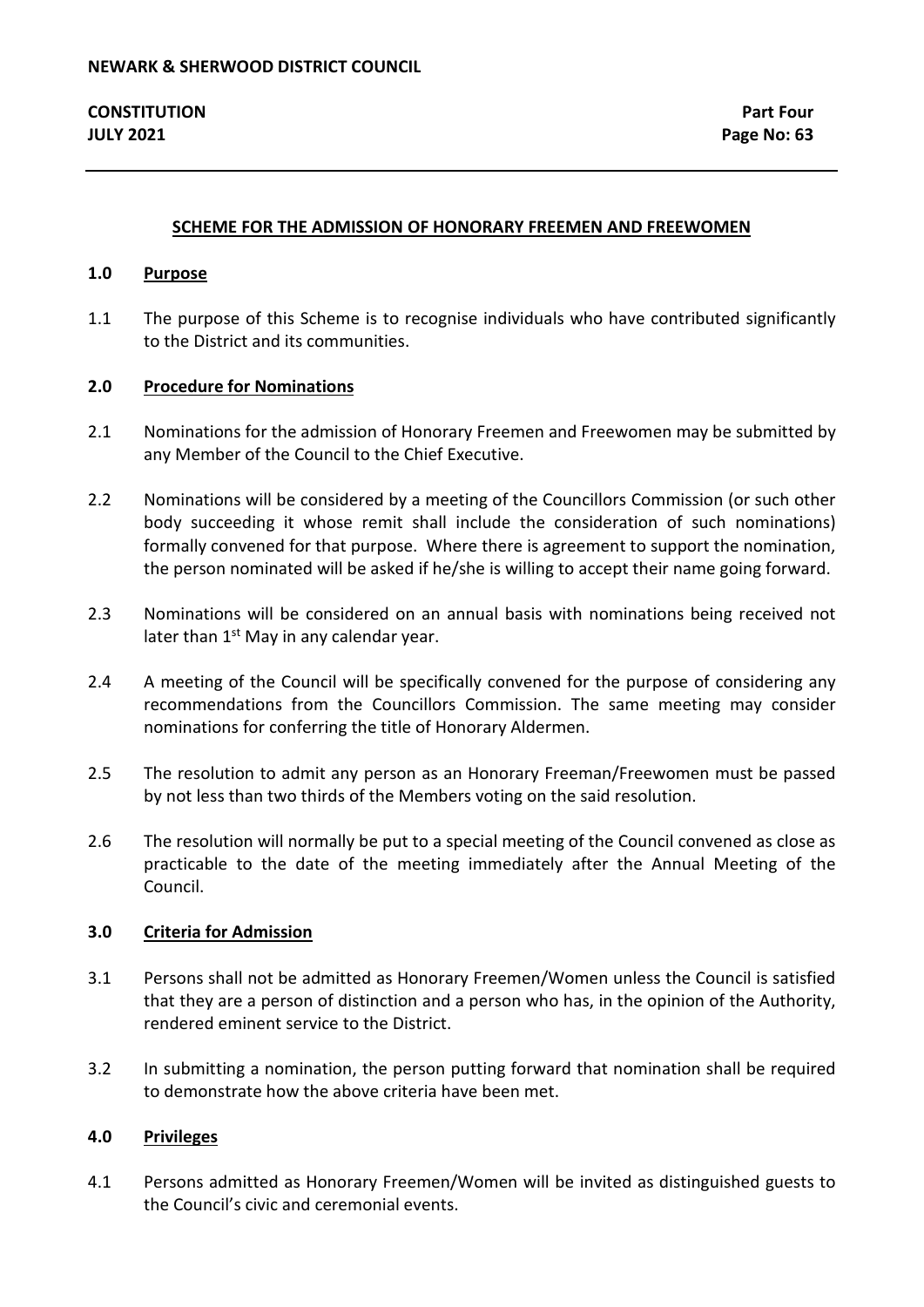## **GUIDELINES ON APPOINTMENTS TO OUTSIDE BODIES**

- 1. Other than in exceptional circumstances appointments to outside bodies will be made by the Council, normally annually at the Annual Meeting of the Council. There is no requirement for appointments to outside bodies to reflect political balance and appointments will therefore be made as the Council determines and having regard to these guidelines.
- 2. When appointing a representative to an outside body the Council will seek to avoid any appointment where a conflict of interest is likely to arise or may be perceived to arise.
- 3. Where the outside body appointment has particular local connection there will be a presumption that one of the local members for the ward or area to which the appointment relates will be appointed to the role.
- 4. Where the work of the outside body is relevant to the remit of a particular committee, there will be a presumption that a member of that committee will be appointed to the position.
- 5. Outside body appointments made by the Council will normally be to elected members of the Newark and Sherwood District Council other than in exceptional circumstances.
- 6. Any person appointed as the Council's representative on an outside body should be required to report back regularly to the council through the appropriate committee and this should be made clear as a term of their appointment.
- 7. Appointments will be for a maximum of one year term and will be reviewed annually at the Annual Meeting of the Council.
- 8. The appointment will cease immediately if the member is disqualified or otherwise ceases to hold office.
- 9. No payment of expenses shall be made to any person appointed as the Council's representative on an outside body unless they are an Officer or elected member of the Council.
- 10. Members of the Council appointed to outside bodies will be expected to report back to the Council, as appropriate, on the activities of the outside body but with due regard being had in such reporting to the need to preserve confidentiality as to any information obtained from that outside body where necessary and appropriate.
- 11. Other than in exceptional circumstances, should they fail to attend 3 consecutive meetings of the outside body they shall automatically cease to be the Council's nominated representative on that outside body unless the Council had expressly authorised their absence. Where there are, in the opinion of the Proper Officer, exceptional circumstances these shall be reported to the next available meeting of the Council for information and Council shall determine whether to approve any further absence.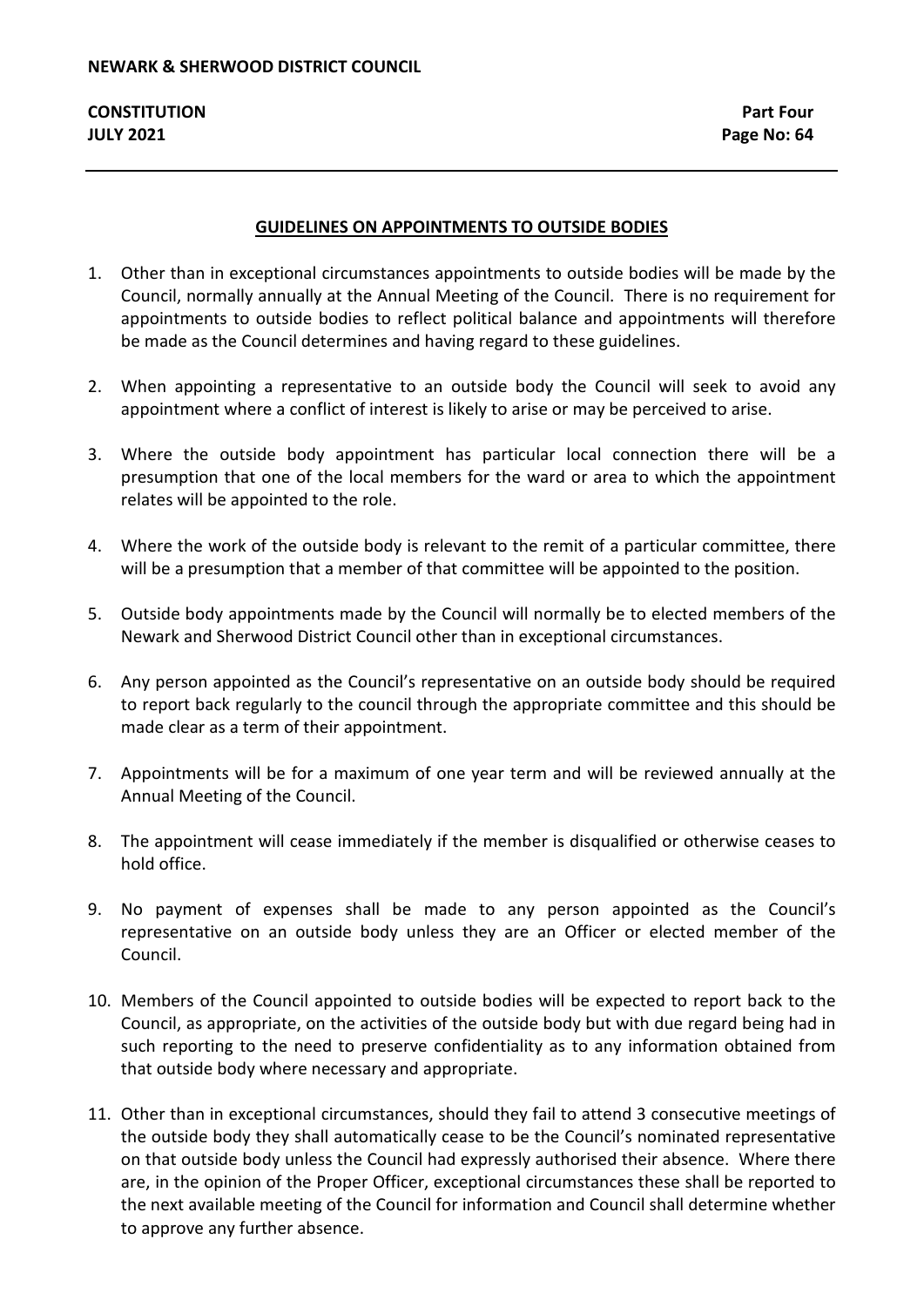- 12. Representatives on outside bodies do not hold any executive authority on behalf of the council and shall not therefore bind the Council without being expressly authorised by the Council to do so.
- 13. Where the outside body appointment is of strategic importance to the Council, there will be a presumption that a member of the Policy & Finance Committee will be appointed to the role.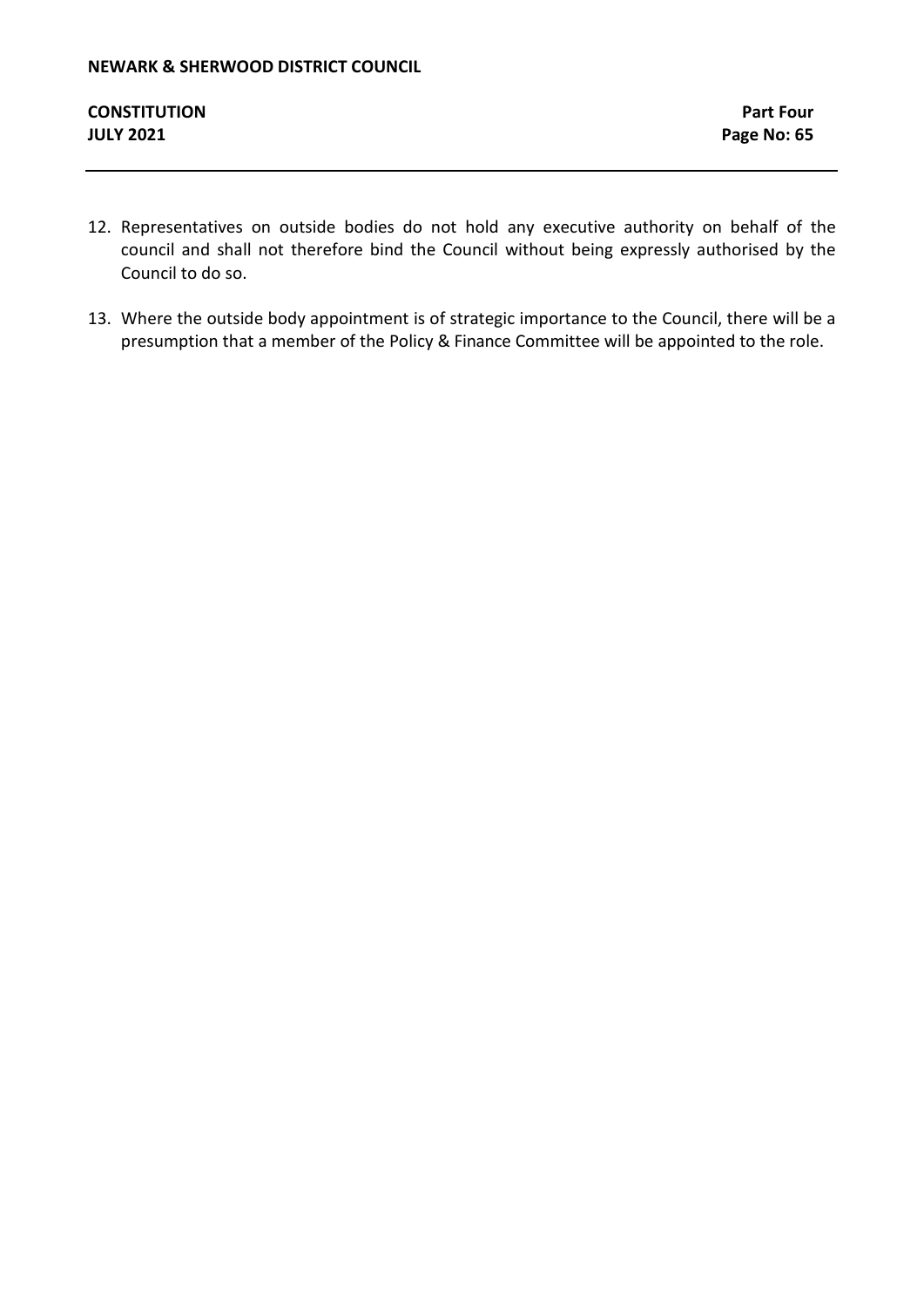## **LOCAL CODE OF CORPORATE GOVERNANCE**

### **Introduction**

Corporate Governance is a term used to describe the way that organisations direct and control what they do. For local authorities, it includes the systems, policies and processes, as well as the culture and values that underpin a Council's arrangements for effective:

- Leadership
- Management
- Performance
- Delivery of positive customer outcomes
- Community engagement
- Stewardship of public money

#### **Good Corporate Governance**

Newark & Sherwood District Council is committed to achieving good corporate governance and this local Code describes how the Council intends to achieve this in and open and explicit way. In developing this Code the Council has considered best practice and guidance, particularly the CIPFA/SOLACE framework "Delivering Good Governance in Local Government".

However, this Code is purposefully written in a way that best reflects the Council's own structure, functions, size and governance arrangements.

The Code is based on the following key principles:-

# **A. Behaving with integrity, demonstrating strong commitment to ethical values and respecting the rule of law.**

Good governance means acting in the public interest with members and officers demonstrating integrity, putting ethical values into practice, leading by example and demonstrating commitment to upholding the law.

## **B. Ensuring openness and comprehensive stakeholder engagement**

Good governance means developing an open culture, consulting, seeking views, evidence and experiences, encouraging feedback, being a trustworthy partner and accepting challenge.

## **C. Defining outcomes in terms of sustainable economic, social and environmental benefits**

Good governance means developing a vision, specifying desired impacts, managing competing priorities and expectations, identifying risks, balancing impacts of policies and decisions, taking the longer term view and working within resource restraints.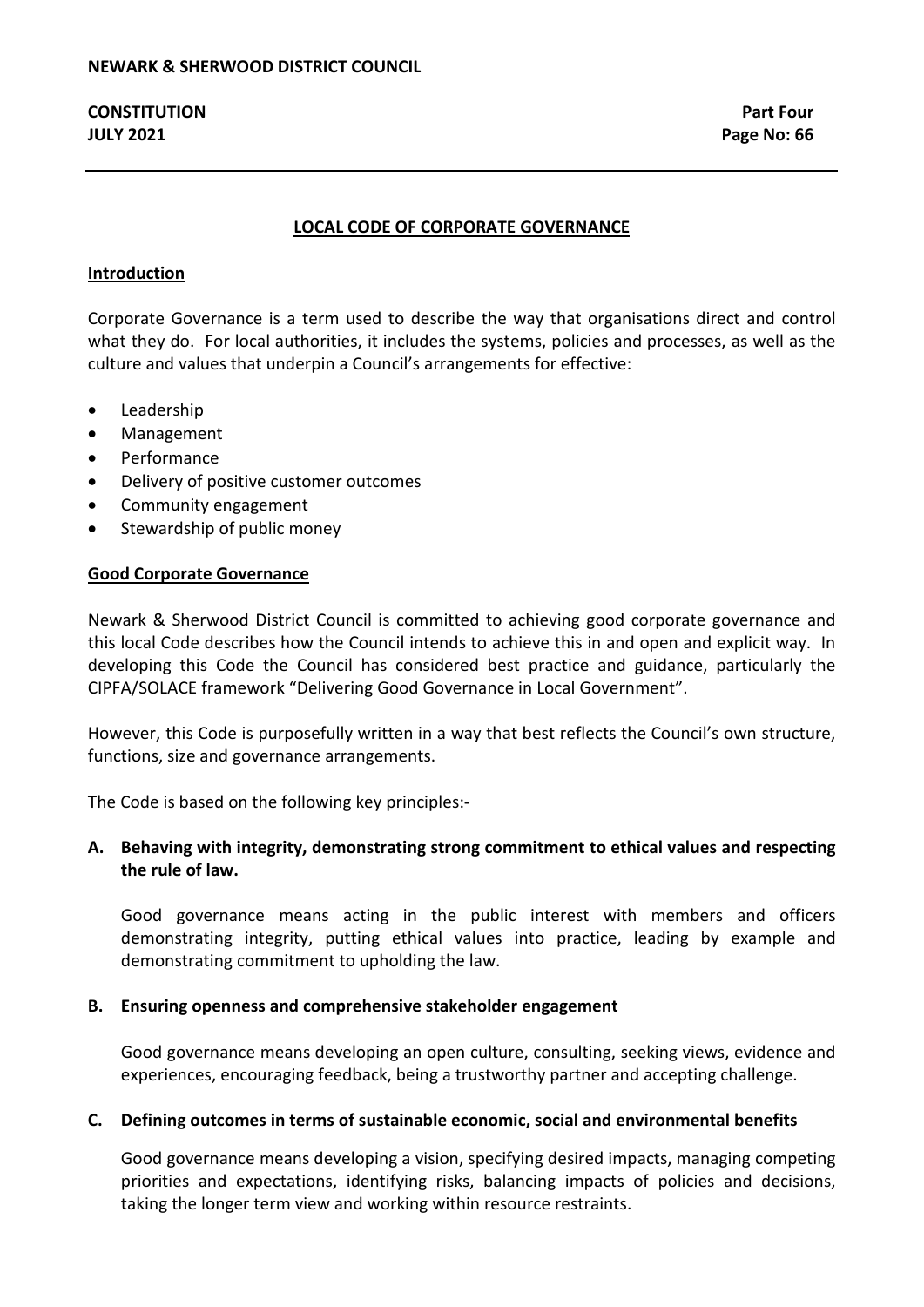#### **D. Determining the interventions of the intended outcomes**

Good governance means analysing options, understanding risks, planning, controlling and monitoring quality, performance, impact and effectiveness and remaining responsive.

# **E. Developing the entity's capacity, including the capacity of its leadership and the individuals within it**

Good governance means reviewing the use of assets, benchmarking, workforce planning, ensuring clarity of roles, leadership development, supporting training and development of skills, feeding back and reviewing performance and supporting health and wellbeing.

# **F. Managing risks and performance through robust internal control and strong public financial management**

Good governance means managing risks, using scrutiny to support better decision making, aligning controls to objectives, providing internal audit assurance, Audit and Accounts Committee assurance and recommendations, effective counter fraud and anti-corruption, managing and sharing data, ensuring data quality, integrating financial management with planning and control and supporting operational performance.

# **G. Implementing good practices in transparency, reporting and audit to deliver effective accountability**

Good governance means supporting transparency, understandable and timely reporting, assessing the Council's performance, supporting public comparisons, being responsive to recommendations from external audit, internal audit, regulators and inspectors and peer reviews and maintaining accountability when working collaboratively.

The following schedule details how the Council meets these core principles and the systems, policies and procedures it has in place to support this. This schedule is reviewed and updated annually.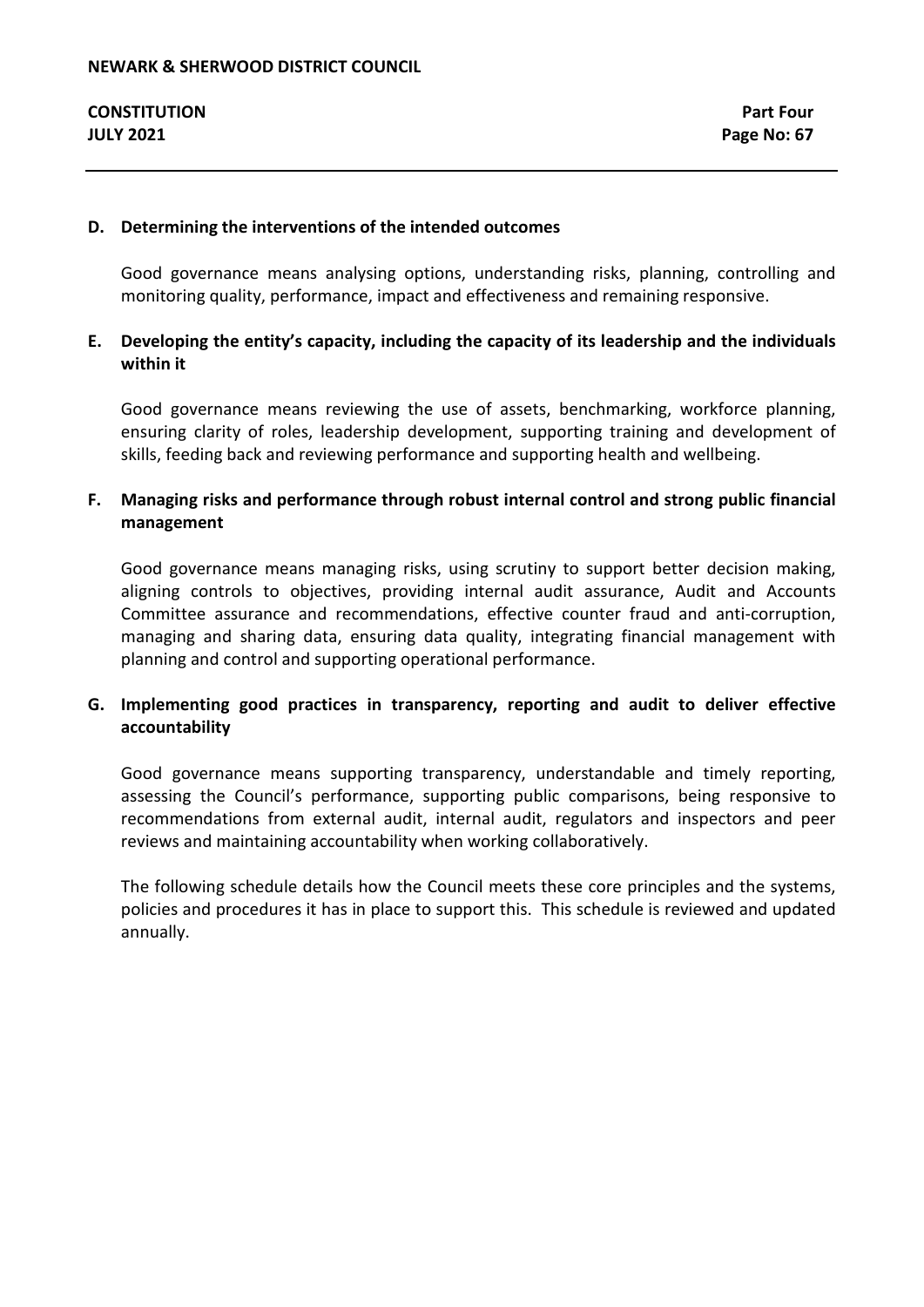| <b>CONSTITUTION</b> | <b>Part Four</b> |
|---------------------|------------------|
| <b>JULY 2021</b>    | Page No: 68      |

# **Schedule to the Code of Corporate Governance**

# **Core Principle A: Behaving with integrity, demonstrating strong commitment to ethical values and respecting the rule of law**

| To demonstrate its commitment to achieving good governance, Newark & Sherwood District Council has:<br>Good governance is about: |       |                                                                                                           |
|----------------------------------------------------------------------------------------------------------------------------------|-------|-----------------------------------------------------------------------------------------------------------|
| (i)<br>Behaving with integrity                                                                                                   |       | Published a Local Code of Corporate Governance to be approved by Council on 9th March 2017 that           |
| Demonstrating<br>strong                                                                                                          |       | demonstrates its commitment to the principles of good governance and the importance of operating in       |
| commitment to ethical values                                                                                                     |       | an open and accountable manner and demonstrating high standards of conduct.                               |
| Respecting the rule of law                                                                                                       | (ii)  | Developed and promotes a culture of behaviour based on shared values, high ethical principles and good    |
|                                                                                                                                  |       | conduct that include the following:-                                                                      |
|                                                                                                                                  |       | Member code of conduct                                                                                    |
|                                                                                                                                  |       | Officers code of conduct                                                                                  |
|                                                                                                                                  |       | Protocol on member/officer relations<br>$\bullet$                                                         |
|                                                                                                                                  |       | Protocol for dealing with Ombudsman matters                                                               |
|                                                                                                                                  |       | Protocol for members on hospitality and gifts                                                             |
|                                                                                                                                  |       | Policy for officers on hospitality and gifts                                                              |
|                                                                                                                                  |       | Protocol for members on dealing with planning matters                                                     |
|                                                                                                                                  |       | Whistleblowing policy<br>٠                                                                                |
|                                                                                                                                  |       | Protocol relating to the Independent Person                                                               |
|                                                                                                                                  | (iii) | Established a local complaints procedure for considering any complaint that a councillor has breached the |
|                                                                                                                                  |       | Code of Conduct with the Policy and Finance Committee having responsibility for standards and probity     |
|                                                                                                                                  |       | issues to reflect the importance which the Council attaches to ethical governance issues.                 |
|                                                                                                                                  | (iv)  | Provides regular training to district and town and parish councillors on ethical governance               |
|                                                                                                                                  | (v)   | Provides an advice service to district and town and parish councillors on code of conduct issues through  |
|                                                                                                                                  |       | its Democratic Services team.                                                                             |
|                                                                                                                                  | (vi)  | Provides training on codes and protocols                                                                  |
|                                                                                                                                  | (vii) | Is able to monitor and investigate officer and member behaviour through its customer complaints           |
|                                                                                                                                  |       | procedure                                                                                                 |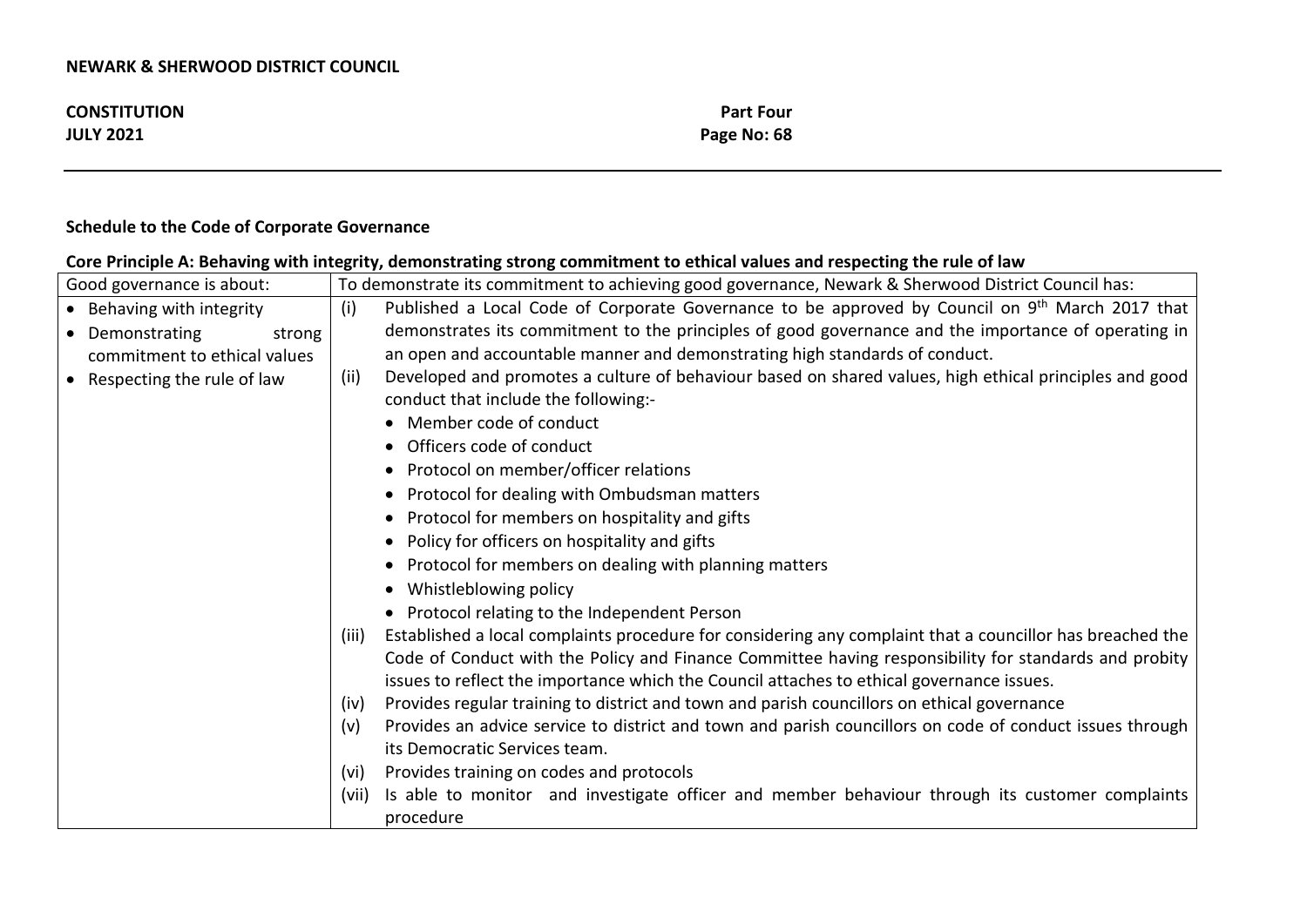| <b>CONSTITUTION</b> | <b>Part Four</b> |
|---------------------|------------------|
| <b>JULY 2021</b>    | Page No: 69      |

| (viii) Regularly reviews the completion and updating by members of their Register of Interest forms for staff as       |
|------------------------------------------------------------------------------------------------------------------------|
| well as Members (including those of town and parish councillors)                                                       |
| Maintains a register of gifts and hospitality for staff as well as Members<br>(ix)                                     |
| Has adopted a whistleblowing policy which is accessible to officers, Members and the public on the<br>(x)              |
| Council's website. The policy provides guidance around how to raise concerns and to whom these should<br>be addressed. |
| Anti-fraud and corruption policies are up to date and working effectively. A counter fraud policy is in<br>(xi)        |
| place and is available to all staff and on the Council's website. A comprehensive programme of counter                 |
| fraud training has been delivered to all staff. An annual fraud risk assessment is carried out, leading to an          |
| action plan to address any identified risks and to proactively work on fraud prevention.                               |
| Has appropriate governance arrangements in place in respect of its significant partnerships including the<br>(xii)     |
| Community Safety Partnership, its relationship with Newark and Sherwood Homes and Active4Today, the                    |
| GNSR collaboration agreement and East Midlands Building Control Services.                                              |
| (xiii) Publishes an Annual Report which is presented to Council on ethical governance and code of conduct              |
| issues.                                                                                                                |
| Has clear role specifications within the constitution in respect of the Statutory Officer roles (see post).<br>(xiv)   |
| The effectiveness of the Council's Constitution and Protocols is regularly reviewed through the Councillors<br>(xv)    |
| Commission.                                                                                                            |

# **Core Principle B: Ensuring Openness and Comprehensive Stakeholder Engagement**

| Good governance is about: |                                         | To demonstrate its commitment to achieving good governance, Newark & Sherwood District Council: |                                                                                                          |
|---------------------------|-----------------------------------------|-------------------------------------------------------------------------------------------------|----------------------------------------------------------------------------------------------------------|
|                           | ● Openness                              |                                                                                                 | Has developed an informative, user friendly website to share information with the community.             |
|                           | comprehensively  <br>$\bullet$ Engaging | (ii)                                                                                            | Proactively provides information and interacts with the community through social media and in particular |
|                           | with institutional stakeholders         |                                                                                                 | Twitter and Facebook in a corporate capacity.                                                            |
|                           |                                         | (iii)                                                                                           | Has arrangements in place to seek and respond to the views of stakeholders and the community by:         |
|                           |                                         |                                                                                                 | • Consulting residents about Council services and priorities                                             |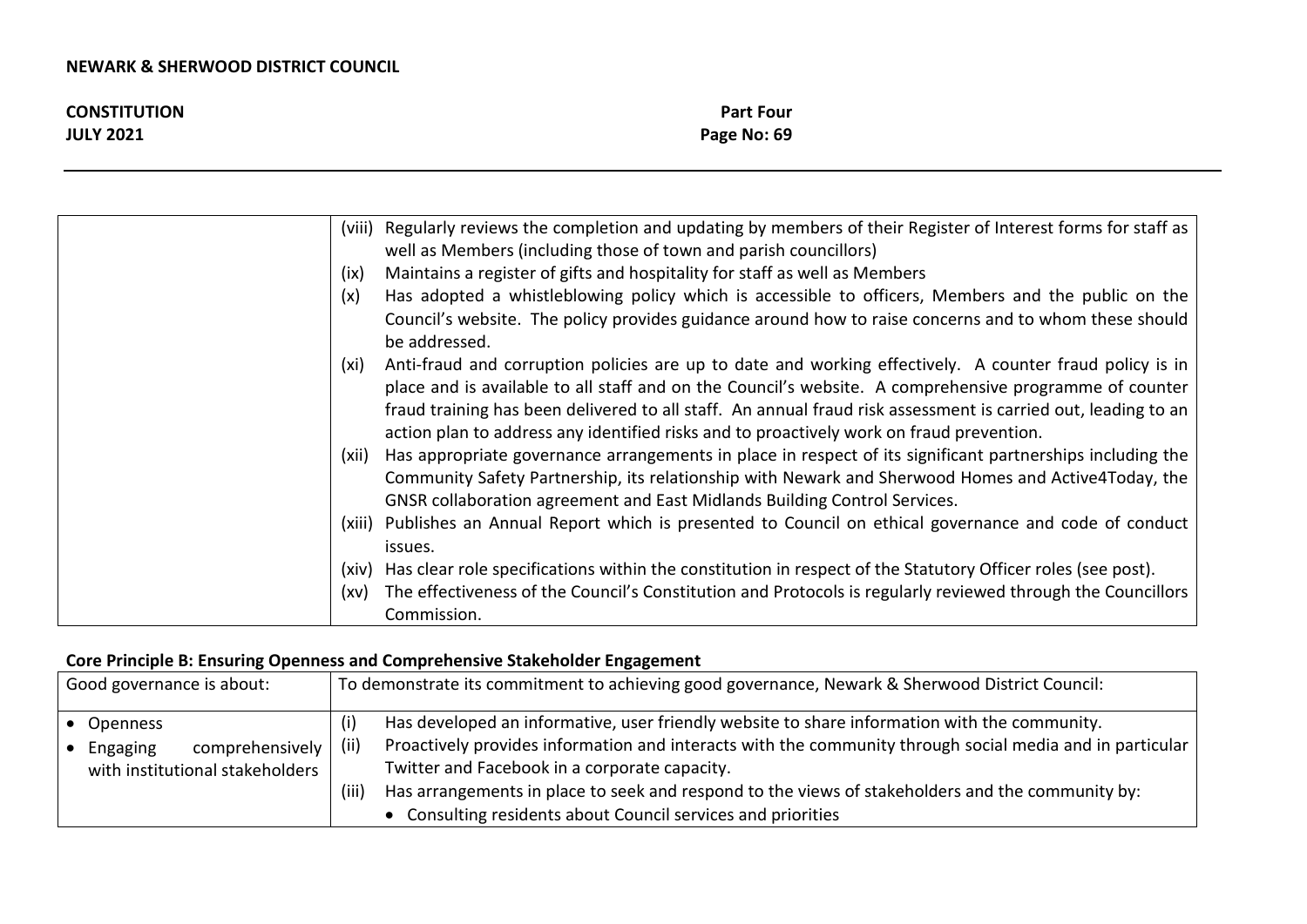| <b>CONSTITUTION</b> | <b>Part Four</b> |
|---------------------|------------------|
| <b>JULY 2021</b>    | Page No: 70      |
|                     |                  |

| Has a Communications and an Engagement Strategy which are published on the Council's website. These<br>(iv)<br>appropriate to the relevant stakeholders including face to face interviews, household postal surveys,<br>internet surveys, workshops and focus groups.<br>Undertakes Equality Impact Assessments to identify how the needs of particular communities have been<br>(v)<br>considered to inform decision making.<br>The LDF has a statement of Community Involvement that has been subject to external validation.<br>(vi)<br>The Council's committees undertake reviews of the work of other public service providers and hold those<br>(vii)<br>representatives to account.<br>(viii) The Council proactively engages in the health agenda through officer and member involvement in the<br>district's two clinical commissioning groups and Nottinghamshire Health and Wellbeing Board.<br>(ix)<br>share the cost.<br>Safer neighbourhood groups have been established under the umbrella of the Community Safety<br>(x)<br>Partnership.<br>(xi)<br>example flooding where flood wardens have been identified and local flood forums established. | individual<br>Engaging<br>with<br>citizens and services users<br>effectively | • Having a Petition Scheme so that the community can have their say about any issues that concern<br>them<br>Holds meetings in public wherever possible<br>$\bullet$<br>Documents and publishes agendas, minutes and decisions as well as the criteria, rationale and<br>considerations on which decisions are based.<br>Makes provision in its Council Procedure Rules for the public to ask questions at Council meetings<br>$\bullet$<br>• Has developed effective relationships with other public sector agencies and the private and voluntary<br>sectors |
|-------------------------------------------------------------------------------------------------------------------------------------------------------------------------------------------------------------------------------------------------------------------------------------------------------------------------------------------------------------------------------------------------------------------------------------------------------------------------------------------------------------------------------------------------------------------------------------------------------------------------------------------------------------------------------------------------------------------------------------------------------------------------------------------------------------------------------------------------------------------------------------------------------------------------------------------------------------------------------------------------------------------------------------------------------------------------------------------------------------------------------------------------------------------|------------------------------------------------------------------------------|----------------------------------------------------------------------------------------------------------------------------------------------------------------------------------------------------------------------------------------------------------------------------------------------------------------------------------------------------------------------------------------------------------------------------------------------------------------------------------------------------------------------------------------------------------------|
|                                                                                                                                                                                                                                                                                                                                                                                                                                                                                                                                                                                                                                                                                                                                                                                                                                                                                                                                                                                                                                                                                                                                                                   |                                                                              | are currently being reviewed and updated – research work is undertaken using a range of techniques<br>The Council communicates with all sections of the community through the VOICE newsletter which is<br>currently issued twice a year. This is done in conjunction with the Clinical Commissioning Group who<br>The Council works proactively with local communities in establishing resilience in emergencies, for<br>Has a Freedom of Information Act Publication Scheme on the Council's website.<br>(xii)                                               |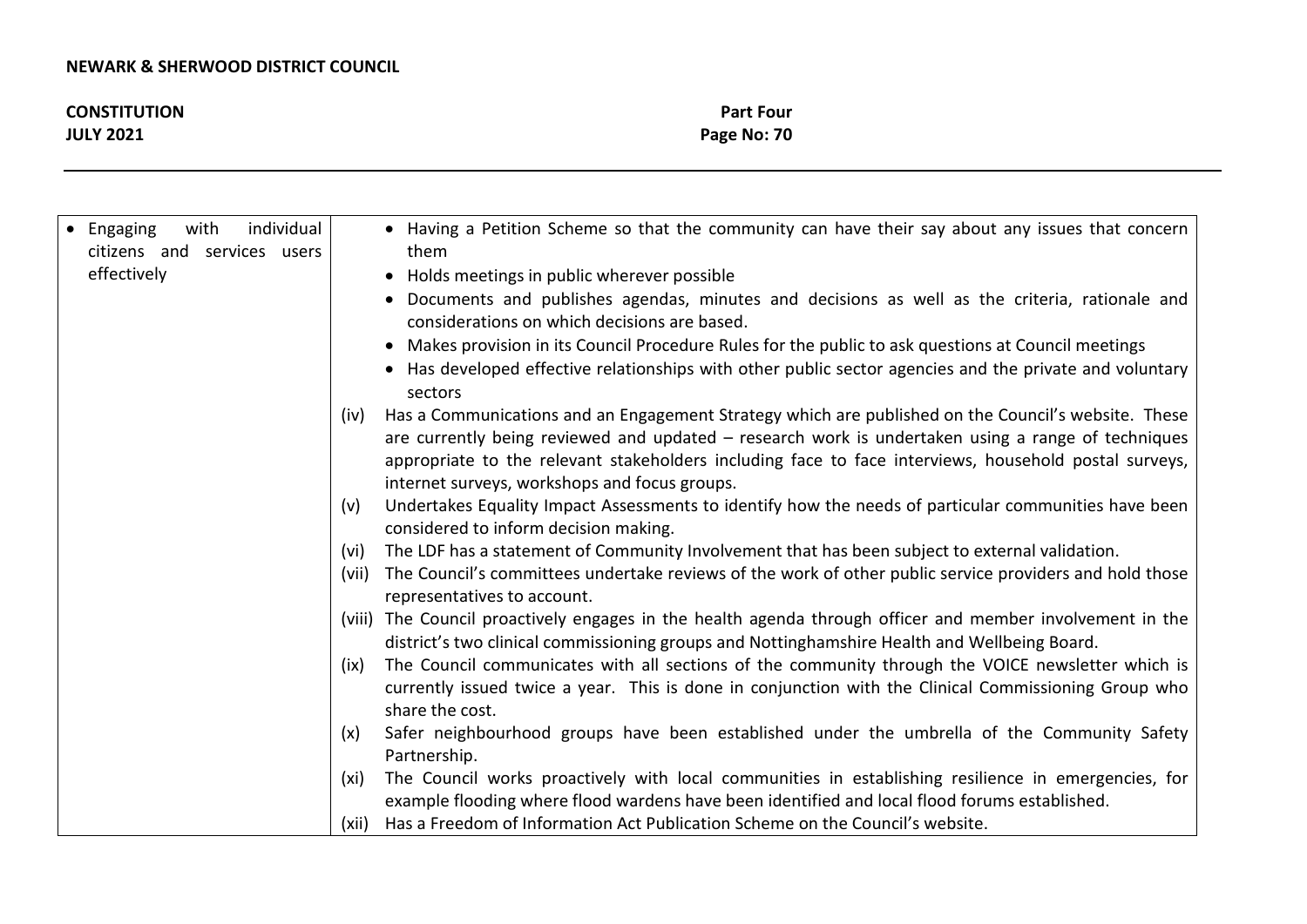| <b>CONSTITUTION</b> | <b>Part Four</b> |
|---------------------|------------------|
| <b>JULY 2021</b>    | Page No: 71      |

|      | (xiii) Issues a council tax leaflet.                                                                         |
|------|--------------------------------------------------------------------------------------------------------------|
|      | (xiv) Calendar of dates for submitting, publishing and distributing timely reports is adhered to.            |
| (xv) | Has developed a Partnership toolkit and a Partnership register. This identifies significant partnerships and |
|      | potential impacts on the Council.                                                                            |

# **Core Principle C: Defining outcomes in terms of sustainable economic, social and environmental benefits**

| Good governance is about:                                                                                                                                                                                                              | To demonstrate its commitment to achieving good governance, Newark & Sherwood District Council has:                                                                                                                                                                                                                                                                                                                                                                                                                                                                                                                                                                                                                                                                                                                                                                                                                                                                                                                                                                                                                                                                                                                                                                                                                                                                                                                                                                                                                                                                                                                                                                             |
|----------------------------------------------------------------------------------------------------------------------------------------------------------------------------------------------------------------------------------------|---------------------------------------------------------------------------------------------------------------------------------------------------------------------------------------------------------------------------------------------------------------------------------------------------------------------------------------------------------------------------------------------------------------------------------------------------------------------------------------------------------------------------------------------------------------------------------------------------------------------------------------------------------------------------------------------------------------------------------------------------------------------------------------------------------------------------------------------------------------------------------------------------------------------------------------------------------------------------------------------------------------------------------------------------------------------------------------------------------------------------------------------------------------------------------------------------------------------------------------------------------------------------------------------------------------------------------------------------------------------------------------------------------------------------------------------------------------------------------------------------------------------------------------------------------------------------------------------------------------------------------------------------------------------------------|
| • Developing a vision<br>Managing competing priorities<br>and expectations<br>• Identifying risks<br>Balancing impacts of policies<br>and decisions<br>• Taking the longer term view<br>• Working<br>within<br>resource<br>constraints | Agreed its vision and priorities – the Council's priorities were reviewed in July 2016 and reaffirmed four<br>(i)<br>strategic themes which should be of equal weight namely prosperity, people, place and public service and<br>has developed detailed delivery plans in relation to those strategic priorities.<br>Has developed and maintains proper financial management arrangements. These include a Medium<br>(ii)<br>Term Financial Strategy designed to set a sound financial planning framework for the Council which<br>reflects its vision and priorities; agrees a balanced budget before the start of each financial year together<br>with a Medium Term Financial Plan which looks ahead four years; and an annual Accounting Statement<br>that details the Council's financial position in the previous year.<br>Regularly reviews risks at a Strategic, Corporate, Project and Operational level and ensures that<br>(iii)<br>appropriate plans are in place to mitigate risks.<br>Has arrangements in place to publish the annual external auditor's report which includes a formal<br>(iv)<br>conclusion on whether the Council has put in place proper arrangements to secure economy, efficiency<br>and effectiveness in its use of resources.<br>Has developed and recently reviewed its Contract Procedure Rules.<br>(v)<br>Undertakes regular monitoring and review of strategic and operational risks and risk owners are clearly<br>(vi)<br>identified.<br>(vii) Internal Audit regularly reviews the risk and control framework and produces a Combined Assurance<br>Report in conjunction with Business Managers and the Corporate Management Team. |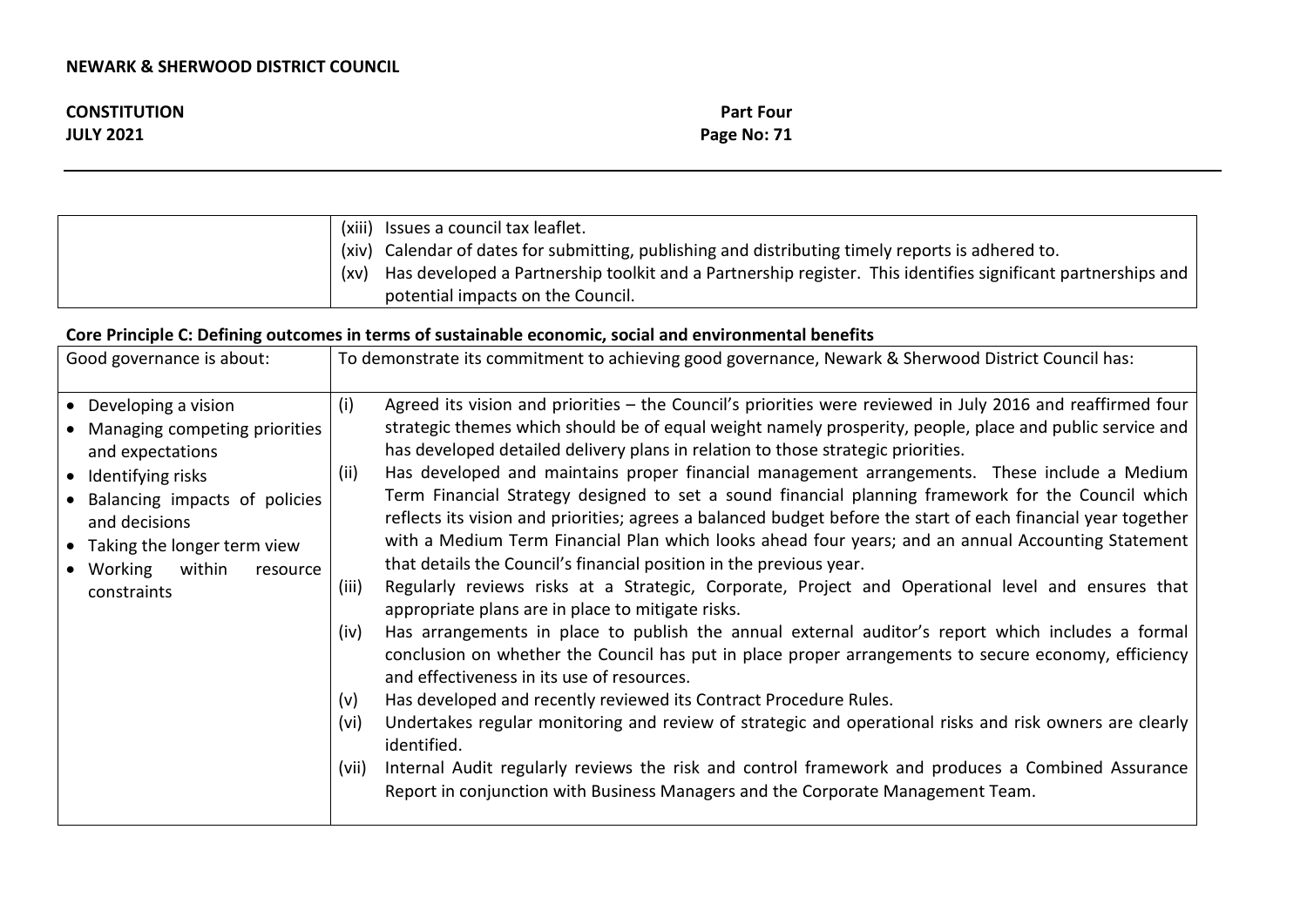| <b>CONSTITUTION</b> | <b>Part Four</b> |
|---------------------|------------------|
| <b>JULY 2021</b>    | Page No: 72      |

| (viii) | Communicates its vision and priorities to employees through staff roadshows, briefings and "drop in"       |
|--------|------------------------------------------------------------------------------------------------------------|
|        | sessions for staff. Most recently this has taken the format of themed workshops as the Council develops    |
|        | its "Moving Ahead" strategies.                                                                             |
| (ix)   | Reflects the Council's strategic priorities through individual business unit plans. These are captured and |
|        | monitored in the Council's performance management system, Covalent.                                        |

# **Core Principle D: Determining the interventions necessary to optimise the achievement of the intended outcomes**

| Good governance is about                                                                                                                                                                                                                                                                       | To demonstrate its commitment to achieving good governance, Newark & Sherwood District Council has:                                                                                                                                                                                                                                                                                                                                                                                                                                                                                                                                                                                                                                                                                                                                                                                                                                                                                                                                                                                                                                                                                                                                                                           |
|------------------------------------------------------------------------------------------------------------------------------------------------------------------------------------------------------------------------------------------------------------------------------------------------|-------------------------------------------------------------------------------------------------------------------------------------------------------------------------------------------------------------------------------------------------------------------------------------------------------------------------------------------------------------------------------------------------------------------------------------------------------------------------------------------------------------------------------------------------------------------------------------------------------------------------------------------------------------------------------------------------------------------------------------------------------------------------------------------------------------------------------------------------------------------------------------------------------------------------------------------------------------------------------------------------------------------------------------------------------------------------------------------------------------------------------------------------------------------------------------------------------------------------------------------------------------------------------|
| options,<br>Analysing<br>understanding risks, planning,<br>controlling and<br>monitoring<br>quality, performance, impact<br>and effectiveness in order to:<br>• Determine interventions<br>• Plan interventions<br>• Optimistic achievement<br>.of<br>intended outcomes<br>• Remain responsive | The Council has established a Councillors Commission comprising a working group of members including<br>(i)<br>all political group leaders which provides a forum for discussion between members and officers on the<br>information needs of members to support decision making. A further vehicle for such dialogue is through<br>the holding of agenda meetings prior to the publication of formal agendas.<br>Reports to committee include an analysis of options together with the reasons for the recommendation<br>(ii)<br>contained within the report.<br>Business Plans/Performance indicators aligned to Council priorities have been determined for each<br>(iii)<br>service area and are regularly monitored and reviewed. Members can access performance data on<br>Covalent through the members extranet. Performance Management arrangements are embedded within<br>the Council and a team of dedicated officers' work with Business Managers to monitor/analyse<br>performance and develop action plans as appropriate. Members of the Corporate Management<br>Team/Members receive quarterly updates on how the Council is performing.<br>The Council's budget is developed to reflect the Council's priorities and the Council has a clear financial<br>(iv) |
|                                                                                                                                                                                                                                                                                                | strategy including a Medium Term Financial Plan (see (ii ante) - budgets, plans and objectives are aligned.                                                                                                                                                                                                                                                                                                                                                                                                                                                                                                                                                                                                                                                                                                                                                                                                                                                                                                                                                                                                                                                                                                                                                                   |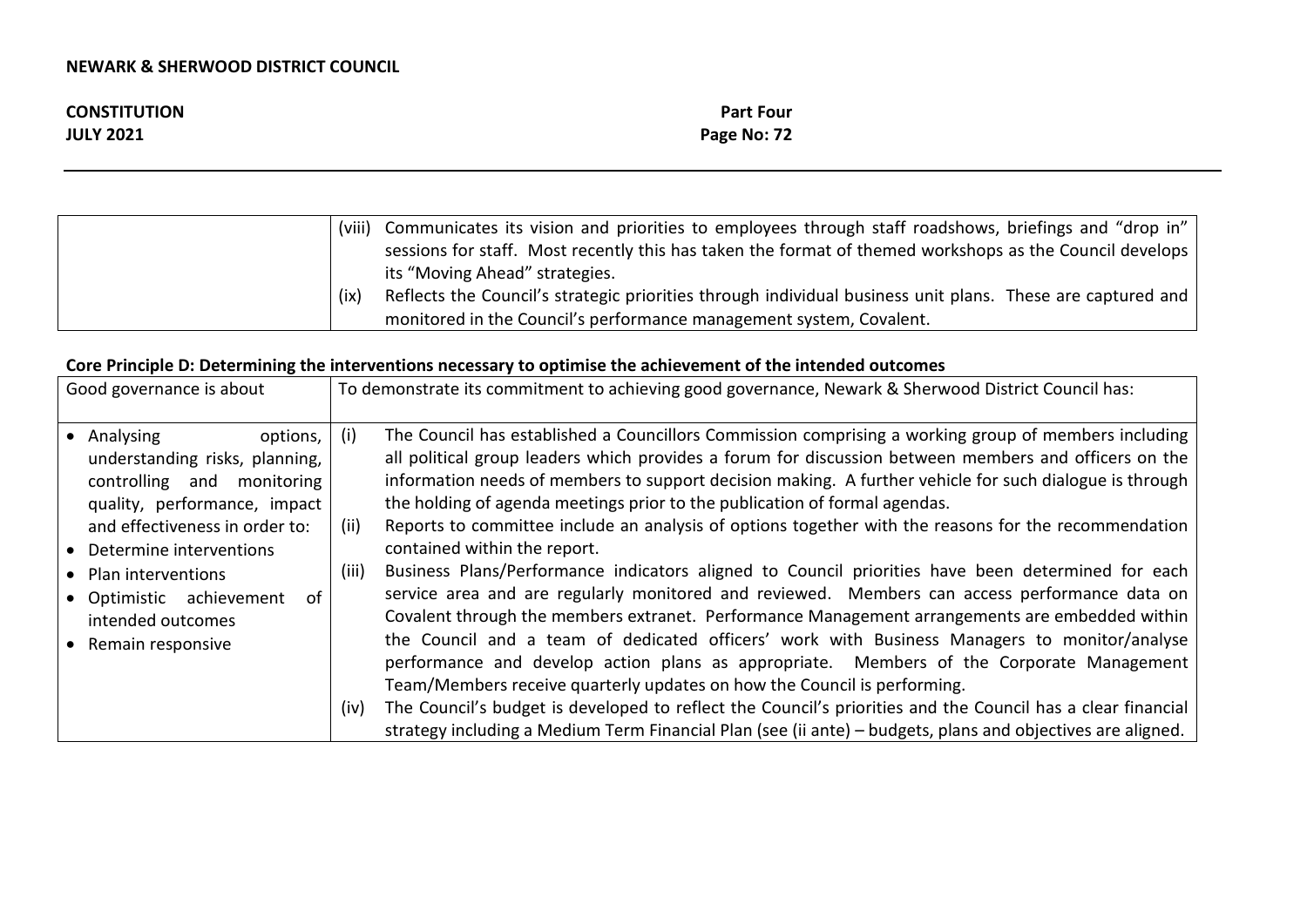| <b>CONSTITUTION</b> | <b>Part Four</b> |
|---------------------|------------------|
| <b>JULY 2021</b>    | Page No: 73      |

# **Core Principle E: Developing the entity's capacity, including the capability of its leadership and the individuals within it**

| Good governance is about:                                                                                                                                                                                                                                                                                        | To demonstrate its commitment to achieving good governance, Newark & Sherwood District Council has:                                                                                                                                                                                                                                                                                                                                                                                                                                                                                                                                                                                                                                                                                                                                                                                                                                                                                                                                                                                                                                                                                                                                                                                                                                                                                                                                                                                                                                                                                                                                                                                                                                                                                                                                                                                                                                                                                                        |
|------------------------------------------------------------------------------------------------------------------------------------------------------------------------------------------------------------------------------------------------------------------------------------------------------------------|------------------------------------------------------------------------------------------------------------------------------------------------------------------------------------------------------------------------------------------------------------------------------------------------------------------------------------------------------------------------------------------------------------------------------------------------------------------------------------------------------------------------------------------------------------------------------------------------------------------------------------------------------------------------------------------------------------------------------------------------------------------------------------------------------------------------------------------------------------------------------------------------------------------------------------------------------------------------------------------------------------------------------------------------------------------------------------------------------------------------------------------------------------------------------------------------------------------------------------------------------------------------------------------------------------------------------------------------------------------------------------------------------------------------------------------------------------------------------------------------------------------------------------------------------------------------------------------------------------------------------------------------------------------------------------------------------------------------------------------------------------------------------------------------------------------------------------------------------------------------------------------------------------------------------------------------------------------------------------------------------------|
| • Reviewing use of assets<br>• Benchmarking<br>• Workforce planning<br>• Working with others<br>• Ensuring clarity of roles<br>• Leadership development<br>• Supporting<br>training<br>and<br>development of skills<br>• Feeding back and reviewing<br>performance<br>• Supporting<br>health<br>and<br>wellbeing | (i)<br>The Council has robust mechanisms in place to identify the development needs of members and senior<br>officers in relation to their strategic roles which it supports with appropriate training, in particular:-<br>• The Council has a Member Induction Plan and Member Training and Development Plan which is<br>regularly reviewed and updated through a member working party which includes all political group<br>leaders. There is a dedicated budget for member training and development.<br>The Council has a corporate training and development plan which is reviewed annually against Council<br>$\bullet$<br>priorities. There is a dedicated corporate employee training budget.<br>• The Council, in conjunction with Rushcliffe and Gedling Borough Councils (GNSR) and in partnership<br>with the University of Birmingham has developed an in-house MPA Programme for senior managers to<br>provide them with the opportunity to work together/share best practice whilst increasing their<br>knowledge/skills.<br>• The Council employ two National Management Trainees on behalf of GNSR and co-ordinate<br>placements across the three organisations providing each NMT with 8 months in each authority as a<br>means of growing talent for succession management purposes.<br>• Staff appraisals are undertaken for all members of staff at least annually. The appraisal process offers<br>the opportunity to provide feedback on performance and to identify any training and development<br>needs. Any training needs are notified to the Human Resources team so that they can inform the<br>corporate training plan.<br>The HR team work with service areas to complete an annual workforce planning exercise to feed into the<br>(ii)<br>budget planning process.<br>Members of the HR team work closely with service areas to ensure that team structures are fit for<br>(iii)<br>purpose and staffing resources are used to best effect to deliver Council priorities. |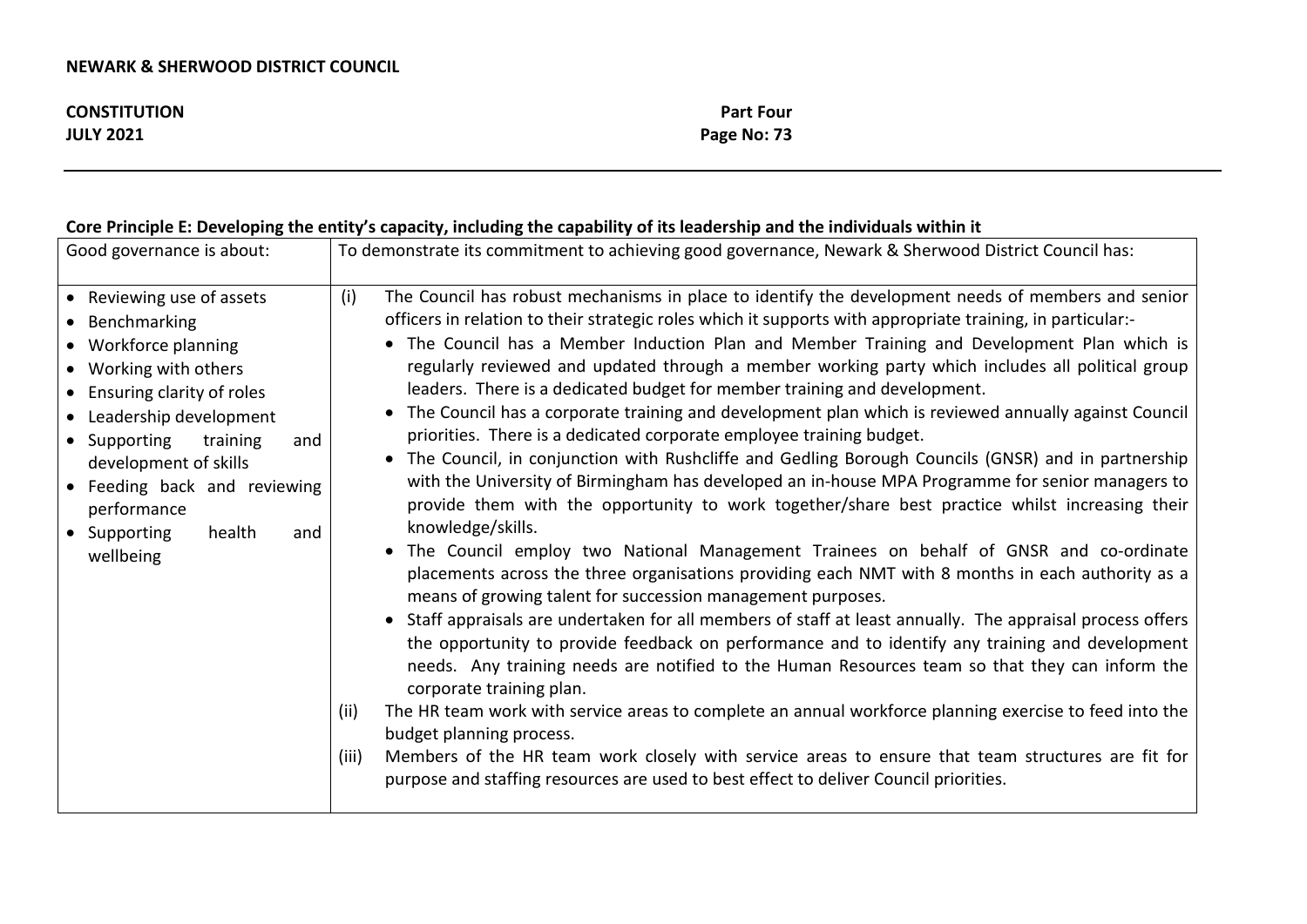| <b>CONSTITUTION</b> | <b>Part Four</b> |
|---------------------|------------------|
| <b>JULY 2021</b>    | Page No: 74      |

| (iv)  | The Council operates robust recruitment and selection process. The Council is an accredited mindful                                                                                                                                                                                                                                                                                                                                                   |
|-------|-------------------------------------------------------------------------------------------------------------------------------------------------------------------------------------------------------------------------------------------------------------------------------------------------------------------------------------------------------------------------------------------------------------------------------------------------------|
|       | employer adhering to a policy which reflects best practice standards in the recruitment of staff. All                                                                                                                                                                                                                                                                                                                                                 |
|       | recruitment advertisements carry the "Two Ticks" symbol (Positive about Disabled People) and managers                                                                                                                                                                                                                                                                                                                                                 |
|       | cannot attend interview panels until they have attended internal recruitment training.                                                                                                                                                                                                                                                                                                                                                                |
| (v)   | The Council has a raft of HR Policies and Procedures which are reviewed regularly to ensure that they<br>remain fit for purpose.                                                                                                                                                                                                                                                                                                                      |
| (vi)  | The Council adopts and publishes an annual Pay Policy Statement that sets out the Council's approach to<br>pay and provides links to relevant policies and procedures.                                                                                                                                                                                                                                                                                |
| (vii) | Recently undertaken a Corporate Peer Review and has developed an action plan to address the key<br>recommendations contained in that review.                                                                                                                                                                                                                                                                                                          |
|       | (viii) Uses systems and technology effectively - for example as a training tool and to enable members to<br>scrutinise and challenge $-$ a members extranet has been developed to assist members in undertaking<br>their roles.                                                                                                                                                                                                                       |
| (ix)  | The Council has adopted an agile working strategy to facilitate flexible and home working.                                                                                                                                                                                                                                                                                                                                                            |
| (x)   | The Council is currently working with partner organisations across Nottinghamshire to facilitate the<br>introduction of Timewise as a means of maximising the opportunity for current and prospective<br>employees to work in a more agile manner and in doing so encourage a wider pool of applicants to vacant<br>posts.                                                                                                                            |
| (xi)  | The Council provide access to occupational health arrangements, counselling and therapy services to help<br>improve employee well-being and ensure that sickness absence is kept to a minimum.                                                                                                                                                                                                                                                        |
| (xii) | The Wellbeing at Work Team led by the Health Improvement Officer provide regular updates around<br>health related matters as well as running a calendar of events to encourage staff to become more active.<br>The work of the team was recently recognised through receipt of the Well-being at Work Bronze Award<br>and nominations for the recent Pride Awards resulting in the lead and members of the team receiving<br>highly commended awards. |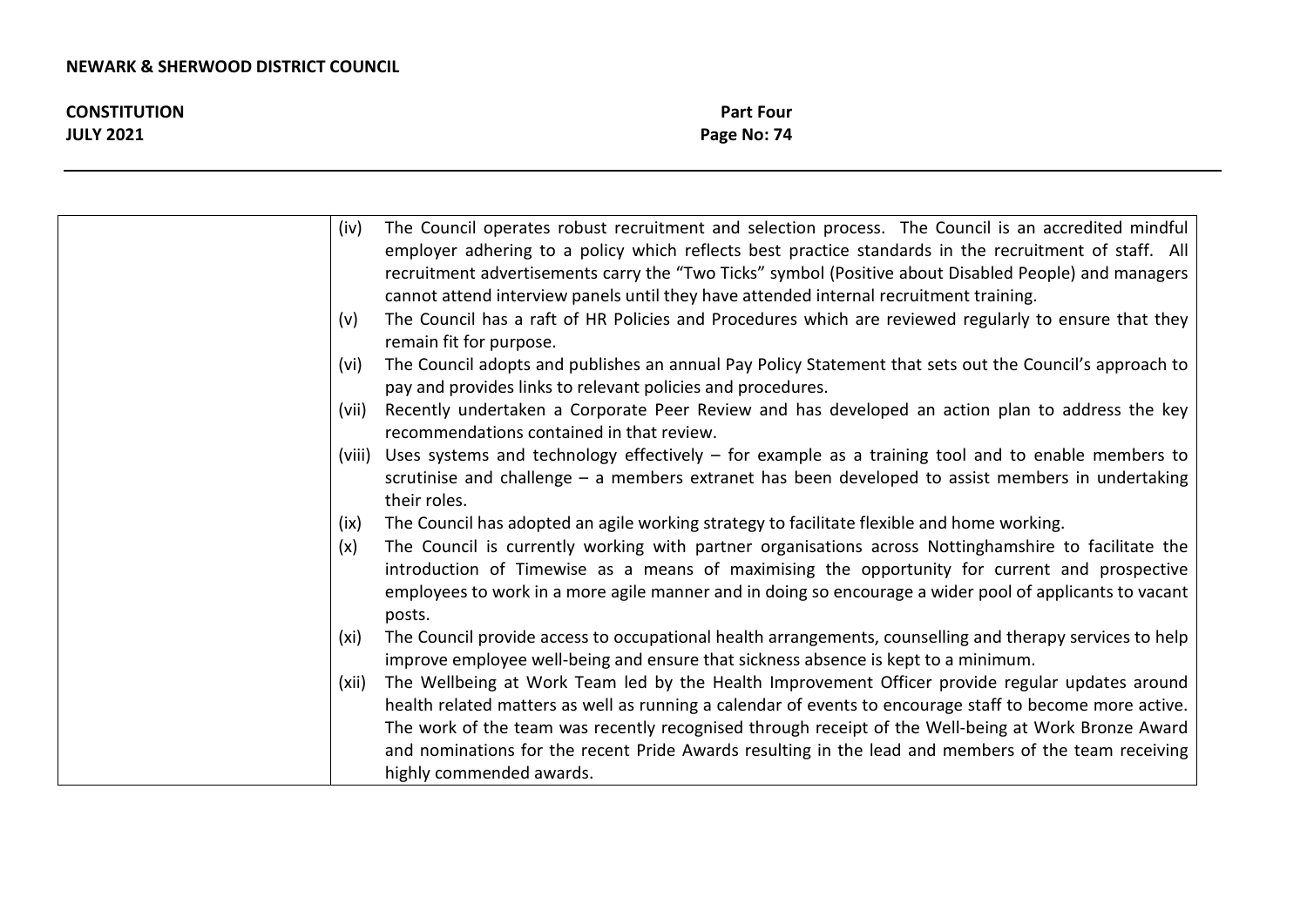| <b>CONSTITUTION</b> | <b>Part Four</b> |
|---------------------|------------------|
| <b>JULY 2021</b>    | Page No: 75      |

# **Core Principle F: Managing risks and performance through robust internal control and strong public financial management**

| Good governance is about:                                                                                                                  | To demonstrate its commitment to achieving good governance Newark & Sherwood District Council has:                                                                                                                                                                                                                                                                                                                                                                                                                                                                                                                                                                                                                                                                                                                                                                                                                                                                                                                                                                                                                                                                                                                                                                                                                                                                                                                                                                                                                                                                                                                                                                                                                                                                                                                                                        |
|--------------------------------------------------------------------------------------------------------------------------------------------|-----------------------------------------------------------------------------------------------------------------------------------------------------------------------------------------------------------------------------------------------------------------------------------------------------------------------------------------------------------------------------------------------------------------------------------------------------------------------------------------------------------------------------------------------------------------------------------------------------------------------------------------------------------------------------------------------------------------------------------------------------------------------------------------------------------------------------------------------------------------------------------------------------------------------------------------------------------------------------------------------------------------------------------------------------------------------------------------------------------------------------------------------------------------------------------------------------------------------------------------------------------------------------------------------------------------------------------------------------------------------------------------------------------------------------------------------------------------------------------------------------------------------------------------------------------------------------------------------------------------------------------------------------------------------------------------------------------------------------------------------------------------------------------------------------------------------------------------------------------|
| • Managing risk<br>• Managing performance<br>• Robust internal control<br>• Managing data<br>public<br>financial<br>• Strong<br>management | (i)<br>Put in place assurance arrangements which conform with CIPFA's requirements:<br>• The Council has appointed an Audit and Accounts Committee which can report to full Council if it<br>considers this necessary.<br>The Risk Management Strategy is reviewed by the Committee along with the strategic and operational<br>$\bullet$<br><b>Risk Registers</b><br>The Council has contracted with Assurance Lincolnshire to provide an internal audit service. Internal<br>$\bullet$<br>auditors are independent and have access to all people, premises and systems. An annual report from<br>the Head of Internal Audit is presented to the Committee.<br>• The Annual Audit Plan is shaped through an assessment of the Council's key strategic risk areas and<br>critical services<br>• All audit reports are considered by the Corporate Management Team.<br>Results of audit reviews are reported to the Audit and Accounts Committee along with follow up work<br>$\bullet$<br>to ensure that the recommendations have been implemented.<br>Financial systems are reviewed annually to ensure appropriate, effective controls are in place.<br>$\bullet$<br>External audit report to the Committee annually on the results of the audit of the financial statements<br>• The Annual Governance Statement considers the internal control framework, and is presented to the<br>Committee annually with the Statement of Accounts. It is also reviewed halfway through the year, to<br>ensure that significant control issues are monitored and reported on.<br>Ensured that effective arrangements are in place for the discharge of statutory officer roles by:<br>(ii)<br>Defining roles and responsibilities in the constitution<br>$\bullet$<br>• A meeting of the statutory officers not less than once a year to review governance issues |
|                                                                                                                                            | Ensuring compliance with relevant laws and regulations, internal policies and procedures and that<br>(iii)<br>expenditure is lawful by:-                                                                                                                                                                                                                                                                                                                                                                                                                                                                                                                                                                                                                                                                                                                                                                                                                                                                                                                                                                                                                                                                                                                                                                                                                                                                                                                                                                                                                                                                                                                                                                                                                                                                                                                  |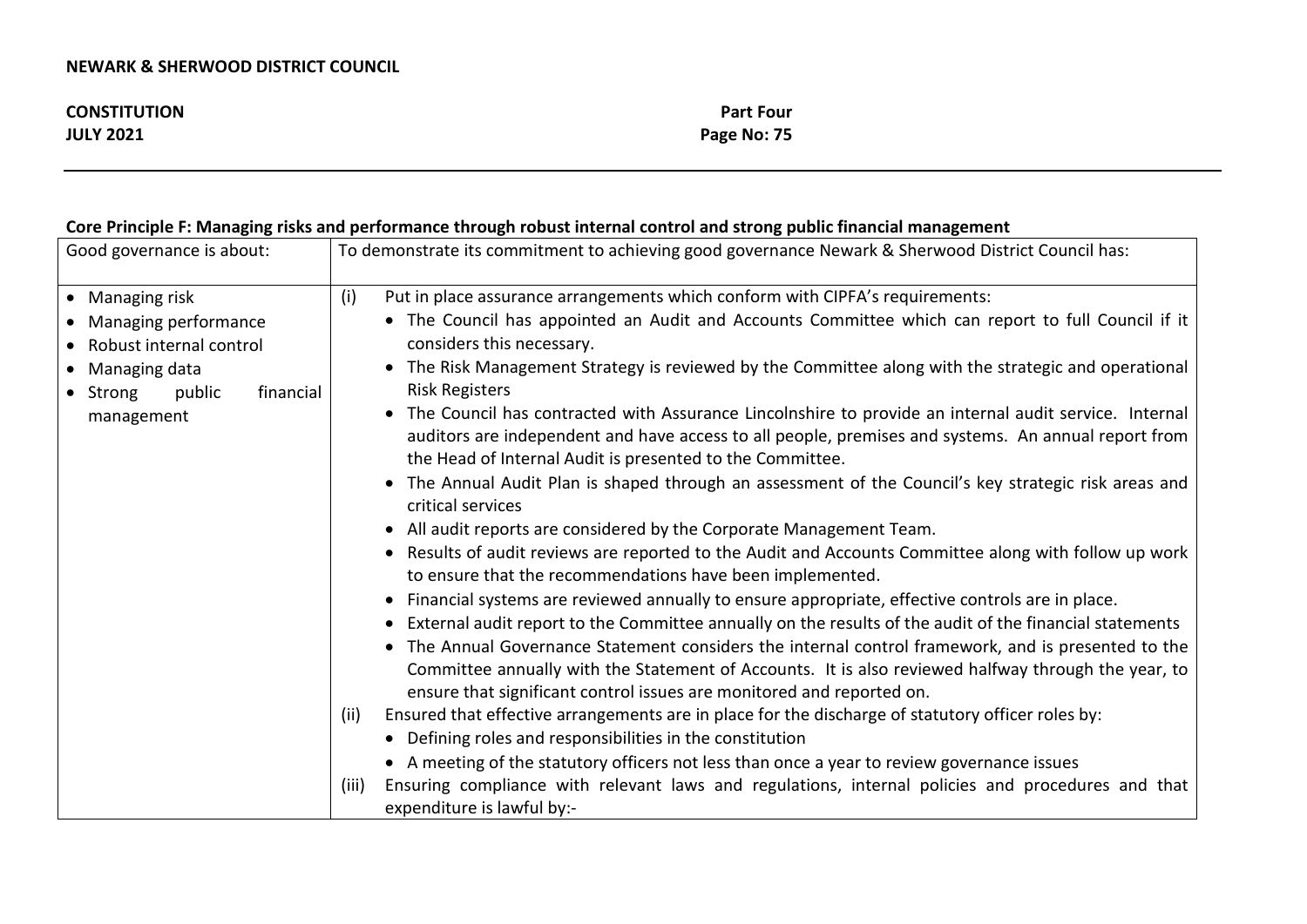| <b>CONSTITUTION</b> | <b>Part Four</b> |
|---------------------|------------------|
| <b>JULY 2021</b>    | Page No: 76      |

|       | • Incorporating legal and financial comments in reports to members where necessary and appropriate                                                                                                                                    |
|-------|---------------------------------------------------------------------------------------------------------------------------------------------------------------------------------------------------------------------------------------|
|       | Ensuring that senior managers are briefed on significant legislative changes or changes in policies and<br>procedures – there is a regular dialogue with the Corporate Management Team through monthly<br>business managers meetings. |
| (iv)  | The Council's financial management arrangements conform with the requirements of the CIPFA                                                                                                                                            |
|       | statement on the role of chief financial officer in local government and with statutory provisions in the                                                                                                                             |
|       | Local Government Act 1972, the Local Government Act 1988 and the Accounts and Audit Regulations<br>2011.                                                                                                                              |
| (v)   | Regulations covering all aspects of financial management including contract procedure rules are in place                                                                                                                              |
|       | and reviewed regularly. Training on Financial Regulations has been provided to all relevant staff.                                                                                                                                    |
| (vi)  | Financial performance reports are sent to business managers monthly and members are also able to                                                                                                                                      |
|       | monitor financial performance through the member extranet and by exceptions reporting to committee.                                                                                                                                   |
| (vii) | Clear performance management arrangements are set out within management agreements for the                                                                                                                                            |
|       | Council's companies, Newark & Sherwood Homes and Active4Today Ltd.                                                                                                                                                                    |
|       | (viii) Members of the corporate management team carry out an annual review of strategic, corporate and                                                                                                                                |
|       | project related risks to ensure that they are relevant, whilst at the same time reviewing risk appetite.                                                                                                                              |
|       | Quarterly reports are submitted to CMT to allow for effective monitoring. Following a recent review                                                                                                                                   |
|       | members of CMT have requested more regular updates in relation to high risks to ensure that these are                                                                                                                                 |
|       | being mitigated effectively. Members of the performance team work closely with business managers to                                                                                                                                   |
|       | ensure that they regularly review operational based risks and provide assurance to CMT in this regard.                                                                                                                                |
| (ix)  | An annual review of fraud risks is carried out to ensure controls are in place and are effective. The results                                                                                                                         |
|       | of the review are reported to the Audit & Accounts Committee.                                                                                                                                                                         |
| (x)   | Biannual reports on counter-fraud activity are taken to the Accounts & Audit Committee.                                                                                                                                               |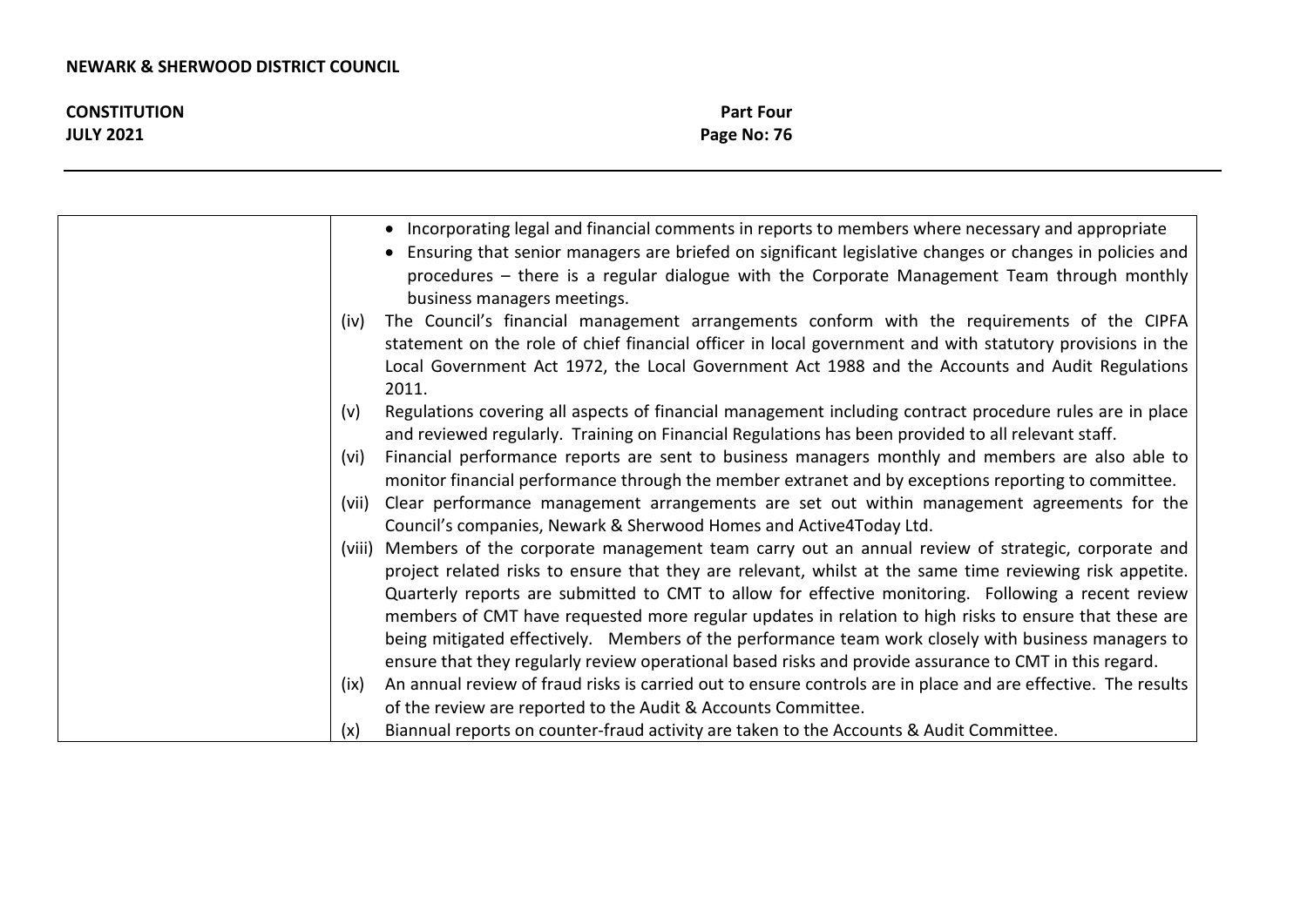| <b>CONSTITUTION</b> | <b>Part Four</b> |
|---------------------|------------------|
| <b>JULY 2021</b>    | Page No: 77      |

# **Core Principle G: Implementing good practices in transparency, reporting and audit to deliver effective accountability**

| Good governance is about:                           | To demonstrate its commitment to achieving good governance Newark & Sherwood District Council has:           |
|-----------------------------------------------------|--------------------------------------------------------------------------------------------------------------|
| $\bullet$ Implementing good practice in $\parallel$ | Moved to a committee style of governance (May 2013) where overview and scrutiny principles are<br>(i)        |
| transparency                                        | embedded within committee remits.                                                                            |
| • Implementing good practices                       | Appointed a dedicated Information Governance Officer who monitors compliance with the Freedom of<br>(ii)     |
| in reporting                                        | Information Act and Access to Information Act and deals with FOI requests.                                   |
| effective<br>• Assurance<br>and                     | The Council has a presumption of openness and transparency and publishes key information on its<br>(iii)     |
| accountability                                      | website. The Council adheres to the Government's Transparency Initiative.                                    |
|                                                     | The Authority's assurance arrangements conform with CIPFA's requirements (see F(i) ante) with a<br>(iv)      |
|                                                     | dedicated Audit and Accounts Committee and regular training provided to members of that Committee.           |
|                                                     | Publishes an Annual Report summarising the Council's key achievements over the last 12 months and<br>(v)     |
|                                                     | highlighting future goals. The Council also includes a review of the past year within the explanatory        |
|                                                     | foreword in the Annual Statement of Accounts.                                                                |
|                                                     | Through reviews by external auditors, external agencies, internal audit and its performance team the<br>(vi) |
|                                                     | Council constantly seeks ways of ensuring that value for money is achieved and for securing continuous       |
|                                                     | improvement in the way in which its functions are exercised.                                                 |
|                                                     | (vii) Introduced an effective complaints system which is managed through the customer services team. All     |
|                                                     | complaints are monitored and evaluated. The complaints procedure includes a senior management                |
|                                                     | review. There are clearly set targets for responses.                                                         |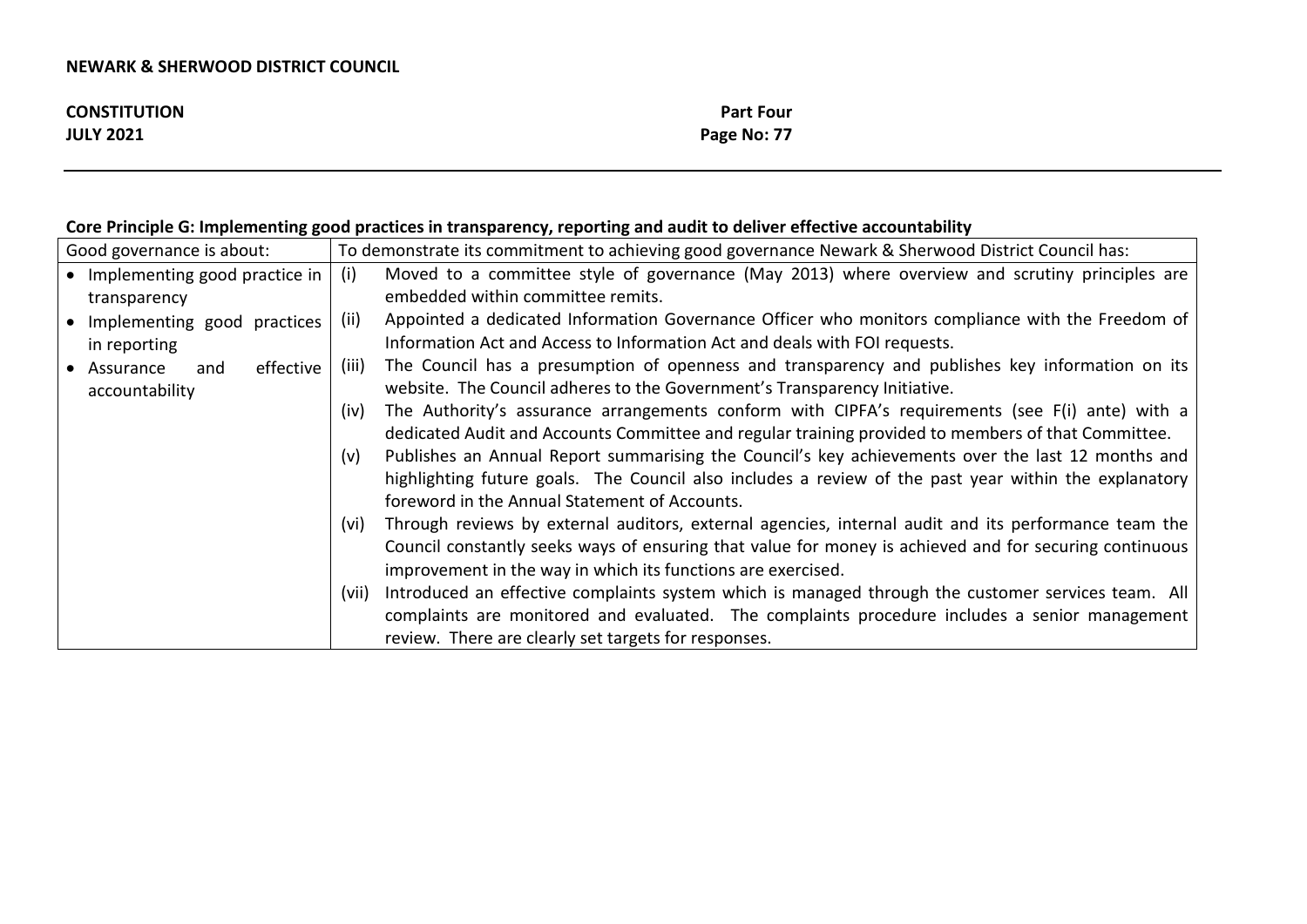#### **PROTOCOL RELATING TO THE INDEPENDENT PERSON**

#### Introduction

The Localism Act 2011 introduced a system of members' standards in local government. This included the duty under Section 27 of the Act to appoint an Independent Person or Persons. The Council has adopted a Role Description for the post holders. This role requires the persons appointed to relate to the Council's Standards Committee and also to the Monitoring Officer. The Independent Persons also have a role in the consideration of disciplinary matters relating to statutory officers which may result in their dismissal. However, the purpose of this protocol is to set out the principal ways in which the Council, the Monitoring Officer and the Independent Persons will interact within the new Member Standards System. The protocol is not seeking to be prescriptive but rather to set out the general principles which all parties will use their best endeavours to comply with.

The Council has appointed 2 Independent Persons to act in this role. Either may act independently of the other in a particular matter.

#### 1. Contact with the Independent Person

- (i) A Member of the District Council or of a Town or Parish Council who is the subject of a complaint should only contact the Independent Person if a formal complaint has been made in writing to the Council. The Monitoring Officer will notify the Independent Person of all formal complaints. If a Member contacts the Independent Person prior to a formal complaint being lodged, the Independent Person will refer them to the Monitoring Officer.
- (ii) The Independent Person should not discuss a potential or actual complaint directly with the potential complainant or complainant and shall refer the complainant to the Monitoring Officer to speak directly to any complainant.

#### 2. Considering Written Allegations

- (i) Where the Monitoring Officer is acting under delegated powers in considering written allegations, the Monitoring Officer will seek the views of the Independent Person before reaching a decision on whether any further action should be taken on a written complaint.
- (ii) When issuing the decision letter, the Monitoring Officer will record that the Independent Person has been consulted and that their views have been taken into account.
- (iii) Where the Monitoring Officer refers a written allegation to an Assessment Sub-Committee rather than determining whether any further action should be taken acting under delegated powers, the Assessment Sub-Committee shall have discretion as to whether or not to consult the Independent Person on the matter before reaching their decision.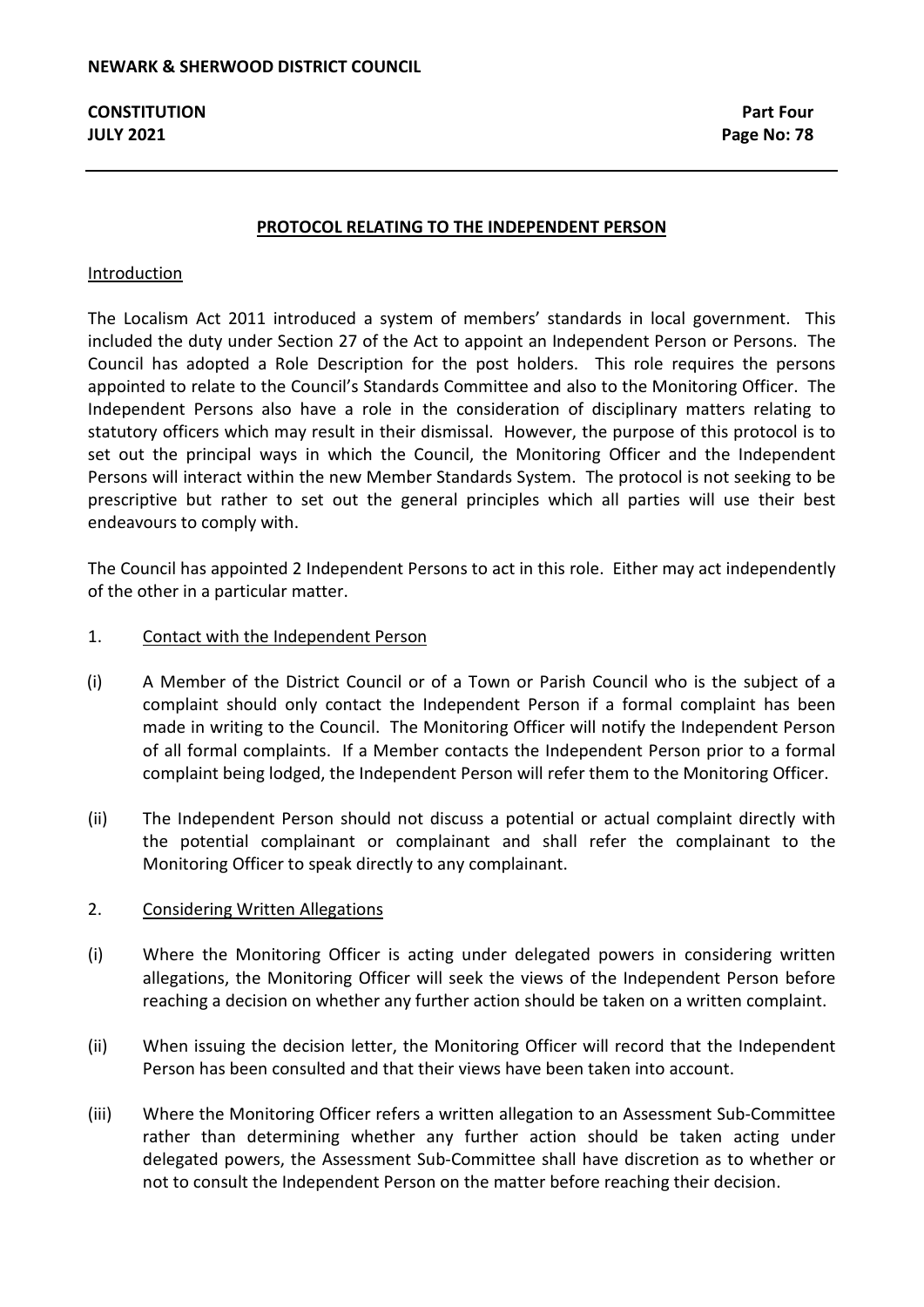(iv) The Monitoring Officer may ask the Independent Persons to support her in efforts to try to resolve complaints informally where the basis of the complaint appears insubstantial or otherwise does not appear to warrant a formal investigation or where an alternative route to formal investigation would appear to offer a better means of resolving the matter e.g. where it appears that complaints have been made on a tit for tat basis or where a town or parish council appears to have become dysfunctional.

## 3. Relationship with the Standards Committee

- (i) The Monitoring Officer may consult the Independent Persons where appropriate on recommendations to the Standards Committee particularly where these relate to the procedures for handling complaints.
- (ii) The Independent Persons shall receive agendas and minutes of all meetings of the Standards Committee and shall be entitled to attend the Committee as observers.
- (iii) Where a matter has been referred to a Hearing Sub-Committee of the Standards Committee for determination, the Sub-Committee must seek the views of either of the Independent Persons before reaching its conclusions. The Independent Person may attend the Sub-Committee to convey their views or may alternatively submit their views in writing to the Sub-Committee through the Monitoring Officer

## 4. Right of Access to Documentation

The Independent Persons shall have a right of access to such files and other documents as are necessary to fulfil their duties and obligations as set out in this protocol, their role description and the arrangements adopted from time to time by the Council for dealing with standards complaints. The Independent Persons shall not have a right to undertake a roving commission. Normally access to files and other documents will be through the Monitoring Officer, Deputy Monitoring Officer or other officer appointed on their behalf.

## 5. Confidentiality

- (i) The Independent Persons shall respect the confidentiality of any documents provided to them and shall be responsible for their safe custody.
- (ii) The Independent Persons should respect the general confidentiality of the Council's Standards process and should not proactively make any comments to the media on any matter relating to the Council's Standards business. Any requests for comments from the media should be referred in the first instance to the Monitoring Officer who may refer these to the Chairman of the Standards Committee as appropriate.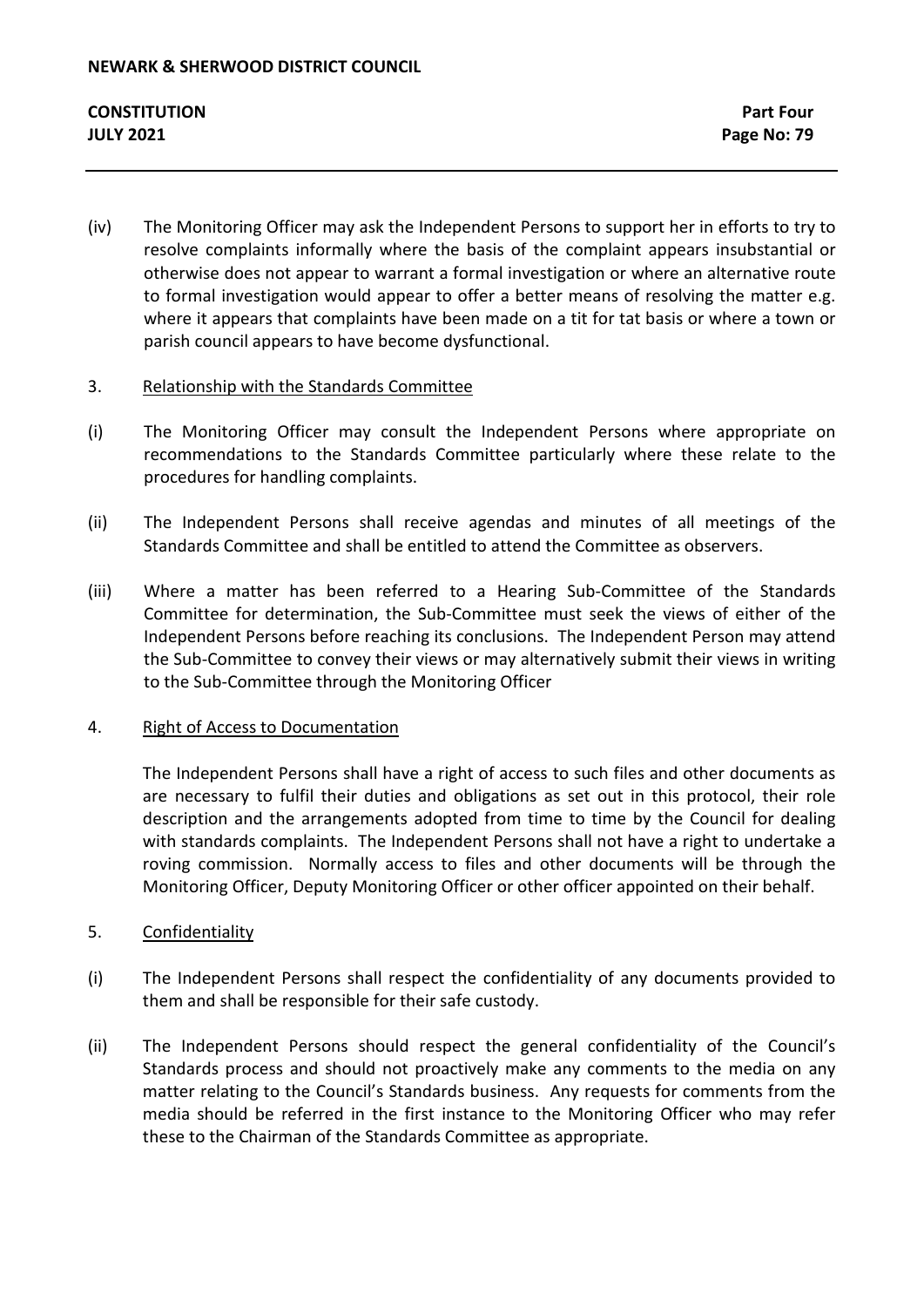## 6. Role of Independent Person

Where one of the Independent Persons is not available to deal a particular matter or where that Independent Person has a potential conflict of interest the other Independent Person shall act in the particular matter.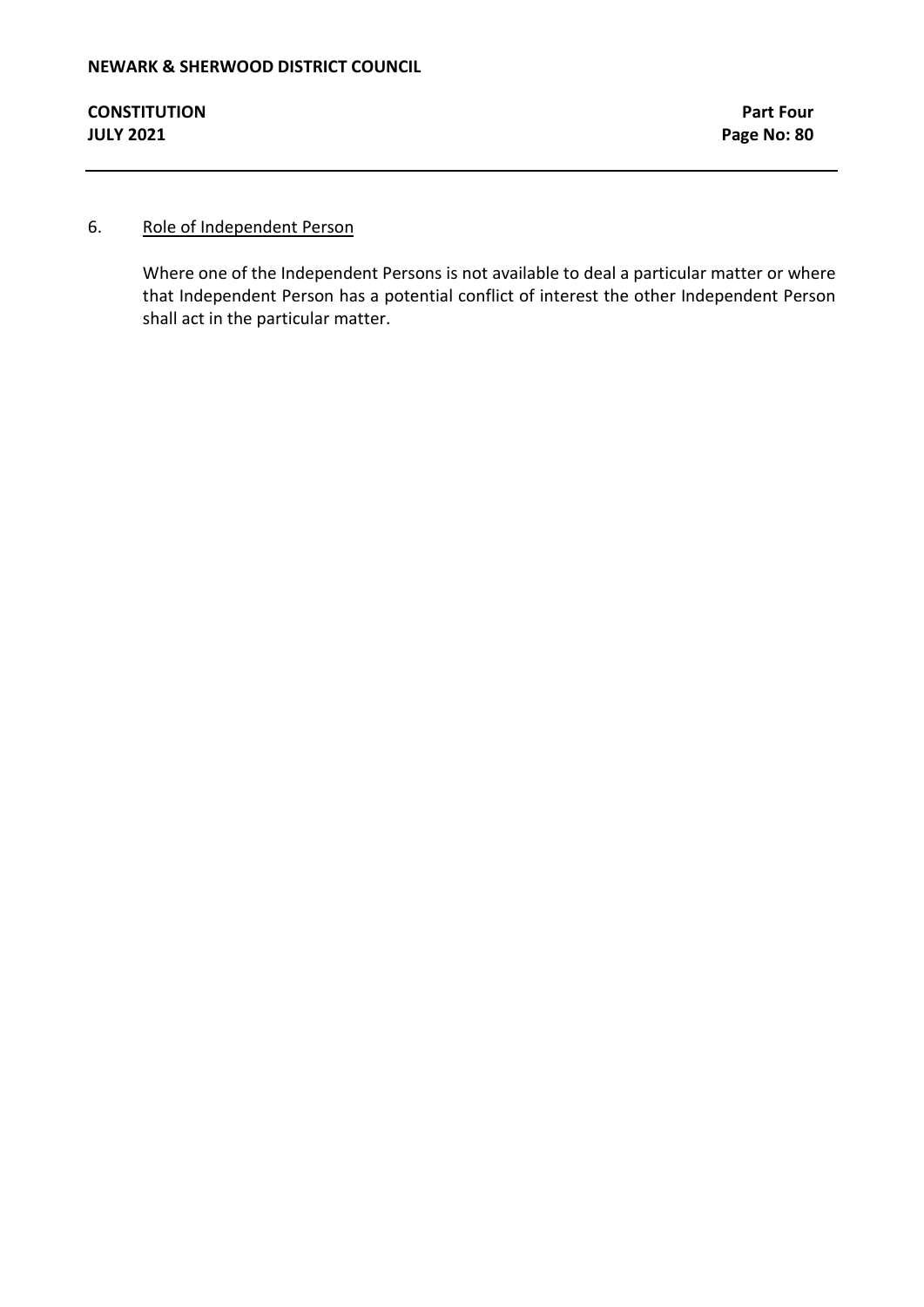#### **SOCIAL MEDIA PROTOCOL FOR MEMBERS**

#### **Purpose of this Protocol**

The Council welcomes Members' use of social media and would like to support this by giving guidance so that Members have greater clarity as to what is and is not acceptable usage of social media. This protocol is intended to provide such guidance and complements the general rules under the Code of Conduct for Members.

#### **What is Social Media?**

Social media is the term to describe websites and online tools which allow people to interact with each other. This could, for example, be blogs, and postings on a wide range of social media platforms including (but not limited to) Facebook, Twitter, LinkedIn, Snap-chat, Instagram etc.

On many social media sites users share information, give opinions and may create interest groups or pages leading to longer exchanges. Ultimately people use these sites and tools to build online communities and networks which encourage participation and engagement.

#### **Social Media and Members**

It is not a requirement for Members to have a Facebook or Twitter account or to use other forms of social media to fulfil their job as a Member. However, if you are using or planning to use social media in connection with your work as a Councillor, or are already using such media in your private capacity, these guidelines will be relevant. Remember that, whenever you act or appear to act in your official capacity, you must comply with the Code of Conduct.

Social Media can be used:

- To support councillors in performing their community leadership role.
- To keep in touch with or obtain local views and opinions.
- For political campaigning.
- For campaigning on local issues.

Types of Social Media:

- Blogging and micro blogging online journals Twitter is an example of micro blogging, where entries are limited to 280 characters.
- Online Forums people with similar interests sharing information and opinions AccyWeb is an example.
- Social networking sites these facilitate connections between those who already know each other, often in a social context, but are increasingly used by businesses to promote their products or services- Facebook is an example.
- Video and photo publishing sharing videos and photographs worldwide Flickr is an example.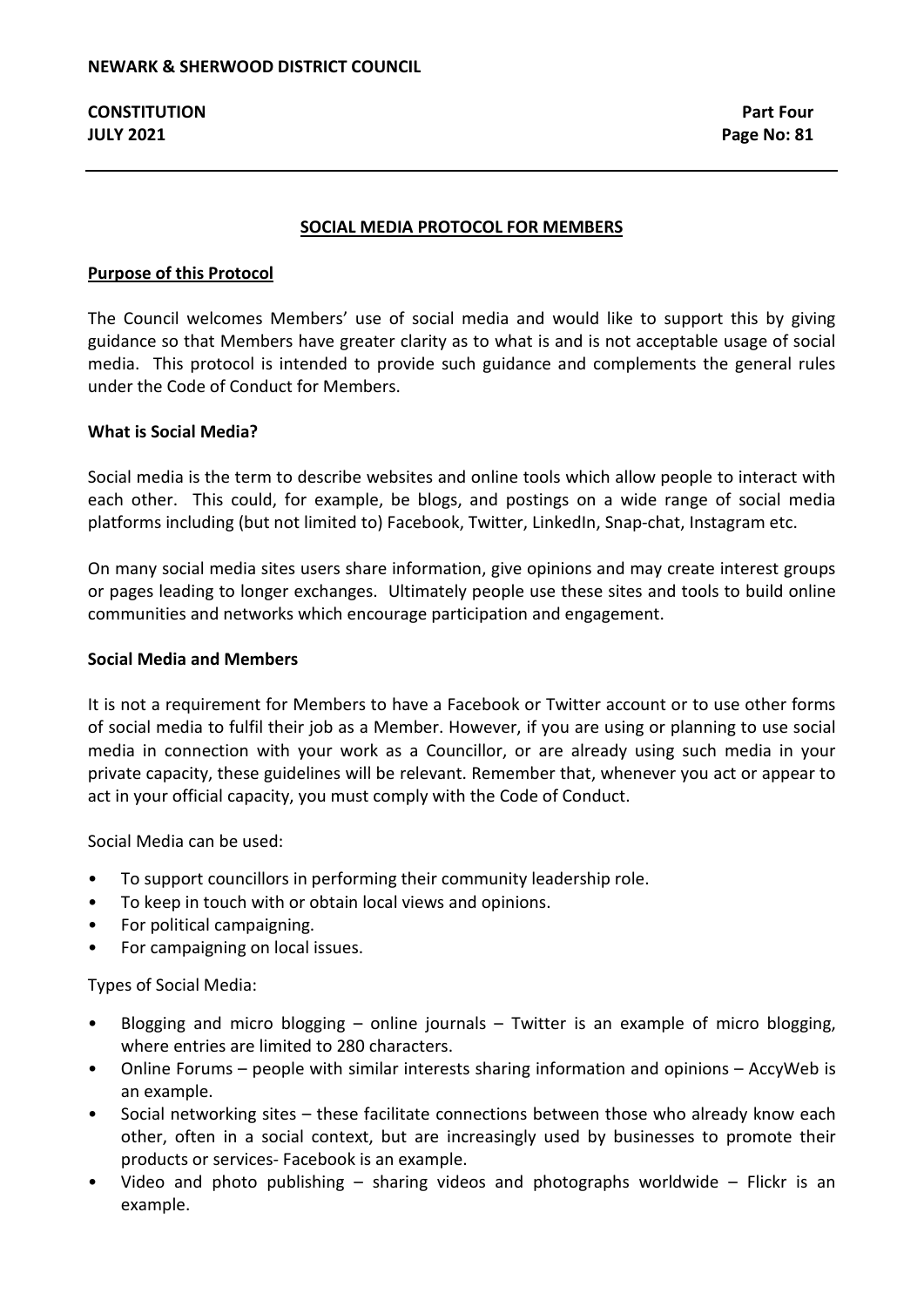## **Things to Bear in Mind**

- Any communication is capable of being misinterpreted. While the use of social media should not be more susceptible to this problem than any other form of communication, something about the immediacy of social media seems to magnify the problem.
- By the nature of such media, misinterpretation or misrepresentation, particularly with regard to something that is perceived as being more controversial than it was expected to be, is likely to lead to rapid and wide broadcasting of that apparently "controversial" item.
- There are no special, additional legal or ethical burdens relating to the use of social media. The same rules apply here that govern the rest of your behaviour as a councillor  $-$  you just need to think about them in this new context – their immediacy and ease of dissemination.
- Although the best use of social media is conversational in tone, publishing to the internet is still publishing. What you've said online is recorded and it is permanent. Most pitfalls will be avoided if your online content is accurate, informative and thought through. Think of it as speaking in public. Think before you commit each word.
- This doesn't mean that members cannot, in the appropriate context, communicate politically. This is expected of a councillor, but you should be careful not to say anything that you wouldn't be comfortable repeating or justifying, for example, at a public meeting.

## **Some Legal Issues:**

- **Libel –** If you publish an untrue statement about a person which is damaging to their reputation, they may consider it as defamatory and consider legal action. The same thing may happen if, for example, someone else publishes something defamatory on your website; you know about it and don't take swift action to remove it. A successful legal claim could result in the award of damages against you.
- **Defamation –** the Communications Team endeavour to monitor local social media channels. However, it cannot police every single comment that is made about the council or councillors. The Communications Team can directly remove postings on social media channels which it owns but not those on third party sites. Some sites are private or closed for which the team has no access to comment or report offending postings. Comments can be reported to some sites, for example to Facebook, if they are distasteful, illustrates use of drugs, guns or products of harm or is a comment based on race, gender, sexual orientation or disability. It is then in the hands of the social media channel to decide on the removal of the comment. Regarding defamation and social media, a complainant would need to prove that comments actually caused damage to a member's reputation. This may be very difficult to quantify, and generally, the council is unable to commit resources to an action for defamation by an individual or group of members but would provide supporting evidence to those wishing to take such action.
- **Copyright –** Placing images or text on your site / channel from a copyrighted source (for example extracts from publications or photos), without obtaining permission, is likely to breach copyright laws. Therefore don't publish anything you are unsure about, or obtain prior permission. Again, a successful claim for breach of copyright would be likely to lead to an award of damages against you.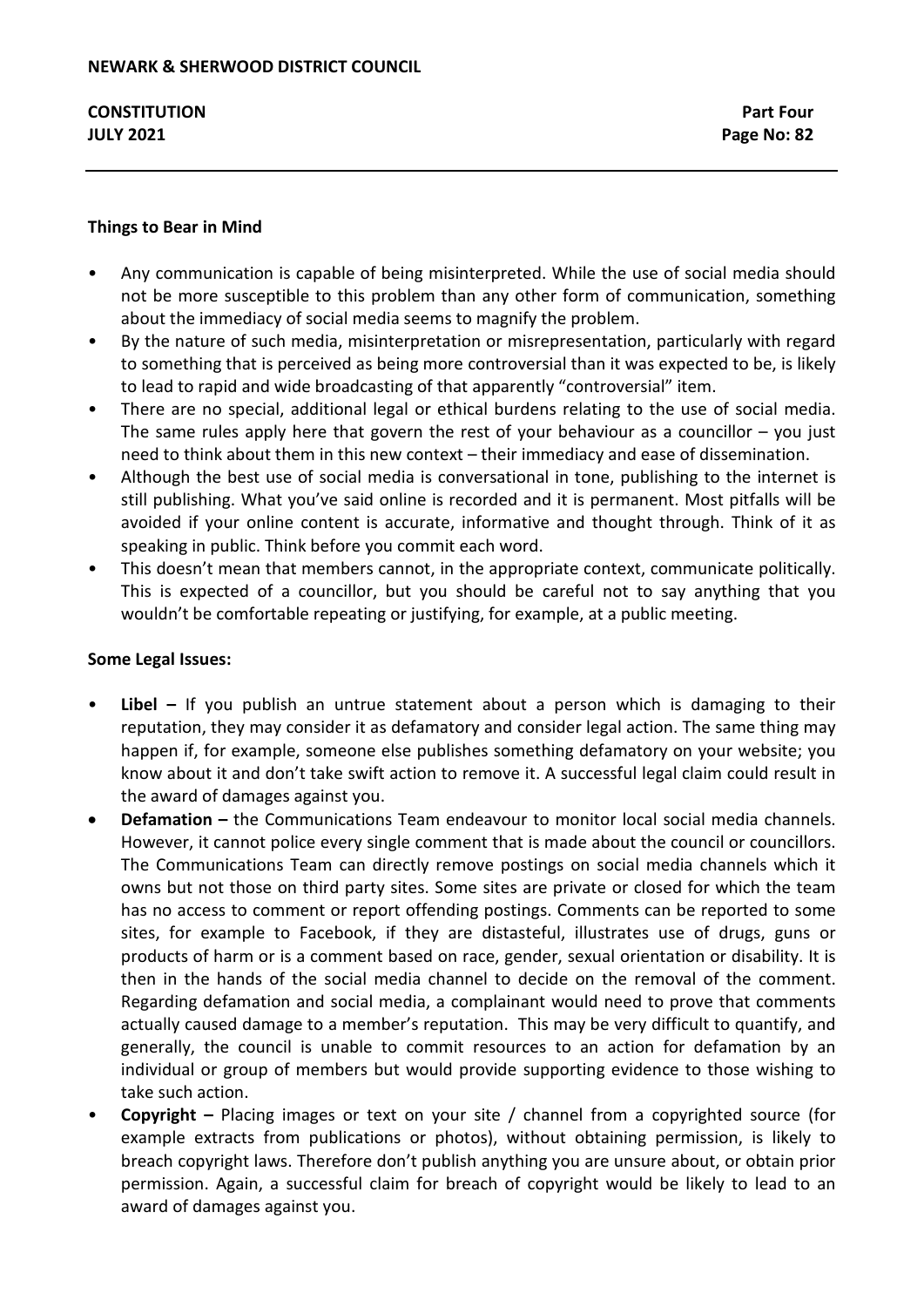- **Data Protection –** Do not publish the personal data of individuals unless you have their express permission. Personal information in an email or personal exchange should not be presumed to imply any consent to pass it on to others. If you place personal information on a public forum you should expect it to be published by others.
- **Bias and Predetermination –** if you are involved in making planning, licensing or other quasijudicial decisions, do not say anything through social media (or indeed anywhere) that suggests you have made your mind up on an issue that is due to be formally decided. While your likely view on a particular application may be well known, you need to be able to show that you attended the committee or hearing prepared to take on board and weigh all the evidence, and were genuinely persuadable to a different view, otherwise, the decision may be later challenged as invalid. If a person has suffered some sort of detriment as a result of such an invalid decision, they may have a claim against the council for damages.
- **Electoral periods –** be mindful that when you are using social media for campaigning during election periods you will need to provide a return of expenditure on any advertising or campaign literature, including web advertising and the design and website costs of downloadable material.

## **Social Media and the Code of Conduct for Members Generally:**

- Aspects of the Code of Conduct for Members will apply to your online activity in the same way as they do to any other communication you may use. The key to whether your online activity is subject to the Code is whether you are, or appear to be, acting in your capacity as a councillor rather than as a private individual. If you have a Facebook or Twitter account which includes your role as a councillor, you should keep this separate from your personal accounts or you risk being subject to the code of conduct.
- It can be presumed by others that you are speaking as a councillor. This can happen where you have a social media account where you comment both as a councillor and as an individual. Although you may be clear in your mind that you are acting in a private capacity it may be less clear to others. This can also mean that your views can be taken as being those of your organisation or party (rather than you personally) when this may not be the case.
- The presumption can arise simply because you are commenting on council business, because you are known to be a councillor or make reference to this, use party political symbols or references in the text.
- One way of avoiding this, and avoiding some of the potential problems related to the Code of Conduct, may be to consider keeping your online accounts as a councillor separate from those where you communicate in a personal capacity. Another is to spell it out in the text (e.g. "speaking entirely personally…"). This is a decision for each member and some Members may find the convenience of having one account outweighs the advantages of separate accounts. The council's Communications Team can help you with more specific advice if needed.

## **Relevant Elements of the Members' Code of Conduct:**

• **You must treat others with respect** - do not use social media to make personal attacks or indulge in rude, disrespectful or offensive comments.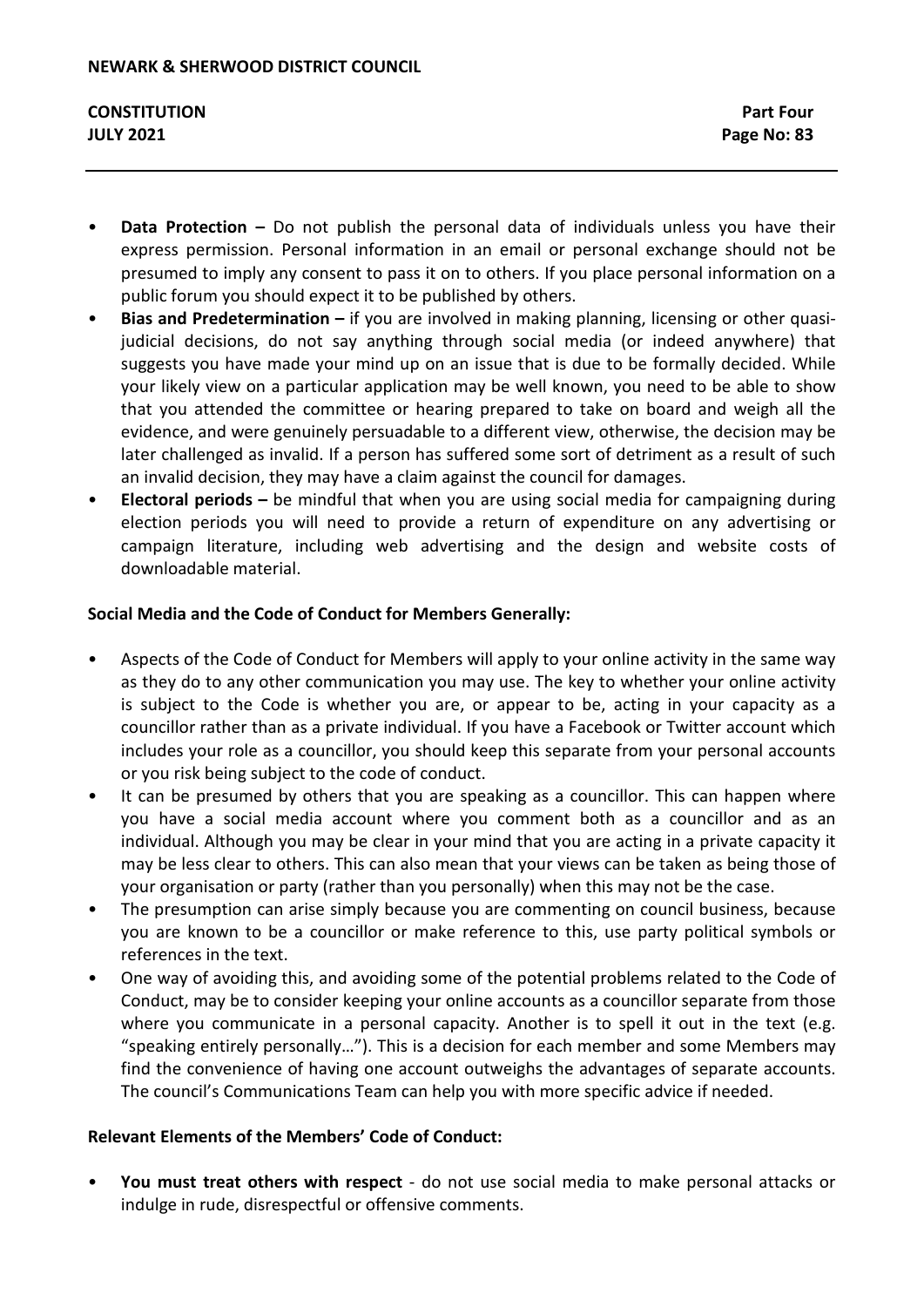- **You must comply with equality laws**  do not publish anything that might be seen as racist, sexist, ageist, homophobic or anti-faith.
- **You must not bully or harass anyone**  do not say anything, particularly if it is part of a series of similar comments about a person or on a theme that might be construed as bullying or intimidation.
- **You must not bring the council into disrepute**  you should not publish anything that could reasonably be perceived as reflecting badly upon or lowering the reputation of you or the Council.
- **You must not disclose confidential information**  you must not, in your use of social media, just as in any other circumstances, disclose information given to you in confidence by anyone, or information acquired by you which you believe, or ought reasonably to be aware, is of a confidential nature. Inadvertent leaks of the council's confidential information are more likely to take place when a councillor is using social media, rather than, say, when they are carefully drafting a letter for publication in the local paper. This may be because of the more immediate, conversational, off- the cuff nature of much social media communication. Members must be careful to apply exactly the same standards to their social media communications as they would to statements made in a more formal context.

## **Staying out of Trouble - Some Do's and Don'ts**

## **Some Do's**

- set appropriate privacy and security settings for your blog or networking site –especially if you have a private, non-political blog.
- keep an eye out for defamatory or obscene posts from others on your blog or page and remove them as soon as possible to avoid the perception that you condone such views. Be aware that the higher your profile as an elected member, the more likely it is you will be seen as acting in your official capacity when you blog or network.
- Consider keeping your personal and elected member profile on social networking sites separate and maintain appropriate professional boundaries.
- ensure you use council facilities appropriately; if you use a council provided blog site or social networking area, any posts you make will be viewed as made in your official capacity.
- be aware that you will be seen as acting in your official capacity if you publish information that you could only have accessed by being an elected member.
- feel able to make political points, but be careful about being too specific or personal if referring to individuals. An attack on individuals may be seen as disrespectful, whereas general comments about another party or comments on policy are less likely to be viewed as disrespect.

## **Some Don'ts**

- Blog in haste, particularly in circumstances where your judgement might be impaired; for example if you are tired or have consumed alcohol.
- post comments that you would not be prepared to make on paper or face to face.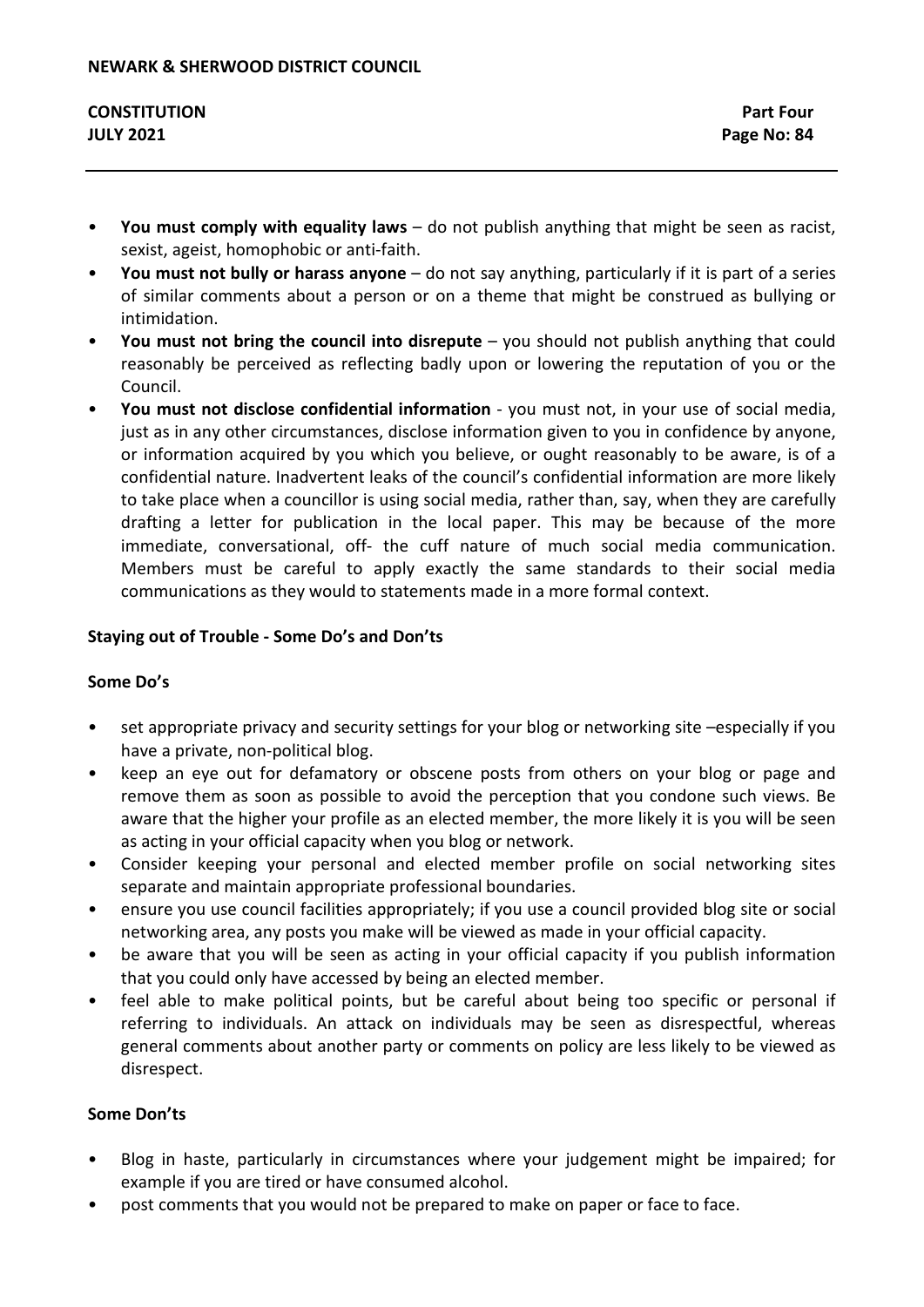- request or accept a Council employee or contractor providing services to the council as a "friend" on a social networking site where this suggests close personal association. For the avoidance of doubt, this does not apply to sites which are intended as a neutral, professional connections registry (such as LinkedIn.)
- use social media in any way to attack, insult, abuse, defame or otherwise make negative, offensive or discriminatory comments about council staff, service users, their family or friends, colleagues, other professionals, other organisations, or the council.
- publish confidential information that you may have learned or had access to as part of your role as an elected member. This includes personal information about service users, their families or friends or others e.g. contractors, council staff as well as council related information.
- represent your personal views, or those of any political party or interest group you belong to, as being those of the council, on any social medium.
- browse, download, upload or distribute any material that could be considered inappropriate, offensive, defamatory, illegal or discriminatory.
- make conspicuous or excessive use of social media technology during the course of a Council or committee meeting so that you give the impression to the public of not being respectful of the proceedings and, more seriously, taking decisions that are not based on full engagement with the facts and arguments.

## **General**

The Council wishes to encourage Members' use of new technology, including social media. This guidance is intended to help Members use social media in a way that avoids legal and reputational risk.

The Monitoring Officer and the Communications Team are happy to help Members by providing addition advice and guidance as appropriate.

## **Further Information**

Local Government Association - Digital Councils **<http://www.local.gov.uk/digital-councils/get-started>**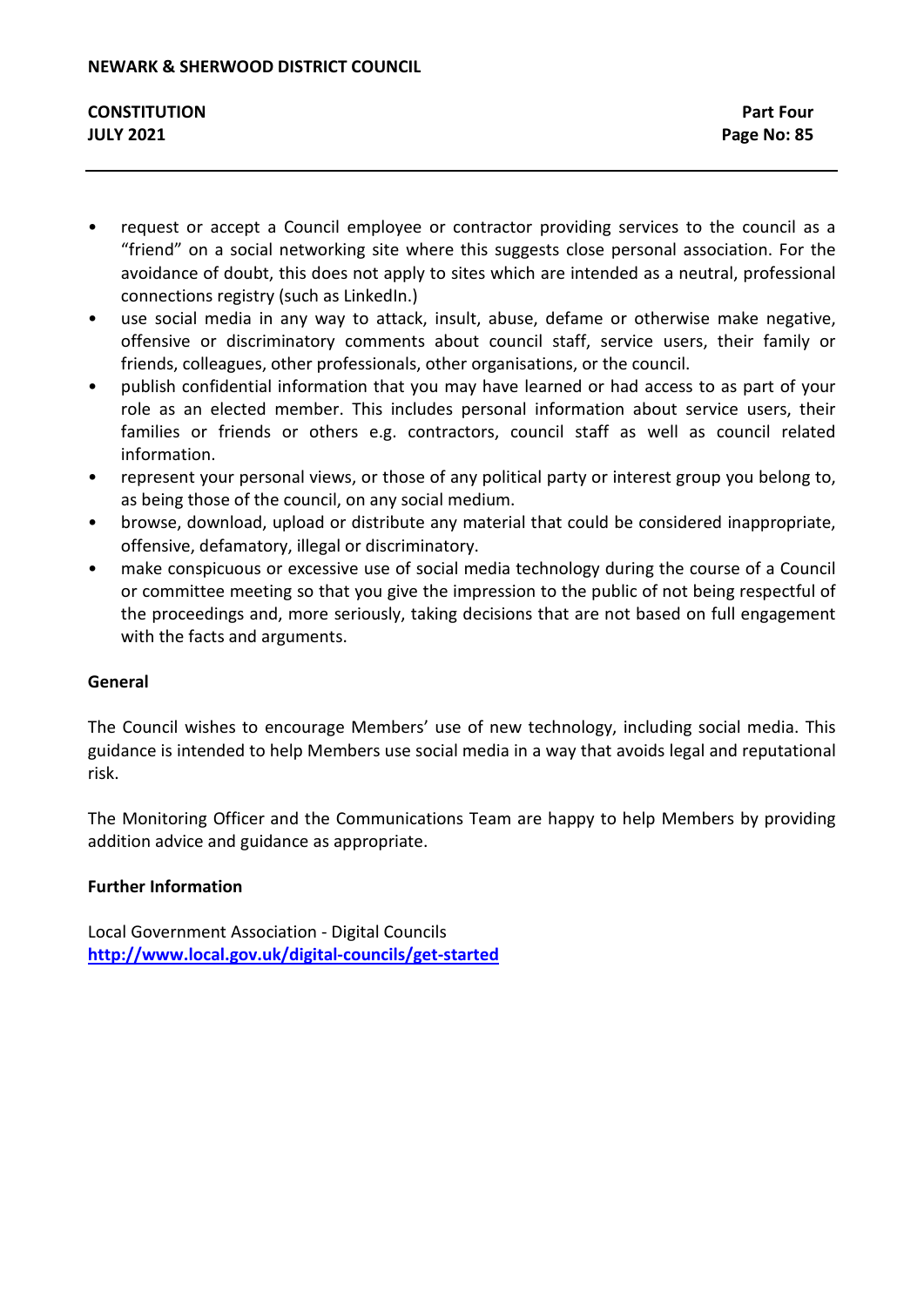#### **NEWARK & SHERWOOD DISTRICT COUNCIL**

## **Remote Meeting Protocol May 2020**

#### **Introduction**

This document has been prepared to assist Members when attending remote or virtual committee or council meetings.

These meetings are held in accordance with 'The Local Authorities and Police and Crime Panels (Coronavirus) (Flexibility of Local Authority and Police and Crime Panel Meetings) (England and Wales) Regulations 2020' or 'Coronavirus Act 2020'.

Members should refer to *Council Procedure Rule No. 38 of the Constitution* – Remote Meetings Held by Virtue of the Coronavirus Act 2020 when reading this protocol.

#### **Remote Meeting Software**

Remote meetings will be undertaken using Microsoft Teams. The ICT or Democratic Services Business Units are available to give advice on using Microsoft Teams. You must ensure for a remote meeting, that your camera is switched on and you know how to mute and unmute your microphone.

ICT and Democratic Services will be able to offer assistance at any time prior to the meeting so please ensure you have understood how to access the meeting before the day of the scheduled event.

ICT will 'open' the remote meeting at least 30 minutes before the formal start time of the meeting, to ensure that everyone is logged into the meeting and are confident in using the software.

The Chairman of the meeting will give Members a one minute warning prior to the start of the meeting, which for public meetings will be streamed live on the Council's social media channels.

#### **Identity Presentation**

You must ensure that your 'identity presentation' on Microsoft Teams clearly identifies you as a Councillor, for example Councillor Brian Smith, as you will be taking part in the formal decision making process. Consistent identification helps the general public, who may be watching the webcast of the meeting, identify you as a Councillor.

When you 'join' the meeting and are prompted to enter your name please record in this manner, as per the example above, i.e. Councillor *followed by your name*.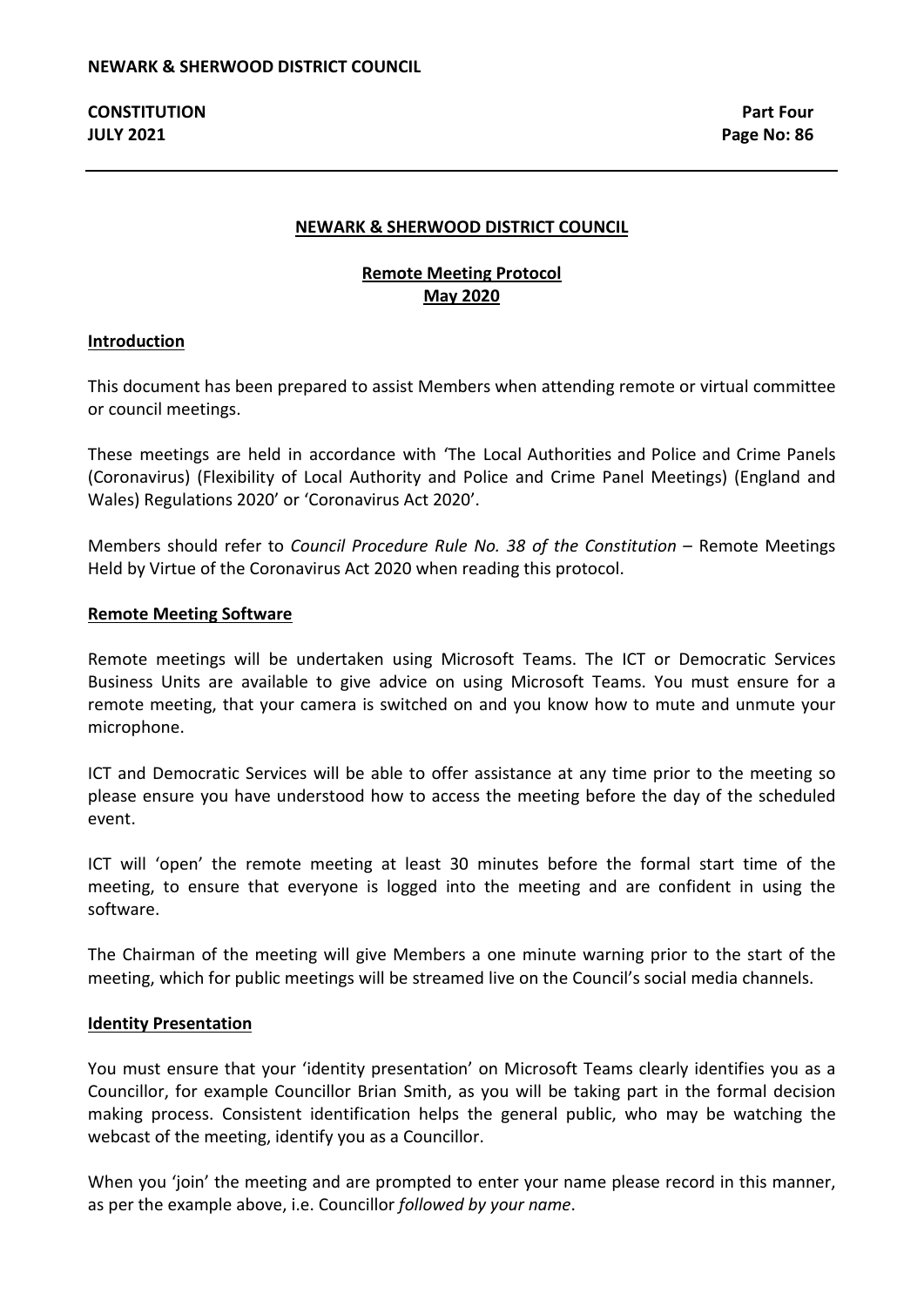## **Surroundings**

Consider where you are planning to 'access' the meeting from. The environment should be quiet with no interruptions, for example by other people in your household. There should be a plain background free from any political artwork or slogans. We recommend setting the background to a blurred effect, which ICT and Democratic Services can provide instruction on. Do not use any pre-set virtual backgrounds that are available on Teams as this can affect the quality of the overall image.

You may wish to use headphones to reduce the background noise from within your household. Headphones can also improve the sound quality. If you are not able to use headphones please familiarise yourself with how to adjust the volume levels on your device.

## **Appearance**

You will be able to see yourself as you appear to others in the meeting or to those viewing the live stream. You should ensure that you can be seen clearly without glare from windows etc. Please remember that public meetings will be livestreamed as required by the legislation so wear appropriate clothing.

## **Eating and Drinking**

It would not be appropriate to eat during a traditional Committee meeting so this convention should be observed for a remote meeting. However, please ensure that you have a drink available during the meeting.

If you need to take a short break from the remote meeting please remember to switch your camera off and ensure your microphone is muted. Switch your camera back on when you return. For meetings of the Planning Committee, Members will need to be mindful of the provision of Paragraph 14 of the Protocol for Members on Dealing with Planning Matters which requires that any member who is not present throughout the whole of the presentation and debate on any item shall not be entitled to vote on the matter.

## **Behaviour**

As a councillor you are bound by the Member Code of Conduct, and this form of meeting doesn't change that requirement. Your actions, as a representative of the Council, could be observed by a public audience who are not visible to you and may be recorded by some, so please maintain the standards of behaviour required by the Code of Conduct at all times. The Council will also maintain a formal recording of the meeting, which will be available following the meeting.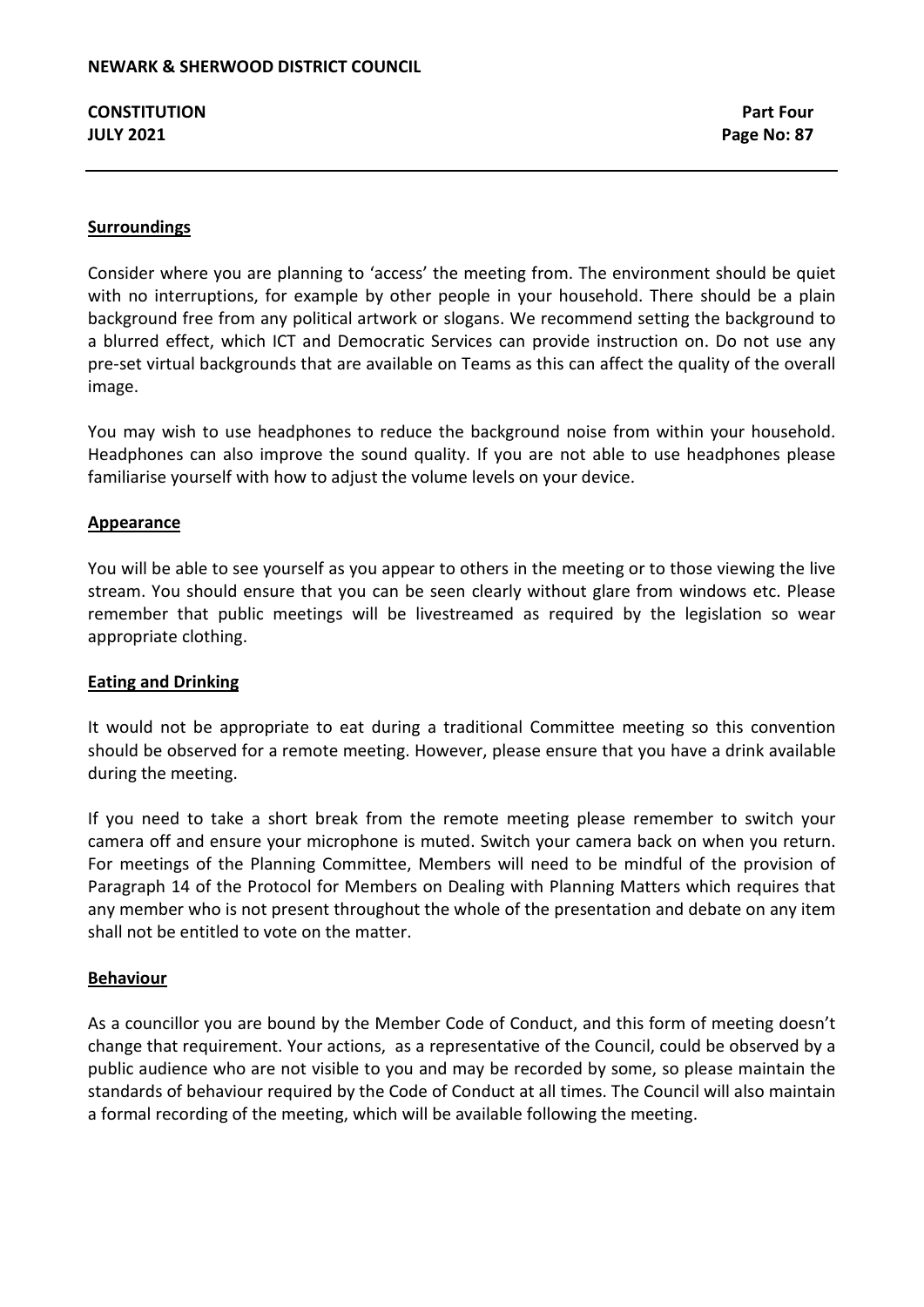## **Speaking During a Remote Meeting**

Please indicate your wish to speak at a meeting, but wait until the Chairman has indicated that you may speak. It is very difficult for the public, and other Members and Officers listening, to hear what is being said when people talk over each other. The meeting should not be interrupted unless it is your turn to engage in the process when invited by the Chairman.

To reduce background noise and feedback, you should mute your microphone, and only unmute when you wish to speak or vote.

#### **Disclosable Pecuniary Interests**

If you have a disclosable pecuniary interest in an item which prevents you from participating in the debate and the voting, Members are requested to turn off their cameras and mute their microphones while the particular item is being discussed.

#### **Voting**

Voting in a remote meeting will be managed by the Chairman or the Democratic Services Officer in attendance, usually by taking the vote from each Member on the Committee in alphabetical order.

## **Exclusion of the Press and Public**

When a Committee resolves to exclude the press and public by virtue of Schedule 12A of the Local Government Act 1972, Members will be required to confirm that there are no other persons present with them who are not entitled to hear or see the proceedings.

#### **What Happens if Something Goes Wrong?**

If your connection drops away from the event, you can resume by going back to the original invitation to the meeting and click to re-join. All remote meetings will also have the option to 'dial in' if for any reason you cannot access through Microsoft Teams. Please keep the meeting link and the dial-in instructions readily available in case you need to refer back to these.

Please do not attend Castle House in person. Facilities are not currently available for you to join a remote meeting from Castle House.

For meetings of the Planning Committee, Members will need to be mindful of the provision of Paragraph 14 of the Protocol for Members on Dealing with Planning Matters which requires that any member who is not present throughout the whole of the presentation and debate on any item shall not be entitled to vote on the matter. This will apply if a Member does temporarily lose connection to the meeting.

If you have issues with your laptop/iPad please contact ICT before the day of the meeting where possible.